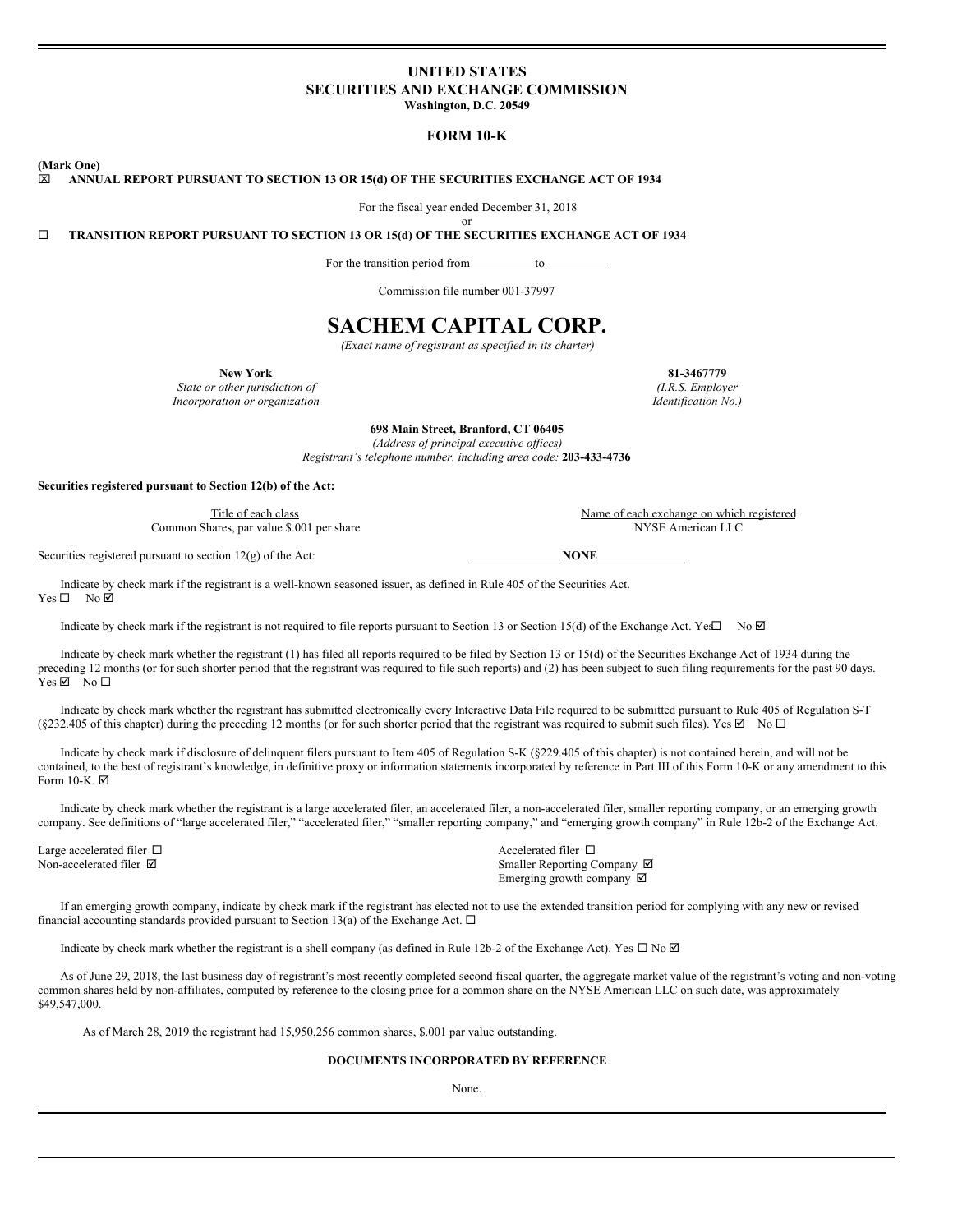# **SACHEM CAPITAL CORP. Form 10-K Annual Report TABLE OF CONTENTS**

|                   |                                                                                                              | Page                                                            |
|-------------------|--------------------------------------------------------------------------------------------------------------|-----------------------------------------------------------------|
| <b>PART I</b>     |                                                                                                              |                                                                 |
| Item 1.           | <b>Business</b>                                                                                              |                                                                 |
| Item 1A           | <b>Risk Factors</b>                                                                                          |                                                                 |
| Item 1B.          | <b>Unresolved Staff Comments</b>                                                                             |                                                                 |
| Item 2            | Properties                                                                                                   |                                                                 |
| Item 3.           | <b>Legal Proceedings</b>                                                                                     | $\frac{1}{\frac{14}{31}}$<br>$\frac{31}{31}$<br>$\frac{31}{31}$ |
| Item 4.           | <b>Mine Safety Disclosure</b>                                                                                |                                                                 |
|                   |                                                                                                              |                                                                 |
| <b>PART II</b>    |                                                                                                              |                                                                 |
| Item 5.           | Market for Registrant's Common Equity, Related Shareholder Matters and Issuer Purchases of Equity Securities |                                                                 |
| Item 6.           | <b>Selected Financial Data</b>                                                                               | $\frac{32}{33}$ $\frac{33}{42}$ $\frac{42}{42}$ $\frac{42}{43}$ |
| Item 7.           | Management's Discussion and Analysis of Financial Condition and Results of Operations                        |                                                                 |
| Item 7A.          | Quantitative and Qualitative Disclosures About Market Risk                                                   |                                                                 |
| Item 8.           | <b>Financial Statements and Supplementary Data</b>                                                           |                                                                 |
| Item 9.           | Changes in and Disagreements with Accountants on Accounting and Financial Disclosure                         |                                                                 |
| Item 9A.          | <b>Controls and Procedures</b>                                                                               |                                                                 |
| Item 9B.          | <b>Other Information</b>                                                                                     |                                                                 |
|                   |                                                                                                              |                                                                 |
| <b>PART III</b>   |                                                                                                              |                                                                 |
| Item 10.          | Directors, Executive Officers and Corporate Governance                                                       |                                                                 |
| Item 11.          | <b>Executive Compensation</b>                                                                                | $\frac{44}{17}$ $\frac{50}{52}$ $\frac{52}{53}$                 |
| Item 12.          | Security Ownership of Certain Beneficial Owners and Management and Related Shareholders Matters              |                                                                 |
| Item 13.          | Certain Relationships and Related Transactions and Director Independence                                     |                                                                 |
| Item 14.          | <b>Principal Accountant Fees and Services</b>                                                                |                                                                 |
|                   |                                                                                                              |                                                                 |
| <b>PART IV</b>    |                                                                                                              |                                                                 |
| Item 15.          | <b>Exhibits and Financial Statement Schedules</b>                                                            | $rac{55}{\frac{56}{57}}$                                        |
| Item $16$ .       | Form 10-K Summary                                                                                            |                                                                 |
| <b>SIGNATURES</b> |                                                                                                              |                                                                 |
|                   |                                                                                                              |                                                                 |

i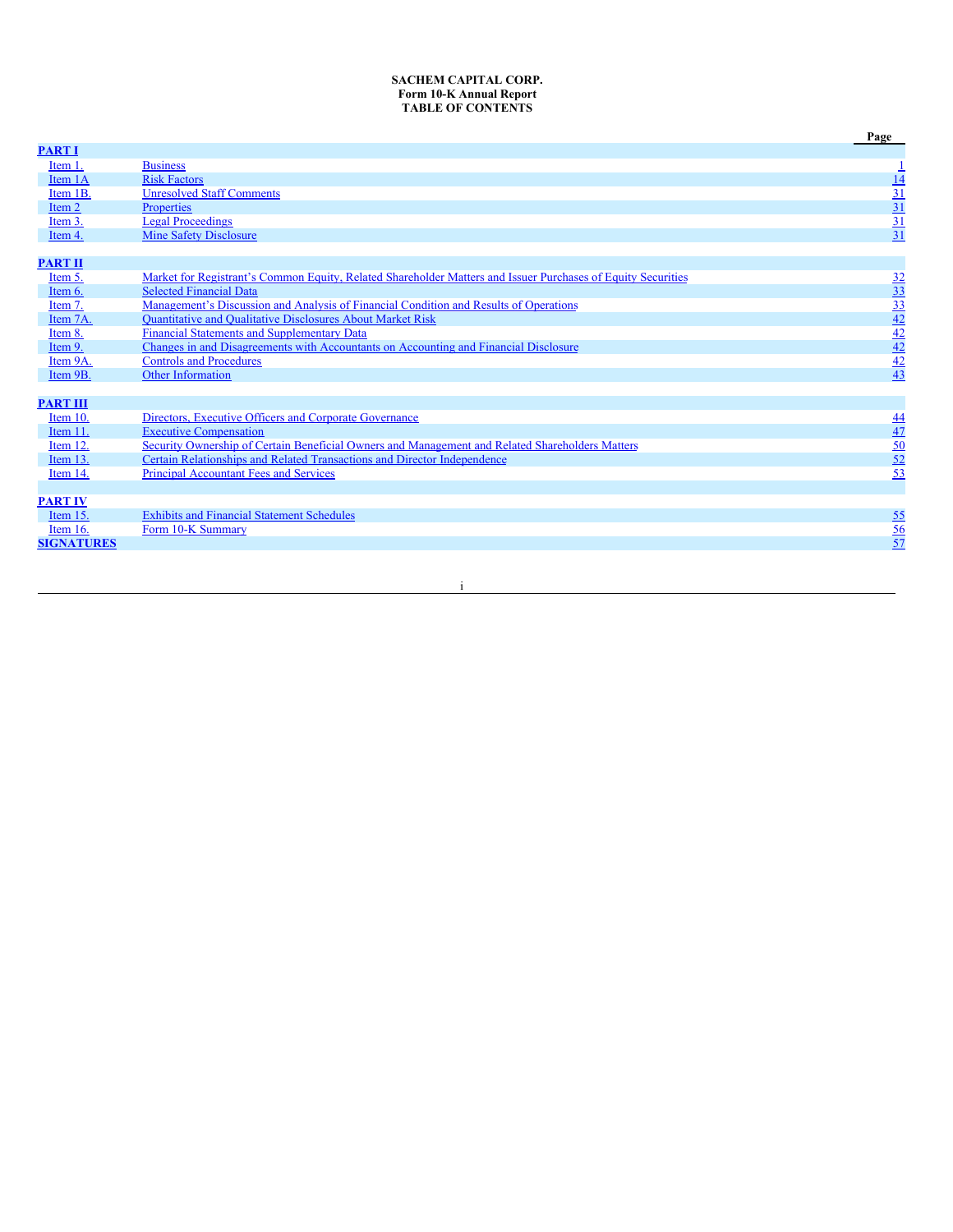# **CAUTIONARY STATEMENT REGARDING FORWARD-LOOKING STATEMENTS**

This annual report on Form 10-K includes forward-looking statements. All statements other than statements of historical facts contained in this annual report on Form 10-K, including statements regarding our future results of operations and financial position, strategy and plans, and our expectations for future operations, are forward-looking statements. The words "anticipate," "estimate," "expect," "project," "plan," "seek," "intend," "believe," "may," "might," "will," "should," "could," "likely," "continue," "design," and the negative of such terms and other words and terms of similar expressions are intended to identify forward-looking statements.

We have based these forward-looking statements largely on our current expectations and projections about future events and trends that we believe may affect our financial condition, results of operations, strategy, short-term and long-term business operations and objectives and financial needs. These forward-looking statements are subject to a number of risks, uncertainties and assumptions, including those described in "Risk Factors." In light of these risks, uncertainties and assumptions, the forwardlooking events and circumstances discussed in this annual report on Form 10-K may not occur, and actual results could differ materially and adversely from those anticipated or implied in the forward-looking statements.

You should not rely upon forward-looking statements as predictions of future events. Although we believe that the expectations reflected in the forward-looking statements are reasonable, we cannot guarantee future results, level of activity, performance or achievements. In addition, neither we nor any other person assumes responsibility for the accuracy and completeness of any of these forward-looking statements. We disclaim any duty to update any of these forward-looking statements after the date of this annual report on Form 10-K to confirm these statements in relationship to actual results or revised expectations.

All forward-looking statements attributable to us are expressly qualified in their entirety by these cautionary statements as well as others made in this annual report on Form 10-K. You should evaluate all forward-looking statements made by us in the context of these risks and uncertainties.

Unless the context otherwise requires, all references in this annual report on Form 10-K to "Sachem Capital," "we," "us" and "our" refer to Sachem Capital Corp., a New York corporation.

ii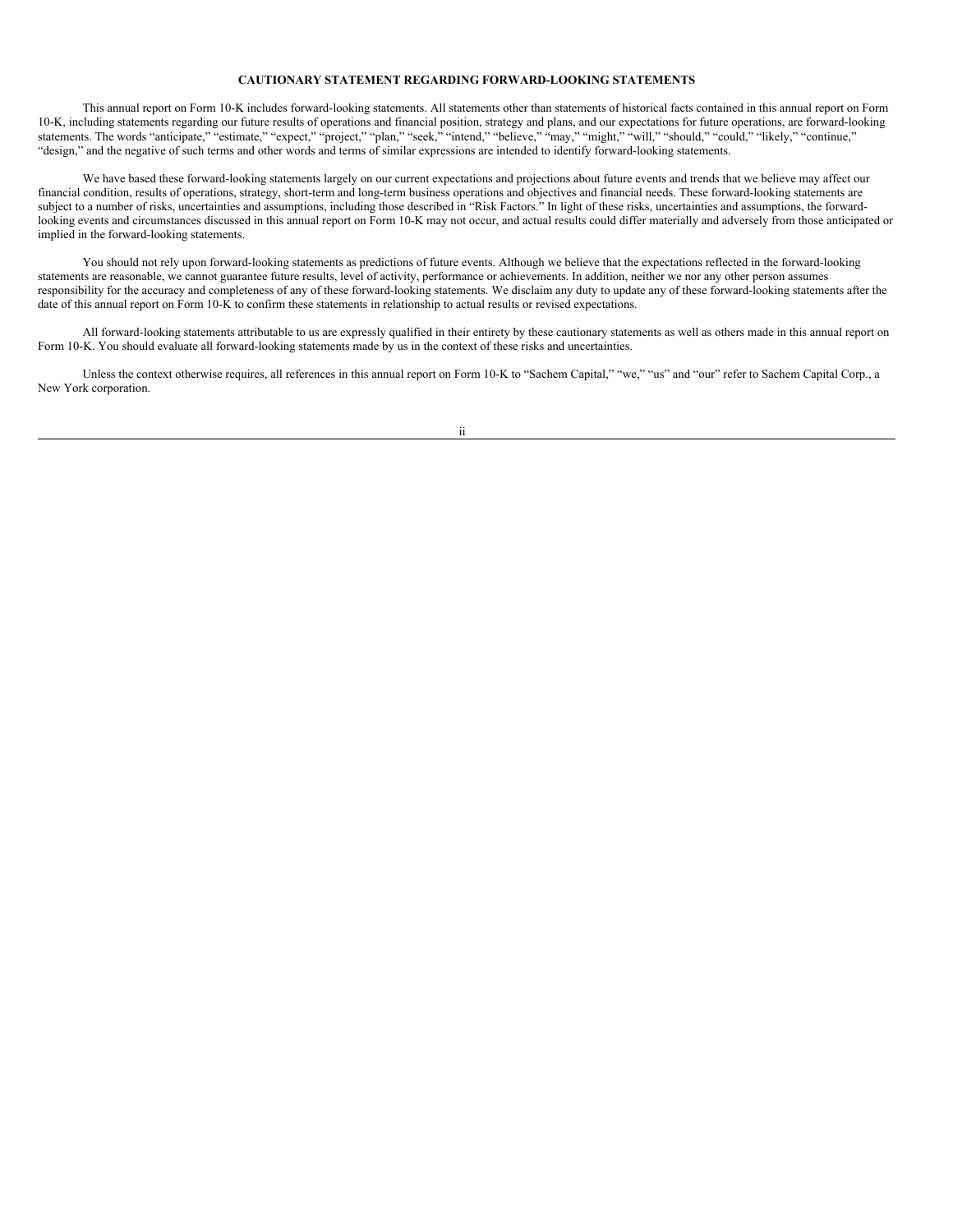### <span id="page-3-0"></span>**PART I**

### <span id="page-3-1"></span>**Item 1. Business**

## **Background**

We were organized as a New York corporation in January 2016 under the name HML Capital Corp. On December 15, 2016, we changed our name to Sachem Capital Corp. Prior to February 8, 2017, our business operated as a Connecticut limited liability company under the name Sachem Capital Partners, LLC ("SCP"). On February 9, 2017, we completed our initial public offering (the "IPO") in which we issued and sold 2.6 million of our common shares, \$.001 par value per share ("Common Shares"). We believe that since the consummation of the IPO, we have qualified as a REIT and that it is in the best interests of our shareholders that we operate as a REIT. Beginning with our 2017 tax year, we elected to be taxed as a REIT. As a REIT, we are required to distribute at least 90% of our taxable income to our shareholders on an annual basis. To the extent we distribute less than 100% of our taxable income to our shareholders (but more than 90%) we will maintain our REIT status, but the undistributed portion will be subject to regular corporate income taxes. As a REIT, we are also subject to federal excise taxes and minimum state taxes. Finally, we intend to operate our business in a manner that will permit us to maintain our exemption from registration under the Investment Company Act.

# **Company Overview**

We are a Connecticut-based real estate finance company that specializes in originating, underwriting, funding, servicing and managing a portfolio of short-term *l.e.* three years or less) loans secured by first mortgage liens on real property located primarily in Connecticut. Each loan is also personally guaranteed by the principal(s) of the borrower, which guaranty is typically collaterally secured by a pledge of the guarantor's interest in the borrower. Our typical borrower is a real estate investor who will use the proceeds to fund its acquisition, renovation, rehabilitation, development and/or improvement of residential or commercial properties located primarily in Connecticut held for investment or sale. The property may or may not be income producing. We do not lend to owner-occupants. Our loans are referred to in the real estate finance industry as "hard money loans" primarily because they are secured by "hard" (*i.e.* real estate) assets.

Our loans typically have a maximum initial term of one to three years and bear interest at a fixed rate of 5.0% to 12.5% per year and a default rate of 18% per year. We usually receive origination fees, or "points," ranging from 2% to 5% of the original principal amount of the loan as well as other fees relating to underwriting, funding and managing the loan, such as inspection fees. Since we treat an extension or renewal of an existing loan as a new loan, we also receive additional "points" and other loan-related fees in connection with those transactions. Interest is always payable monthly in arrears. As a matter of policy, we do not make any loans if the loan-to value ratio exceeds 70%. In the case of construction loans, the loan-to-value ratio is based on the post-construction value of the property. Under the terms of the Webster Facility (described below), mortgage loans exceeding \$250,000 require a third-party to complete an appraisal of the collateral. Failure to obtain such an appraisal would render the loan ineligible for inclusion in the borrowing base. In the case of smaller loans, we rely on readily available market data, including tax assessment rolls, recent sales transactions and brokers to evaluate the value of the collateral. Finally, we have adopted a policy that limits the maximum amount of any loan we fund to a single borrower or a group of affiliated borrowers to 10% of the aggregate amount of our loan portfolio after taking into account the loan under consideration.

In February 2017, we sold 2.6 million Common Shares at \$5.00 per share, raising \$13 million of gross proceeds in the IPO. The net proceeds from the IPO were approximately \$11.1 million. The primary purpose of the IPO was to raise additional equity capital to fund mortgage loans and expand our mortgage loan portfolio. The IPO was also intended to diversify our ownership so that we could qualify, for federal income tax purposes, as a real estate investment trust, or REIT. Initially, we used the net proceeds from the IPO to reduce to zero the outstanding balance on our \$15 million credit facility with Bankwell Bank (the "Bankwell Credit Line"), which at the time was \$10.8 million. Since then our business has grown. As a result, in May 2018 we replaced the Bankwell Credit Line with the Webster Facility, a \$35 million revolving credit facility, described in greater detail below.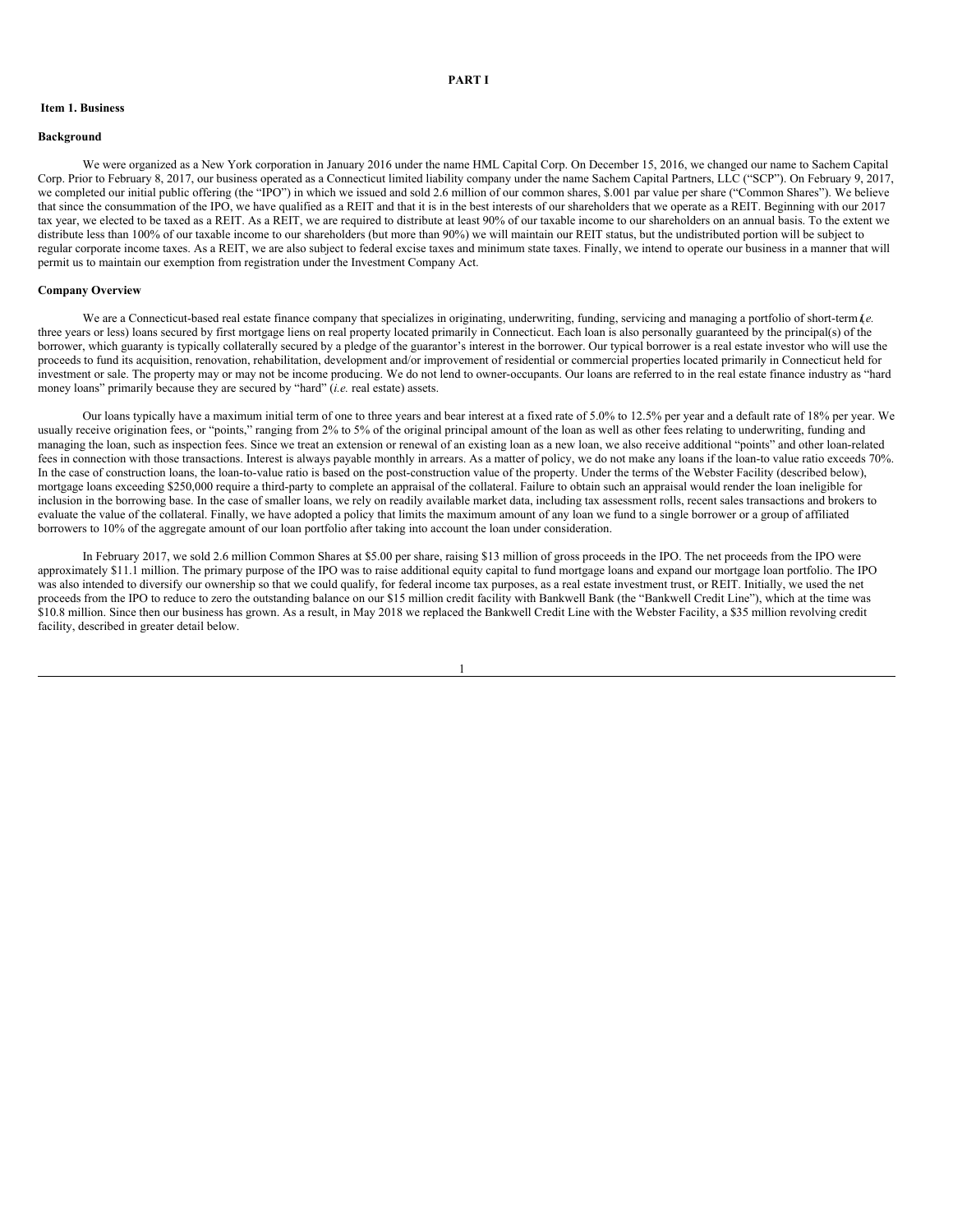In November 2017 we completed a second public offering in which we sold an aggregate of 4,312,500 Common Shares at a public offering price of \$4.00 per share. The gross proceeds from this offering were \$17.25 million and the net proceeds were approximately \$15.3 million, which were also used to reduce the outstanding balance on the Bankwell Credit Line.

On May 11, 2018 (the "Closing Date"), we entered into a Credit and Security Agreement with Webster Business Credit Corporation ("WBCC"), Bankwell Bank and Berkshire Bank (collectively, the "Lenders") under which the Lenders agreed to provide us with a \$35 million revolving credit facility (the "Webster Facility") to replace the Bankwell Credit Line, which was repaid in full and terminated. The Webster Facility is secured by a first priority lien on substantially all our assets, including our mortgage loan portfolio. Amounts outstanding under the Webster Facility bear interest at a floating rate equal to the 30-day LIBOR rate plus 4.00% per annum and will be due and payable on May 11, 2022. At December 31, 2018, the outstanding balance on the Webster Facility was accruing interest at the rate of 6.50% per annum.

Pursuant to the terms of the agreement governing the Webster Facility, we may draw up to 75% of the aggregate principal amount of our "Eligible Mortgage Loans," which are defined as mortgage loans secured by a first mortgage lien on real property that meet the following criteria: (a) certain representations and warranties are correct; (b) the loan-to-value ratio is not greater than seventy percent  $(70\%)$ ; (c) the principal amount of such mortgage loan does not exceed \$1.5 million (\$4 million in the case of related borrowers); (d) (i) with respect to mortgage loans made prior to the Closing Date, the mortgage note has a stated maturity that does not exceed thirty-six (36) months and does not provide for, or have, any extension beyond thirty-six (36) months from the original due date of such mortgage note and (ii) with respect to Mortgage Loans made on or after the Closing Date, the mortgage note has a stated maturity that does not exceed twenty-four (24) months and does not provide for, or have, any extension beyond twenty-four (24) months from the original due date of such mortgage note; (e) the mortgage file has been delivered to WBCC, the Agent for the Lenders; and (f) have been approved by Agent in its "permitted discretion" for inclusion as collateral. Mortgage loans secured by non-residential properties are excluded. At the Closing Date, our Eligible Mortgage Loans totaled approximately \$43.2 million.

Under the terms of the Credit and Security Agreement, we, either directly or through a loan subsidiary, may enter into a separate loan transaction with one or more third party financial institution(s), which is secured by a lien on the mortgage loans in our portfolio that are secured by "commercial" properties.

Events of default under the terms of the Webster Facility include: (i) failure to timely pay amounts due; (ii) breach of covenants and other agreements; (iii) material misrepresentations; (iv) bankruptcy or insolvency; (v) failure to deliver reports on time; (vi) change in control or change in management and (vii) material adverse changes to our business.

In connection with the Webster Facility we made various representations and warranties, which are typical of transactions of this type including those relating to our authority to enter into the transaction, our organization and qualification, the filing of tax returns and the payment of taxes, the completeness and accuracy of our financial statements, our compliance with laws, rules and regulations relating to our employees, the workplace and the environment, our solvency, our indebtedness and liabilities; our intellectual property; the status of our material agreements, that we are not in default of any material agreements, that we have no labor disputes and our status as a REIT.

The Credit and Security Agreement also includes various affirmative, negative and financial covenants typical of transactions of this type. The financial covenants include maintaining (i) a minimum tangible net worth of not less than \$52 million, (ii) a fixed charge coverage ratio of not less than 1.25:1 and (iii) a senior funded debt to tangible net worth ratio of not more than 2:1. At December 31, 2018, our "Tangible Net Worth," was less than \$52 million; however, the Lenders waived compliance with this covenant as of that date. Since December 31, 2018, our Tangible Net Worth has increased and we are in compliance with the net worth covenant.

We are also obligated to provide the Lenders with various reports and schedules including unaudited quarterly and audited annual financial statements, an annual budget and a borrowing base certificate. If we fail to provide these reports on a timely basis, we are subject to late fees of \$150/day/report.

 $\mathfrak{D}$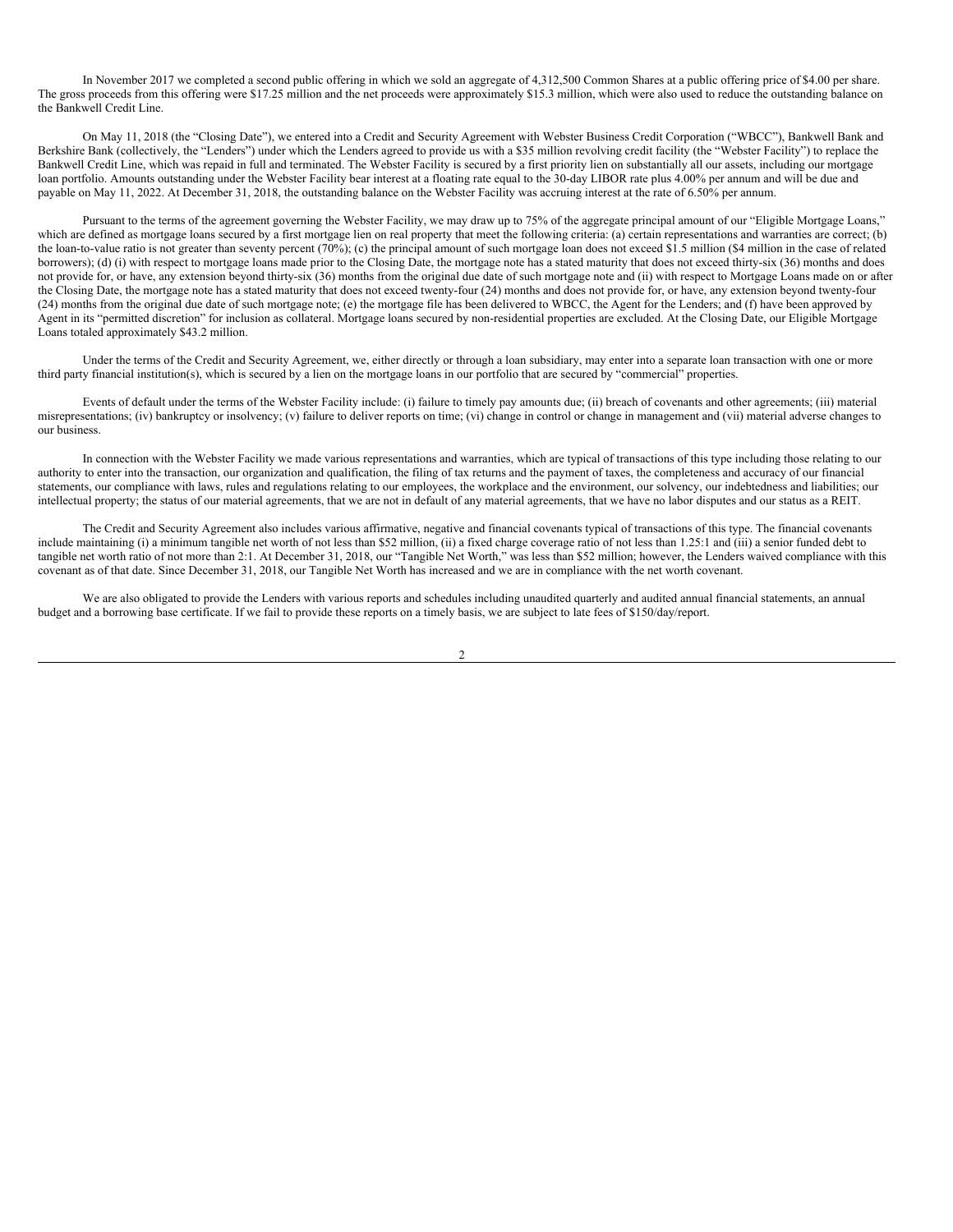Finally, in addition to interest, we are responsible for the following additional fees: (i) unused line fee of 0.375% per annum, payable quarterly, (ii) the Agent's fee of 0.25% per annum computed on the actual outstanding balances, payable monthly, (iii) a collateral evaluation fee of \$2,500 per month; and (iv) a computer access fee of \$150 per month. Other periodic charges include audit fees of \$950/day/person, 2-4 times per year.

Our principal executive officers are experienced in hard money lending under various economic and market conditions. Our founders and co-chief executive officers, Jeffrey C. Villano and John L. Villano, are responsible for business development as well as underwriting, structuring and servicing the loans in our portfolio. A principal source of new transactions has been repeat business from existing and former customers and their referral of new business. We also receive leads for new business from banks, brokers, attorneys and web-based advertising. We rely on our own employees, independent legal counsel, and other independent professionals to verify title and ownership, to file liens and to consummate the transactions.

Our primary objective is to grow our loan portfolio while protecting and preserving capital in a manner that provides for attractive risk-adjusted returns to our shareholders over the long term through dividends. We intend to achieve this objective by continuing to selectively originate loans and carefully manage our loan portfolio in a manner designed to generate attractive risk-adjusted returns across a variety of market conditions and economic cycles. We believe that the demand for relatively small real estate loans in Connecticut and neighboring states is significant and growing and that traditional lenders, including banks and other financial institutions that usually serve this market are unable to satisfy this demand. This demand/supply imbalance has created an opportunity for "hard money" real estate lenders like us to selectively originate highquality first mortgage loans on attractive terms and these conditions, we believe, should persist for several years. We have built our business on a foundation of intimate knowledge of the Connecticut real estate market, our ability to respond quickly to customer needs and demands and a disciplined underwriting and due diligence culture that focuses primarily on the value of the underlying collateral and that is designed to protect and preserve capital. We believe that our flexibility in terms of meeting the needs of borrowers without compromising our standards on credit risk, our expertise, our intimate knowledge of the real estate market in Connecticut and various other states and our focus on newly originated first mortgage loans has defined our success until now and should enable us to continue to achieve our objectives.

### **The Market Opportunity**

We believe there is a significant market opportunity for a well-capitalized "hard money" lender to originate attractively priced loans to small-scale real estate developers with strong equity positions (*i.e., good collateral*), particularly in Connecticut where real estate values in many neighborhoods are stable and substandard properties are being improved, rehabilitated and renovated. We also believe these developers would prefer to borrow from us rather than other lending sources because of our flexibility in structuring loans to suit their needs, our lending criteria, which places greater emphasis on the value of the collateral rather than the property cash flow or credit of the borrower, and our ability to close quickly.

# **Our Business and Growth Strategies**

Our primary objective is to grow our loan portfolio while protecting and preserving capital in a manner that provides for attractive risk-adjusted returns to our shareholders over the long term principally through dividends. We intend to achieve this objective by continuing to focus on selectively originating, managing and servicing a portfolio of first mortgage real estate loans designed to generate attractive risk-adjusted returns across a variety of market conditions and economic cycles. We believe that our ability to react quickly to the needs of borrowers, our flexibility in terms of structuring loans to meet the needs of borrowers, our intimate knowledge of the Connecticut real estate market, our expertise in ''hard money'' lending and our focus on newly originated first mortgage loans, should enable us to achieve this objective. Nevertheless, we remain flexible to take advantage of other real estate opportunities that may arise from time to time, whether they relate to the mortgage market or to direct or indirect investments in real estate.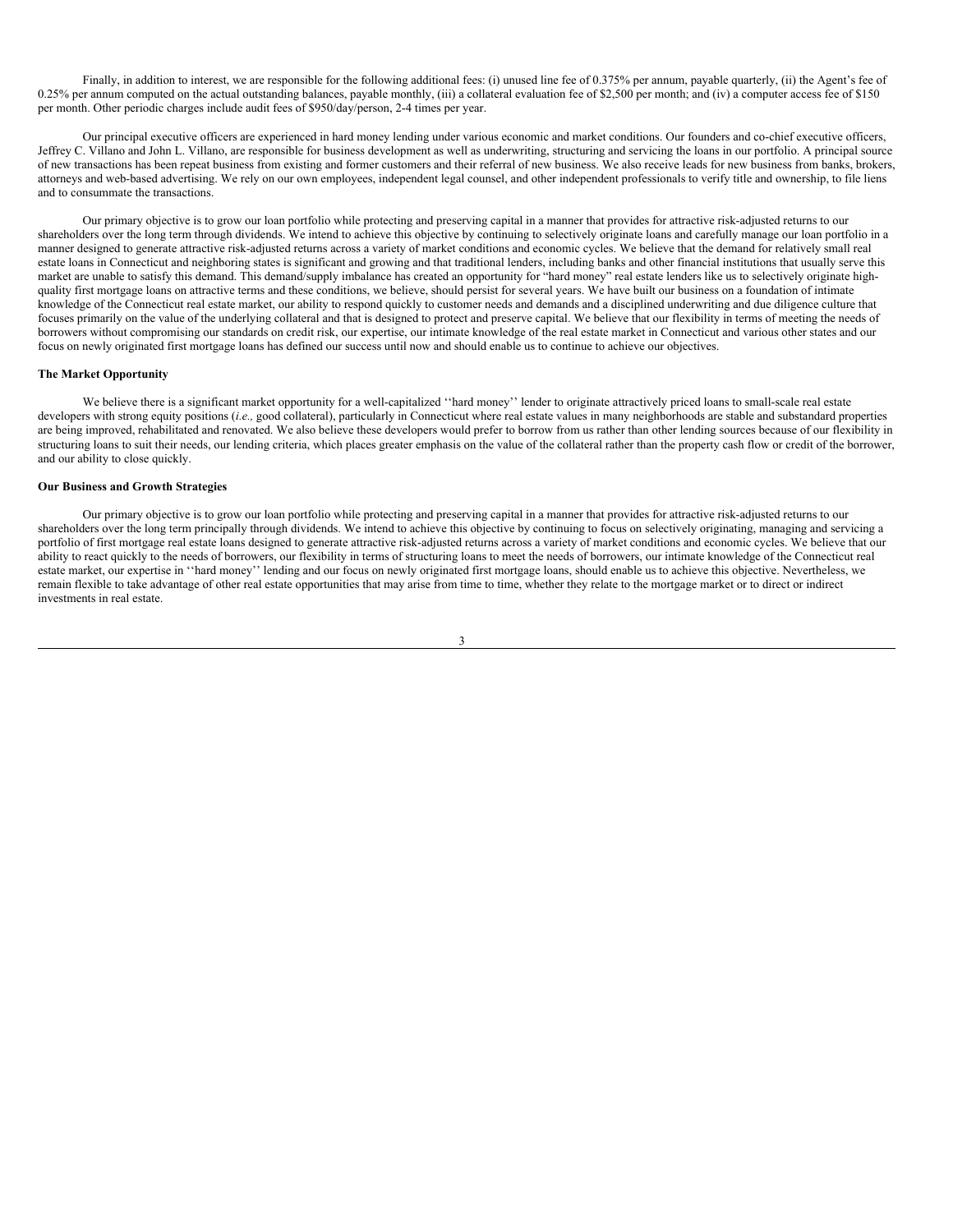Our strategy to achieve our objective includes the following:

- capitalize on opportunities created by the long-term structural changes in the real estate lending market and the continuing lack of liquidity in the commercial and investment real estate markets;
- take advantage of the prevailing economic environment as well as economic, political and social trends that may impact real estate lending currently and in the future, as well as the outlook for real estate in general and particular asset classes;
- remain flexible to capitalize on changing sets of investment opportunities that may be present in the various points of an economic cycle; and
- operate to qualify as a REIT and for an exemption from registration under the Investment Company Act of 1940, as amended, or the Investment Company Act.

### **Our Competitive Strengths**

We believe our competitive strengths include:

- *Experienced management team.* Our management team, John L. and Jeffrey C. Villano, are experienced real estate lenders. They have successfully originated and serviced a portfolio of real estate mortgage loans generating attractive annual returns under varying economic and real estate market conditions. We believe their experience provides us with the ability to effectively deploy our capital in a manner that will provide for attractive risk-adjusted returns while focusing on capital preservation and protection.
- *Long-standing relationships.* At December 31, 2018, 16 loans, having an aggregate principal balance of approximately \$5.3 million, were made to borrowers with whom we have long-standing relationships, including three (3) loans with an aggregate principal balance of approximately \$879,000 to JJV, LLC ("JJV") the former managing member of SCP, which is owned by our co-chief executive officers. In addition, our loan portfolio includes 44 loans having an aggregate principal balance of approximately \$7.2 million that were extensions of prior loans. Customers are also a referral source for new borrowers. As long as these borrowers remain active real estate investors they provide us with an advantage in securing new business and help us maintain a pipeline to attractive new opportunities that may not be available to many of our competitors or to the general market.
- *Knowledge of the market.*Our intimate knowledge of the Connecticut real estate market enhances our ability to identify attractive opportunities and helps distinguish us from many of our competitors.
- *Disciplined lending.* We seek to maximize our risk-adjusted returns, and preserve and protect capital, through our disciplined and credit-based approach. We utilize rigorous underwriting and loan closing procedures that include numerous checks and balances to evaluate the risks and merits of each potential transaction. We seek to protect and preserve capital by carefully evaluating the condition of the property, the location of the property, the value of the property and other forms of collateral.
- *Vertically-integrated loan origination platform.*We manage and control the loan process from origination through closing with our own personnel or independent legal counsel and, in the case of larger loans, independent appraisers, with whom we have long-standing relationships. Together, these individuals constitute a team highly experienced in credit evaluation, underwriting and loan structuring. We also believe that our procedures and experience allow us to quickly and efficiently execute opportunities we deem desirable.
- *Structuring flexibility.* As a relatively small, non-bank real estate lender, we can move quickly and have much more flexibility than traditional lenders to structure loans to suit the needs of our clients. Our ability to customize financing structures to meet borrowers' needs is one of our key business strengths.
- *No legacy issues.* Unlike many of our competitors, we are not burdened by distressed legacy real estate assets. We do not have a legacy portfolio of lower-return or problem loans that could potentially dilute the attractive returns we believe are available in the current liquidity-challenged environment and/or distract and monopolize our management team's time and attention. We do not have any adverse credit exposure to, and we do not anticipate that our performance will be negatively impacted by, previously purchased assets.

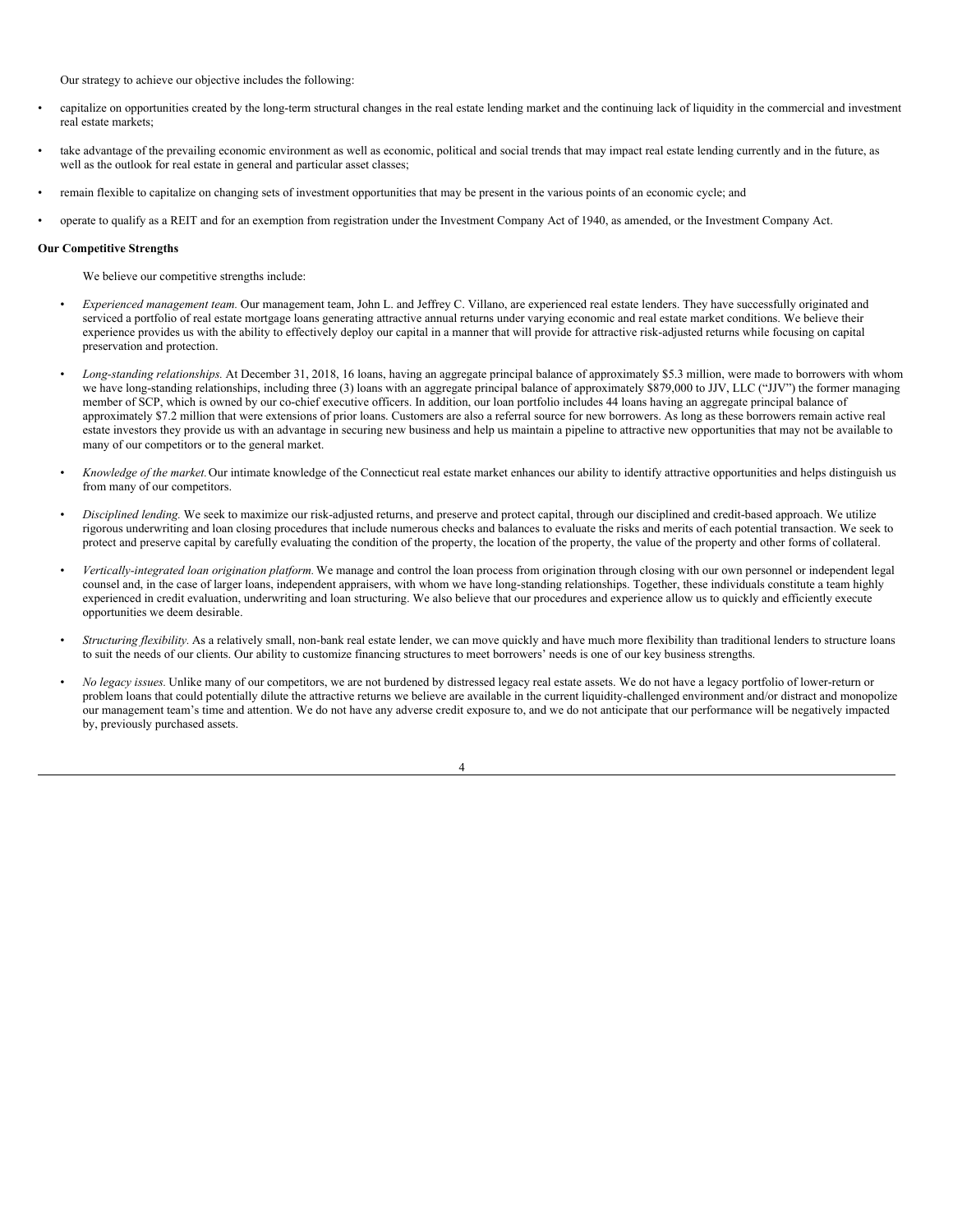• *History of successful operations.* We commenced operations as a limited liability company in December 2010 with three investors and limited equity capital. Immediately prior to the IPO, we had approximately 155 investors and \$28.5 million of members' equity, including capital invested by our founders, Jeffrey C. Villano and John L. Villano and their respective affiliates. Our loan portfolio at the time the IPO was consummated was \$33.8 million. Since inception our revenues, net income, cash flows and distributions to investors have steadily increased. In 2017, we funded an aggregate of approximately \$53.5 million of loans, raised a total of \$30.25 million of equity capital (in addition to the \$28.5 million of members' equity immediately prior to the IPO) and obtained a \$20.0 million revolving credit facility to support our lending operations. In 2018, we funded an aggregate of approximately \$42.1 million of loans, and we replaced the \$20.0 million revolving credit facility from Bankwell Bank with a new \$35 million revolving credit facility from WBCC to support our lending operations.

### **Our Real Estate Lending Activities**

Our real estate lending activities involve originating, underwriting, funding, servicing and managing short-term loans *i*(*.e.,* loans with an initial term of three years or less), secured by first mortgage liens on real estate property held for investment purposes located primarily in Connecticut. Generally, borrowers use the proceeds from our loans for one of three purposes: (i) to acquire and/or renovate existing residential (single-, two- or three-family) real estate properties; (ii) to acquire vacant real estate and construct residential real properties; and (iii) to purchase and hold income producing properties. Our mortgage loans are structured to fit the needs and business plans of the borrowers. Revenue is generated primarily from the interest borrowers pay on our loans and, to a lesser extent, loan fee income generated on the origination and extension of loans.

At December 31, 2018, our mortgage loan portfolio included loans ranging in size from approximately \$8,000 to approximately \$2.04 million. Approximately 79% of the mortgage loans have an original principal amount of \$250,000 or less, with an average mortgage loan size of approximately \$196,000 and a median mortgage loan size of approximately \$140,000. The table below gives a breakdown of our mortgage loan portfolio by loan size as of December 31, 2018:

| Amount                   | Number of<br>Loans | Aggregate<br>Principal<br>Amount |
|--------------------------|--------------------|----------------------------------|
| \$100,000 or less        | 133                | 8,862,738                        |
| \$100,001 to \$250,000   | 185                | 29,318,462                       |
| \$250,001 to \$500,000   | 67                 | 23,286,736                       |
| \$500,001 to \$1,000,000 | 10                 | 6,472,817                        |
| Over \$1,000,000         | 8                  | 10,950,357                       |
| Total                    | 403                | 78.891.110                       |

Most of our loans are funded in full at closing. However, where all or a portion of the loan proceeds are to be used to fund the costs of renovating or constructing improvements on the property, only a portion of the loan may be funded at closing. At December 31, 2018, our loan portfolio included 143 loans with future funding obligations, having a funded principal amount of \$30,086,008, and \$5,963,355 remained as unfunded pending borrower performance. Advances under construction loans are funded against requests supported by all required documentation (including lien waivers) as and when needed to pay contractors and other costs of construction.

In general, our strategy is to service and manage the loans we originate until they are paid. However, there have been a few instances where we have sold loans to meet our need for additional lending capital. Approximately 90% of the loans in our portfolio (representing approximately 89.5% of the aggregate outstanding principal balance of our loan portfolio) were secured by properties located in Connecticut at December 31, 2018. The remaining principal balance of our loan portfolio is secured by properties located in Massachusetts, Florida, New York, Vermont and Rhode Island. We are slowly expanding our geographic footprint to include all of New England. Most of the properties we finance are residential investment, or commercial. However, in all instances the properties are held only for investment by the borrowers and may or may not generate cash flow.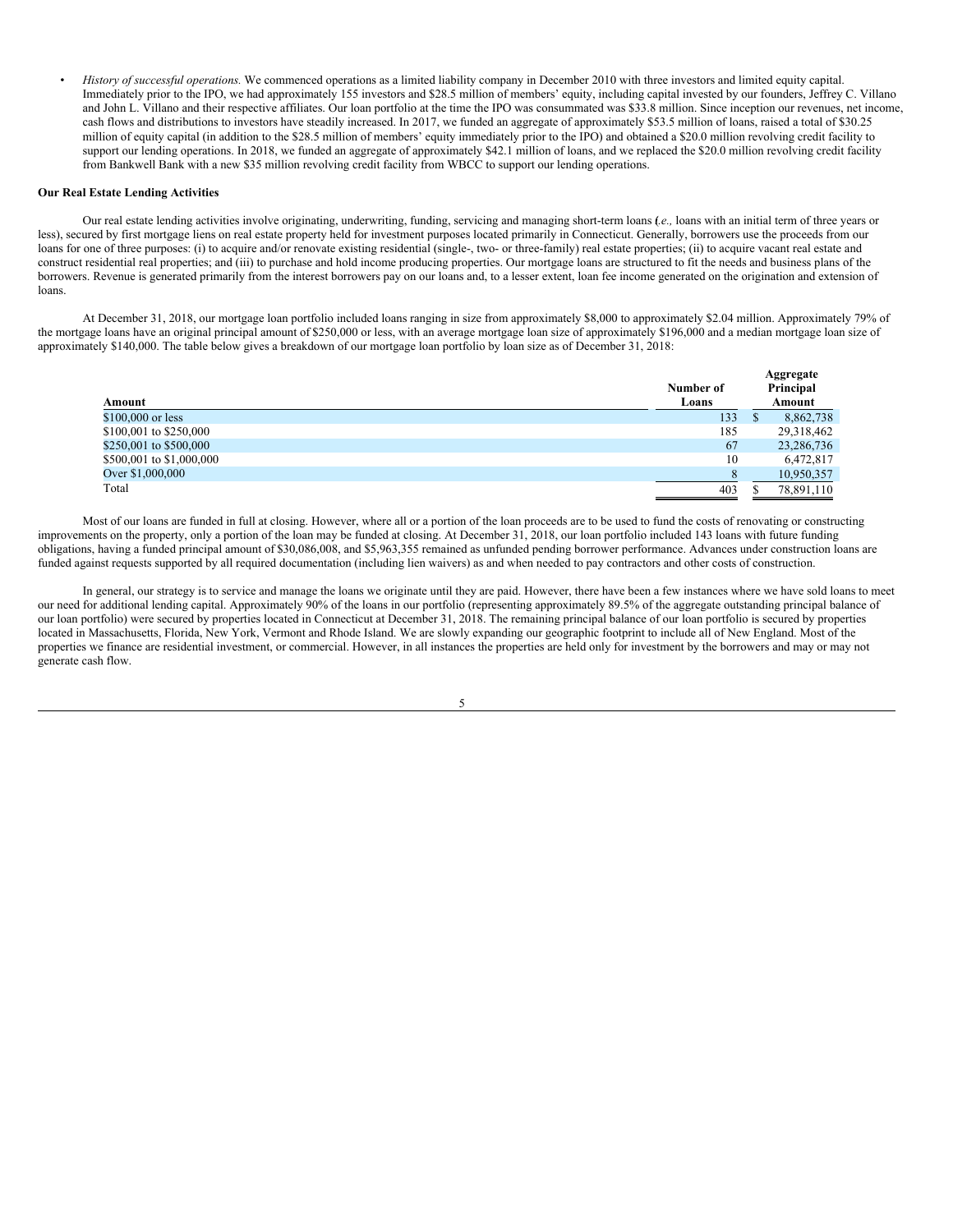The typical terms of our loans are as follows:

**Principal amount.** We have a policy that will limit the amount of any loan to 10% of our total loan portfolio after taking into account the loan in question. At December 31, 2018, our loan portfolio included loans ranging in size from approximately \$8,000 to approximately \$2.0 million. Approximately 79% of the loans had an original principal amount of \$250,000 or less and 96.0% had an original principal amount of \$500,000 or less. The average loan size was approximately \$196,000 and the median loan size was approximately \$140,000.

**Loan-to-Value Ratio.** Under the terms of the Webster Facility, we may draw up to 75% the aggregate principal amount of our "Eligible Mortgage Loans," which are defined as mortgage loans secured by a first mortgage lien on real property that meet the following criteria: (a) certain representations and warranties are correct; (b) the loan-tovalue ratio is not greater than seventy percent (70%); (c) the principal amount of such mortgage loan does not exceed \$1.5 million (\$4 million in the case of related borrowers); (d) (i) with respect to mortgage loans made prior to the Closing Date, the mortgage note has a stated maturity that does not exceed thirty-six (36) months and does not provide for, or have, any extension beyond thirty-six (36) months from the original due date of such mortgage note and (ii) with respect to Mortgage Loans made on or after the Closing Date, the mortgage note has a stated maturity that does not exceed twenty-four (24) months and does not provide for, or have, any extension beyond twenty-four (24) months from the original due date of such mortgage note; (e) the mortgage file has been delivered to WBCC, the Agent for the Lenders; and (f) have been approved by Agent in its "permitted discretion" for inclusion as collateral.

**Interest rate.** Currently, a fixed rate between 5.0% to 12.5% per annum with a default rate of 18% per annum.

**Origination fees.** Ranges from 2% for loans of one year or less to 5% for three-year loans. In the case of three-year loans, a portion of the origination is credited back to the borrower in the event the loan balance is paid off early. In addition, if the term of the loan is extended, additional points are payable upon the extension.

**Term.** Generally, one to three years with early termination in the event of a sale of the property. Recently, in order to mitigate the risks associated with rising interest rates, whenever possible, we seek to limit the term on new loans to one year. We may agree to extend the maturity date so long as the borrower complies with all loan covenants, financial and non-financial, and the loan otherwise satisfies our then existing underwriting criteria. As a matter of policy, we will only extend the maturity for one year at a time, although there is no limit on the number of times the same loan can be extended. However, under the terms of the Webster Facility, a loan whose maturity date has been extended for more than three years from the original maturity date loses its status as an "Eligible Note Receivable." We treat a renewal or extension of an existing loan as a new loan.

**Prepayments.** Borrower may prepay the loan at any time without premium or penalty.

**Covenants.** To timely pay all taxes, insurance, assessments, and similar charges with respect to the property; to maintain hazard insurance; to maintain and protect the property.

**Events of default.** Include: (i) failure to make payment when due; or (ii) breach of a covenant.

**Payment terms.** Interest only is payable monthly in arrears. Principal is due in a "balloon" payment at the maturity date.

**Escrow.** Generally, none required.

**Reserves.** Generally, none required. However, in some cases, we will require that the buyer prepay certain expenses, such as insurances, taxes and/or interest.

Security. Each loan is evidenced by a promissory note, which is secured by a first mortgage lien on real property owned by the borrower and is guaranteed by the principals of the borrower, which guaranty may be collaterally secured by a pledge of the guarantor's interest in the borrower or other real estate owned by the guarantor.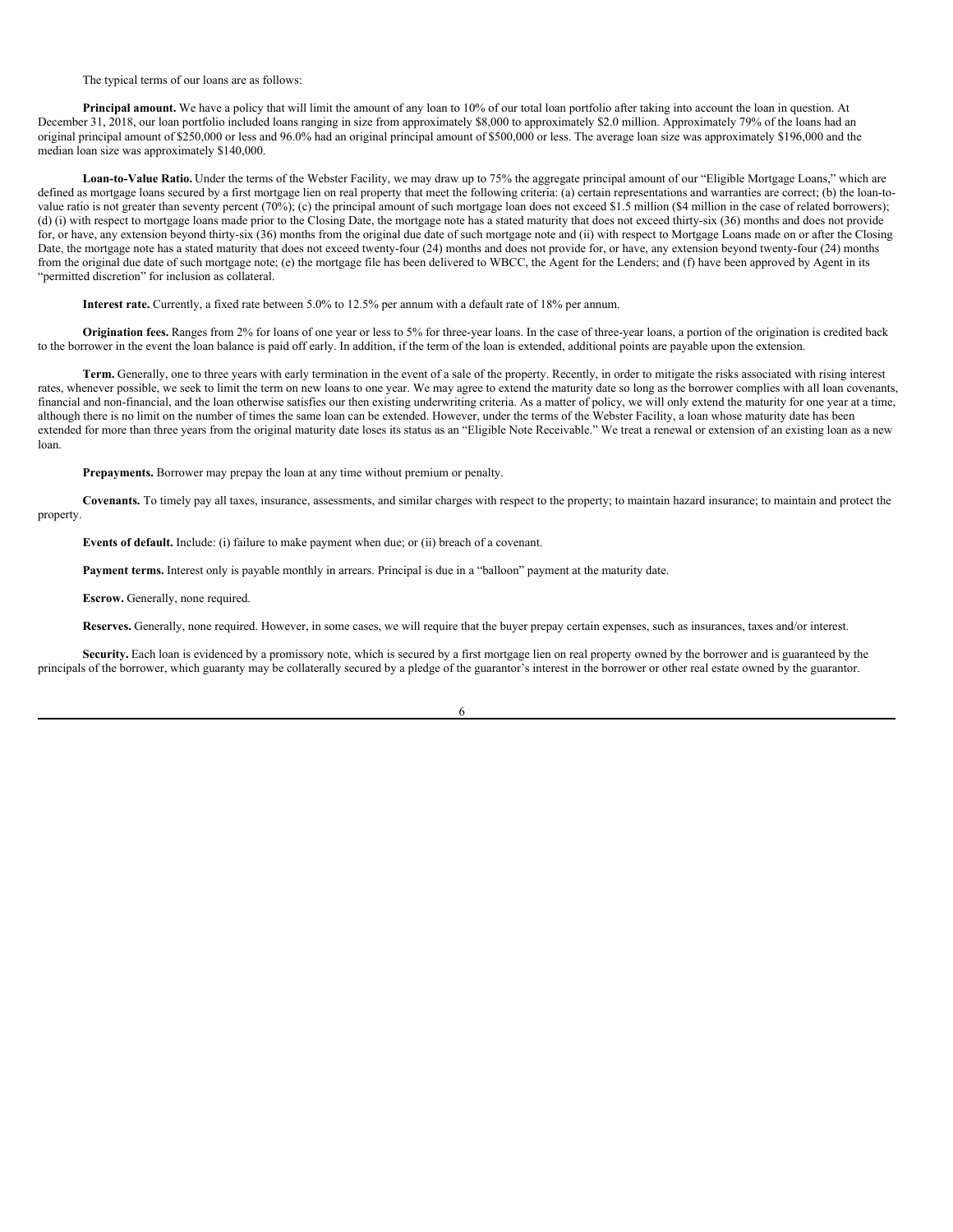Fees and Expenses. Borrowers pay an application fee, an inspection fee, wire fee, bounced check fee and, in the case of construction loans, check requisition fee for each draw from the loan. Finally, as is typical in real estate finance transactions, the borrower pays all expenses relating to obtaining the loan including the cost of a property appraisal, the cost of an environmental assessment report, if any, the cost of credit report and all title, recording fees and legal fees.

# **Operating Data**

Our lending activities increased each year since we commenced operations. We believe this trend will continue for the foreseeable future given the stability of the real estate market in Connecticut and other states in most of the northeast and our reputation among real estate investors as a reliable and reasonable financing source.

### **Our Loan Portfolio**

The following table highlights certain information regarding our real estate lending activities for the periods indicated.

|                                                              | <b>Year Ended</b><br>December 31, |   |            |  |
|--------------------------------------------------------------|-----------------------------------|---|------------|--|
|                                                              | 2018                              |   | 2017       |  |
| Loans originated                                             | 42,078,191                        | S | 53,468,949 |  |
| Loans repaid                                                 | \$<br>24,641,469                  | S | 23,948,601 |  |
| Mortgage lending revenues                                    | \$<br>10,768,302                  | S | 6,497,846  |  |
| Mortgage lending expenses                                    | \$<br>3,390,718                   | S | 1,775,651  |  |
| Number of loans outstanding                                  | 403                               |   | 337        |  |
| Principal amount of loans earning interest                   | 78,891,110                        | S | 63,270,959 |  |
| Average outstanding loan balance                             | \$<br>195,760                     | S | 187,748    |  |
| Weighted average contractual interest rate $(1)$             | 12.85%                            |   | 12.08%     |  |
| Weighted average term to maturity (in months) <sup>(2)</sup> | 11                                |   | 12         |  |

(1) Does not include origination fees.<br>(2) Without giving effect to extension Without giving effect to extensions.

The following table details our mortgage loan portfolio as of December 31, 2018 by year of origination:

| <b>Year of Origination</b> | Number of<br>Loans | Aggregate<br>Principal<br>Amount |
|----------------------------|--------------------|----------------------------------|
| 2018                       | 197                | 35,486,999                       |
| 2017                       | 109                | 27,477,888                       |
| 2016                       | 54                 | 8,794,209                        |
| 2015                       | 31                 | 4,539,277                        |
| 2014 and prior             | 12                 | 2,592,737                        |
| Total                      | 403                | 78,891,110                       |

Historically, most of our loans are paid prior to their maturity dates. For example, of the loans that were repaid in full during 2018, approximately 81.0% were repaid prior to maturity. Similarly, for 2017, approximately 82.0% of the loans repaid during that year were paid prior to maturity. Our loan portfolio at December 31, 2018 included 403 mortgage loans of which 36 (*i.e.,* approximately 9% of the loans in our portfolio) had matured in 2018 but have not been repaid in full or extended. These loans are in the process of modification and will be extended if there are no existing defaults and the borrower can satisfy our other underwriting criteria, including the proper loan-to-value ratio. We treat renewals and extensions of existing loans as new loans.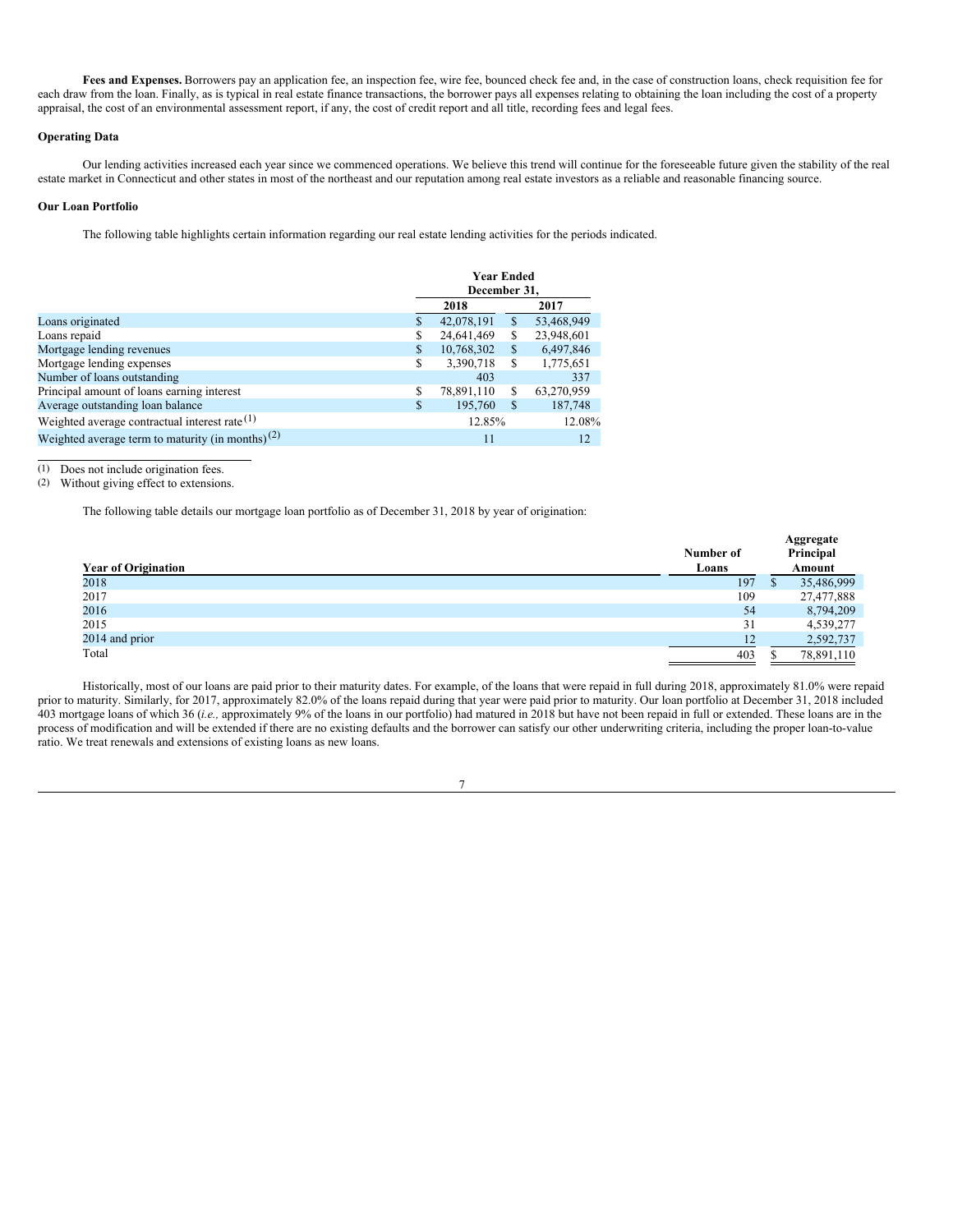We monitor our loans on a day-to-day basis. We generate daily reports from our loan tracking software that provides us with detailed information on each loan in our portfolio including the maturity date of the loan, the date the last payment was received, the date the next payment is due, the amount, if any, in arrears, whether we have received any notice from the insurance carrier that a claim has been made or that coverage has been discontinued and whether we have received any notice from the taxing authority of a lien for non-payment of taxes. If there is a default, we immediately contact the borrower to determine the reasons underlying the default and what action the borrower plans to take to cure the default. Once we become aware of the default, we continue to monitor the loan closely until we are satisfied that the situation has been resolved. Generally, we do not make periodic inspections of the properties securing our loans or obtain new appraisals during the term of the loan even if there is a default. However, if the borrower desires to extend the term of the loan, since we treat that as a new loan, we undertake all our underwriting procedures, including, if necessary, a new appraisal.

As a real estate finance company, we deal with a variety of default situations, including breaches of covenants, such as the obligation of the borrower to maintain adequate liability insurance on the mortgaged property, to pay the taxes on the property and to make timely payments to us. As such, we may not be aware that a default occurred. As a result, we are unable to quantify the number of loans that may have, at one time or another, been in default. From our inception in December 2010 through December 31, 2018, we have made an aggregate of 885 mortgage loans having an aggregate original principal amount of approximately \$165.1 million.

At December 31, 2018, of the 403 mortgage loans in our portfolio, 13 were treated by us as "non-performing" either because the borrower is more than 90 days in arrears on its interest payment obligation or because the borrower has failed to make timely payments of real estate taxes or insurance premiums. The aggregate outstanding principal balance of these non-performing loans and the accrued but unpaid interest as of December 31, 2018 was approximately \$5.1 million. The non-performing loans have all been referred to counsel to commence foreclosure proceedings or to negotiate settlement terms. In the case of each non-performing loan, we believe the value of the collateral exceeds the outstanding balance on the loan.

At December 31, 2017, of the 337 mortgage loans in our portfolio, 12 were treated by us as "non-performing" either because the borrower was more than 90 days in arrears on its interest payment obligation or because the borrower has failed to make timely payments of real estate taxes or insurance premiums. The aggregate outstanding principal balance of these non-performing loans and the accrued but unpaid interest as of December 31, 2017 was approximately \$2.2 million. The non-performing loans have all been referred to counsel to commence foreclosure proceedings or to negotiate settlement terms. In the case of each non-performing loan, we believe the value of the collateral exceeds the outstanding balance on the loan.

Until mid-2015, we did not take an aggressive stance regarding delinquent payments. However, as our business and portfolio grew, we realized late payments were adversely impacting our performance. In addition, late payments were adversely impacting our ability to comply with the covenants under our credit facility. Therefore, we decided to be more aggressive in asserting our right to collect late payment fees. As a consequence of our new policy, our revenue from late payment fees increased initially but the number of loans technically in arrears has decreased. Notwithstanding our aggressive stance, we realized that certain borrowers may have difficulty staying current on their obligations. Thus, if a borrower can demonstrate true "hardship", we will not enforce our rights immediately and give the borrower an opportunity to cure its default. We do not have any specific definitive criteria as to what constitutes hardship or the period we will forbear. Some of the factors we will consider include the nature of the default (*i.e.*, whether nonpayment of amounts due or breach of a covenant or agreement), the reason or reasons for the default, our cash flow requirements, the nature and length of our relationship with the borrower, whether or not the borrower has a history of non-payment and the loan-to-value ratio at the time of the default.

At December 31, 2018, five affiliated borrowers accounted for 6.7% of our loan portfolio. At December 31, 2017, four affiliated borrowers accounted for 5.91% of our loan portfolio.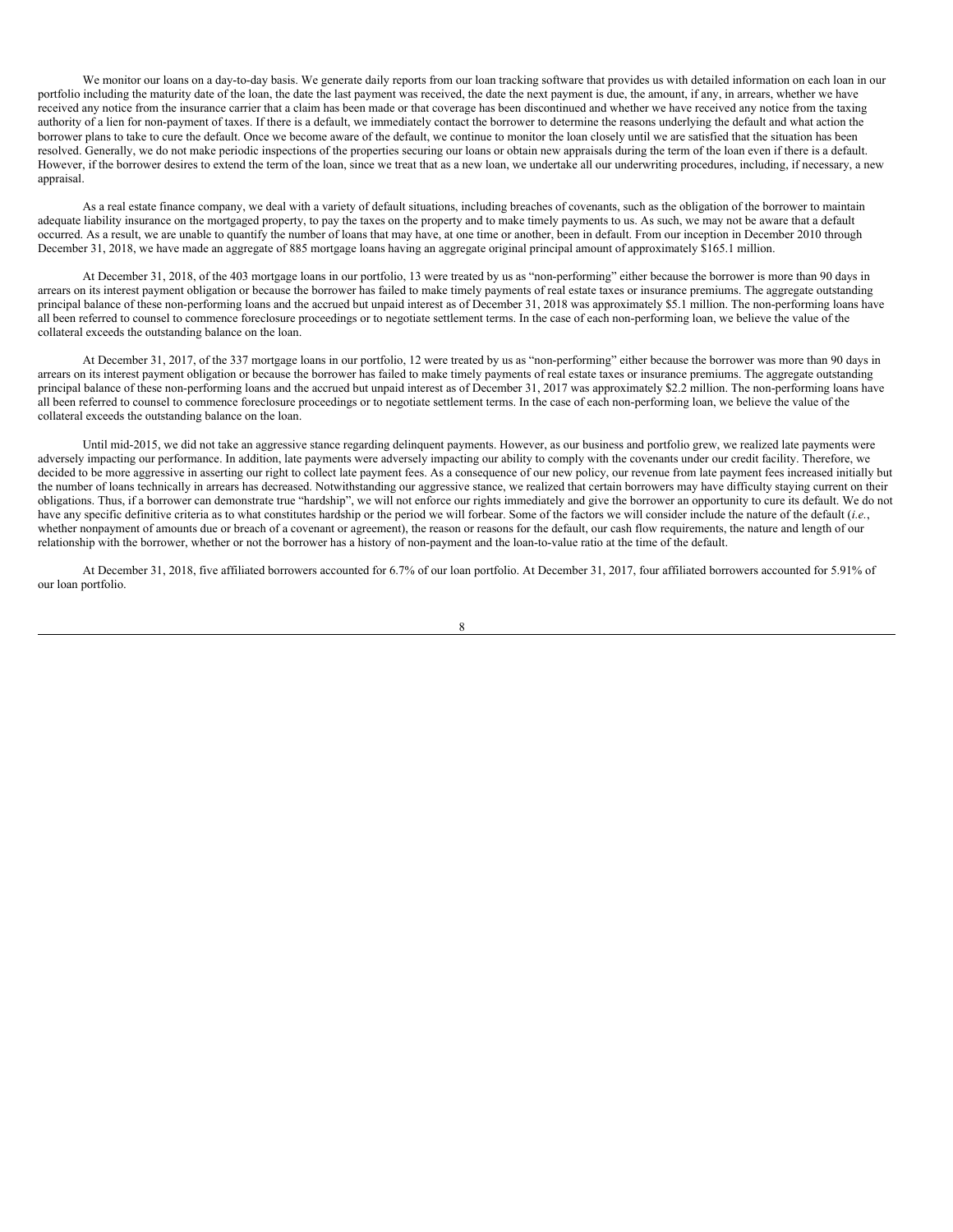The following tables set forth information regarding the types of properties securing our mortgage loans outstanding at December 31, 2018 and 2017 and the interest earned in each category:

|                                   | At December 31,  |  |            |
|-----------------------------------|------------------|--|------------|
|                                   | 2018             |  | 2017       |
| Developer – Residential Mortgages | \$<br>52,980,472 |  | 43,855,827 |
| Developer – Commercial Mortgages  | 19.250.618       |  | 12,480,612 |
| <b>Land Mortgages</b>             | 5,638,113        |  | 6,676,060  |
| Mixed Use                         | 1.021.907        |  | 258,460    |
| <b>Total Mortgages Receivable</b> | \$<br>78,891,110 |  | 63,270,959 |

|                       | For the Years Ended December 31. |  |                 |               |            |  |                 |               |
|-----------------------|----------------------------------|--|-----------------|---------------|------------|--|-----------------|---------------|
|                       | 2018*                            |  |                 |               | $2017*$    |  |                 |               |
|                       | # of Loans                       |  | Interest earned | $\frac{0}{0}$ | # of Loans |  | Interest earned | $\frac{6}{9}$ |
| Residential           | 321                              |  | 6,017,811       | 67.2          | 272        |  | 3,766,887       | 69.3          |
| Commercial            | 58                               |  | 2,186,590       | 24.4          | 45         |  | 1,071,991       | 19.7          |
| <b>Land Mortgages</b> | 19                               |  | 640,408         | 7.1           |            |  | 573.424         | 10.6          |
| Mixed Use             |                                  |  | 116,074         |               |            |  | 22,200          |               |
| Total                 | 403                              |  | 8.960.883       | 100.0         | 337        |  | 5.434.502       | 100.0         |

The 2018 and 2017 data in the table above and the information in the paragraph below include income from two loans classified as "Other receivables" on our December 31, 2018 and 2017 balance sheets, with a carried value of \$0 and \$182,466, respectively.

At December 31, 2018: 363 loans, which accounted for approximately 89.5% of the aggregate outstanding principal balance of our loan portfolio, were secured by properties located in Connecticut; 17 loans, which accounted for approximately 5.0% of the aggregate outstanding principal balance of our loan portfolio, were secured by properties located in Massachusetts; 10 loans, which accounted for approximately 2.2%of the aggregate outstanding principal balance of our loan portfolio, were secured by properties located in New York; two loans, which accounted for approximately 0.5% of the aggregate outstanding balance of our loan portfolio, were secured by properties located in Florida; 10 loans, which accounted for approximately 2.5%of our loan portfolio, were secured by properties located in Rhode Island; and one loan, which accounted for approximately 0.3% of our loan portfolio, was secured by a property located in Vermont.

At December 31, 2017: 299 loans, which accounted for approximately 89.5% of the aggregate outstanding principal balance of our loan portfolio, were secured by properties located in Connecticut; 20 loans, which accounted for approximately 5.0% of the aggregate outstanding principal balance of our loan portfolio, were secured by properties located in Massachusetts; five loans, which accounted for approximately 1.5% of the aggregate outstanding principal balance of our loan portfolio, were secured by a property located in New York; two loans, which accounted for approximately 0.5% of the aggregate outstanding balance of our loan portfolio, were secured by properties located in Florida; 10 loans, which accounted for approximately 3.0% of our loan portfolio, were secured by properties located in Rhode Island; and one loan, which accounted for approximately 0.5% of our loan portfolio, was secured by a property located in Vermont.

# **Our Origination Process and Underwriting Criteria**

Our principal executive officers are experienced in hard money lending under various economic and market conditions. Our co-chief executive officers, Jeffrey C. Villano and John L. Villano, spend a significant portion of their time on business development as well as on underwriting, structuring and servicing each loan in our portfolio. A principal source of new transactions has been repeat business from existing and former customers and their referral of new business. We also receive leads for new business from banks, brokers, attorneys and web-based advertising.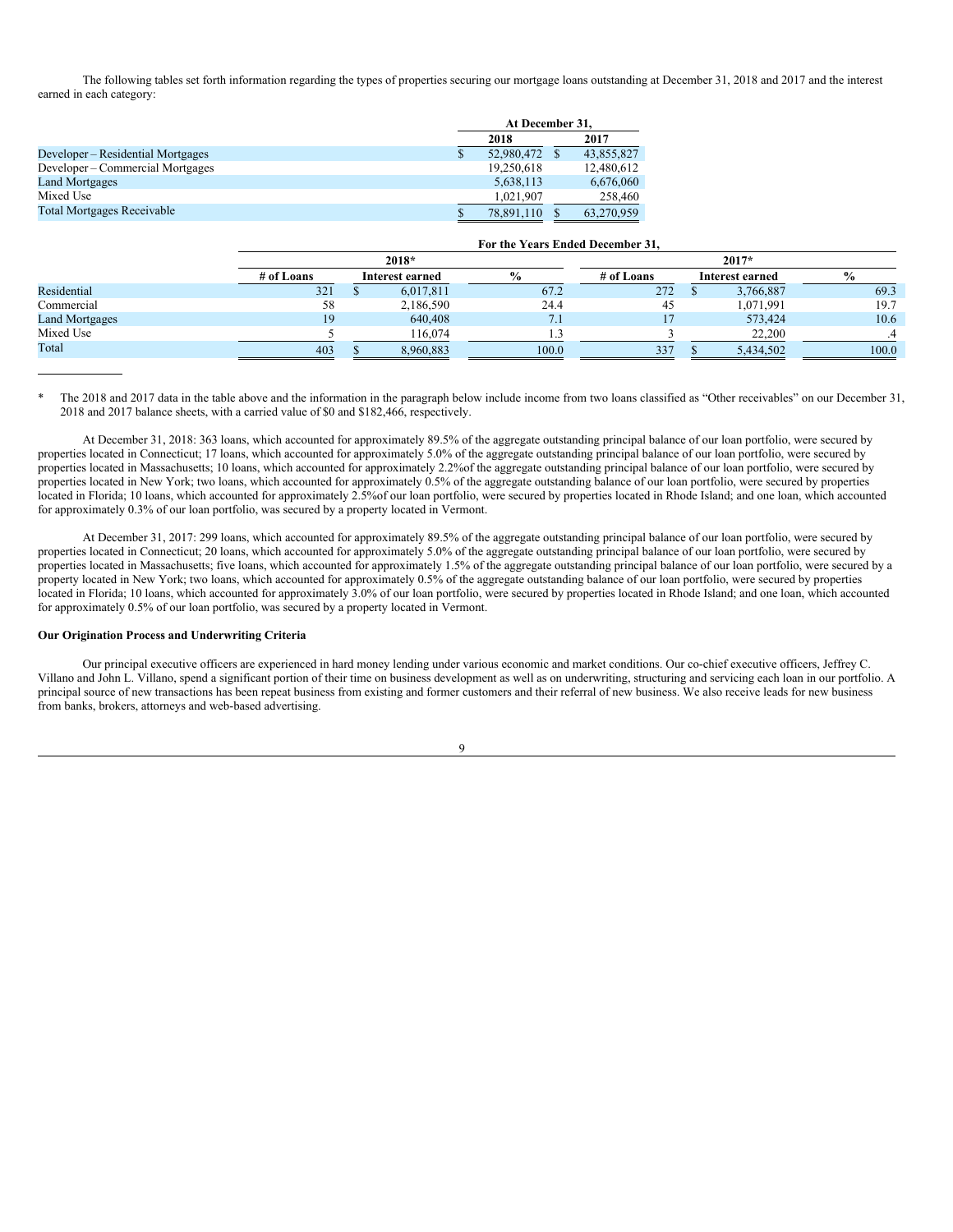When underwriting a loan, the primary focus of our analysis is the value of a property. Prior to making a final decision on a loan application we conduct extensive due diligence of the property as well as the borrower and its principals. In terms of the property, we require a third-party appraisal and a third-party assessment report if the original principal amount of the loan exceeds \$250,000. In all other cases, we rely on readily available market data such as tax assessments and recent sales. Under the terms of the Webster Facility, mortgage loans exceeding \$250,000 require a third-party to complete an appraisal of the collateral. Failure to obtain such an appraisal would render the loan ineligible for inclusion in the borrowing base. We also order title, lien and judgment searches. In most cases, we will also make an on-site visit to evaluate not only the property but the neighborhood in which it is located. Finally, we analyze and assess selected financial and operational data provided by the borrower relating to its operation and maintenance of the property. In terms of the borrower and its principals, we usually obtain third party credit reports from one of the major credit reporting services as well as selected personal financial information provided by the borrower and its principals. We analyze all this information carefully prior to making a final determination. Ultimately, our decision is based primarily on our conclusions regarding the value of the property, which takes into account factors such as the neighborhood in which the property is located, the current use and potential alternative use of the property, current and potential net income from the property, the local market, sales information of comparable properties, existing zoning regulations, the creditworthiness of the borrower and its principals and their experience in real estate ownership, construction, development and management. In conducting due diligence, we rely, in part, on third party professionals and experts including appraisers, engineers, title insurers and attorneys.

Before a loan commitment is issued, the loan must be reviewed and approved by our co-chief executive officers. Our loan commitments are generally issued subject to receipt by us of title documentation and title report, in a form satisfactory to us, for the underlying property. We also require a personal guarantee from the principal or principals of the borrower.

# **Our Current Financing Strategies**

To continue to grow our business, we must increase the size of our loan portfolio, which requires that we raise additional capital either by selling shares of our capital stock or by incurring additional indebtedness. We do not have a policy limiting the amount of indebtedness that we may incur. Thus, our operating income in the future will depend on how much debt we incur and the spread between our cost of funds and the yield on our loan portfolio. Rising interest rates could have an adverse impact on our business if we cannot increase the rates on our loans to offset the increase in our cost of funds and to satisfy investor demand for yield. In addition, rapidly rising interest rates could have an unsettling effect on real estate values, which could compromise some of our collateral.

We do not have any formal policy limiting the amount of indebtedness we may incur. However, under the terms of the Webster Facility, unless otherwise explicitly permitted by the Credit and Security Agreement, we may not incur any additional indebtedness without WBCC's consent. The most significant exception to this covenant is one that permits us to separately finance the mortgage loans in our portfolio that secure "commercial" properties. Depending on various factors we may, in the future, decide to take on additional debt to expand our mortgage loan origination activities to increase the potential returns to our shareholders. Although we have no pre-set guidelines in terms of leverage ratio, the amount of leverage we will deploy will depend on our assessment of a variety of factors, which may include the liquidity of the real estate market in which most of our collateral is located, employment rates, general economic conditions, the cost of funds relative to the yield curve, the potential for losses and extension risk in our portfolio, the gap between the duration of our assets and liabilities, our opinion regarding the creditworthiness of our borrowers, the value of the collateral underlying our portfolio, and our outlook for interest rates and property values. At December 31, 2018, debt proceeds represented approximately 34.3% of our total capital. However, to grow the business and satisfy the requirement to pay out 90% of net profits, we expect to increase our level of debt over time to approximately 50% of our total capital. We intend to use leverage for the sole purpose of financing our portfolio and not for speculating on changes in interest rates.

On the Closing Date, we entered into a Credit and Security Agreement with the Lenders under which the Lenders agreed to provide the Webster Facility to replace the Bankwell Credit Facility, which was repaid in full and terminated. The Webster Facility is secured by a first priority lien on substantially all our assets, including our mortgage loan portfolio. Amounts outstanding under the Webster Facility bear interest at a floating rate equal to the 30-day LIBOR rate plus 4.00% per annum and will be due and payable on May 11, 2022.

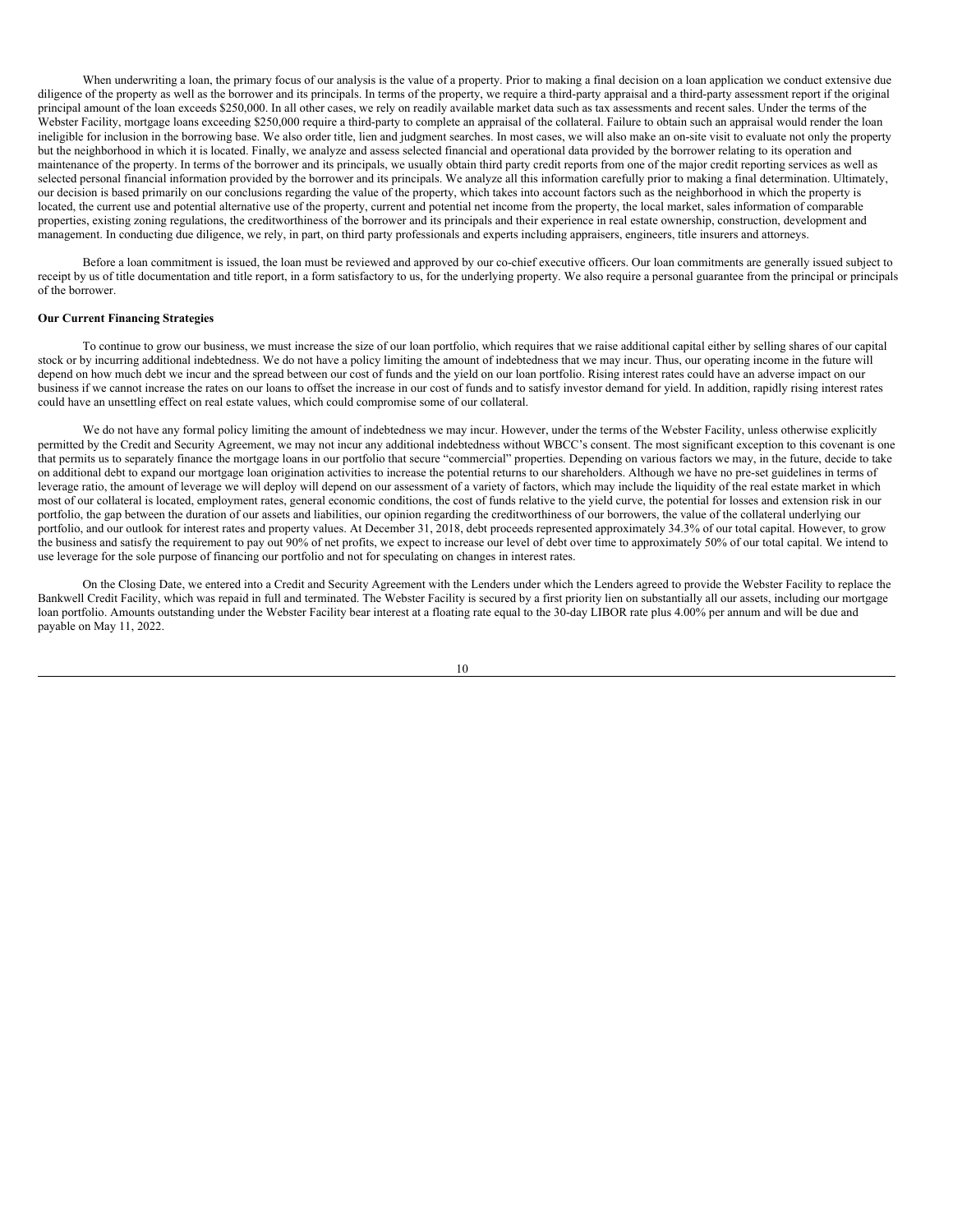Pursuant to the terms of the agreement governing the Webster Facility, we may draw up to 75% of the aggregate principal amount of our "Eligible Mortgage Loans," which are defined as mortgage loans secured by a first mortgage lien on real property that meet the following criteria: (a) certain representations and warranties are correct, (b) the loan-to-value ratio is not greater than seventy percent  $(70%)$ , (c) the principal amount of such mortgage loan does not exceed \$1.5 million (\$4 million in the case of related borrowers), (d) (i) with respect to mortgage loans made prior to the Closing Date, the mortgage note has a stated maturity that does not exceed thirty-six (36) months and does not provide for, or have, any extension beyond thirty-six (36) months from the original due date of such mortgage note (ii) with respect to Mortgage Loans made on or after the Closing Date, the mortgage note has a stated maturity that does not exceed twenty-four (24) months and does not provide for, or have, any extension beyond twenty-four (24) months from the original due date of such mortgage note and (e) the mortgage file has been delivered to WBCC, the Agent for the Lenders and (f) have been approved by Agent in its "permitted discretion" for inclusion as collateral. Mortgage loans secured by non-residential properties are excluded. At the Closing Date, our Eligible Mortgage Loans totaled approximately \$43.2 million.

Under the terms of the Credit and Security Agreement, we, either directly or through a loan subsidiary, may enter into a separate loan transaction with one or more third party financial institution(s), which is secured by a lien on the mortgage loans in our portfolio that are secured by "commercial" properties. As of December 31, 2018, mortgage loans secured by commercial properties had an aggregate principal amount of approximately \$19.2 million.

Events of default under the terms of the new credit facility include: (i) failure to timely pay amounts due; (ii) breach of covenants and other agreements; (iii) material misrepresentations; (iv) bankruptcy or insolvency; (v) failure to deliver reports on time; (vi) change in control or change in management; and (vii) material adverse changes to our business.

In connection with the new credit facility we made various representations and warranties, which are typical of transactions of this type including those relating to our authority to enter into the transaction, our organization and qualification, the filing of tax returns and the payment of taxes, the completeness and accuracy of our financial statements, our compliance with laws, rules and regulations relating to our employees, the workplace and the environment, our solvency, our indebtedness and liabilities; our intellectual property; the status of our material agreements, that we are not in default of any material agreements, that we have no labor disputes and our status as a REIT.

The Credit and Security Agreement also includes affirmative and negative and financial covenants typical of transactions of this type. The financial covenants include maintaining (i) a minimum tangible net worth of not less than \$52 million, (ii) a fixed charge coverage ratio of not less than 1.25:1 and (iii) a senior funded debt to tangible net worth ratio of not more than 2:1. At December 31, 2018 our "Tangible Net Worth," as defined in the Credit and Security Agreement, was less than \$52 million; however, the Lenders waived compliance with this covenant as of that date. As a result of sales of our common shares in the ATM Offering in the first quarter of 2019, our Tangible Net Worth currently exceeds \$52 million. We cannot assure you that we will continue to remain in compliance with this covenant or any of the other financial covenants contained in the Credit and Security Agreement. If we fail to comply with any of the covenants in the Credit and Security Agreement, the Lenders could issue a notice of default and, among other things, declare the entire outstanding balance of the Webster Facility immediately due and payable, which would have a material adverse effect on our business, operations and financial condition.

We are also obligated to provide the Lenders with various reports and schedules including unaudited quarterly and audited annual financial statements, an annual budget and a borrowing base certificate. If we fail to provide these reports on a timely basis, we are subject to late fees of \$150/day/report.

Finally, in addition to interest, we are responsible for the following additional fees: (i) unused line fee of 0.375% per annum, payable quarterly, (ii) the Agent's fee of 0.25% per annum computed on the actual outstanding balances, payable monthly, (iii) a collateral evaluation fee of \$2,500 per month; and (iv) a computer access fee of \$150 per month. Other periodic charges include audit fees of \$950/day/person, 2-4 times per year.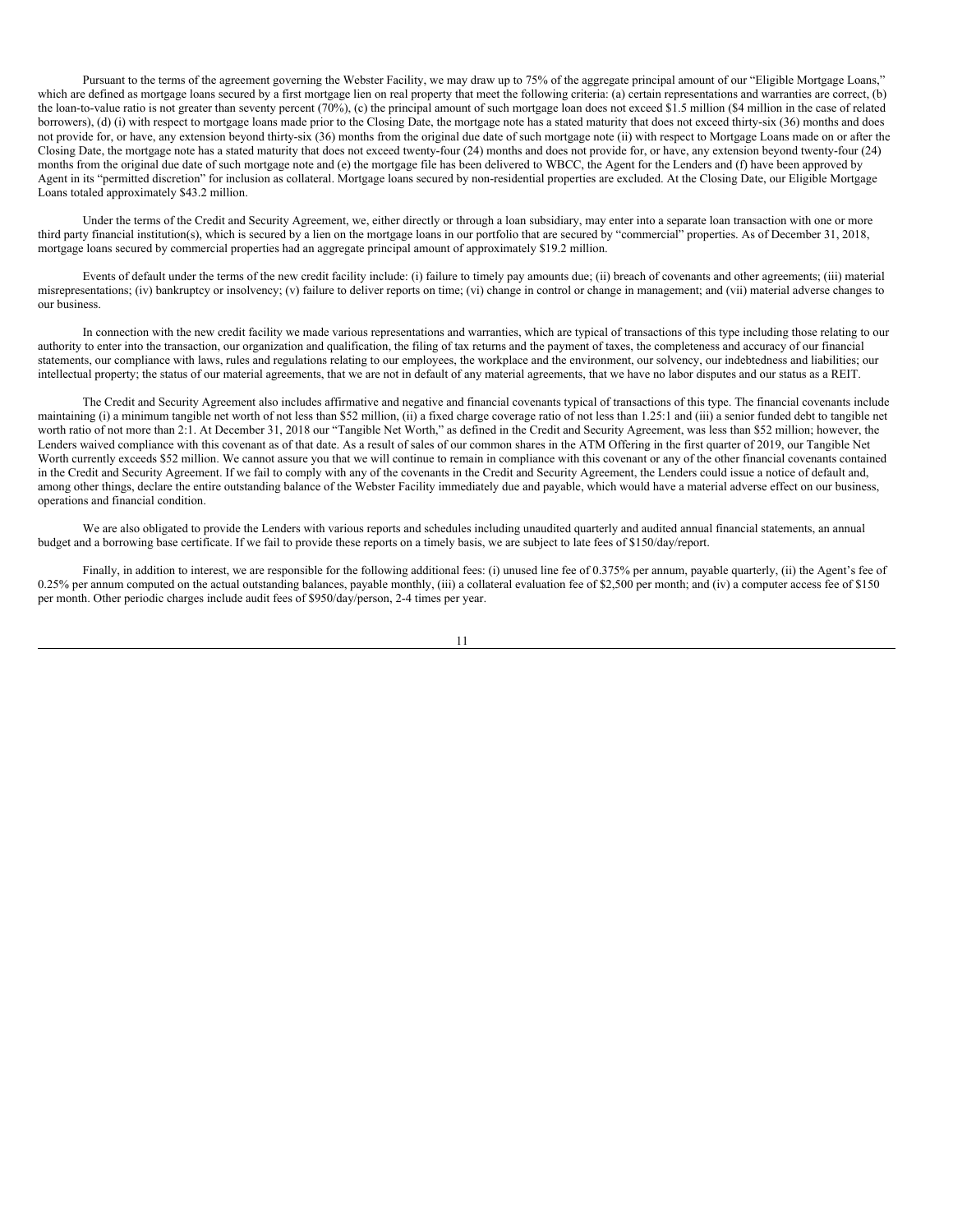The following table shows our sources of capital, including our financing arrangements, and our loan portfolio as of December 31, 2018:

| <b>Sources of Capital:</b> |                  |
|----------------------------|------------------|
| Debt:                      |                  |
| Line of credit             | \$<br>27,219,123 |
| Mortgage payable           | 290,984          |
| Total debt                 | \$<br>27,510,107 |
| Other liabilities          | 5,701,128        |
| <b>Total liabilities</b>   | 33,211,235       |
| Capital (equity)           | 52,802,815       |
| Total sources of capital   | 86,014,050       |
| Assets:                    |                  |
| Mortgages receivable       | \$<br>78,891,110 |
| Other assets               | 7,122,940        |
| Total assets               | 86,014,050       |

### **Management**

Prior to the IPO, our operations were managed by JJV for which it received management fees. During that period, we had no employees and no offices. All our documents and records were maintained by JJV in its offices. All JJV's activities were conducted by Jeffrey C. Villano and John L. Villano in their capacity as the managers of JJV. Simultaneously, they also engaged in other business activities. John L. Villano had his own private accounting practice and Jeffrey C. Villano owned and managed other properties that had no relationship to us.

The management fees payable to JJV in its capacity as the manager of SCP were set forth in the SCP operating agreement and include the following:

- (a) 75% of all origination fees and 100% of wire and credit fees paid by a borrower in connection with originating and funding a loan;
- (b) if we purchased an existing loan from a third party, a fee comparable to the origination fee that we would have charged if it had originated such loan;
- (c) a listing fee in connection with the sale of any property that we acquired pursuant to a foreclosure action;
- (d) a monthly servicing fee equal to the sum of (i) one-twelfth of 1% of the total assets of SCP and (ii) one-twelfth of 0.5% to one percent of the total amount of our loan portfolio; and
- (e) reimbursement of any fees paid in connection with the preparation of all tax returns and audit reports on our behalf.

In addition, JJV had the right to sell any mortgages it held to us at 10% over the principal amount thereof. JJV has never exercised this right.

Prior to the IPO, John L. Villano and Jeffrey C. Villano became our full-time employees and senior executive officers. Pursuant to their employment agreements, each of them is required to devote 100% of his time and efforts to our business and have discontinued all other business activities in which he might be engaged even if it does not conflict with our business.

### **Competition**

The real estate finance market in Connecticut is highly competitive. Our competitors include traditional lending institutions such as regional and local banks, savings and loan institutions, credit unions and other financial institutions as well as other market participants such as specialty finance companies, REITs, investment banks, insurance companies, hedge funds, private equity funds, family offices and high net worth individuals. In addition, we estimate that, in addition to us, there are approximately five "hard money" lenders of significant size serving the Connecticut real estate market. Many of these competitors enjoy competitive advantages over us, including greater name recognition, established lending relationships with customers, financial resources, and access to capital.

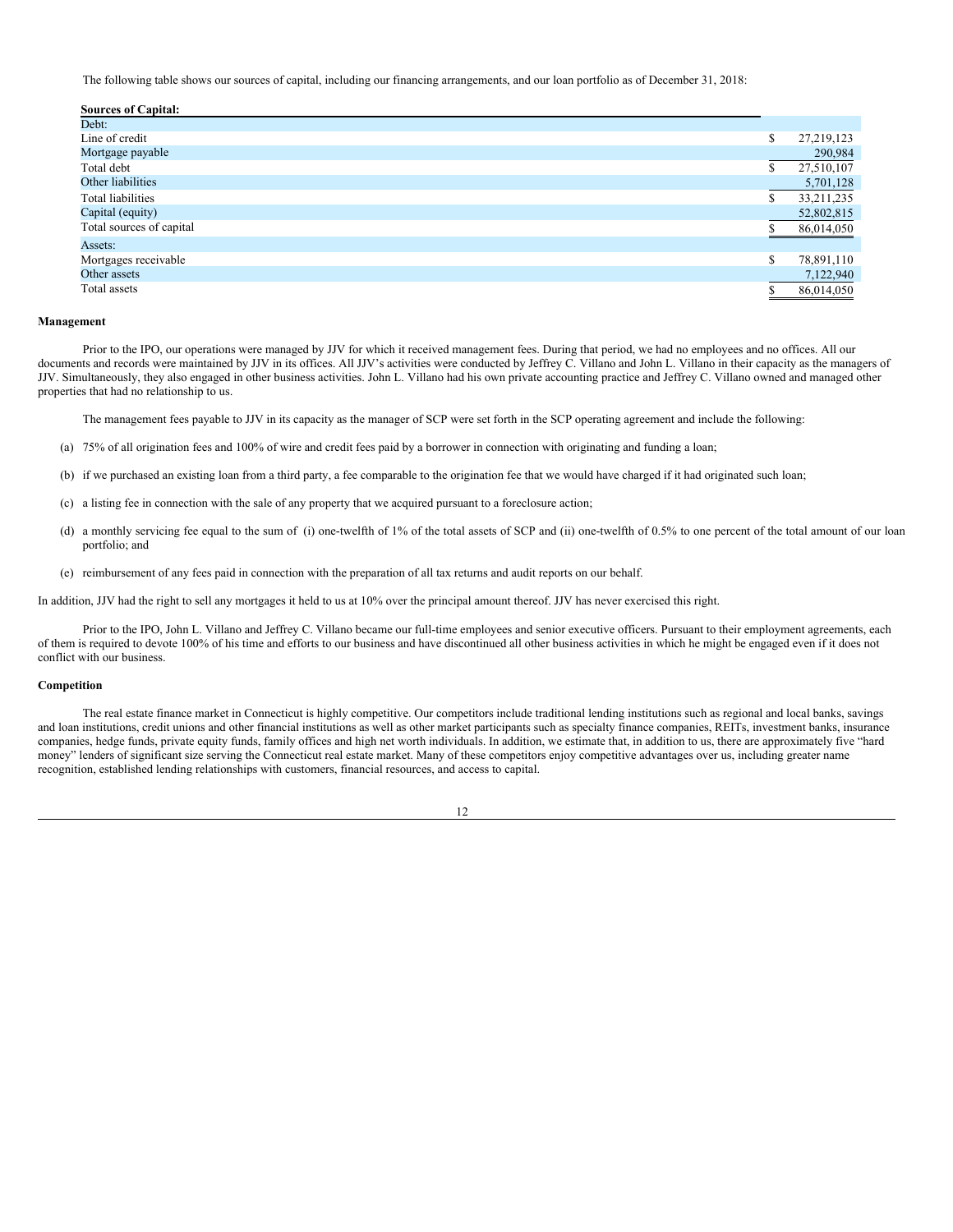Notwithstanding the intense competition and some of our competitive disadvantages, we believe we have carved a niche for ourselves among small real estate developers, owners and contractors throughout Connecticut and the rest of New England as well as in parts of New York State because we are relatively well-capitalized, our ability to structure each loan to suit the needs of each individual borrower and our ability to act quickly. In addition, we believe we have developed a reputation among these borrowers for offering reasonable terms and providing outstanding customer service. We believe our future success will depend on our ability to maintain and capitalize on our existing relationships with borrowers and brokers and to expand our borrower base by continuing to offer attractive loan products, remain competitive in pricing and terms, and provide superior service.

# **Sales and Marketing**

We do not engage any third parties for sales and marketing. Rather, we rely on our senior executive officers to generate lending opportunities as well as referrals from existing or former borrowers, brokers, and bankers and web-based advertising. A principal source of new transactions has been repeat business from prior customers and their referral of new leads.

#### **Intellectual Property**

Our business does not depend on exploiting or leveraging any intellectual property rights. To the extent we own any rights to intellectual property, we rely on a combination of federal, state and common law trademarks, service marks and trade names, copyrights and trade secret protection. We have not registered any trademarks, trade names, service marks or copyrights in the United States Patent and Trademark Office.

#### **Employees**

As of December 31, 2018, we had eleven employees, including our two executive officers, of which nine were full-time.

# **Regulation**

Our operations are subject, in certain instances, to supervision and regulation by state and federal governmental authorities and may be subject to various laws and judicial and administrative decisions imposing various requirements and restrictions. In addition, we may rely on exemptions from various requirements of the Securities Act of 1933, as amended, referred to herein as the Securities Act, the Exchange Act, the Investment Company Act and ERISA. These exemptions are sometimes highly complex and may in certain circumstances depend on compliance by third-parties who we do not control.

#### *Regulatory Reform*

The Dodd-Frank Act, which went into effect on July 21, 2010, is intended to make significant structural reforms to the financial services industry. For example, pursuant to the Dodd-Frank Act, various federal agencies have promulgated, or are in the process of promulgating, regulations with respect to various issues that may affect us. Certain regulations have already been adopted and others remain under consideration by various governmental agencies, in some cases past the deadlines set in the Dodd-Frank Act for adoption. We do not believe any regulations adopted under the Dodd-Frank Act apply to us. However, it is possible that regulations that will be adopted in the future will apply to us or that existing regulations will apply to us as our business evolves.

### *Regulation of Commercial Real Estate Lending Activities*

Although most states do not regulate commercial finance, certain states impose limitations on interest rates and other charges and on certain collection practices and creditor remedies, and require licensing of lenders and financiers and adequate disclosure of certain contract terms. We also are required to comply with certain provisions of, among other statutes and regulations, certain provisions of the Equal Credit Opportunity Act that are applicable to commercial loans, The USA PATRIOT Act, regulations promulgated by the Office of Foreign Asset Control and federal and state securities laws and regulations.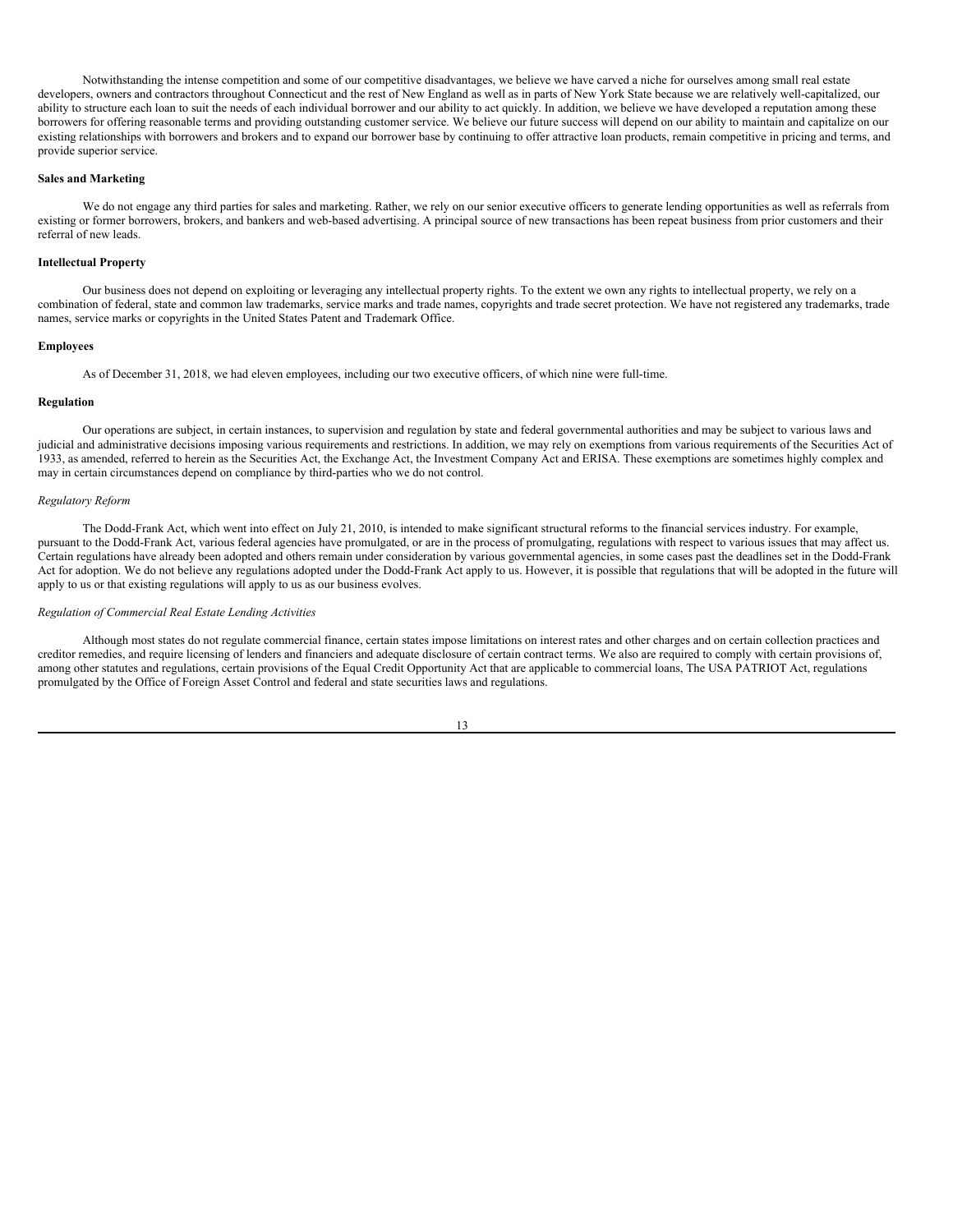#### *Investment Company Act Exemption*

Although we reserve the right to modify our business methods at any time, we are not currently required to register as an investment company under the Investment Company Act. However, we cannot assure you that our business strategy will not evolve over time in a manner that could subject us to the registration requirements of the Investment Company Act.

Section 3(a)(1)(A) of the Investment Company Act defines an investment company as any issuer that is or holds itself out as being engaged primarily in the business of investing, reinvesting or trading in securities. Section 3(a)(1)(C) of the Investment Company Act defines an investment company as any issuer that is engaged or proposes to engage in the business of investing, reinvesting, owning, holding or trading in securities and owns or proposes to acquire investment securities having a value exceeding 40% of the value of the issuer's total assets (exclusive of U.S. Government securities and cash items) on an unconsolidated basis, which we refer to as the 40% test. Real estate mortgages are excluded from the term "investment securities."

We rely on the exception set forth in Section  $3(c)(5)(C)$  of the Investment Company Act which excludes from the definition of investment company "any person who is not engaged in the business of issuing redeemable securities, face-amount certificates of the installment type or periodic payment plan certificates, and who is primarily engaged in one or more of the following businesses . . . (C) purchasing or otherwise acquiring mortgages and other liens on and interests in real estate." The SEC generally requires that, for the exception provided by Section  $3(c)(5)(C)$  to be available, at least 55% of an entity's assets be comprised of mortgages and other liens on and interests in real estate, also known as "qualifying interests," and at least another 25% of the entity's assets must be comprised of additional qualifying interests or real estate-type interests (with no more than 20% of the entity's assets comprised of miscellaneous assets). We believe we qualify for the exemption under this section and our current intention is to continue to focus on originating short term loans secured by first mortgages on real property. However, if, in the future, we do acquire non-real estate assets without the acquisition of substantial real estate assets, we may qualify as an "investment company" and be required to register as such under the Investment Company Act, which could have a material adverse effect on us.

If we were required to register as an investment company under the Investment Company Act, we would become subject to substantial regulation with respect to our capital structure (including our ability to use leverage), management, operations, transactions with affiliated persons (as defined in the Investment Company Act), portfolio composition, including restrictions with respect to diversification and industry concentration, and other matters.

Qualification for exclusion from the definition of an investment company under the Investment Company Act will limit our ability to make certain investments. In addition, complying with the tests for such exclusion could restrict the time at which we can acquire and sell assets.

### <span id="page-16-0"></span>**Item 1A. Risk Factors.**

The following factors may affect our growth and profitability of and should be considered by any prospective purchaser or current holder of our securities:

### **Risks Related to Our Business and Our Company**

### Difficult conditions in the mortgage and real estate markets, the financial markets and the economy generally have caused and may cause us to experience losses in the *future.*

Our business is materially affected by conditions in the residential and commercial mortgage markets, the residential and commercial real estate markets, the financial markets and the economy generally. We believe the risks associated with our investments will be more acute during periods of economic slowdown, recession or market dislocations, especially if these periods are accompanied by declining real estate values and defaults. In prior years, concerns about the health of the global economy generally and the residential and commercial real estate markets specifically, as well as inflation, energy costs, perceived or actual changes in interest rates, European sovereign debt, U.S. budget debates, geopolitical issues, international trade issues and the availability and cost of credit have contributed to increased volatility and uncertainty for the economy and the financial and credit markets. The residential and commercial real estate markets were materially adversely affected by changes in the lending landscape during the financial market crisis of 2008, the severity of which was largely unanticipated, and there can be no assurance that similar or a completely different set of adverse conditions will not arise in the future.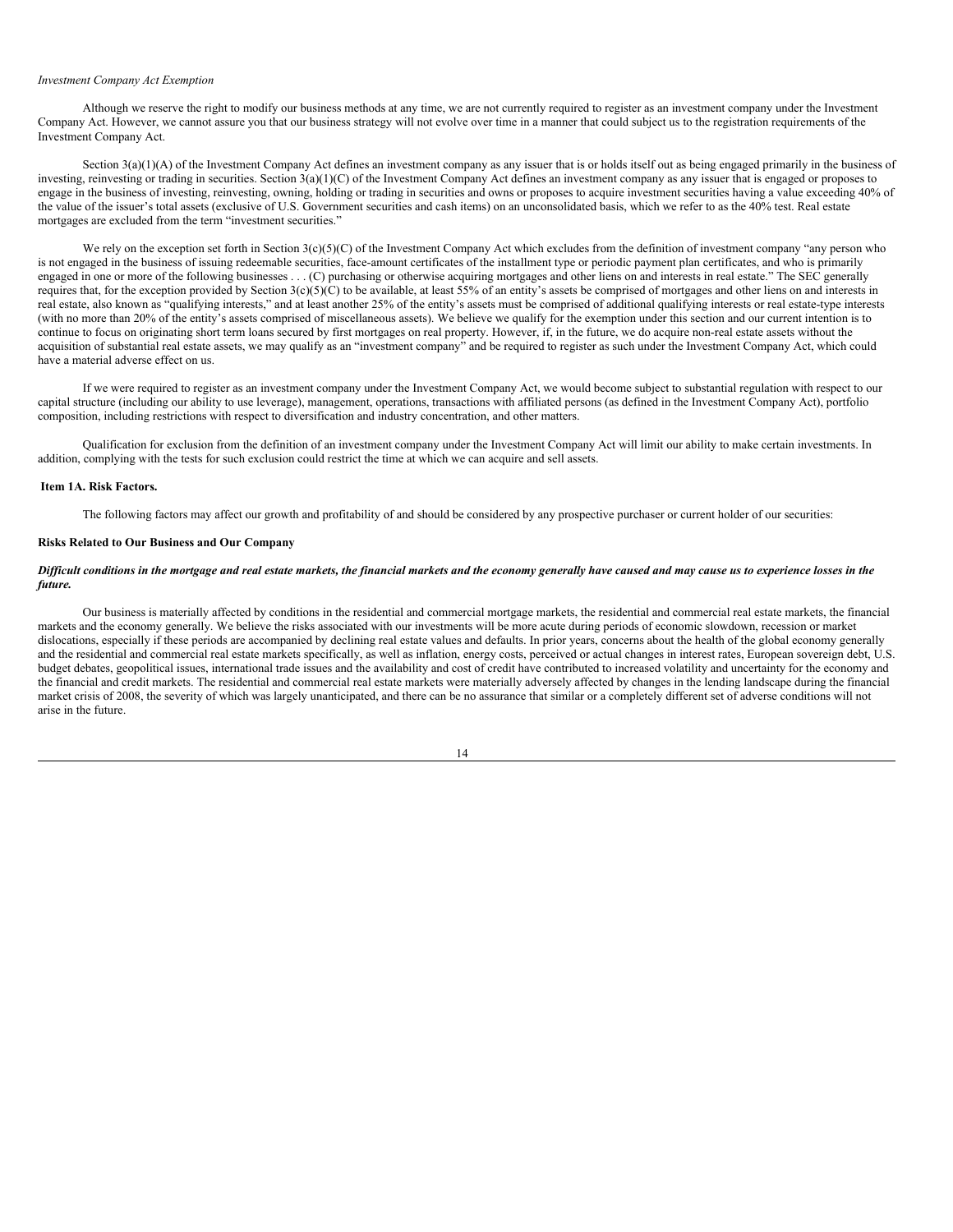In addition, an economic slowdown, delayed recovery or general disruption in the mortgage markets may result in decreased demand for residential and commercial properties, which could adversely impact homeownership rates and force owners of commercial properties to lower rents, thus placing additional pressure on property values. We believe there is a strong correlation between real estate values and mortgage loan delinquencies. For example, to the extent that a commercial property owner has fewer tenants or receives lower rents, such owner will generate less cash flow on the property, thus reducing the value of the property and increasing the likelihood that such property owner will default on its debt service obligations. If the borrowers of our mortgage loans default or become delinquent on their obligations, we may incur material losses on those loans. Any sustained period of increased payment delinquencies, defaults, foreclosures or losses could adversely affect both our operating income and our ability to obtain financing on favorable terms or at all. Any deterioration in the mortgage markets, the residential or commercial real estate markets, the financial markets and the economy generally may lower net income, increase losses and a decline in the market value of our assets, all of which may adversely affect our results of operations, the availability and cost of credit and our ability to make distributions to our shareholders.

### *An increase in interest rates could adversely af ect our ability to generate income and pay dividends.*

Rising interest rates generally reduce the demand for mortgage loans due to the higher cost of borrowing. In addition, rising interest rates may also cause loans that we originated prior to an interest rate increase to provide yields that are below prevailing market interest rates. Moreover, the interest rate on our credit facility fluctuates based on changes in the 30-day LIBOR and there is no "cap" limiting the rate of interest. On the other hand, our mortgage loans are fixed rate obligations. Thus, rising interest rates squeeze the spread between our cost of funds and the yield on our mortgage loan portfolio. Theoretically, in a worst case scenario, our cost of funds could exceed the yield on our mortgage loan portfolio. These factors could have a material adverse effect on our business, financial condition and results of operations and our ability to make distributions to our shareholders.

### *Prepayment rates can change, adversely af ecting the performance of our assets.*

The frequency at which prepayments (including both voluntary prepayments by the borrowers and liquidations due to defaults and foreclosures) occur on our mortgage loans is difficult to predict and is affected by a variety of factors, including the prevailing level of interest rates as well as economic, demographic, tax, social, legal, legislative and other factors. Generally, borrowers tend to prepay their mortgages when prevailing mortgage rates fall below the interest rates on their mortgage loans. To the extent that faster prepayment rates are due to lower interest rates, the principal payments received from prepayments will tend to be reinvested in lower-yielding mortgage loans, which may reduce our income in the long run. Therefore, if actual prepayment rates differ from anticipated prepayment rates, our business, financial condition and results of operations and ability to make distributions to our shareholders could be materially adversely affected.

### *Short-term loans may involve a greater risk of loss than traditional mortgage loans.*

Borrowers usually use the proceeds of a long-term mortgage loan or sale to repay a short-term loan. We may therefore depend on a borrower's ability to obtain permanent financing or sell the property to repay our loan, which could depend on market conditions and other factors. In a period of rising interest rates, it may be more difficult for borrowers to obtain long-term financing, which increases the risk of non-payment. Short-term loans are also subject to risks of borrower defaults, bankruptcies, fraud, losses and special hazard losses that are not covered by standard hazard insurance. In the event of a default, we bear the risk of loss of principal and non-payment of interest and fees to the extent of any deficiency between the value of the mortgage collateral and the principal amount and unpaid interest of the interim loan. To the extent we suffer such losses with respect to our interim loans, our enterprise value and the price of our Common Shares may be adversely affected.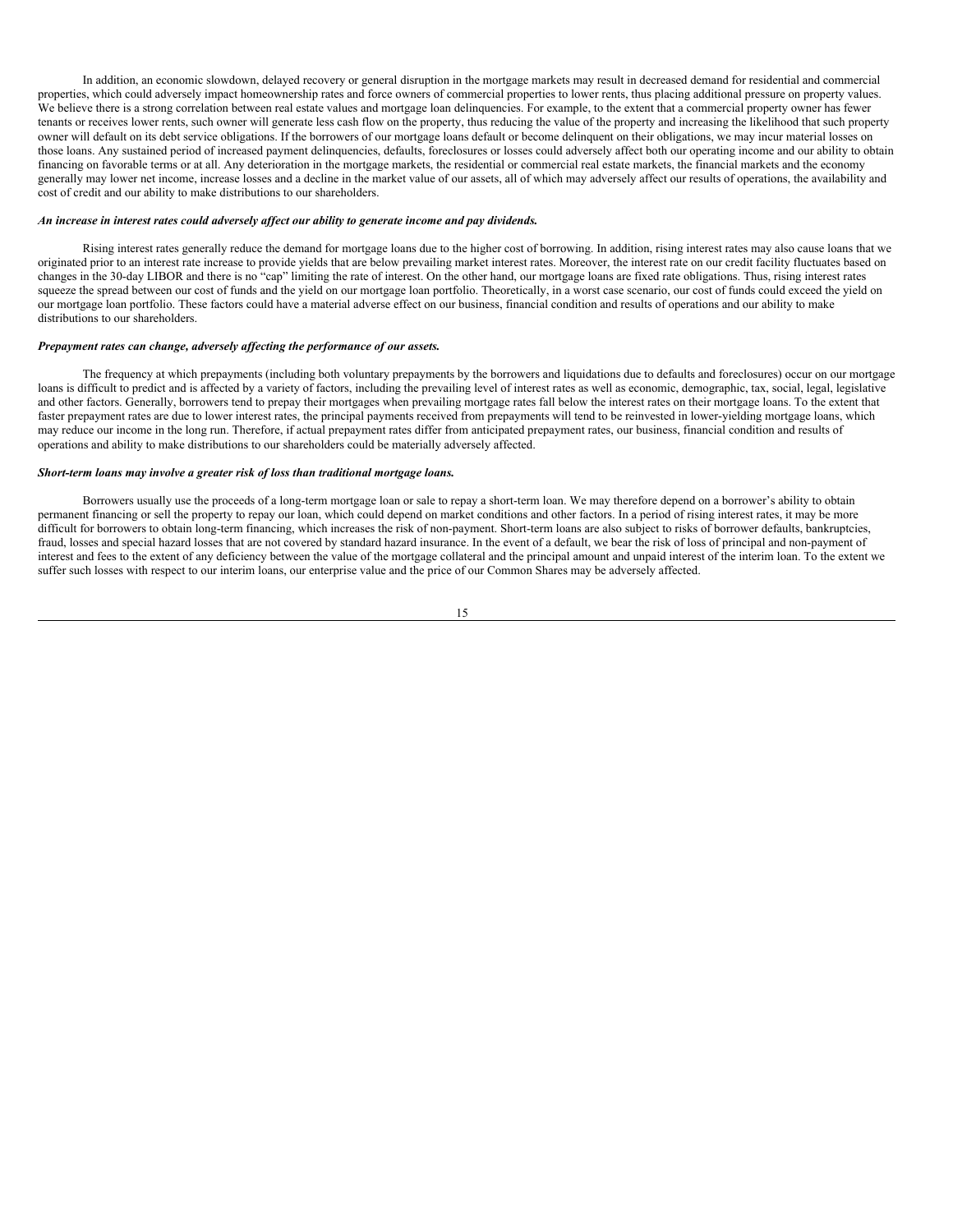### Many of our loans are not funded with interest reserves and our borrowers may be unable to pay the interest accruing on the loans when due, which could have a material *adverse impact on our financial condition.*

Our loans are not funded with an interest reserve. Thus, we rely on the borrowers to make interest payments as and when due from other sources of cash. Given the fact that many of the properties securing our loans are not income producing or even cash producing and most of the borrowers are entities with no assets other than the single property that is the subject of the loan, some of our borrowers have considerable difficulty servicing our loans and the risk of a non-payment of default is considerable. We depend on the borrower's ability to refinance the loan at maturity or sell the property for repayment. If the borrower is unable to repay the loan, together with all the accrued interest, at maturity, our operating results and cash flows would be materially and adversely affected.

### Many of the properties securing our mortgage loans are not income producing, thus increasing the risks of delinguency and foreclosure.

Most of our loans are secured by properties, whether residential or commercial, that are under construction or renovation and are not income producing. The risks of delinguency and foreclosure on these properties may be greater than similar risks associated with loans made on the security of single-family, owner-occupied, residential property. In the case of income producing properties, the ability of a borrower to repay the loan typically depends primarily upon the successful operation of such property. If the net operating income of the subject property is reduced, the borrower's ability to repay the loan, or our ability to receive adequate returns on our investment, may be impaired.

In the case of non-income producing properties, the expectation is that our loans will be repaid out of sale or refinancing proceeds. Thus, the borrower's ability to repay our mortgage loans will depend, to a great extent, on the value of the property at the maturity date of the loan. In the event of any default under a mortgage loan held by us, we will bear a risk of loss to the extent of any deficiency between the value of the collateral and the outstanding principal and accrued interest of the mortgage loan, and any such losses could have a material adverse effect on our cash flow from operations and our ability to make distributions to our shareholders.

In the event of the bankruptcy of a mortgage loan borrower, the mortgage loan to such borrower will be deemed to be secured only to the extent of the value of the underlying collateral at the time of bankruptcy (as determined by the bankruptcy court), and the lien securing the mortgage loan will be subject to the avoidance powers of the bankruptcy trustee or debtor-in-possession to the extent the lien is unenforceable under state law. Foreclosure of a mortgage loan can be an expensive and lengthy process, which could have a substantial negative effect on our anticipated return on the foreclosed mortgage loan.

# Our due diligence may not reveal all of the risks associated with a mortgage loan or the property that will be mortgaged to secure the loan, which could lead to losses.

Despite our efforts to manage credit risk, there are many aspects of credit risk that we cannot control. Our credit policies and procedures may not be successful in limiting future delinquencies, defaults, and losses, or they may not be cost effective. Our underwriting reviews and due diligence procedures may not be effective. Borrower circumstances could change during the term of the loan. Delay of foreclosures could delay resolution and increase ultimate loss severities, as a result. The value of the properties collateralizing or underlying the loans may decline. The frequency of default and the loss severity on loans upon default may be greater than we anticipate. If properties securing our mortgage loans become real estate owned as a result of foreclosure, we bear the risk of not being able to sell the property and recovering our investment and of being exposed to the risks attendant to the ownership of real property.

Before approving and funding a mortgage loan, we undertake extensive due diligence of the borrower, its principals (if the borrower is not an individual) and the property that will be mortgaged to secure the loan. Such due diligence is usually limited to (i) the credit history of the borrower and its principals (if the borrower is not an individual), (ii) the value of the property, (iii) legal and lien searches against the borrower, the guarantors and the property (iv) an environmental assessment of the property, (v) a review of the documentation related to the property and (vi) other reviews and or assessments that we may deem appropriate to conduct. There can be no assurance that we will conduct any specific level of due diligence, or that, among other things, the due diligence process will uncover all relevant facts, which could result in losses on the loan in question, which, in turn, could adversely affect our business, financial condition and results of operations and our ability to make distributions to our shareholders.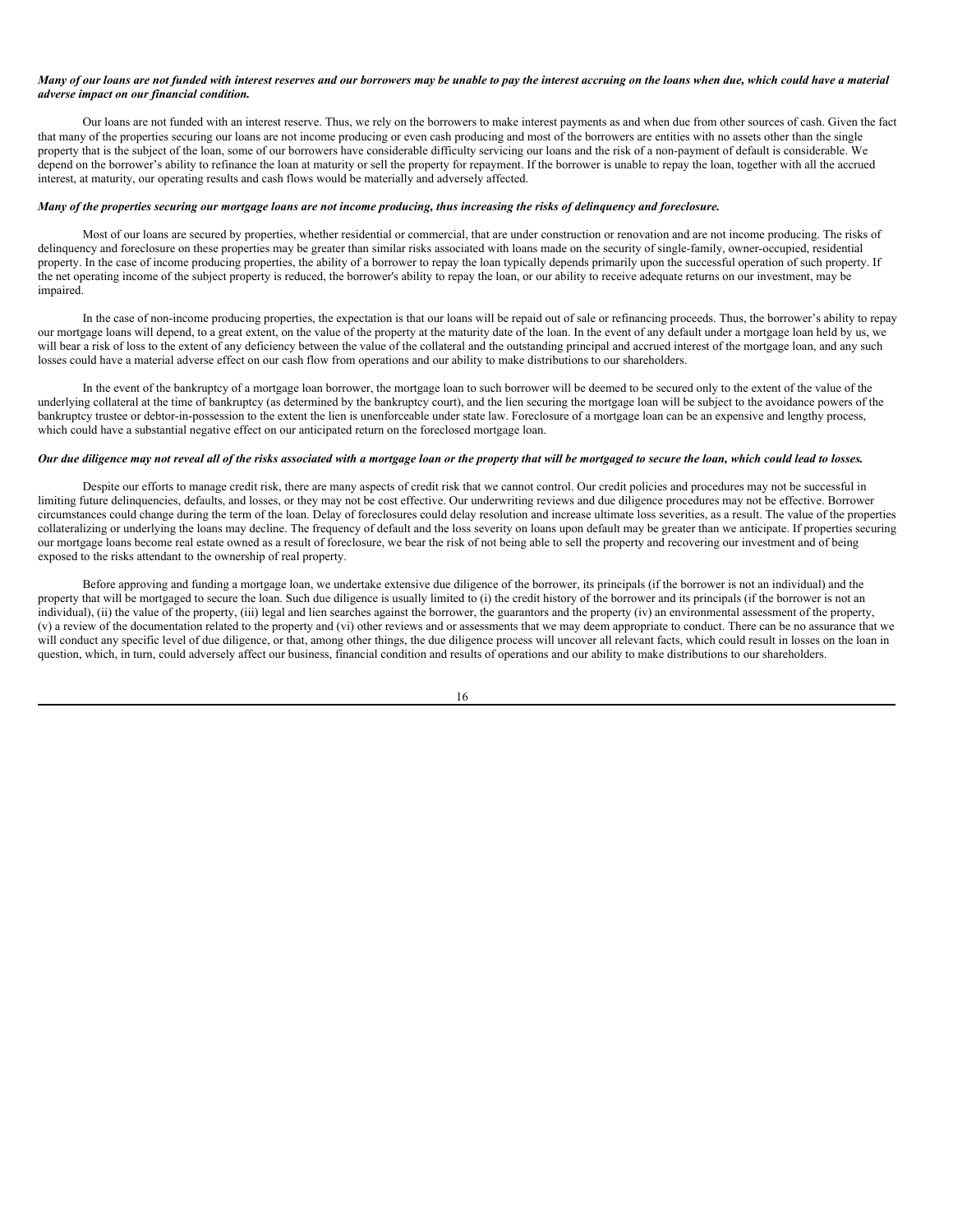#### *Residential mortgage loans are subject to increased risks.*

At December 31, 2018, approximately 80% of the loans in our loan portfolio (representing approximately 67.2% of our outstanding mortgage loans receivable) are secured by residential real property. None of these loans are guaranteed by the U.S. government or any government sponsored enterprise. Therefore, the value of the underlying property, the creditworthiness and financial position of the borrower and the priority and enforceability of the lien will significantly impact the value of such mortgage. In the event of a foreclosure, we may assume direct ownership of the underlying real estate. The liquidation proceeds upon sale of such real estate may not be sufficient to recover our cost basis in the loan, and any costs or delays involved in the foreclosure or liquidation process may increase losses.

Finally, residential mortgage loans are also subject to "special hazard" risk (property damage caused by hazards, such as earthquakes or environmental hazards, not covered by standard property insurance policies), and to bankruptcy risk (reduction in a borrower's mortgage debt by a bankruptcy court). In addition, claims may be assessed against us on account of our position as a mortgage holder or property owner, including assignee liability, responsibility for tax payments, environmental hazards and other liabilities. In some cases, these liabilities may be "recourse liabilities" or may otherwise lead to losses in excess of the purchase price of the related mortgage or property.

#### *Our real estate assets are subject to risks particular to real property.*

As a result of foreclosures, we also directly own real estate. In some cases, the real estate is classified as "held for sale" and in other cases it is classified as "held for rental". Given the nature of our business, we may in the future acquire more real estate assets upon a default of mortgage loans. In general, real estate assets are subject to various risks, including:

- acts of God, including earthquakes, floods and other natural disasters, which may result in uninsured losses;
- acts of war or terrorism, including the consequences of terrorist attacks, such as those that occurred on September 11, 2001, social unrest and civil disturbances;
- adverse changes in national and local economic and market conditions; and
- · changes in governmental laws and regulations, fiscal policies, zoning ordinances and environmental legislation and the related costs of compliance with laws and regulations, fiscal policies and ordinances.

#### In addition, whether the real estate is held for sale or for rental, if it is income producing property, the net operating income can be adversely affected by, among other things:

- tenant mix;
- success of tenant businesses:
- the performance, actions and decisions of operating partners and the property managers they engage in the day-to-day management and maintenance of the property;
- property location, condition, and design;
- new construction of competitive properties;
- a surge in homeownership rates;
- · changes in laws that increase operating expenses or limit rents that may be charged;
- · changes in specific industry segments, including the labor, credit and securitization markets;
- declines in regional or local real estate values;
- declines in regional or local rental or occupancy rates;
- increases in interest rates, real estate taxes, energy costs and other operating expenses;
- costs of remediation and liabilities associated with environmental conditions;
- the potential for uninsured or underinsured property losses; and
- the risks particular to real property.

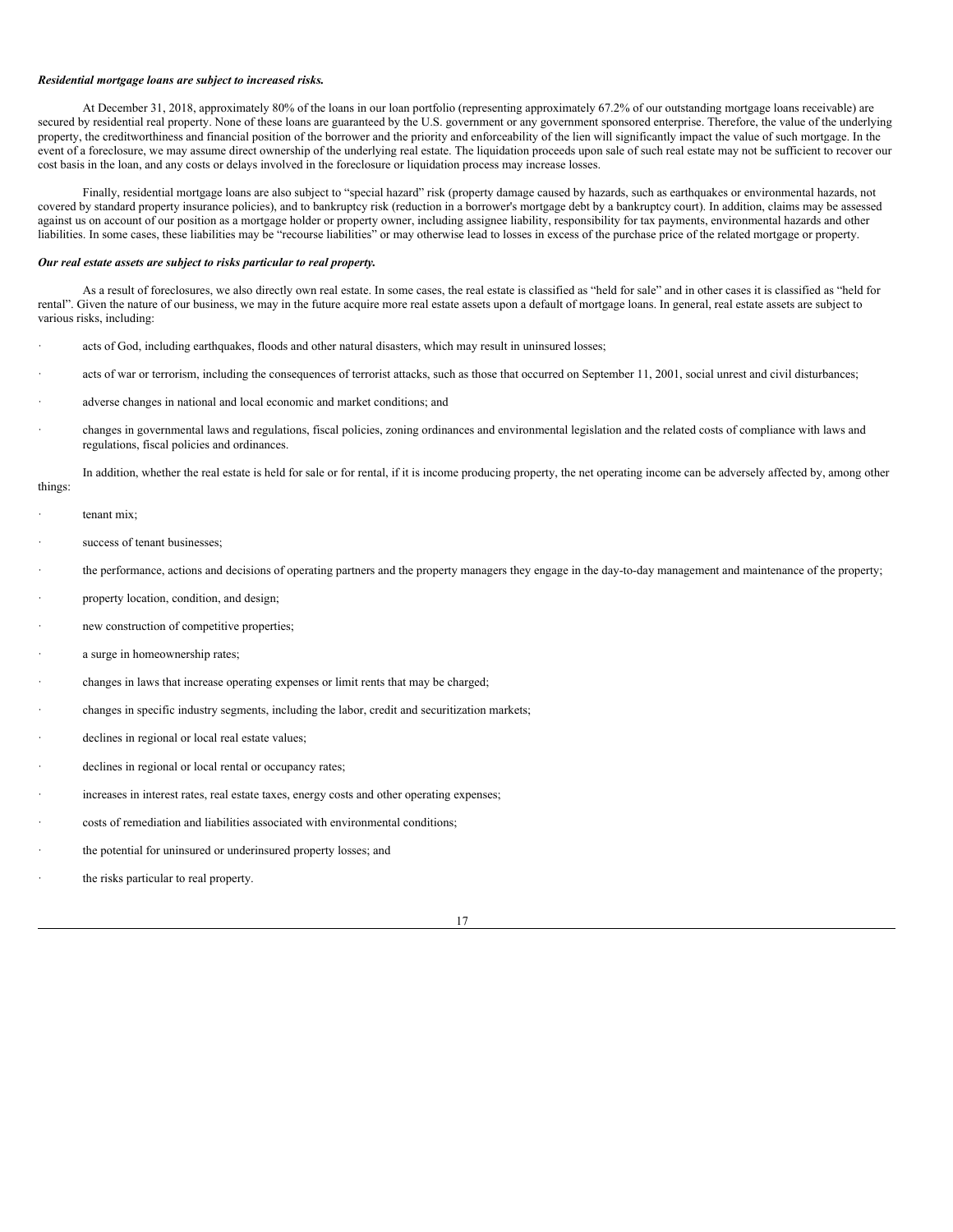The occurrence of any of the foregoing or similar events may reduce our return from an affected property or asset and, consequently, materially adversely affect our business, financial condition and results of operations and our ability to make distributions to our shareholders.

# We may be adversely affected by the economies and other conditions of the markets in which we operate, particularly in Connecticut, where we have a high concentration *of our loans.*

The geographic distribution of our loan portfolio exposes us to risks associated with the real estate and commercial lending industry in general within the states and regions in which we operate. These risks include, without limitation:

- declining real estate values;
- overbuilding;
- extended vacancies of properties;
- increases in competition;
- increases in operating expenses such as property taxes and energy costs;
- changes in zoning laws;
- unemployment rates;
- environmental issues;
- casualty or condemnation losses;
- uninsured damages from floods, hurricanes, earthquakes or other natural disasters; and
- changes in interest rates.

At December 31, 2018, approximately 90.0% of our mortgage loans (representing approximately 89.5% of the aggregate outstanding principal balance of our loan portfolio) were secured by property located in the State of Connecticut. As a result, we are particularly subject to the general economic and market conditions in Connecticut, in particular, and in New England and the northeastern United States, in general. For example, other geographic markets in neighboring states could become more attractive for developers, investors and owners based on favorable costs and other conditions to construct or improve or renovate real estate properties. Some states have created tax and other incentives to attract businesses to relocate or to establish new facilities in their jurisdictions. These changes in other markets may increase demand in those markets and result in a corresponding decrease in demand in the markets in which we currently operate. Any adverse economic or real estate developments or any adverse changes in the local business climate in any geographic market in which we have a concentration of properties, could have a material adverse effect on us. To the extent any of the foregoing risks arise in Connecticut, New England and the northeastern United states, our business, financial condition and results of operations and ability to make distributions to shareholders could be materially adversely affected.

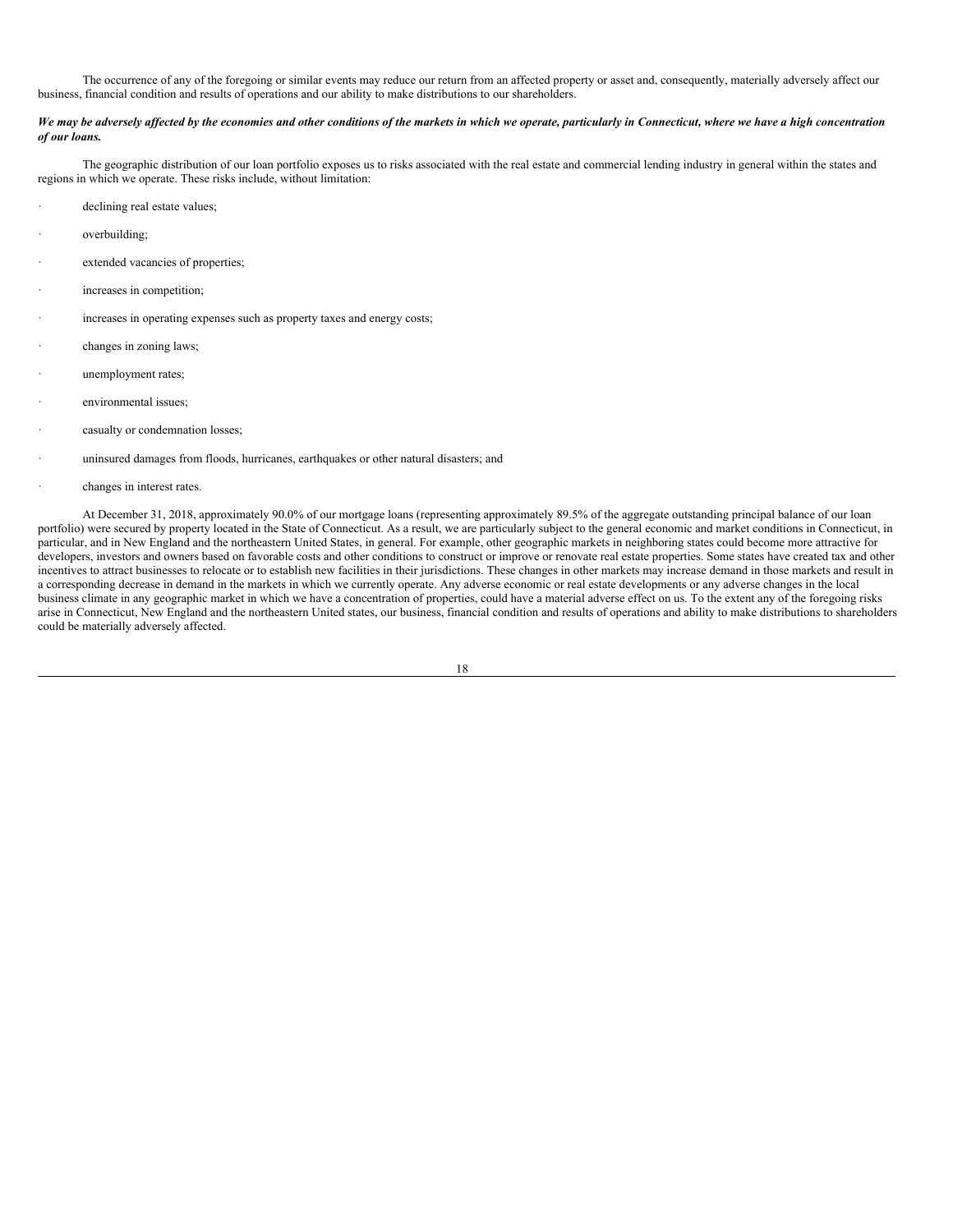### The illiquidity of our loan portfolio could significantly impede our ability to respond to adverse changes in economic, financial, investment and other conditions.

Due to the relative illiquidity of our loan portfolio, our ability to promptly sell all or a portion of the portfolio in response to changing economic, financial, investment or other conditions is limited. The market for real estate, in general, and real estate loans, in particular, especially the type of loans we typically make, is affected by many factors that are beyond our control, including general economic conditions, the state of capital and credit markets. Our inability to dispose of our real estate loans at opportune times or on favorable terms could have a material adverse effect on us.

In addition, the Code imposes restrictions on a REIT's ability to dispose of properties that are not applicable to other types of real estate companies. In particular, the tax laws applicable to REITs require that we hold our loans for investment, rather than primarily for sale in the ordinary course of business, which may cause us to forego or defer sales of properties that otherwise would be in our best interest. Therefore, we may not be able to vary our portfolio in response to economic, financial, investment or other conditions promptly or on favorable terms, which could have a material adverse effect on us.

# Declining real estate valuations could result in impairment charges, the determination of which involves a significant amount of judgment on our part. Any impairment *charge could have a material adverse ef ect on us.*

We review our loan portfolio for impairment on a quarterly and annual basis and whenever events or changes in circumstances indicate that the carrying amount may not be recoverable. Indicators of impairment include, but are not limited to, a sustained significant decrease in the value of the collateral securing the loan, including the value of the real estate and other assets pledged to secure the loan as well as personal guarantees by the principals of the borrower, or a borrower's inability to stay current with respect to its obligations under the terms of the loan. A significant amount of judgment is involved in determining the presence of an indicator of impairment. If we determine that the value of the collateral is less than the amount outstanding on the loan or the amount that may become due upon the maturity of the loan, a loss must be recognized for the difference between the fair value of the property and the carrying value of the loan. The evaluation of the market value of the underlying collateral requires a significant amount of judgment on our part. Any impairment charge could have a material adverse effect on our financial condition.

### Competition could have a material adverse effect on our business, financial condition and results of operations.

We operate in a highly competitive market and we believe these conditions will persist for the foreseeable future as the financial services industry continues to consolidate, producing larger, better capitalized and more geographically diverse companies with broad product and service offerings. Our existing and potential future competitors include other "hard money" lenders, mortgage REITs, specialty finance companies, savings and loan associations, banks, mortgage banks, insurance companies, mutual funds, pension funds, private equity funds, hedge funds, institutional investors, investment banking firms, non-bank financial institutions, governmental bodies, family offices and high net worth individuals. We may also compete with companies that partner with and/or receive government financing. Many of our competitors are substantially larger and have considerably greater financial, technical, marketing and other resources than we do. In addition, larger and more established competitors may enjoy significant competitive advantages, including enhanced operating efficiencies, more extensive referral networks, greater and more favorable access to investment capital and more desirable lending opportunities. Several of these competitors, including mortgage REITs, have recently raised or are expected to raise, significant amounts of capital, which enables them to make larger loans or a greater number of loans. Some competitors may also have a lower cost of funds and access to funding sources that may not be available to us, such as funding from various governmental agencies or under various governmental programs for which we are not eligible. In addition, some of our competitors may have higher risk tolerances or different risk assessments, which could allow them to consider a wider variety of possible loan transactions or to offer more favorable financing terms than we would. Finally, as a REIT and because we operate in a manner to be exempt from the requirements of the Investment Company Act, we may face further restrictions to which some of our competitors may not be subject. For example, we may find that the pool of potential qualified borrowers available to us is limited. We cannot assure you that the competitive pressures we face will not have a material adverse effect on our business, financial condition and results of operations. As a result of these competitive factors, we may not in the future be able to originate and fund mortgage loans at favorable spreads over our cost of capital, which could have a material adverse effect on our business, financial condition, results of operations and ability to make distributions to our shareholders.

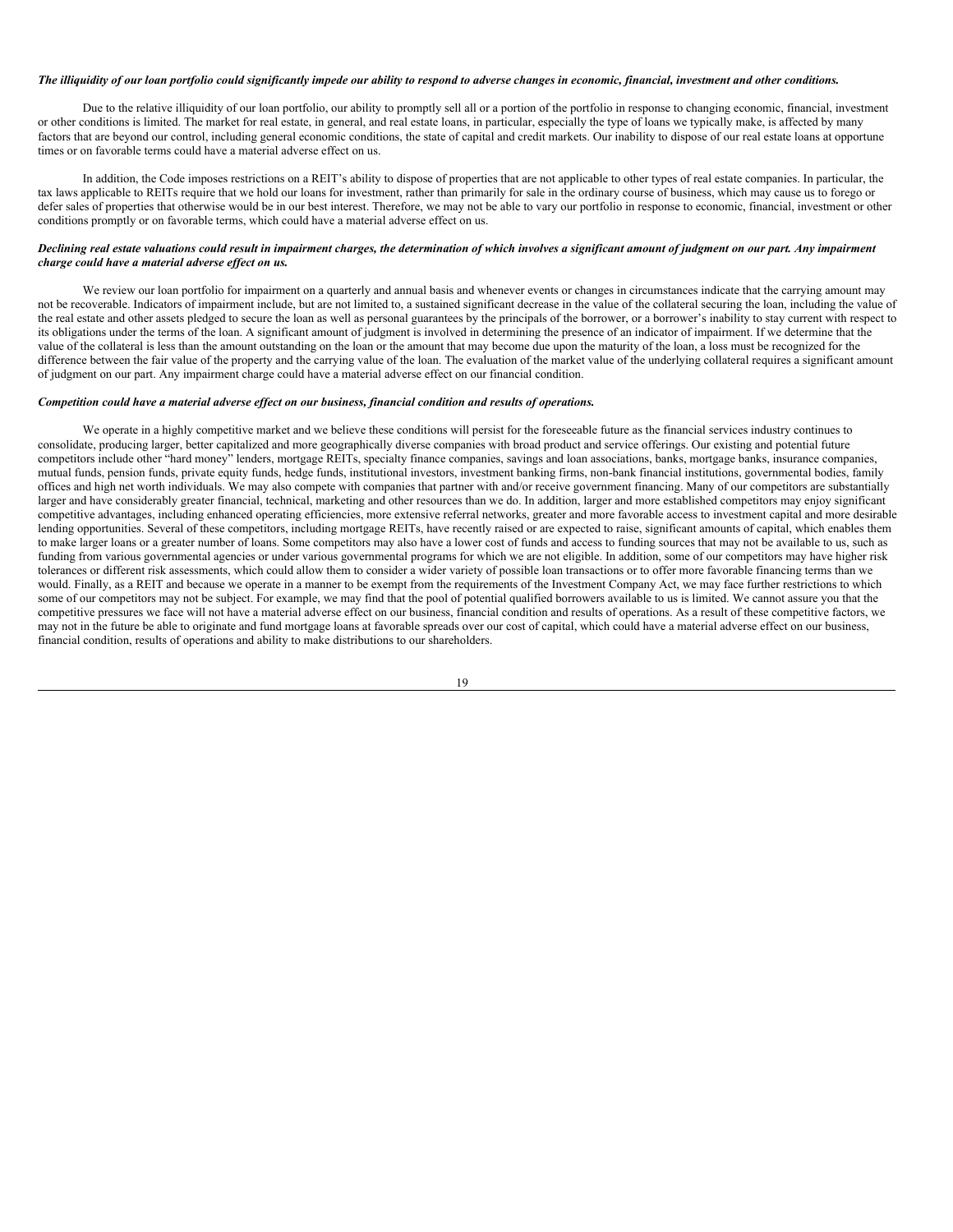#### We may adopt new or change our existing investment, financing, or hedging strategies and asset allocation and operational and management policies without shareholder consent, which may result in the purchase of riskier assets, the use of greater leverage or commercially unsound actions, any of which could materially adversely affect our business, financial condition and results of operations and our ability to make distributions to our shareholders.

Currently, we have no policies in place that limit or restrict our ability to borrow money or raise capital by issuing debt securities. Similarly, we have only a limited number of policies regarding underwriting criteria, loan metrics and operations in general. Even within these policies, management has broad discretion. We may adopt new strategies, policies and/or procedures or change our any of our existing strategies, policies and /or procedures regarding financing, hedging, asset allocation, lending, operations and management at any time without the consent of our shareholders, which could result in us originating and funding mortgage loans or entering into financing or hedging transactions in which we have no or limited experience with or that are different from, and possibly riskier than the strategies and policies described in this report. The adoption of new strategies, policies and procedures or any changes, modifications or revisions to existing strategies, policies and procedures, may increase our exposure to fluctuations in real estate values, interest rates, prepayment rates, credit risk and other factors and there can be no assurance that we will be able to effectively identify, manage, monitor or mitigate these risks. A change in our lending guidelines could result in us making different types of real estate loans than those described in this report.

Our board of directors determines our operational policies and may adopt new policies or amend or revise existing policies regarding lending, financing, investment or other operational and management policies relating to growth, operations, indebtedness, capitalization and distributions or approve transactions that deviate from these policies without a vote of, or notice to, our shareholders. Changes in our lending and financing strategies and to our operational and management policies, or adoption of new strategies and/or policies, could materially adversely affect our business, financial condition and results of operations and ability to make distributions to our shareholders.

Moreover, while our board of directors may periodically review our loan guidelines and our strategies and policies, they do not approve every individual mortgage loan that we originate or fund, leaving management with day-to-day discretion over our loan portfolio composition within our broad lending guidelines. Within those guidelines, management has discretion to significantly change the composition of our loan portfolio. In addition, in conducting periodic reviews, the directors may rely primarily on information provided to them by management. Moreover, because management has great latitude within our guidelines in determining the amounts and other terms of a particular mortgage loan, there can be no assurance that management will not make or approve loans that result in returns that are substantially below expectations or result in losses, which would materially adversely affect our business, results of operations, financial condition and ability to make distributions to our shareholders.

### In connection with our lending operations, we rely on third-party service providers to perform a variety of services, comply with applicable laws and regulations, and carry out contractual covenants and terms, the failure of which by any of these third-party service providers may adversely impact our business and financial results.

In connection with our business of originating and funding mortgage loans, we rely on third-party service providers to perform a variety of services, comply with applicable laws and regulations, and carry out contractual covenants and terms. For example, we may rely on appraisers for a valuation analysis of the property that will be mortgaged to secure the loan. We may rely on attorneys to close the loans and to make sure that the loan is properly secured. These and other service providers upon whom we rely, may fail to adequately perform the services that the have been engaged to provide. As a result, we are subject to the risks associated with a third party's failure to perform, including failure to perform due to reasons such as fraud, negligence, errors, miscalculations, or insolvency. In addition, we could also suffer reputational damage as a result of their acts or omissions, which could lead to borrowers and lenders and other counterparties ceasing to do business with us, which could materially adversely affect our business, financial condition and results of operations and ability to make distributions to our shareholders.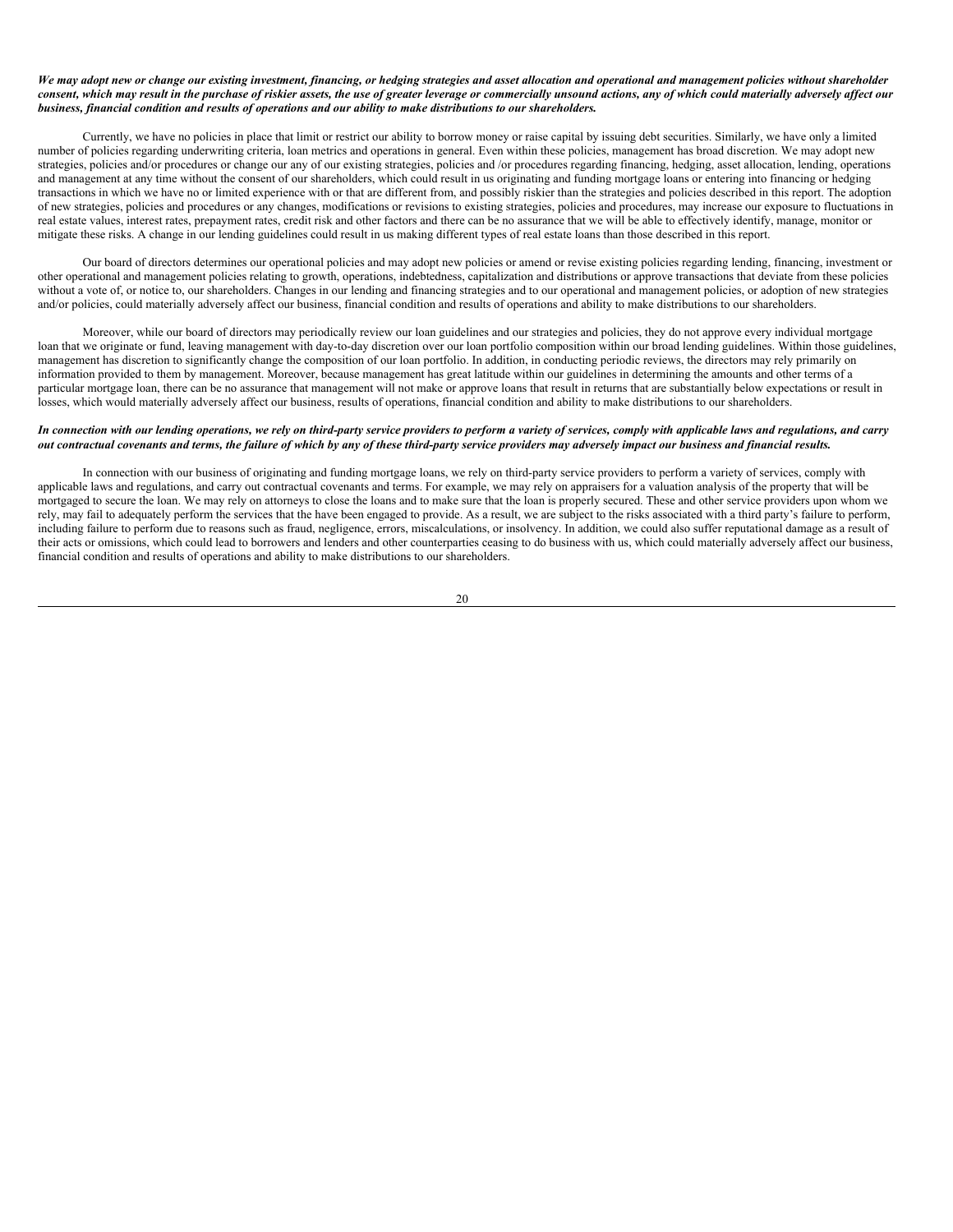#### We may be adversely affected by deficiencies in foreclosure practices as well as related delays in the foreclosure process.

One of the biggest risks overhanging the mortgage market has been uncertainty around the timing and ability of lenders to foreclose on defaulted loans, so that they can liquidate the underlying properties. Given the magnitude of the housing crisis of 2008, and in response to the well-publicized failures of many mortgage servicing companies to follow proper foreclosure procedures (such as involving "robo-signing"), lenders, and their agents, are being held to much higher foreclosure-related documentation standards than they previously were. As a result, the mortgage foreclosure process has become lengthier and more expensive. Many factors delaying foreclosure, such as borrower lawsuits and judicial backlog and scrutiny, are outside of our control and have delayed, and will likely continue to delay, foreclosure processing in both judicial states (where foreclosures require court involvement) and non-judicial states. The extension of foreclosure timelines also increases the inventory backlog of distressed homes on the market and creates greater uncertainty about housing prices. The concerns about deficiencies in foreclosure practices of servicers and related delays in the foreclosure process may impact our loss assumptions and affect the values of, and our returns on, our mortgage loans.

### We may be unable to identify and complete acquisitions on favorable terms or at all, which may inhibit our growth and have a material adverse effect on us.

As part of our growth strategy, we occasionally evaluate acquisition opportunities, including other real estate lenders or loan portfolios. To date, we have never pursued any of these opportunities. Acquisitions, in general, involve a high degree of risk including the following:

- we could incur significant expenses for due diligence, document preparation and other pre-closing activities and then fail to consummate the acquisition;
- we could overpay for the business or assets acquired;
- there may be hidden liabilities that we failed to uncover prior to the consummation of the acquisition;
- · the demands on management's time related to the acquisition will detract from their ability to focus on the operation of our business; and
- · challenges or difficulties in integrating the acquired business or assets into our existing platform.

We cannot assure you that that we will be able to identify or consummate any acquisitions and we cannot assure you that, if we are able to identify and consummate one or more acquisitions, that those acquisitions will yield the anticipated benefits. Our inability to complete property or business acquisitions on favorable terms or at all could have a material adverse effect on us.

### The downgrade of the credit ratings of the U.S., any future downgrades of the credit ratings of the U.S. and the failure to resolve issues related to U.S. fiscal and debt *policies may materially adversely af ect our business, liquidity, financial condition and results of operations.*

U.S. debt ceiling and budget deficit concerns have increased the possibility of credit-rating downgrades or economic slowdowns in the U.S. In August 2011, Standard & Poor's Ratings Services lowered its long-term sovereign credit rating on the U.S. from "AAA" to "AA+" due, in part, to these concerns. The impact of any further downgrades to the U.S. Government's sovereign credit rating or its perceived creditworthiness could adversely affect the U.S. and global financial markets and economic conditions. A downgrade of the U.S. Government's credit rating or a default by the U.S. Government to satisfy its debt obligations likely would create broader financial turmoil and uncertainty, which would weigh heavily on the global banking system and these developments could cause interest rates and borrowing costs to rise and a reduction in the availability of credit, which may negatively impact the value of our loan portfolio, our net income, liquidity and our ability to finance our assets on favorable terms.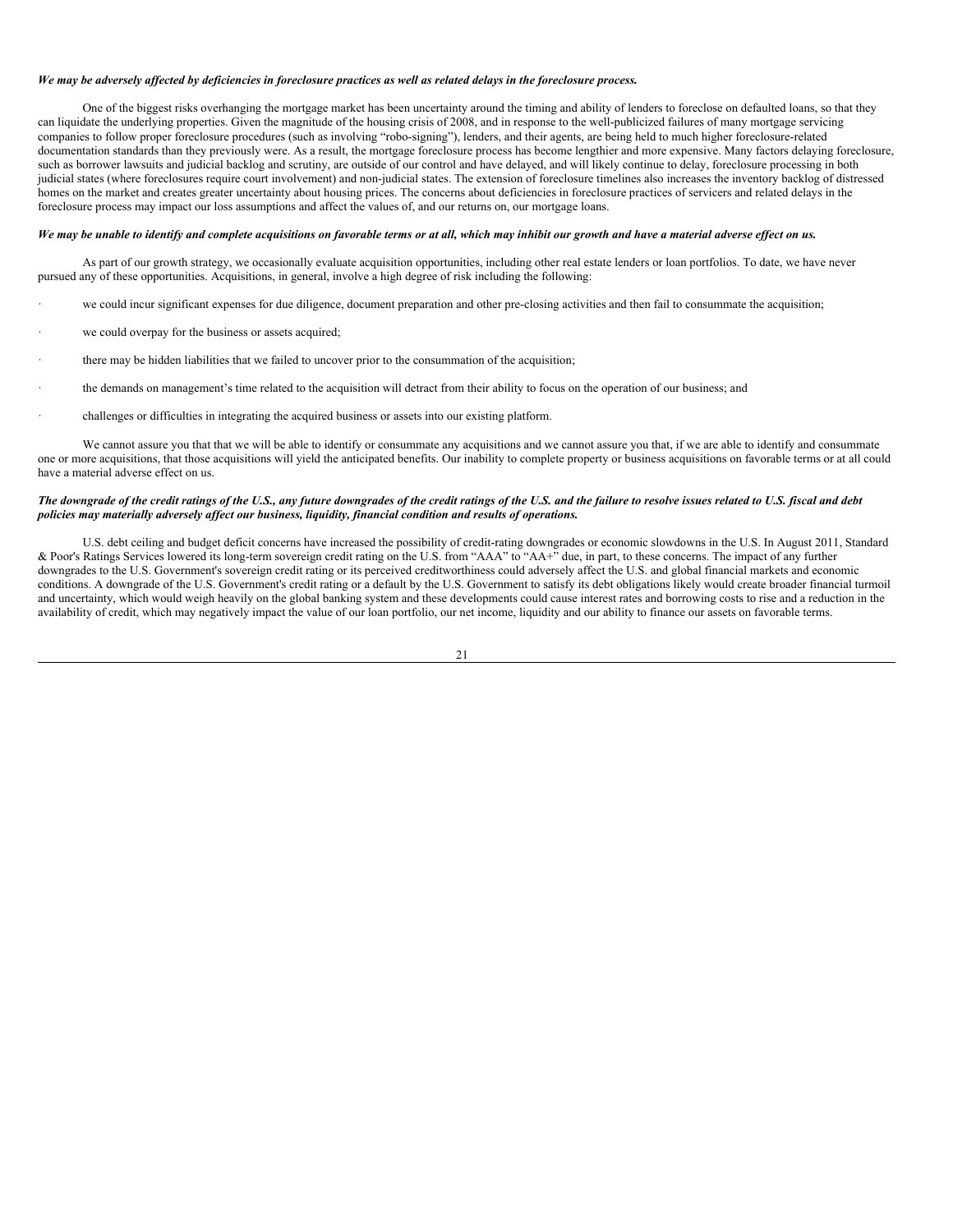#### **Risks Related to Our Operations, Structure and Change in Control Provisions**

# Interruptions in our ability to provide our products and our service to our customers could damage our reputation, which could have a material adverse effect on us.

Our business and reputation could be adversely affected by any interruption or failure on our part to provide our products and services to our customers and prospective customers in a timely manner, even if such failures are a result of a natural disaster, human error, errors and/or omissions by third parties on whom we depend, whether willful or unintentional, sabotage, vandalism, terrorist acts, unauthorized entry or other unanticipated problems. If a significant disruption occurs, we may be unable to take corrective action in a timely manner or, if and when implemented, these measures may not be sufficient or could be circumvented through the reoccurrence of a natural disaster or other unanticipated problem, or as a result of accidental or intentional actions. Furthermore, such disruptions may result in legal liability. Accordingly, our failure or inability to provide products and services to our customers in a timely and efficient manner may result in significant liability, a loss of customers and damage to our reputation, which could have a material adverse effect on us.

# The occurrence of cyber-incidents, or a deficiency in our cybersecurity or in those of any of our third party service providers, could negatively impact our business by causing a disruption to our operations, a compromise or corruption of our confidential information or damage to our business relationships or reputation, all of which *could negatively impact our business and results of operations.*

A cyber-incident is considered to be any adverse event that threatens the confidentiality, integrity, or availability of our information resources or the information resources of our third party service providers. More specifically, a cyber-incident is an intentional attack or an unintentional event that can include gaining unauthorized access to systems to disrupt operations, corrupt data, or steal confidential information. As our reliance on technology has increased, so have the risks posed to our systems, both internal and those we have outsourced. The primary risks that could directly result from the occurrence of a cyber-incident include operational interruption and private data exposure. We cannot assure you that our business and results of operations will not be negatively impacted by a cyber- incident.

### The loss of key personnel, including our executive officers, could have a material adverse effect on us.

Our continued success depends, to a significant extent, on the continued services of key personnel, particularly our founders and co-chief executive officers, Jeffrey C. Villano and John L. Villano (who is also our Chief Financial Officer), who have extensive market knowledge and long-standing business relationships. In particular, our reputation among and our relationships with our key customers are the direct result of a significant investment of time and effort by these individuals to build our credibility in a highly specialized industry. The loss of services of one or more key members of our executive management team could diminish our business and investment opportunities and our relationships with lenders, business partners and existing and prospective customers and could have a material adverse effect on us.

#### Our inability to recruit or retain qualified personnel, or maintain access to key third-party service providers and software developers, could have a material adverse effect *on us.*

We must continue to identify, hire, train, and retain qualified professionals, operations employees, and sales and senior management personnel who maintain relationships with our customers and who can provide the technical, strategic and marketing skills required to grow our company. There is a shortage of qualified personnel in these fields, and we compete with other companies for the limited pool of these personnel. Competitive pressures may require that we enhance our pay and benefits package to compete effectively for such personnel. An increase in these costs or our inability to recruit and retain necessary professional, technical, managerial, sales and marketing personnel or to maintain access to key third-party providers could have a material adverse effect on us.

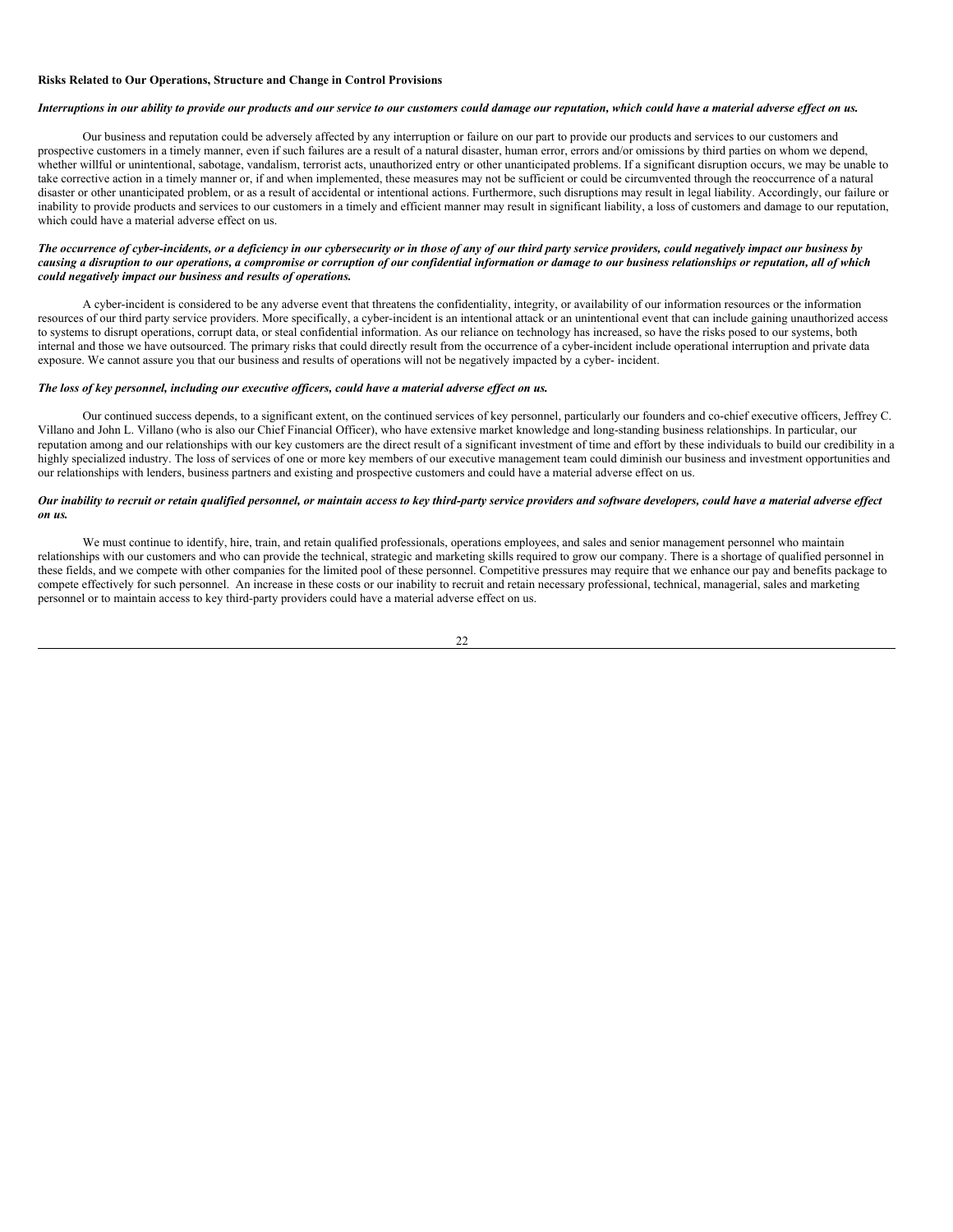#### The stock ownership limit imposed by our charter may inhibit market activity in our common shares and may restrict our business combination opportunities.

In order for us to maintain our qualification as a REIT under the Internal Revenue Code, not more than 50% in value of the issued and outstanding shares of our capital stock may be owned, actually or constructively, by five or fewer individuals (as defined in the Internal Revenue Code to include certain entities) at any time during the last half of each taxable year (other than our first year as a REIT). This test is known as the "5/50 test." Attribution rules in the Internal Revenue Code apply to determine if any individual or entity actually or constructively owns our capital stock for purposes of this requirement. Additionally, at least 100 persons must beneficially own our capital stock during at least 335 days of each taxable year (other than our first year as a REIT). To help ensure that we meet these tests, our charter restricts the acquisition and ownership of shares of our capital stock. Our charter, with certain exceptions, authorizes our directors to take such actions as are necessary and desirable to preserve our qualification as a REIT and provides that, unless exempted by our board of directors, no person may own more than 4.99% in value of the aggregate of the outstanding shares of our capital stock or more than 4.99% in value or in number of shares, whichever is more restrictive, of the aggregate of our outstanding shares of our common shares. Our founders, Jeffrey C. Villano and John L. Villano, are both exempt from this provision. The ownership limits contained in our charter could delay or prevent a transaction or a change in control of our company under circumstances that otherwise could provide our shareholders with the opportunity to realize a premium over the then current market price for our common shares or would otherwise be in the best interests of our shareholders.

### If we sell or transfer mortgage loans to a third party, including a securitization entity, we may be required to repurchase such loans or indemnify such third party if we *breach representations and warranties.*

In order to raise working capital, we may in the future sell or transfer mortgage loans to a third party, including a securitization entity. In such event, we probably will be required to make customary representations and warranties about such loans to the third party. In addition, the loan sale agreement and the terms of any securitizations into which we sell or transfer loans will generally require us to repurchase or substitute loans in the event we breach a representation or warranty given to the loan purchaser or securitization. Furthermore, we may be required to repurchase loans as a result of borrower fraud or in the event of early payment default on a mortgage loan. The remedies available to a purchaser of mortgage loans are generally broader than those available to us against an originating broker or correspondent. Repurchased loans are typically worth only a fraction of the original price. Significant repurchase activity could materially adversely affect our business, financial condition and results of operations and our ability to pay dividends to our shareholders.

### **Risks Related to Debt Financing**

#### An inability to access external sources of capital on favorable terms or at all could limit our ability to execute our business and growth strategies.

In order to qualify and maintain our qualification as a REIT, we are required under the Code to distribute at least 90% of our "REIT taxable income" (determined before the deduction for dividends paid and excluding net capital gains) annually. In addition, we will be subject to income tax at regular corporate rates to the extent that we distribute less than 100% of our "REIT taxable income," including any net capital gains. In addition, we will be subject to a 4% nondeductible excise tax on the amount, if any, by which distributions paid by us in any calendar year are less than the sum of 85% of our ordinary income, 95% of our capital gain net income and 100% of our undistributed income from prior years. Because of these distribution requirements, we may not be able to fund future capital needs, specifically, capital for funding mortgage loans, from operating cash flow. Consequently, we rely on third-party sources of capital to fund a substantial amount of our capital needs. We may not be able to obtain such financing on favorable terms or at all. Any additional debt we incur will increase our leverage, expose us to the risk of default and impose operating restrictions on us. In addition, any equity financing could be materially dilutive to the equity interests held by our existing shareholders. Our access to third-party sources of capital depends, in part, on general market conditions, the market's perception of our growth potential, leverage, current and expected results of operations, liquidity, financial condition and cash distributions to shareholders and the market price of our common shares. If we cannot obtain capital when needed, we may not be able to execute our business and growth strategies, satisfy our debt service obligations, make the cash distributions to our shareholders necessary to qualify and maintain our qualification as a REIT (which would expose us to significant penalties and corporate level taxation), or fund our other business needs, any of which could have a material adverse effect on us.

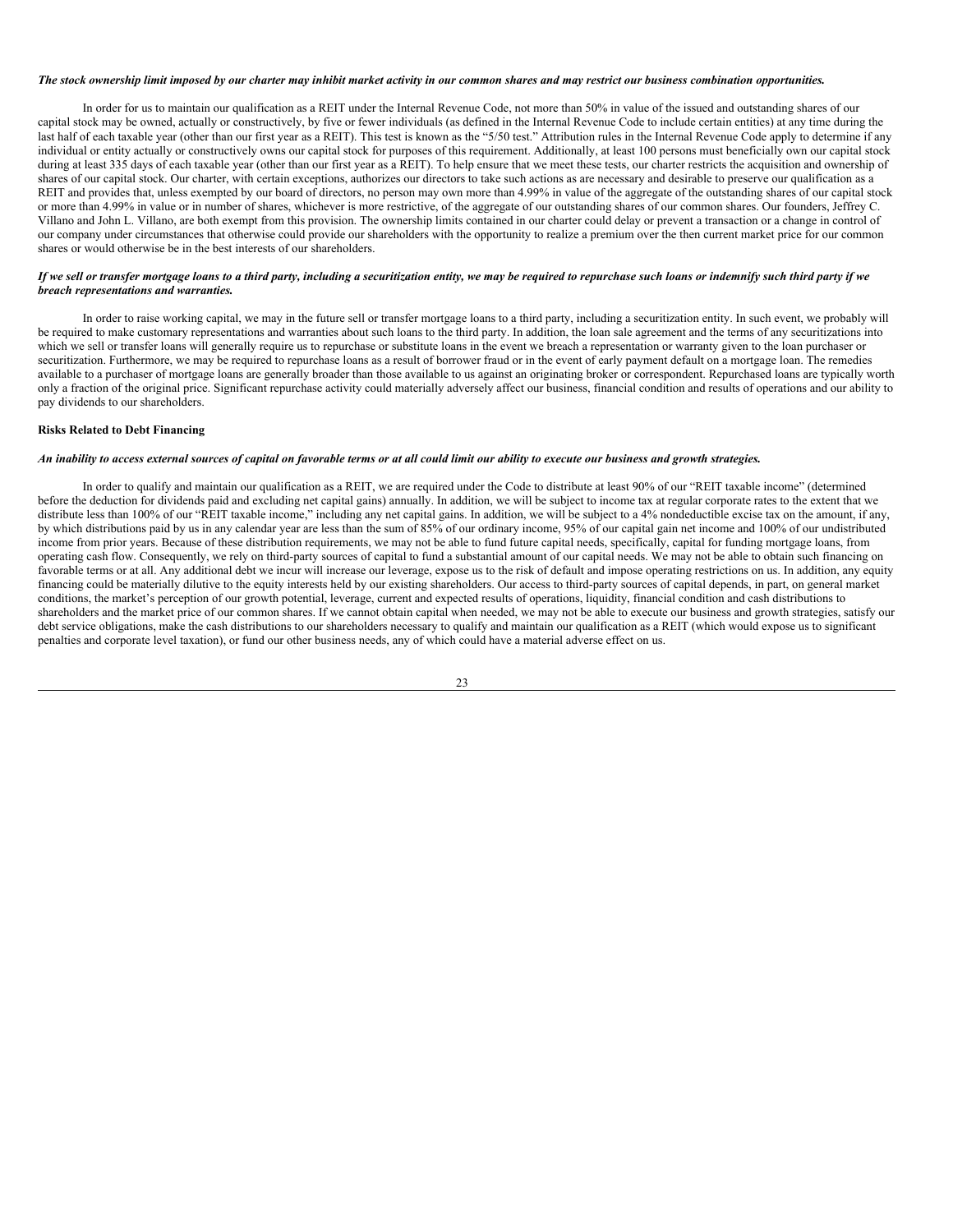### Our outstanding indebtedness as of December 31, 2018 was approximately \$27.2 million, which exposes us to interest rate fluctuations and the risk of default thereunder, *among other risks.*

At December 31, 2018, our total outstanding indebtedness was approximately \$27.5 million, of which approximately \$27.2 million represented the outstanding balance on our \$35 million revolving credit facility, which is secured by a general lien on all of our assets, and the balance represented a term loan secured by a first mortgage lien on our new corporate headquarters. Our organizational documents contain no limitations regarding the maximum level of indebtedness, whether as a percentage of our market capitalization or otherwise, that we may incur. As our capital needs continue to grow, we anticipate increasing our overall indebtedness. Our substantial outstanding indebtedness, and the limitations imposed on us by our debt agreements, could have other significant adverse consequences, including the following:

- our cash flow may be insufficient to meet our required principal and interest payments;
- we may use a substantial portion of our cash flows to make principal and interest payments and we may be unable to obtain additional financing as needed or on favorable terms, which could, among other things, have a material adverse effect on our ability to capitalize upon acquisition opportunities, fund working capital, make capital expenditures, make cash distributions to our shareholders, or meet our other business needs;
- we may be unable to refinance our indebtedness at maturity or the refinancing terms may be less favorable than the terms of our original indebtedness;
- we may be forced to dispose of assets, possibly on unfavorable terms or in violation of certain covenants to which we may be subject;
- · our financial flexibility may be diminished as a result of various covenants including debt and coverage and other financial ratios;
- our vulnerability to general adverse economic and industry conditions may be increased;
- · greater exposure to increases in interest rates for our variable rate debt and to higher interest expense on future fixed rate debt;
- · we may be at a competitive disadvantage relative to our competitors that have less indebtedness;
- our flexibility in planning for, or reacting to, changes in our business and the markets in which we operate may be limited and we may default on our indebtedness by failure to make required payments or violation of covenants, which would entitle holders of such indebtedness, and possibly other indebtedness, to accelerate the maturity of their indebtedness and to foreclose on our mortgages receivable that secure their loans.

The occurrence of any one of these events could have a material adverse effect on our business, financial condition and results of operations and our ability to make distributions to shareholders.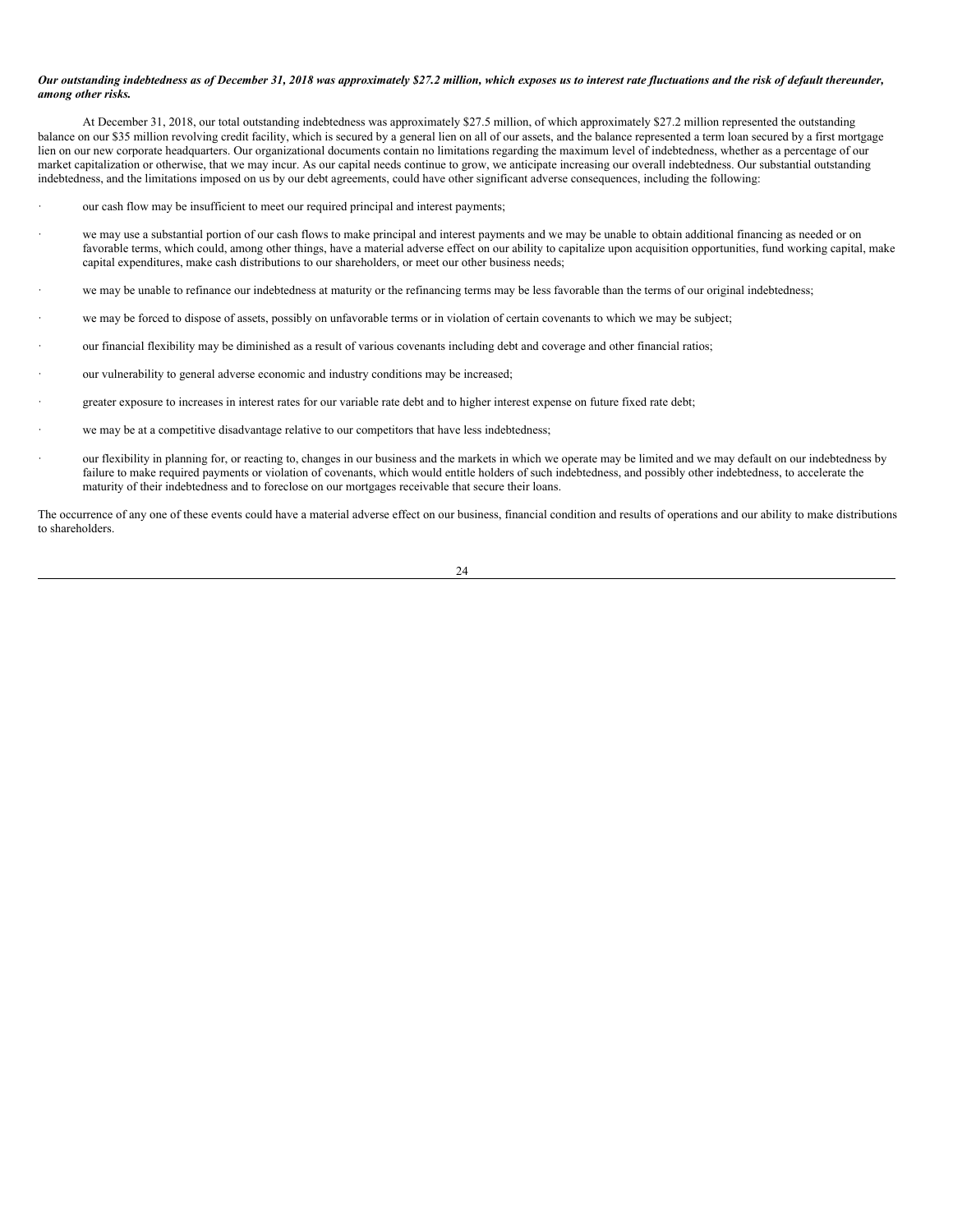### The agreements governing our existing indebtedness contain various covenants and other provisions which limit management's discretion in the operation of our business, *reduce our operational flexibility and create default risks.*

The agreements governing our existing indebtedness contain, and agreements governing our future indebtedness may contain, covenants and other provisions that impose significant restrictions on us. These covenants restrict, among other things, our ability to:

- incur or guarantee additional indebtedness;
- pay dividends and make certain investments and other restricted payments;
- incur restrictions on the payment of dividends;
- create or incur certain liens;
- transfer or sell certain assets;
- engage in certain transactions with affiliates; and
- merge or consolidate with other companies or transfer or sell all or substantially all of our assets.

These covenants may restrict our ability to engage in certain transactions that may be in our best interest. They could also impair our ability to grow our business, take advantage of attractive business opportunities or successfully compete. In addition, failure to meet the covenants may result in an event of default under the applicable indebtedness, which could result in the acceleration of the applicable indebtedness and potentially other indebtedness, which could have a material adverse effect on us.

### The documents that govern our outstanding indebtedness require that we maintain certain financial ratios and, if we fail to do so, we will be in default under the applicable *debt instrument, which could result in the maturities of all of our debt obligations being accelerated.*

The Credit and Security Agreement with Webster also includes affirmative and negative and financial covenants including the requirement that we maintain (i) a minimum tangible net worth of not less than \$52 million, (ii) a fixed charge coverage ratio of not less than 1.25:1 and (iii) a senior funded debt to tangible net worth ratio of not more than 2:1. At December 31, 2018 our "Tangible Net Worth," as defined in the Credit and Security Agreement, was less than \$52 million; however, the Lenders waived compliance with this covenant as of that date. As a result of sales of our common shares in the ATM Offering in the first quarter of 2019, our Tangible Net Worth currently exceeds \$52 million. We cannot assure you that we will continue to remain in compliance with this covenant or any of the other covenants contained in the Credit and Security Agreement. If we fail to comply with any of the covenants in the Credit and Security Agreement, the Lenders could issue a notice of default and, among other things, declare the entire outstanding balance of the Webster Facility immediately due and payable, which would have a material adverse effect on our business, operations and financial condition.

25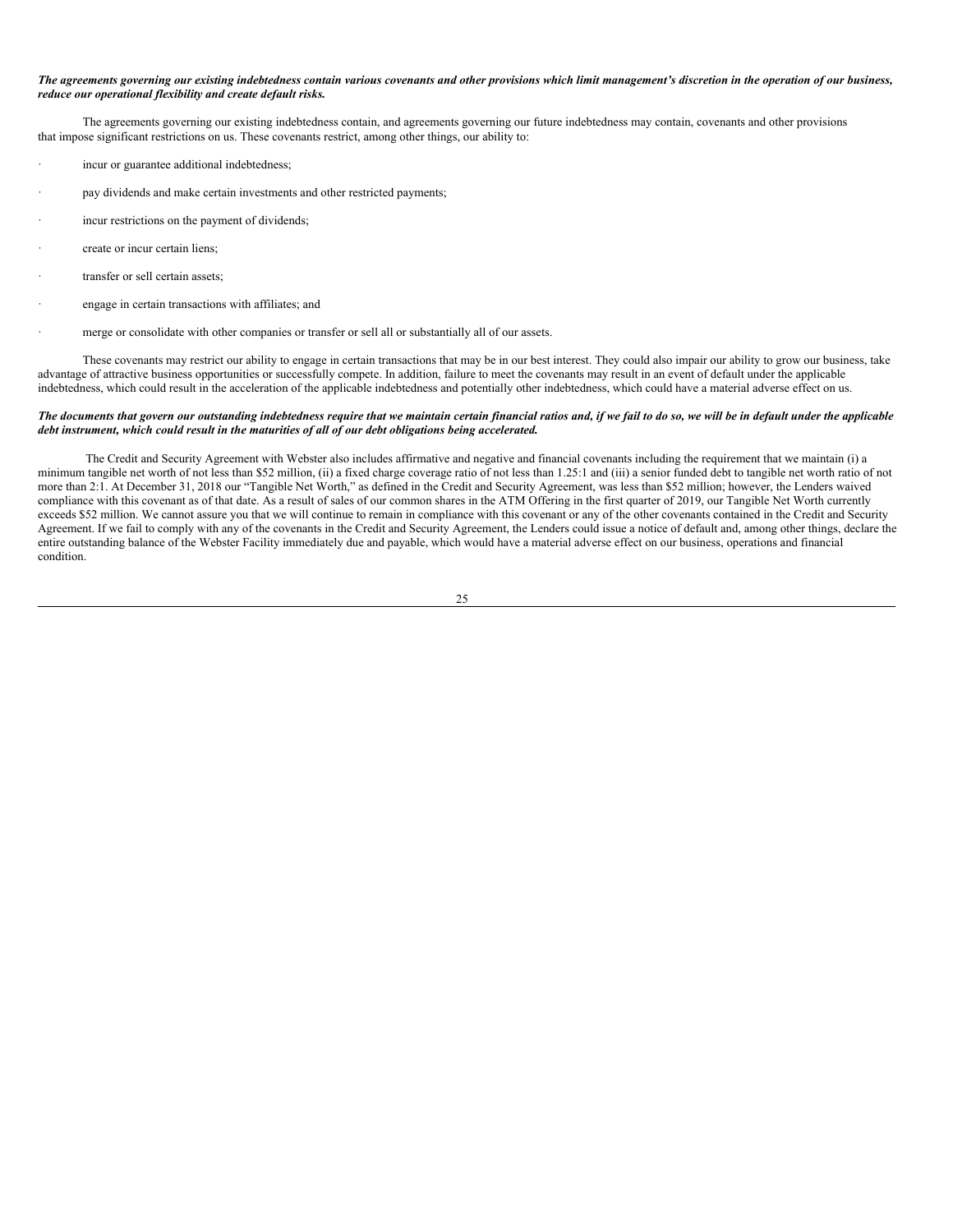### We may be adversely affected by changes in LIBOR reporting practices, the method in which LIBOR is determined or the use of alternative reference rates.

The outstanding balance on the Webster Facility bears interest at a rate equal to the 30-day LIBOR plus 4.00% and is adjusted quarterly. In July 2017, the United Kingdom regulator that regulates LIBOR announced its intention to phase out LIBOR rates by the end of 2021. It is impossible to predict the further effect of this announcement, any changes in the methods by which LIBOR is determined or other reforms to LIBOR that may be enacted. In April 2018, the New York Federal Reserve commenced publishing an alternative reference rate, the Secured Overnight Financing Rate ("SOFR"), proposed by a group of major market participants (the Alternative Reference Rates Committee ("ARRC")), and convened by the U.S. Federal Reserve with participation by SEC Staff and other regulators. SOFR is based on transactions in the more robust U.S. Treasury repurchase market and has been proposed as the alternative to LIBOR for use in derivatives and other financial contracts that currently rely on LIBOR as a reference rate. ARRC has proposed a paced market transition plan to SOFR from LIBOR and organizations are currently working on industry-wide and companyspecific transition plans as it relates to derivatives and cash markets exposed to LIBOR. At this time, no consensus exists as to what rate or rates may become accepted alternatives to LIBOR, and it is impossible to predict whether and to what extent banks will continue to provide LIBOR submissions to the administrator of LIBOR, whether LIBOR rates will cease to be published or supported before or after 2021 or whether additional reforms to LIBOR may be enacted. Such developments and any other legal or regulatory changes in the method by which LIBOR is determined or the transition from LIBOR to a successor benchmark may result in, among other things, a sudden or prolonged increase or decrease in LIBOR, a delay in the publication of LIBOR, and changes in the rules or methodologies of LIBOR, which may discourage market participants from continuing to administer or to participate in LIBOR's determination and, in certain situations, could result in LIBOR no longer being determined and published. If a published U.S. dollar LIBOR rate is unavailable after 2021, the interest rates on our debt which is indexed to LIBOR will be determined using various alternative methods, any of which may result in interest obligations which are more than or do not otherwise correlate over time with the payments that would have been made on such debt if U.S. dollar LIBOR was available in its current form. Further, the same costs and risks that may lead to the unavailability of U.S. dollar LIBOR may make one or more of the alternative methods impossible or impracticable to determine. Any of these proposals or consequences could have a material adverse effect on our financing costs, and consequently, on our financial condition, operating results and cash flows.

### If we are unable to leverage our assets to the extent we currently anticipate, the returns on certain of our assets could be diminished, which may limit or eliminate our *ability to make distributions to our shareholders.*

A key element of our growth strategy is to use leverage to increase the size of our loan portfolio in an attempt to enhance our returns. If we are unable to leverage our assets to the extent we currently anticipate, the returns on our loan portfolio could be diminished, which may limit or eliminate our ability to make distributions to our shareholders.

### Despite our current debt levels, we may still incur substantially more debt or take other actions which could have the effect of diminishing our ability to make payments on *our indebtedness when due and distributions to our shareholders.*

Despite our current debt levels and the restrictions contained in the Credit and Security Agreement with the Lenders, we may be able to incur substantial additional debt in the future, subject to the restrictions contained in our debt instruments, some of which may be secured debt. We are not restricted presently under the terms of the agreements governing our borrowings from incurring additional debt, securing existing or future debt, recapitalizing our debt or taking a number of other actions that could have the effect of diminishing our ability to make payments on our indebtedness when due and distributions to our shareholders.

### **Risks Related to Regulatory Matters**

### *Maintenance of our Investment Company Act exemption imposes limits on our operations.*

We have conducted and intend to continue to conduct our operations so as not to become regulated as an investment company under the Investment Company Act. We believe that there are a number of exclusions under the Investment Company Act that are applicable to us. To maintain the exclusion, the assets that we acquire are limited by the provisions of the Investment Company Act and the rules and regulations promulgated under the Investment Company Act. If we fail to qualify for, our exclusion, we could, among other things, be required either (a) to change the manner in which we conduct our operations to avoid being required to register as an investment company or (b) to register as an investment company, either of which could have a material adverse effect on our operations and the market price of our common shares.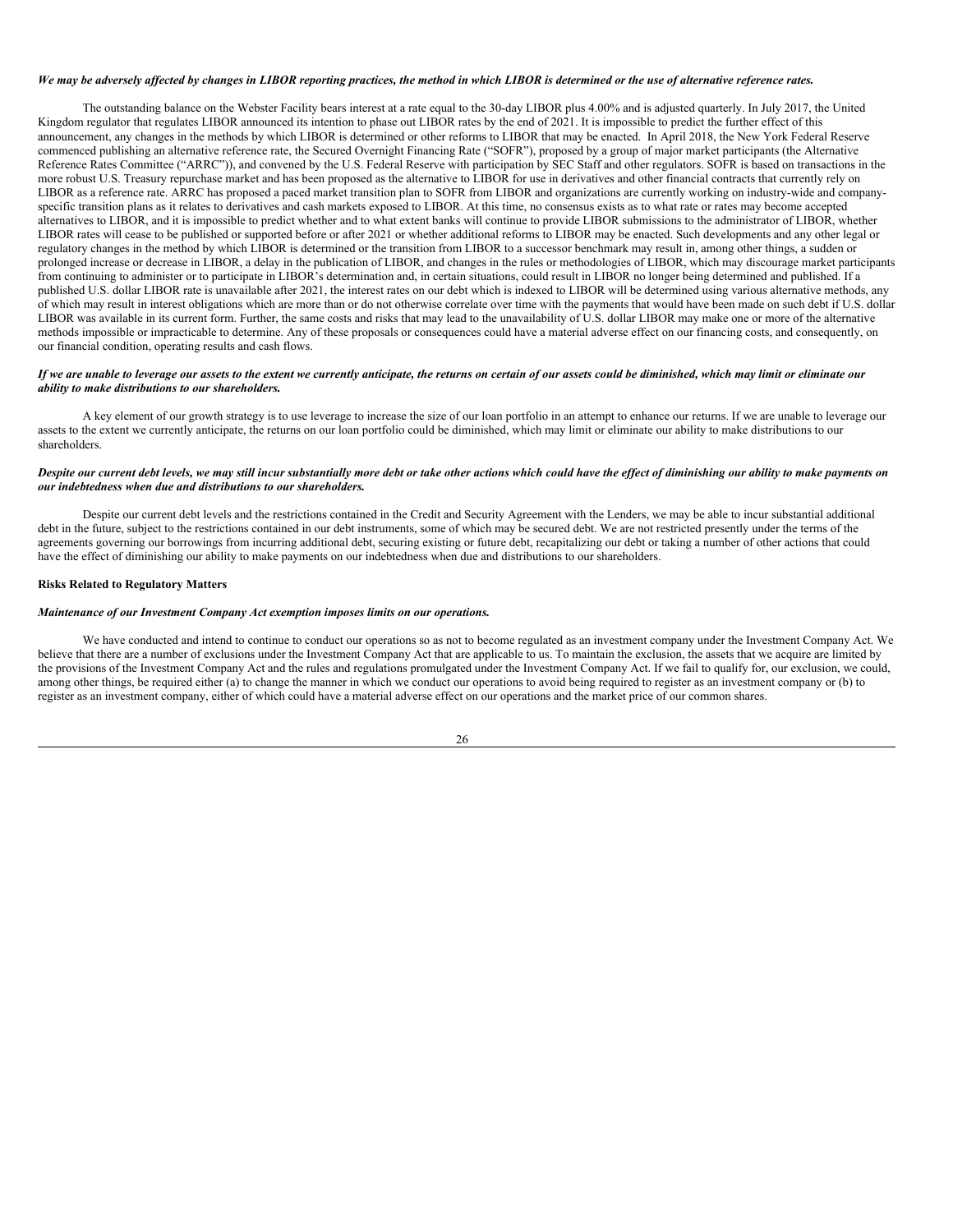### **Tax Risks Related to Our Structure**

### *Failure to qualify as a REIT would adversely af ect our operations and ability to make distributions.*

We elected to be taxed as a REIT, commencing with our taxable year ended December 31, 2017, when we filed our tax return for that year. We believe that we have been organized and have operated and will continue to operate in conformity with the requirements for qualification and taxation as a REIT. Our continued qualification as a REIT will depend on our ability to meet, on an ongoing basis, various complex requirements concerning, among other things, the ownership of our outstanding stock, the nature of our assets, the sources of our income, and the amount of our distributions to our shareholders. In order to satisfy these requirements, we might have to forego investments we might otherwise make. Thus, compliance with the REIT requirements may hinder our operational performance. Moreover, while we intend to continue to operate so to qualify as a REIT for U.S. federal income tax purposes, given the highly complex nature of the rules governing REITs, there can be no assurance that we will so qualify in any taxable year.

We have not requested and do not plan to request a ruling from the IRS that we qualify as a REIT and the statements in this Form 10-K are not binding on the IRS, or any court. If we fail to qualify as a REIT in any taxable year and we do not qualify for certain statutory relief provisions, all our taxable income would be subject to U.S. federal and state income taxes at the prevailing corporate income tax rates, we would no longer be allowed to deduct the distributions to our shareholders and we generally would be disqualified from treatment as a REIT for the four taxable years following the year in which we lost our REIT status.

### Qualifying as a REIT involves highly technical and complex provisions of the Code and therefore, in certain circumstances, may be subject to uncertainty.

In order to qualify as a REIT, we must satisfy a number of requirements, including requirements regarding the composition of our assets, the sources of our income and the diversity of our share ownership. Also, we must make distributions to stockholders aggregating annually at least 90% of our "REIT taxable income" (determined without regard to the dividends paid deduction and excluding net capital gain). Compliance with these requirements and all other requirements for qualification as a REIT involves the application of highly technical and complex Code provisions for which there are only limited judicial and administrative interpretations. Even a technical or inadvertent mistake could jeopardize our REIT status. In addition, the determination of various factual matters and circumstances relevant to REIT qualification is not entirely within our control and may affect our ability to qualify as a REIT. Accordingly, we cannot be certain that our organization and operation will enable us to qualify as a REIT for federal income tax purposes.

#### Even if we qualify as a REIT, we will be subject to some taxes that will reduce our cash flow

Even if we qualify for taxation as a REIT, we may be subject to certain federal, state and local taxes on our income and assets, including taxes on any undistributed income, tax on income from some activities conducted as a result of a foreclosure, and state or local income, property and transfer taxes. Moreover, if we have net income from "prohibited transactions," that income will be subject to a 100% tax. In general, prohibited transactions are sales or other dispositions of property held primarily for sale to customers in the ordinary course of business. The determination as to whether a particular sale is a prohibited transaction depends on the facts and circumstances related to that sale. The need to avoid prohibited transactions could cause us to forgo or defer sales of assets that we otherwise would have sold or that might otherwise be in its best interest to sell. In addition, we could, in certain circumstances, be required to pay an excise or penalty tax (which could be significant in amount) in order to utilize one or more relief provisions under the Code to maintain our qualification as a REIT. Any of these taxes would reduce our cash flow and could decrease cash available for distribution to shareholders and decrease cash available to service our indebtedness.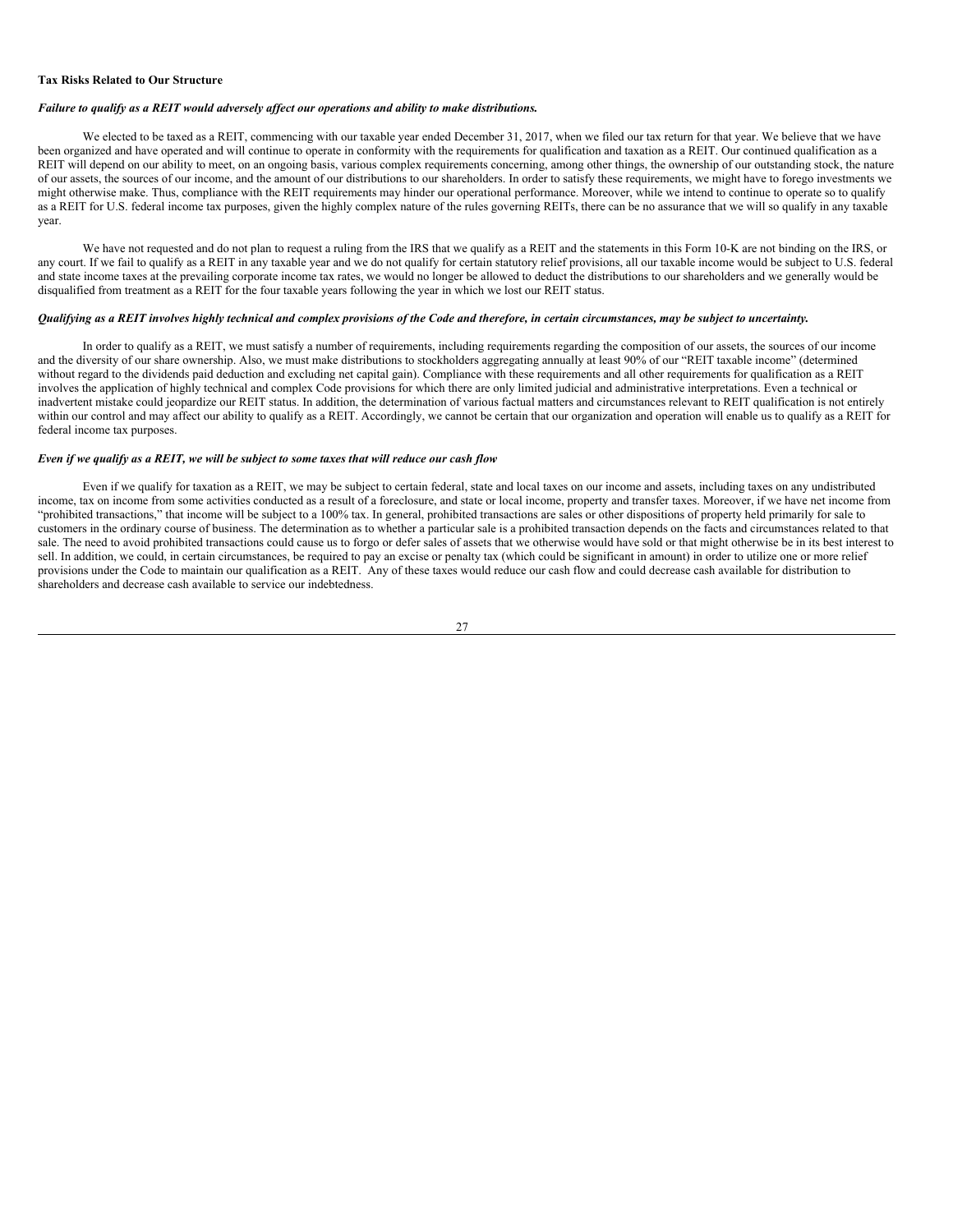### The REIT distribution requirements could adversely affect our ability to grow our business and may force us to seek third-party capital during unfavorable market *conditions.*

To qualify as a REIT, we generally must distribute to our shareholders at least 90% of our "REIT taxable income" (determined without regard to the dividends paid deduction and excluding net capital gain) each year, and we will be subject to regular corporate income taxes to the extent that we distribute less than 100% of our "REIT" taxable income" each year. In addition, we will be subject to a 4% nondeductible excise tax on the amount, if any, by which distributions paid by us in any calendar year are less than the sum of 85% of our ordinary income, 95% of our capital gain net income and 100% of our undistributed income from prior years. In order to maintain our REIT status and avoid the payment of income and excise taxes, we may be forced to seek third-party capital to meet the distribution requirements even if the then-prevailing market conditions are not favorable. These capital needs could result from differences in timing between the recognition of taxable income and the actual receipt of cash or the effect of non-deductible capital expenditures, the creation of reserves or required debt or amortization payments. If we do not have other funds available in these situations, we may have to borrow funds on unfavorable terms, or sell assets at disadvantageous prices. In addition, we may be forced to distribute amounts that would otherwise have been invested in future acquisitions to make distributions sufficient to enable us to pay out enough of our taxable income to satisfy the REIT distribution requirement and to avoid corporate income tax and the 4% excise tax in a particular year.

### Dividends payable by REITs do not qualify for the reduced tax rates available for some dividends, which could depress the market price of our common shares if it is *perceived as a less attractive investment.*

The maximum tax rate applicable to income from "qualified dividends" payable by non-REIT "C" corporations to U.S. stockholders that are individuals, trusts and estates generally is 20% (excluding the 3.8% net investment income tax). Dividends payable by REITs, however, generally are not eligible for the current reduced rate, except to the extent that certain holding requirements have been met and a REIT's dividends are attributable to dividends received by a REIT from taxable corporations (such as a "taxable REIT subsidiary"), to income that was subject to tax at the REIT/corporate level, or to dividends properly designated by the REIT as "capital gains dividends." Effective for taxable years beginning after December 31, 2017, and before January 1, 2026, those U.S. stockholders may deduct 20% of their dividends from REITs (excluding qualified dividend income and capital gains dividends). For those U.S. stockholders in the top marginal tax bracket of 37%, the deduction for REIT dividends yields an effective income tax rate of 29.6% on REIT dividends, which is higher than the 20% tax rate on qualified dividend income paid by non-REIT "C" corporations. Although the reduced rates applicable to dividend income from non-REIT "C" corporations do not adversely affect the taxation of REITs or dividends payable by REITs, it could cause investors who are non-corporate taxpayers to perceive investments in REITs to be relatively less attractive than investments in the stock of non-REIT "C" corporations that pay dividends, which could depress the market price of the stock of REITs, including our common shares.

## We may in the future choose to pay dividends in the form of common shares, in which case shareholders may be required to pay income taxes in excess of the cash *dividends they receive.*

We may seek in the future to distribute taxable dividends that are payable in cash and common shares, at the election of each shareholder. Taxable shareholders receiving such dividends will be required to include the full amount of the dividend as ordinary income to the extent of our current and accumulated earnings and profits for federal income tax purposes. As a result, shareholders may be required to pay income taxes with respect to such dividends in excess of the cash dividends received. If a U.S. shareholder sells the common shares that it receives as a dividend in order to pay this tax, the sales proceeds may be less than the amount included in income with respect to the dividend, depending on the market price of common shares at the time of the sale. In addition, in such case, a U.S. shareholder could have a capital loss with respect to the common shares sold that could not be used to offset such dividend income. Furthermore, with respect to certain non-U.S. shareholders, the Company may be required to withhold federal income tax with respect to such dividends, including in respect of all or a portion of such dividend that is payable in common shares. In addition, such a taxable share dividend could be viewed as equivalent to a reduction in our cash distributions, and that factor, as well as the possibility that a significant number of our shareholders could determine to sell common shares in order to pay taxes owed on dividends, may put downward pressure on the market price of our common shares.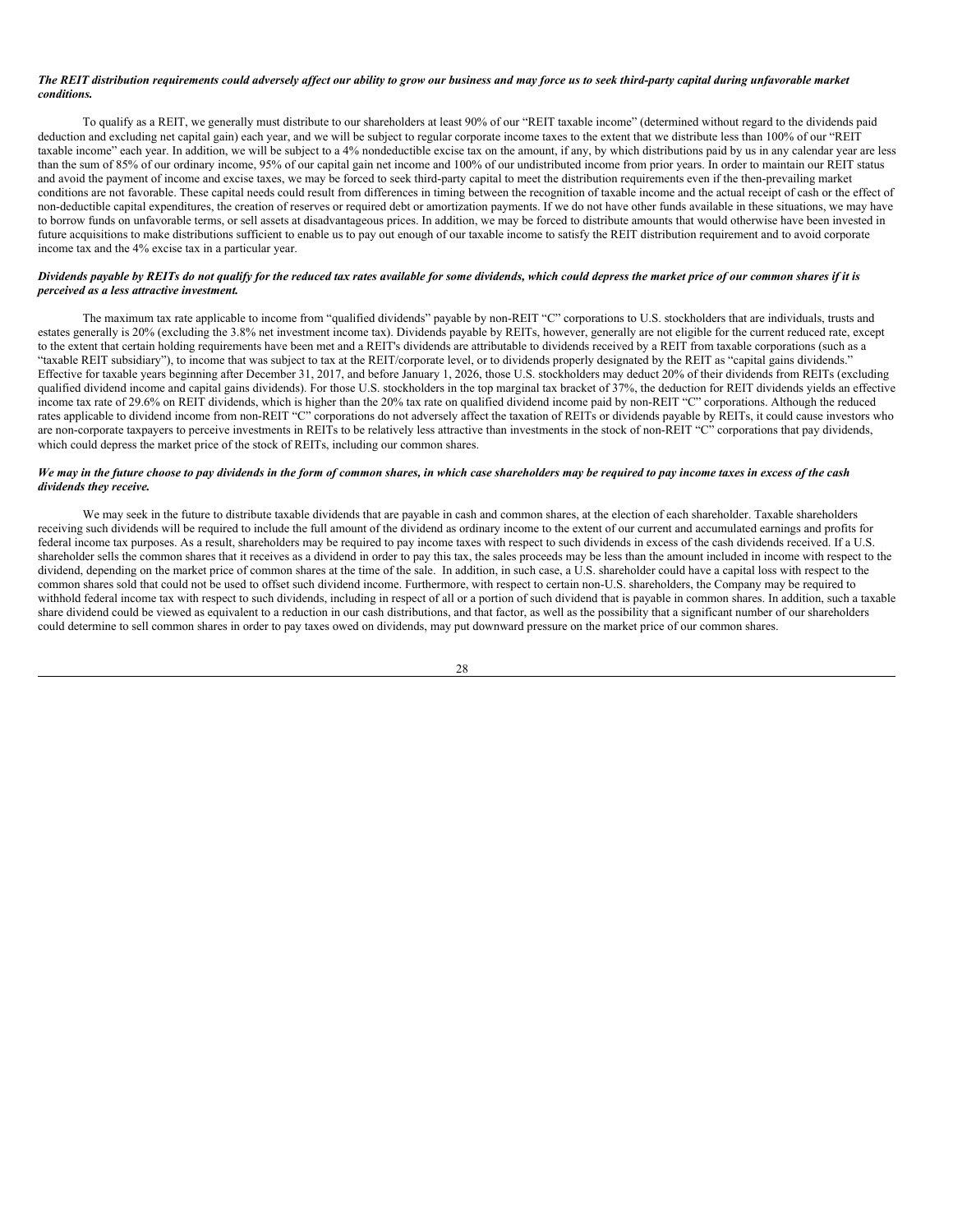#### *Complying with REIT requirements may cause us to liquidate or forgo otherwise attractive investment opportunities.*

To qualify as a REIT, we must ensure that, at the end of each calendar quarter, at least 75% of the value of our assets consists of cash, cash items, government securities and "real estate assets" (as defined in the Code), including certain mortgage loans and securities (the "75% asset test"). The remainder of our investments (other than securities includable in the 75% asset test) generally cannot include more than 10% of the outstanding voting securities of any one issuer or more than 10% of the total value of the outstanding securities of any one issuer. In addition, in general, no more than 5% of the value of our total assets (other than securities includable in the 75% asset test.) can consist of the securities of any one issuer, no more than 20% of the value of our total assets can be represented by securities of one or more "taxable REIT subsidiaries" (of which we have none), and debt instruments issued by publicly offered REITs, to the extent not secured by real property or interests in real property, cannot exceed 25% of the value of our total assets. If we fail to comply with these requirements at the end of any calendar quarter, we must correct the failure within 30 days after the end of the calendar quarter or qualify for certain statutory relief provisions to avoid losing our REIT qualification and suffering adverse tax consequences. As a result, we may be required to liquidate or forgo otherwise attractive investment opportunities. These actions could have the effect of reducing our income and amounts available for distribution to our shareholders and our income and amounts available to service our indebtedness.

In addition to the asset tests set forth above, to qualify as a REIT, we must continually satisfy tests concerning, among other things, the sources of our income, the amounts we distribute to our stockholders and the ownership of our stock. We may be unable to pursue investment opportunities that would be otherwise advantageous to us in order to satisfy the source-of-income or asset-diversification requirements for us to qualify as a REIT. Thus, compliance with the REIT requirements may hinder our ability to make certain attractive investments and, thus, reduce our income and amounts available to service our indebtedness.

### We may be subject to adverse legislative or regulatory tax changes that could reduce the market price of our common shares.

At any time, the U.S. federal income tax laws or regulations governing REITs or the administrative interpretations of those laws or regulations may be amended. We cannot predict when or if any new U.S. federal income tax law, regulation or administrative interpretation, or any amendment to any existing U.S. federal income tax law, regulation or administrative interpretation, will be adopted, promulgated or become effective and any such law, regulation or interpretation may take effect retroactively. We and our shareholders could be adversely affected by any such change in, or any new, U.S. federal income tax law, regulation or administrative interpretation.

The TCJA made significant changes to the U.S. federal income tax rules for taxation of individuals and corporations. In the case of individuals, the tax brackets have been adjusted, the top federal income rate has been reduced to 37%, special rules reduce taxation of certain income earned through pass-through entities and reduce the top effective rate applicable to ordinary dividends from REITs to 29.6% (through a 20% deduction for ordinary REIT dividends received) and various deductions have been eliminated or limited, including limiting the deduction for state and local taxes to \$10,000 per year. Most of the changes applicable to individuals are temporary and apply only to taxable years beginning after December 31, 2017 and before January 1, 2026. The top corporate income tax rate has been reduced to 21%. There were only minor changes to the REIT rules (other than the 20% deduction applicable to individuals for ordinary REIT dividends received). The TCJA made numerous other large and small changes to the tax rules that do not affect REITs directly but may affect our shareholders and may indirectly affect us. For example, the TCJA amends the rules for accrual of income so that income is taken into account no later than when it is taken into account on applicable financial statements, even if financial statements take such income into account before it would accrue under the original issue discount rules, market discount rules or other Code rules. Such rule may cause us to recognize income before receiving any corresponding receipt of cash. In addition, the TCJA reduces the limit for individuals' mortgage interest expense to interest on \$750,000 of mortgages and does not permit deduction of interest on home equity loans (after grandfathering all existing mortgages). Such change, and the reduction in deductions for state and local taxes (including property taxes), may adversely affect the residential mortgage markets in which we invest.

Prospective shareholders are urged to consult with their tax advisors with respect to the status of the TCJA and any other regulatory or administrative developments and proposals and their potential effect on investment in our common shares.

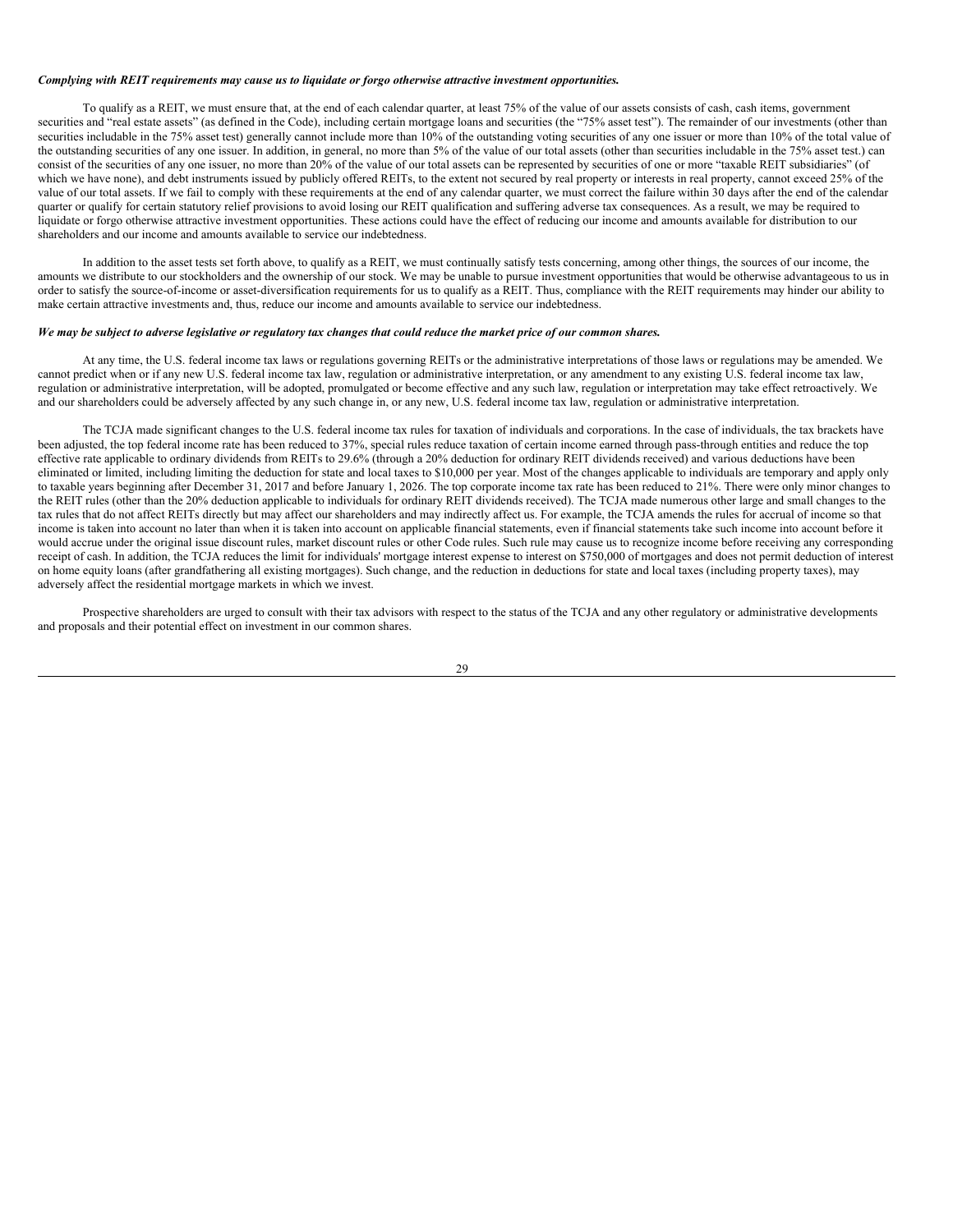#### **Risks Relating to our Common Shares**

#### *The market price and trading volume of our securities may be volatile.*

The market price of our common shares is highly volatile and subject to wide fluctuations. In addition, the trading volume in our common shares may fluctuate and cause significant price variations to occur. Some of the factors that could result in fluctuations in the price or trading volume of our securities include, among other things: actual or anticipated changes in our current or future financial performance; actual or anticipated changes in our current or future dividend yield; and changes in market interest rates and general market and economic conditions. We cannot assure you that the market price of our common shares will not fluctuate or decline significantly.

### We have not established a minimum dividend payment level for our common shareholders and there are no assurances of our ability to pay dividends to our common *shareholders in the future.*

We intend to pay quarterly dividends and to make distributions to our common shareholders in amounts such that all or substantially all of our taxable income in each year, subject to certain adjustments, is distributed. This, along with other factors, should enable us to qualify for the tax benefits accorded to a REIT under the Internal Revenue Code. We have not established a minimum dividend payment level for our common shareholders and our ability to pay dividends may be harmed by the risk factors described herein. All distributions to our common shareholders will be made at the discretion of our board of directors and will depend on our earnings, our financial condition, maintenance of our REIT status and such other factors as our board of directors may deem relevant from time to time. We cannot assure you of our ability to pay dividends to our common shareholders in the future at the current rate or at all. If our ability to pay dividends is compromised, whether as a result of the risks set forth in this Report or for any other reason, the market price of our common shares could decline.

#### Future offerings of preferred shares or debt securities would rank senior to our common shares upon liquidation and for dividend purposes, would dilute the interests of *our common shareholders and may adversely af ect the market price of our common shares.*

Currently, the only securities we have outstanding are common shares. However, in the future we may seek to increase our capital resources by making offerings of debt, including short- and medium-term notes, senior or subordinated or convertible notes, or additional offerings of preferred shares. Issuance of debt securities or preferred equity would reduce the amount available for distribution to common shareholders on account of the interest payable to the holders of the debt securities and the dividends payable to the holders of the preferred equity. Similarly, upon liquidation, holders of our debt securities and lenders with respect to other borrowings as well as holders of preferred shares will receive a distribution of our available assets prior to the holders of our common shares. Finally, issuances of preferred shares or debt securities with equity features, such as convertible notes, may dilute the holdings of our existing shareholders or reduce the market price of our common shares or both. Because our decision to issue securities in any future offering will depend on market conditions and other factors beyond our control, we cannot predict or estimate the amount, timing or nature of our future offerings. Thus, holders of our common shares bear the risk of our future offerings reducing the market price of our common shares and diluting their interest in us.

### An increase in interest rates may have an adverse effect on the market price of our common shares and our ability to make distributions to our shareholders.

One of the factors that investors may consider in deciding whether to buy or sell our common shares is our dividend rate (or expected future dividend rates) as a percentage of our share price, relative to market interest rates. If market interest rates increase, prospective investors may demand a higher dividend rate on our common shares or seek alternative investments paying higher dividends or interest. As a result, interest rate fluctuations and capital market conditions can affect the market price of our common shares independent of the effects such conditions may have on our loan portfolio.

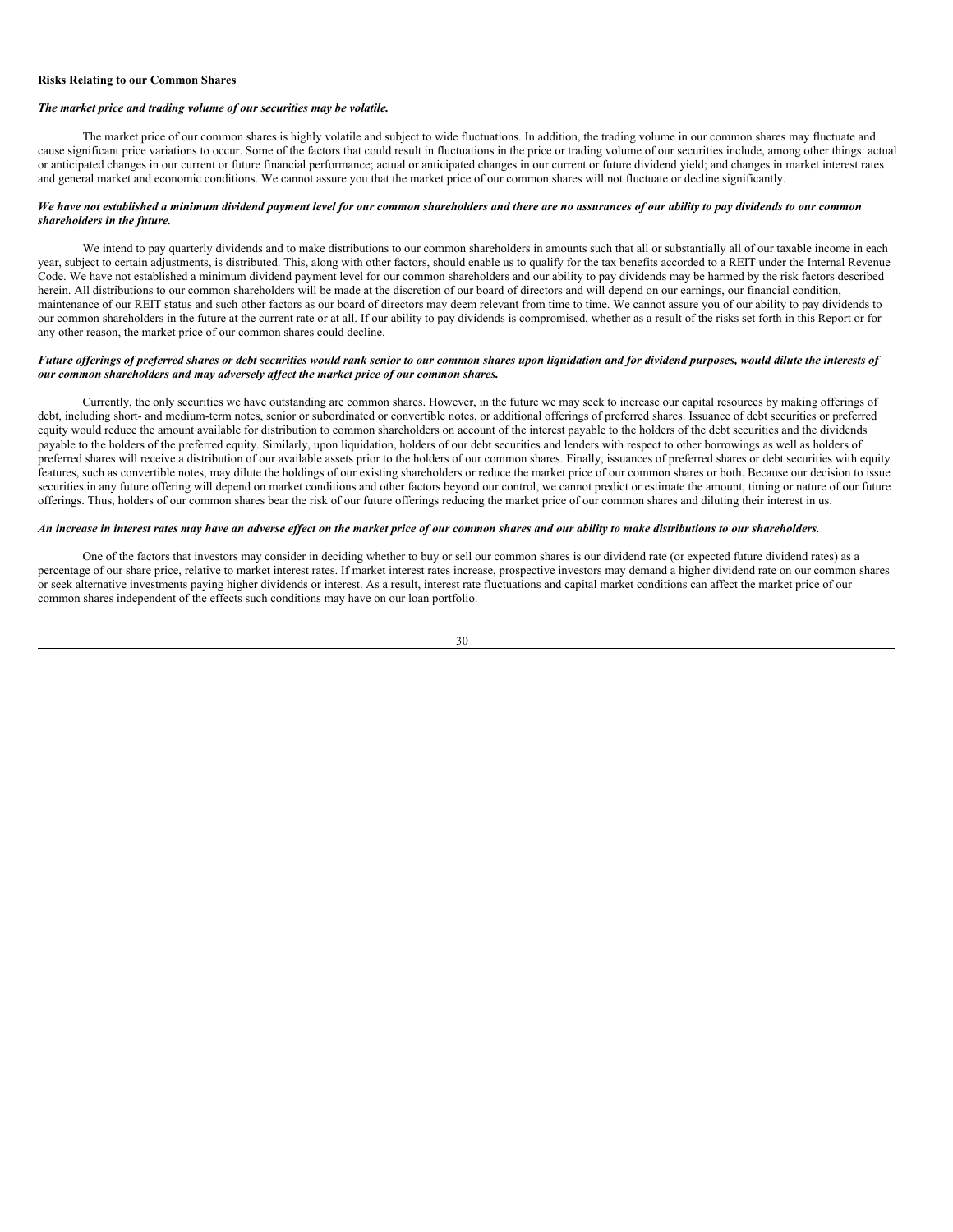### Your investment in and resulting interest in us may be diluted or lose value if we issue additional shares.

Sales of substantial amounts of our common shares in the public market may have an adverse effect on the market price of our common shares. Sales of substantial amounts of our common shares, including by any selling shareholders, adoption and utilization of an at the market issuance program, or the availability of such common shares for sale, whether or not actually sold, could adversely affect the prevailing market prices for our common shares. If this occurs and continues it could impair our ability to raise additional capital through the sale of securities.

Our current shareholders do not have preemptive rights to any common shares issued by us in the future. Therefore, our current common shareholders may experience dilution of their equity investment if we sell additional common shares in the future, sell securities that are convertible into common shares or issue common shares or options exercisable for common shares. In addition, we could sell securities at a price less than our then-current book value per share.

### <span id="page-33-0"></span>**Item 1B. Unresolved Staff Comments**

None.

### <span id="page-33-1"></span>**Item 2. Properties**

In March 2019 we relocated our principal offices to 698 Main Street, Branford, Connecticut upon the completion of renovations. Prior to March 2019, our principal offices were located at 23 Laurel Street, Branford, Connecticut, which is owned by Union News of New Haven, Inc., an affiliate of Jeffrey C. Villano, one of our co-chief executive officers and a member of our Board.

### <span id="page-33-2"></span>**Item 3. Legal Proceedings**

We are not currently a party to any material legal proceedings not in the ordinary course of business.

# <span id="page-33-3"></span>**Item 4. Mine Safety Disclosure**

Not applicable.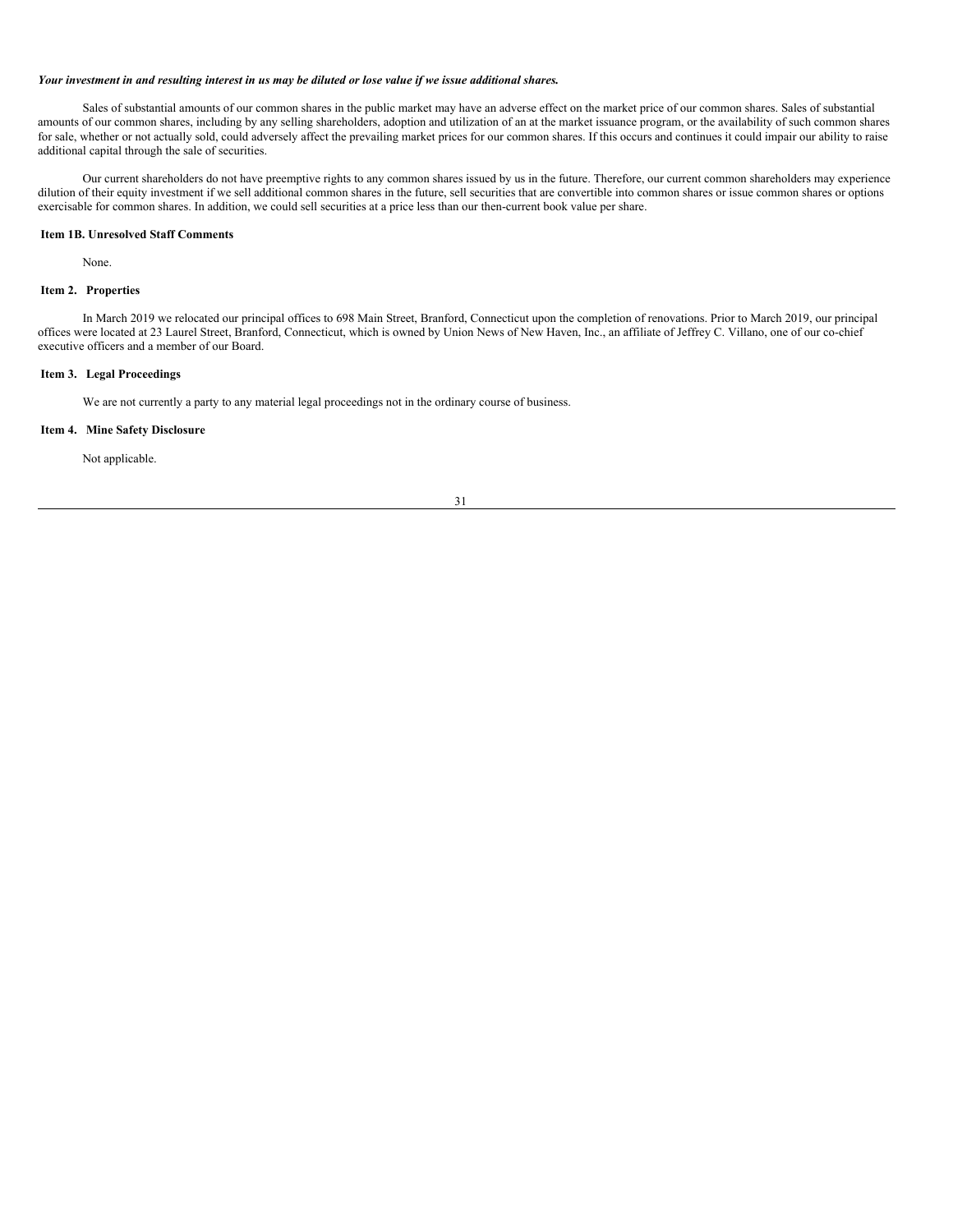# <span id="page-34-0"></span>**PART II**

### <span id="page-34-1"></span>Item 5. Market for Common Equity, and Related Shareholder Matters and Small Business Issuer Purchases of Equity Securities

### **Market Information**

On February 10, 2017, our Common Shares listed on the NYSE American LLC and began trading under the symbol "SACH". Prior to its listing on the NYSE American LLC, our Common Shares were not publicly traded.

On March 28, 2019, the last reported sale price of our Common Shares on the NYSE American was \$4.50 per share.

### **Holders**

As of March 28, 2019, we had 79 shareholders of record of our Common Shares. Computershare Trust Company, N.A. serves as transfer agent for our Common Shares.

# **Dividends and Distribution Policy**

The holders of our Common Shares are entitled to receive dividends as may be declared from time to time by our Board. Payments of future dividends are within the discretion of our Board and depend on, among other factors, our retained earnings, capital requirements, operations and financial condition.

As a REIT, we will be required, before the end of any REIT taxable year in which we have accumulated earnings and profits attributable to a non-REIT year, to declare a dividend to our shareholders to distribute such accumulated earnings and profits (a "Purging Distribution"). As of December 31, 2016, we did not have any accumulated earnings and profits attributable to a non-REIT year.

From and after the effective date of our REIT election, we intend to pay regular quarterly distributions to holders of our Common Shares in an amount not less than 90% of our REIT taxable income (determined before the deduction for dividends paid and excluding any net capital gains). U.S. federal income tax law generally requires that a REIT distribute annually at least 90% of its REIT taxable income, without regard to the deduction for dividends paid and excluding net capital gains, and that it pay tax at regular corporate rates to the extent that it annually distributes less than 100% of its taxable income. We intend to make distributions to our shareholders to comply with the REIT requirements of the Code.

The table below sets forth all dividends paid since 2017:

| <b>Dividends Paid</b> |              |                         |  |  |
|-----------------------|--------------|-------------------------|--|--|
| <b>Payment Date</b>   |              | <b>Amount Per Share</b> |  |  |
| 2019                  |              |                         |  |  |
| January 10, 2019*     | S            | 0.17                    |  |  |
|                       |              |                         |  |  |
| 2018                  |              |                         |  |  |
| November 6, 2018      | $\mathbf S$  | 0.12                    |  |  |
| July 27, 2018         | \$           | 0.11                    |  |  |
| April 27, 2018**      | \$           | 0.105                   |  |  |
| February 27, 2018***  | \$           | 0.105                   |  |  |
|                       |              |                         |  |  |
| 2017                  |              |                         |  |  |
| November 17, 2017     | $\mathbf{s}$ | 0.105                   |  |  |
| July 27, 2017         | S            | 0.105                   |  |  |
| April 27, 2017        | S            | 0.05                    |  |  |
|                       |              |                         |  |  |

Represents a distribution of 2018 income.

\*\* A portion represents a distribution of 2017 income.<br>\*\*\* Penresents a distribution of 2017 income.

Represents a distribution of 2017 income.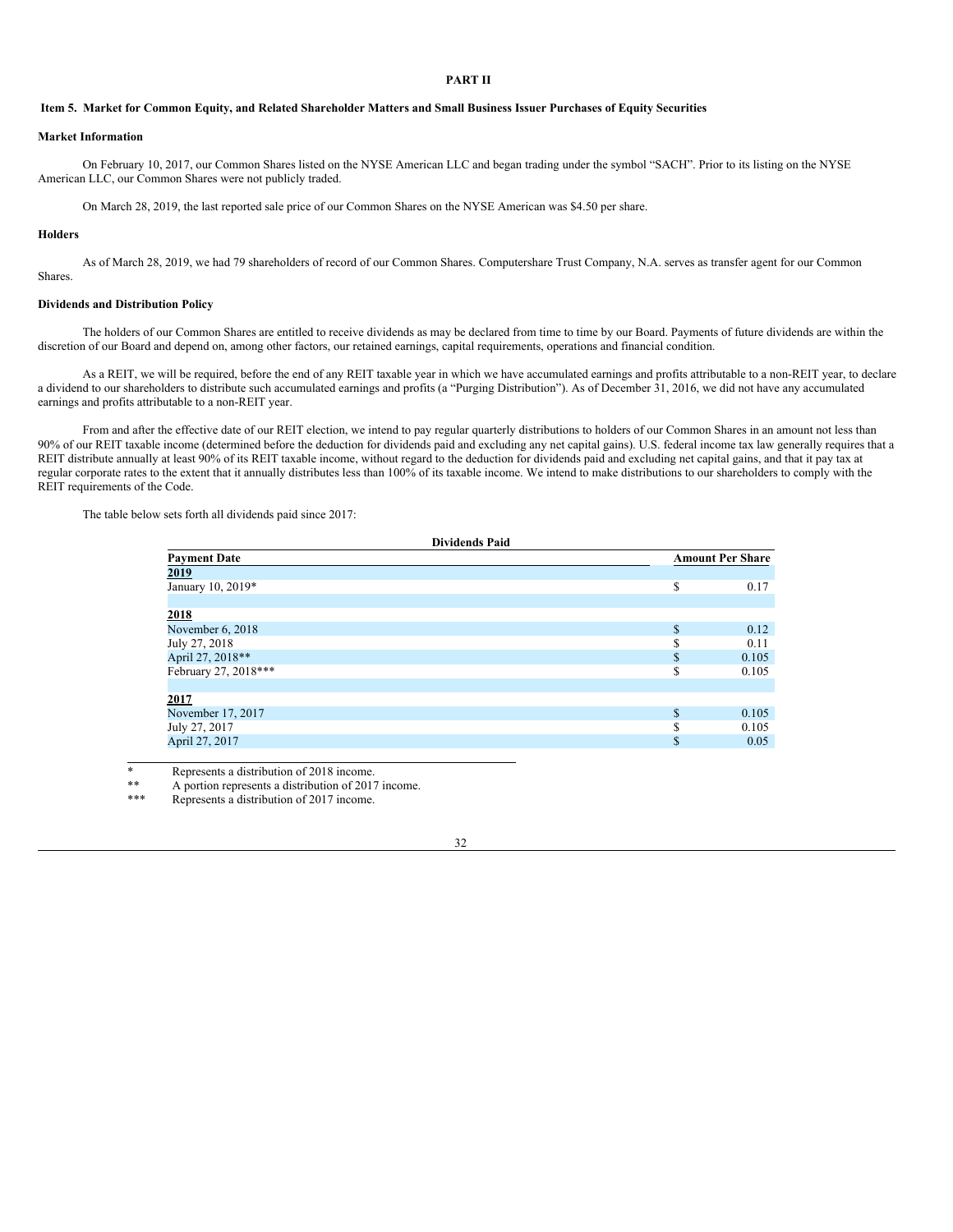Our ability to pay dividends, the amount of the dividend and the frequency at which we will pay dividends is subject to numerous factors, many of which are discussed elsewhere herein including under the caption "Risk Factors". The payment of dividends (including the amount and frequency) will depend on numerous factors, including the following:

- how quickly we can deploy the net proceeds from the sale of Securities to make new loans;
- our ability to increase the interest rate on our loans to keep pace with the frequency and size of rate increases under our credit line;
- our ability to manage and control our operating and administrative expenses, particularly those relating to our status as a public reporting REIT;
- defaults by our borrowers:
- the rate of prepayments on our outstanding loans and our ability to reinvest those payments in new loans;
- regional and national economic conditions;
- competition from banks and other financing sources;
- our cash flow from operations;
- unanticipated developments, write-offs or liabilities;
- restrictions and limitations imposed by the BCL; and
- restrictions in our existing and future credit facilities.

For information regarding securities authorized under the equity compensation plan, see Item 12.

# <span id="page-35-0"></span>**ITEM 6. Selected Financial Data**

We are a "smaller reporting company" as defined by Regulations S-K and as such, are not required to provide the information contained in this item pursuant to Regulation S-K.

### <span id="page-35-1"></span>**ITEM 7. Management's Discussion and Analysis of Financial condition and Results of Operations**

The following discussion of our financial condition and results of operations should be read in conjunction with the financial statements and the notes to those statements included elsewhere in this annual report. Certain statements in this discussion and elsewhere in this report constitute forward-looking statements, within the meaning of section 21E of the Exchange Act, that involve risks and uncertainties. The actual results may differ materially from those anticipated in these forward-looking statements.

### **Company Overview**

Sachem Capital Corp. was formed as HML Capital Corp. in January 2016 under the New York Business Corporation Law. On December 15, 2016, we changed our name to Sachem Capital Corp. Prior to February 8, 2017, our business operated as a Connecticut limited liability company under the name Sachem Capital Partners, LLC ("SCP"). On February 9, 2017, we completed our initial public offering (the "IPO") in which we issued and sold 2.6 million of our common shares, \$.001 par value per share ("Common Shares"), at \$5.00 per share, which raised \$13 million of gross proceeds. The net proceeds from the IPO were approximately \$11.1 million. The primary purpose of the IPO was to raise additional equity capital to fund mortgage loans and expand our mortgage loan portfolio. The IPO was also intended to diversify our ownership so that we could qualify, for federal income tax purposes, as a real estate investment trust, or REIT.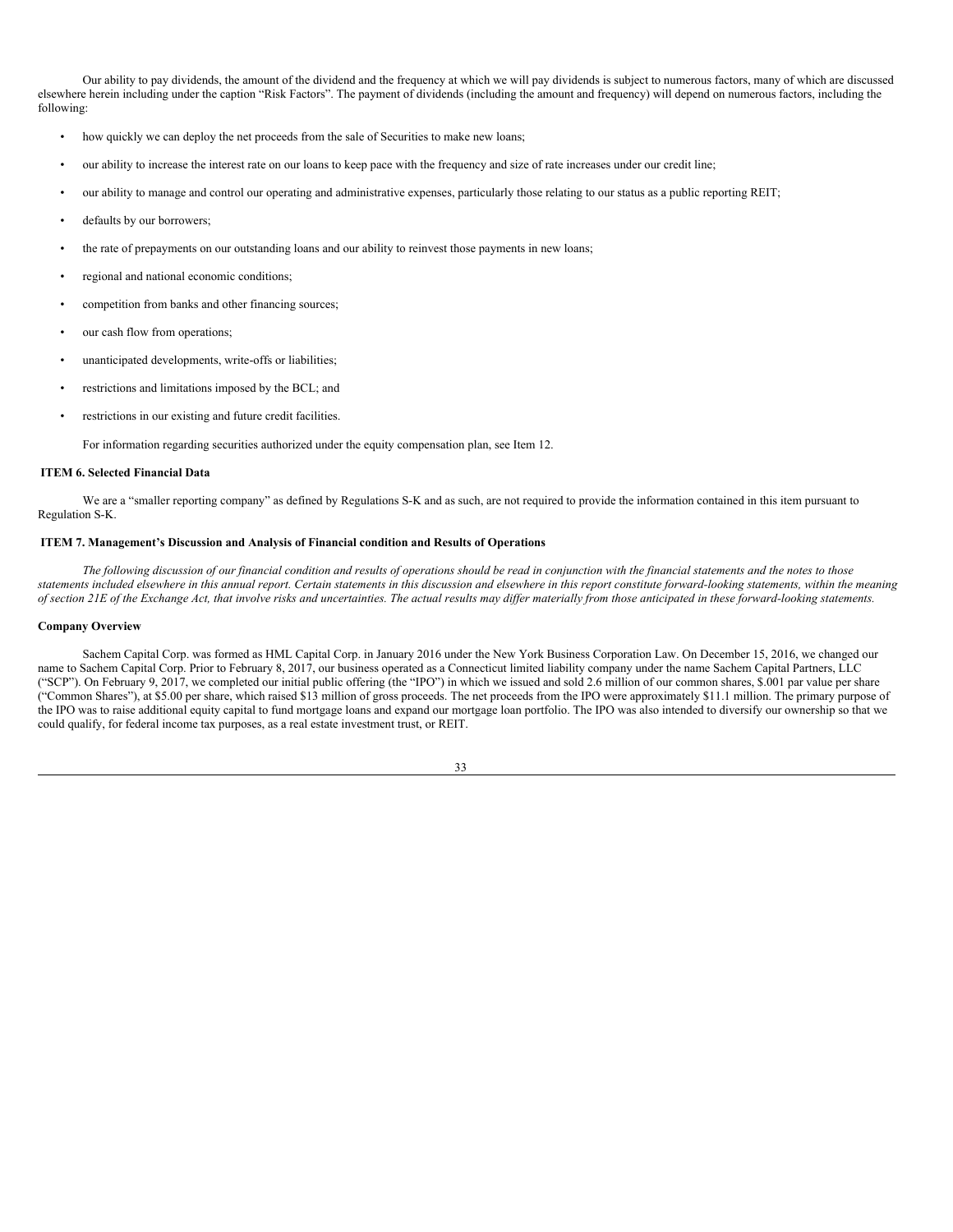We believe that, upon consummation of the IPO, we met all the requirements to qualify as a REIT for federal income tax purposes and elected to be taxed as a REIT beginning with our 2017 tax year. As a REIT, we are entitled to claim deductions for distributions of taxable income to our shareholders thereby eliminating any corporate tax on such taxable income. Any taxable income not distributed to shareholders is subject to tax at the regular corporate tax rates and may also be subject to a 4% exercise tax to the extent it exceeds 10% of our total taxable income. To maintain our qualification as a REIT, we are required to distribute each year at least 90% of our taxable income. As a REIT, we may also be subject to federal excise taxes and state taxes.

### **Operational and Financial Overview**

Since December 2010, when we commenced operations as SCP, through December 31, 2018, we made an aggregate of 885 loans, which includes renewals and extensions of existing loans. At December 30, 2018, (i) our loan portfolio included 403 mortgage loans, with individual principal loan amounts ranging from approximately \$8,000 to approximately \$2.04 million and an aggregate loan amount of approximately \$78.9 million, (ii) the average original principal amount of the mortgage loans in the portfolio was \$196,000 and the median mortgage loan amount was \$140,000 and (iii) approximately 79.0% of the mortgage loans had a principal amount of \$250,000 or less. In comparison, at December 31, 2017, (i) our loan portfolio included 337 loans, with individual principal loan amounts ranging from \$16,900 to \$1.67 million and an aggregate loan amount of approximately \$63.3 million, (ii) the average original principal amount of the loans in the portfolio was \$188,000 and the median loan amount was \$122,000 and (iii) approximately 81.0% of the loans had a principal amount of \$250,000 or less. At December 31, 2018 and 2017, unfunded commitments for future advances totaled approximately \$6.0 million and \$3.4 million, respectively.

Similarly, our revenues and net income have been growing. For 2018, revenues and net income were approximately \$11.7 million and \$7.8 million, respectively. For 2017, revenues and net income were approximately \$7.0 million and \$4.9 million, respectively. We cannot assure you that we will be able to sustain these growth rates.

Our operating expenses have increased significantly due to multiple factors including our conversion from a limited liability company to a regular C corporation, operating as a REIT, our status as a publicly-held reporting company and growth in our operations. As a corporation, we incur various costs and expenses that we did not have as a limited liability company, such as director fees, directors' and officers' insurance and we incur significant compensation and other employee-related costs for services rendered by our senior executive officers. Moreover, because various laws, rules and regulations that prohibit or severely limit our ability to enter into agreements with related parties, our operating expenses have increased as well. Compensation expense, professional fees, filing fees, printing and mailing costs, exchange listing fees, transfer agent fees and other miscellaneous costs related to our compliance with various laws, rules and regulations applicable to REITs and a publicly-held reporting company have all increased. For example, we are required to, among other things, file annual, quarterly and current reports with respect to our business and operating results. Also, as a public reporting company, we must establish and maintain effective disclosure and financial controls. As a result, we have hired additional accounting and finance personnel with appropriate public company experience and technical accounting knowledge.

Our loans typically have a maximum initial term of one to three years and bear interest at a fixed rate of 5.0% to 12.5% per year and a default rate of 18% per year. We usually receive origination fees, or "points," ranging from 2% to 5% of the original principal amount of the loan as well as other fees relating to underwriting, funding and managing the loan, such as inspection fees. Since we treat an extension or renewal of an existing loan as a new loan, we also receive additional "points" and other loan-related fees in connection with those transactions. Interest is always payable monthly in arrears. As a matter of policy, we do not make any loans if the loan-to value ratio exceeds 70%. In the case of construction loans, the loan-to-value ratio is based on the post-construction value of the property. Under the terms of the Webster Facility (described below), mortgage loans exceeding \$250,000 require a third-party to complete an appraisal of the collateral. Failure to obtain such an appraisal would render the loan ineligible for inclusion in the borrowing base. In the case of smaller loans, we rely on readily available market data, including tax assessment rolls, recent sales transactions and brokers to evaluate the strength of the collateral. Finally, we have adopted a policy that limits the maximum amount of any loan we fund to a single borrower or a group of affiliated borrowers to 10% of the aggregate amount of our loan portfolio after taking into account the loan under consideration.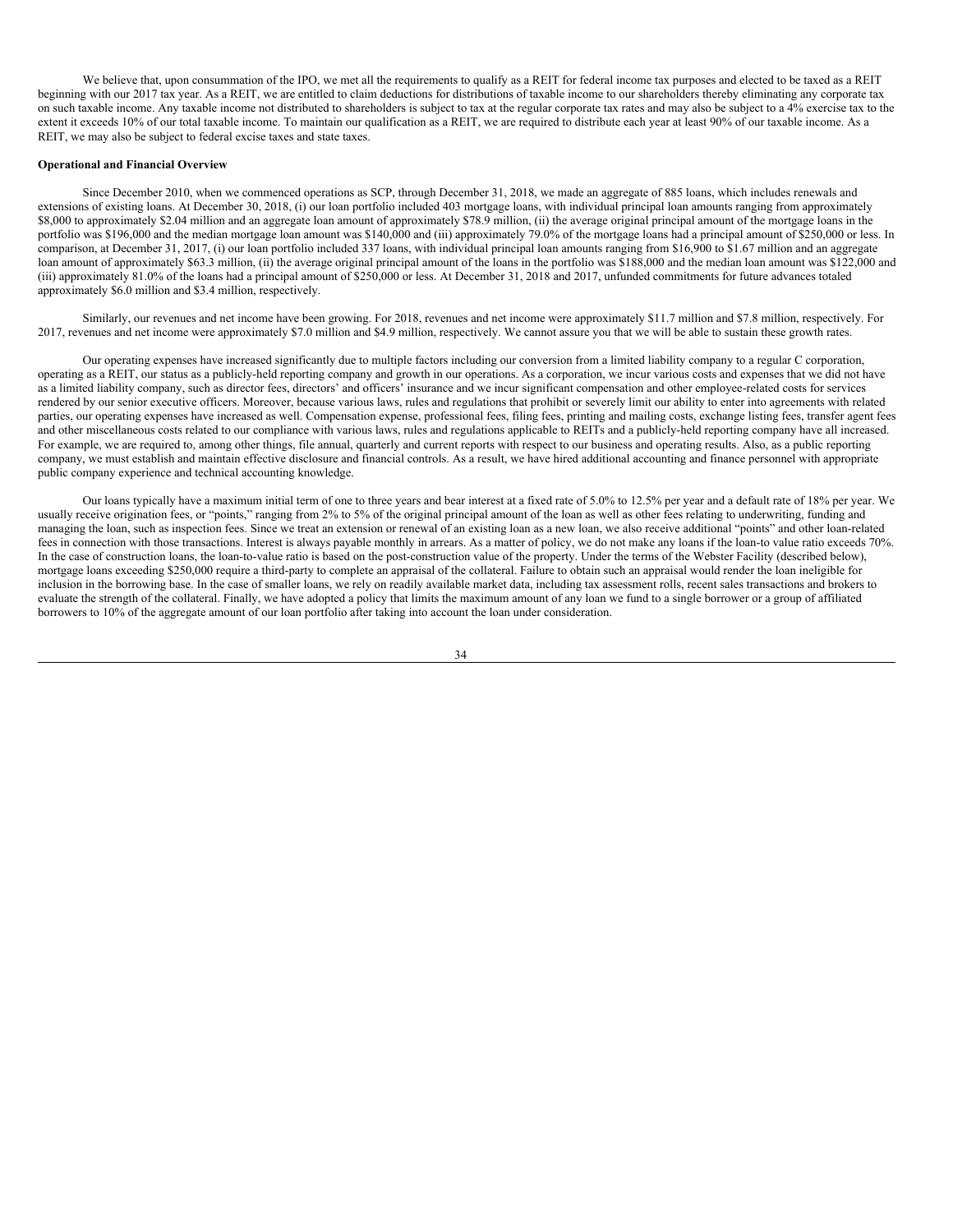Our revenue consists primarily of interest earned on our loan portfolio and our net income is the spread between the interest we earn and our cost of funds. Our capital structure is more heavily weighted to equity rather than debt (approximately 66% vs. 34% of our total capitalization at December 31, 2018). At December 31, 2018, the interest rate on the Webster Facility was 6.50% per annum and the annual yield on our loan portfolio was 12.85% per annum. The yield has remained steady over the past few years as older loans come due and are either repaid or refinanced at similar rates. The yield reflected above does not include other amounts collected from borrowers such as origination fees, default rates of interest and late payment fees. We expect our borrowing costs to continue to increase in 2019 as interest rates continue to increase. To date, we have not raised rates on our loans to match the recent increases in our borrowing rate. After considering the benefits and risks of increasing our rates, considering our relatively low level of debt and cost of funds, we believe the better strategy is to focus on building market share rather than short-term profits and cash flow, although this strategy could adversely impact our profits and cash flow in the short-term.

In addition, we seek to mitigate some of the risk associated with rising rates by limiting the term of new loans to one year, whenever possible. If, at the end of the term, the loan is not in default and meets our other underwriting criteria, we will consider an extension or renewal of the loan at our then prevailing interest rate. However, if interest rates continue to increase, we may find it necessary to change our strategy and try to increase the rates on our mortgage loans as well. If we are successful, this may undermine our strategy to increase market share. If we are not successful, the "spread" between our borrowing costs and the yield on our portfolio will be squeezed and would adversely impact our net income. We cannot assure you that we will be able to increase our rates at any time in the future and we cannot assure you that we can continue to increase our market share.

As a real estate finance company, we deal with a variety of default situations, including breaches of covenants, such as the obligation of the borrower to maintain adequate liability insurance on the mortgaged property, to pay the taxes on the property and to make timely payments to us. As such, we may not be aware that a default occurred. As a result, we are unable to quantify the number of loans that may have, at one time or another, been in default. Since December 2010, when SCP commenced operations, through December 31, 2018, we have made an aggregate of 885 mortgage loans having an aggregate original principal amount of approximately \$165.1 million.

At December 31, 2018, of the 403 mortgage loans in our portfolio, 13 were designated by us as "non-performing," typically because the borrower is more than 90 days in arrears on its interest payment obligations or because the borrower has failed to make timely payments of real estate taxes or insurance premiums. The aggregate outstanding principal balance of these non-performing loans and the accrued but unpaid interest as of December 31, 2018 was approximately \$5.1 million, representing approximately 6.5% of our aggregate mortgage loan portfolio. The non-performing loans have all been referred to counsel to commence foreclosure proceedings or to negotiate settlement terms. In the case of each non-performing loan, we have determined the value of the collateral exceeds the outstanding balance on the loan.

The key factors contributing to our growth to date have been our ability to access working capital and the strong demand for our products and services, which was driven principally by a robust Connecticut real estate market. As detailed below, in 2017 we raised \$30 million in equity capital in two public offerings. In addition, during 2017 and 2018, we refinanced our working capital credit facility on three occasions increasing the size of the facility from \$5 million to \$35 million. These factors coincided with the overall growth in the U.S. economy. Nevertheless, in the fourth quarter of 2018, we had to curtail our lending operations due to a shortage of working capital. This had an adverse impact on our revenues and net income for the fourth quarter. We addressed this issue in the first quarter of 2019 by selling common shares in the ATM Offering. In addition, we are also in the early stages of exploring alternative financing arrangements that would provide us with additional working capital. Other than with respect to the ATM Offering, we have not entered into any definitive agreements for a financing transaction and we cannot assure you that that we will be able to consummate a financing transaction in the foreseeable future. In addition, beginning in the second half of 2018, we started noticing subtle changes in the business environment. For example, traditional lending institutions, such as banks, appeared to be tightening their credit requirements. Normally, that would be a positive development for our business. However, at the same time, we noticed that property values in Connecticut were either stagnant or declining and the length of time between initial listing and sale was expanding. It is unclear whether these developments are merely temporary phenomena or represent long-term trends. In the meantime, the demand for our products and services continues to be robust. We believe that our best strategy to deal with adverse changes in the marketplace is to adhere to our basic underwriting guidelines.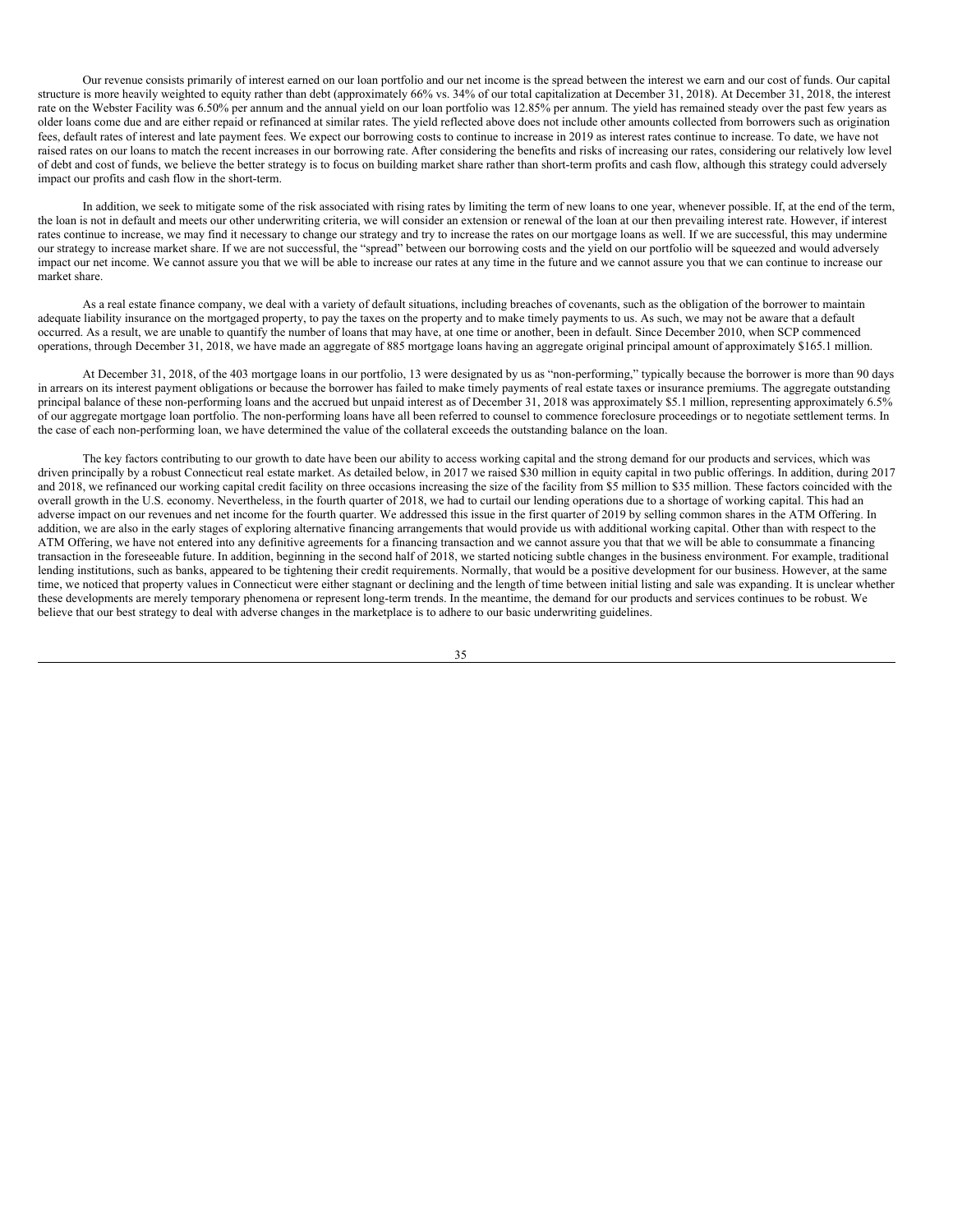### **Financing Strategy Overview**

To continue to grow our business, we must increase the size of our loan portfolio, which requires that we raise additional capital either by selling shares of our capital stock or by incurring additional indebtedness. We do not have a policy limiting the amount of indebtedness that we may incur. Thus, our operating income in the future will depend on how much debt we incur and the spread between our cost of funds and the yield on our loan portfolio. Rising interest rates could have an adverse impact on our business if we cannot increase the rates on our loans to offset the increase in our cost of funds and to satisfy investor demand for yield. In addition, rapidly rising interest rates could have an unsettling effect on real estate values, which could compromise some of our collateral.

We do not have any formal policy limiting the amount of indebtedness we may incur. However, under the terms of the Webster Facility, unless otherwise explicitly permitted by the Credit and Security Agreement, we may not incur any additional indebtedness without WBCC's consent. The most significant exception to this covenant is one that permits us to separately finance the mortgage loans in our portfolio that secure "commercial" properties. Depending on various factors we may, in the future, decide to take on additional debt to expand our mortgage loan origination activities to increase the potential returns to our shareholders. Although we have no pre-set guidelines in terms of leverage ratio, the amount of leverage we will deploy will depend on our assessment of a variety of factors, which may include the liquidity of the real estate market in which most of our collateral is located, employment rates, general economic conditions, the cost of funds relative to the yield curve, the potential for losses and extension risk in our portfolio, the gap between the duration of our assets and liabilities, our opinion regarding the creditworthiness of our borrowers, the value of the collateral underlying our portfolio, and our outlook for interest rates and property values. At December 31, 2018, debt proceeds represented approximately 34.3% of our total capital. However, to grow the business and satisfy the requirement to pay out 90% of net profits, we expect to increase our level of debt over time to approximately 50% of our total capital. We intend to use leverage for the sole purpose of financing our portfolio and not for speculating on changes in interest rates.

We consummated our IPO in February 2017, offering and selling 2,600,000 Common Shares at a price of \$5.00 per share. The net proceeds, after payment of underwriting discounts and commissions and transaction fees were approximately \$11.1 million, which we initially used to pay down the entire outstanding balance on the Bankwell Credit Facility. In November 2017, we completed a second public offering in which we sold an aggregate of 4,312,500 Common Shares at a public offering price of \$4.00 per share. The gross proceeds from this offering were \$17.25 million and the net proceeds were approximately \$15.3 million, which were also used to reduce the outstanding balance on the Bankwell Credit Facility.

The Bankwell Credit Facility was a \$20 million revolving credit facility that we used to fund the loans we originated. The Bankwell Credit Facility was secured by a first priority lien on all our assets, including our mortgage loan portfolio. It was also jointly and severally guaranteed by JJV, Jeffrey C. Villano and John L. Villano, CPA, our co-chief executive officers. The liability of each guarantor was capped at \$1 million.

On May 11, 2018 (the "Closing Date"), we entered into a Credit and Security Agreement with Webster Business Credit Corporation ("WBCC"), Bankwell Bank and Berkshire Bank (collectively, the "Lenders") under which the Lenders agreed to provide us with a \$35 million revolving credit facility (the "Webster Facility") to replace the Bankwell Credit Facility, which was repaid in full and terminated. The Webster Facility is secured by a first priority lien on substantially all our assets, including our mortgage loan portfolio. Amounts outstanding under the Webster Facility bear interest at a floating rate equal to the 30-day LIBOR rate plus 4.00% per annum and will be due and payable on May 11, 2022. At December 31, 2018, the outstanding balance on the Webster Facility was accruing interest at the rate of 6.50% per annum.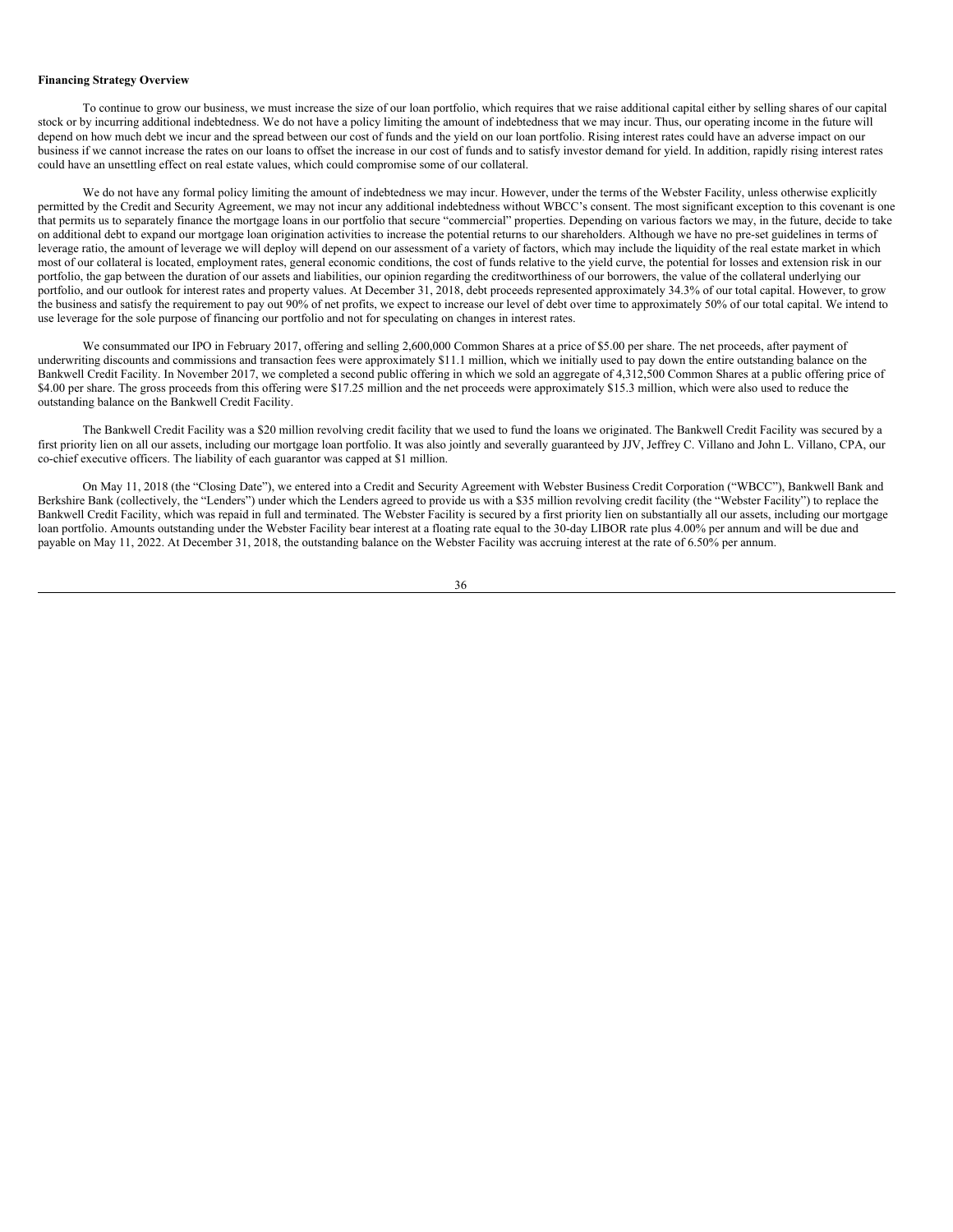Pursuant to the terms of the agreement governing the Webster Facility, we may draw up to 75% the aggregate principal amount of our "Eligible Mortgage Loans," which are defined as mortgage loans secured by a first mortgage lien on real property that meet the following criteria: (a) certain representations and warranties are correct; (b) the loan-to-value ratio is not greater than seventy percent  $(70\%)$ ; (c) the principal amount of such mortgage loan does not exceed \$1.5 million (\$4 million in the case of related borrowers); (d) (i) with respect to mortgage loans made prior to the Closing Date, the mortgage note has a stated maturity that does not exceed thirty-six (36) months and does not provide for, or have, any extension beyond thirty-six (36) months from the original due date of such mortgage note and (ii) with respect to Mortgage Loans made on or after the Closing Date, the mortgage note has a stated maturity that does not exceed twenty-four (24) months and does not provide for, or have, any extension beyond twenty-four (24) months from the original due date of such mortgage note; (e) the mortgage file has been delivered to WBCC, the Agent for the Lenders; and (f) have been approved by Agent in its "permitted discretion" for inclusion as collateral. Mortgage loans secured by non-residential properties are excluded. At the Closing Date, our Eligible Mortgage Loans totaled approximately \$43.2 million.

Under the terms of the Credit and Security Agreement, we, either directly or through a loan subsidiary, may enter into a separate loan transaction with one or more third party financial institution(s), which is secured by a lien on the mortgage loans in our portfolio that are secured by "commercial" properties. As of December 31, 2018, mortgage loans secured by commercial properties had an aggregate principal amount of approximately \$24.9 million.

Events of default under the terms of the Webster Facility include: (i) failure to timely pay amounts due; (ii) breach of covenants and other agreements; (iii) material misrepresentations; (iv) bankruptcy or insolvency; (v) failure to deliver reports on time; (vi) change in control or change in management and (vii) material adverse changes to our business.

In connection with the Webster Facility we made various representations and warranties, which are typical of transactions of this type including those relating to our authority to enter into the transaction, our organization and qualification, the filing of tax returns and the payment of taxes, the completeness and accuracy of our financial statements, our compliance with laws, rules and regulations relating to our employees, the workplace and the environment, our solvency, our indebtedness and liabilities; our intellectual property; the status of our material agreements, that we are not in default of any material agreements, that we have no labor disputes and our status as a REIT.

The Credit and Security Agreement also includes various affirmative and negative and financial covenants typical of transactions of this type. The financial covenants include maintaining (i) a minimum tangible net worth of not less than \$52 million, (ii) a fixed charge coverage ratio of not less than 1.25:1 and (iii) a senior funded debt to tangible net worth ratio of not more than 2:1. At December 31, 2018 our "Tangible Net Worth," as defined in the Credit and Security Agreement, was less than \$52 million; however, the Lenders waived compliance with this covenant as of that date. As a result of sales of our common shares in the ATM Offering in the first quarter of 2019, our Tangible Net Worth currently exceeds \$52 million. We cannot assure you that we will continue to remain in compliance with this covenant or any of the other financial covenants contained in the Credit and Security Agreement. If we fail to comply with any of the covenants in the Credit and Security Agreement, the Lenders could issue a notice of default and, among other things, declare the entire outstanding balance of the Webster Facility immediately due and payable, which would have a material adverse effect on our business, operations and financial condition.

We are also obligated to provide the Lenders with various reports and schedules including unaudited quarterly and audited annual financial statements, an annual budget and a borrowing base certificate. If we fail to provide these reports on a timely basis, we are subject to late fees of \$150/day/report.

Finally, in addition to interest, we are responsible for the following additional fees: (i) unused line fee of 0.375% per annum, payable quarterly, (ii) the Agent's fee of 0.25% per annum computed on the actual outstanding balances, payable monthly, (iii) a collateral evaluation fee of \$2,500 per month; and (iv) a computer access fee of \$150 per month. Other periodic charges include audit fees of \$950/day/person, 2-4 times per year.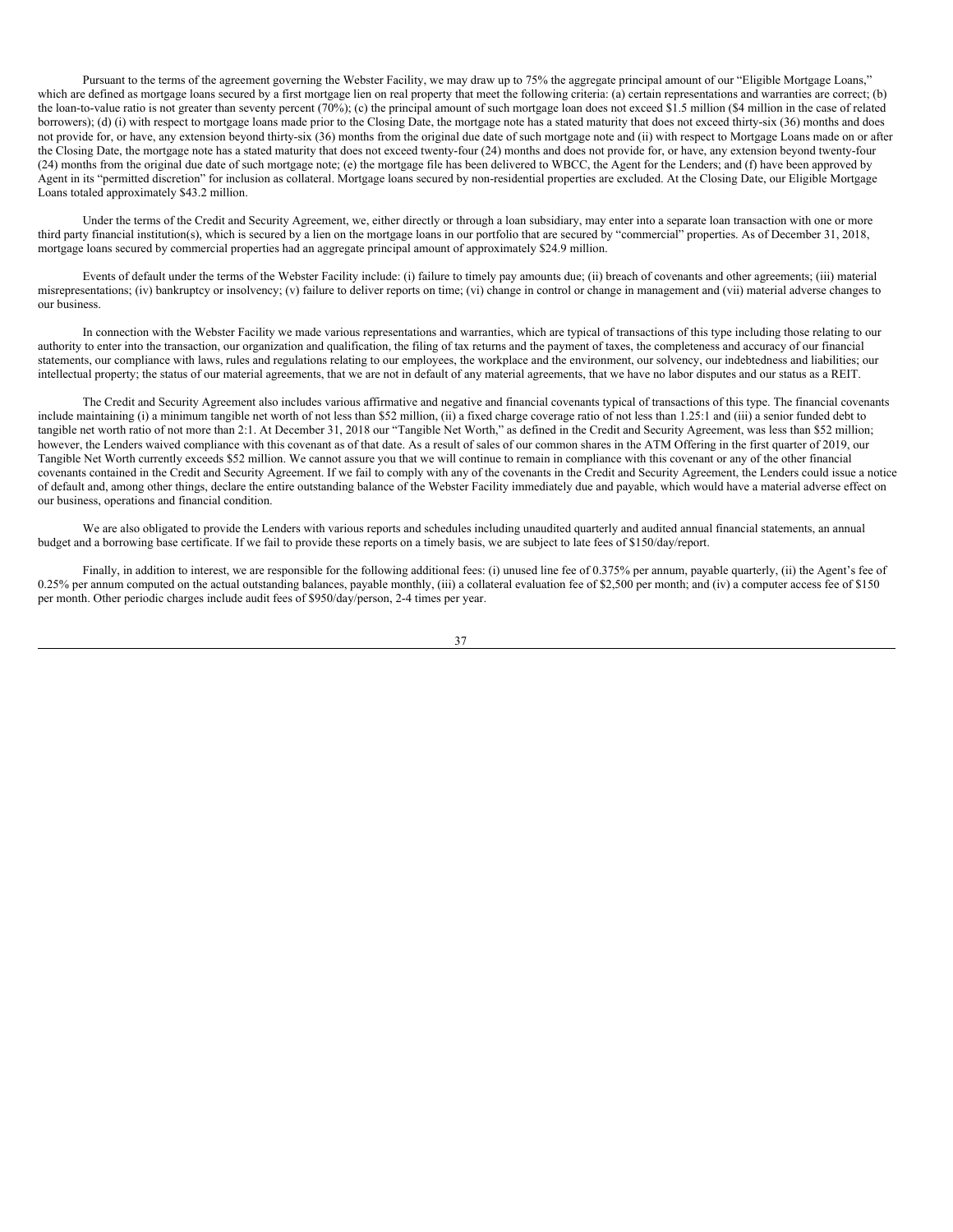On October 19, 2018, we filed a Registration Statement on Form S-3 (the "Shelf") with the SEC registering the sale of our Common Shares, preferred shares, warrants, debt securities and/or units of any combination thereof (collectively, the "Securities") having an aggregate offering price of up to \$100 million, subject to the limitations impose by the Securities Act of 1933, as amended and applicable to us. The Shelf includes a prospectus supplement covering an "at-the-market" offering of up to \$16 million of our Common Shares (the "ATM Offering"). The Shelf was declared effective by the SEC on November 9, 2018. We entered into an At Market Issuance Sales Agreement, dated November 9, 2018, with B. Riley FBR, Inc. ("B. Riley"), pursuant to which B. Riley will act as sales agent for the ATM Offering. We will pay B. Riley commissions, discounts or other forms of compensation of up to 7% on the sale of our Common Shares in the ATM Offering. No securities were sold under the ATM Offering during the year ended December 31, 2018.

## **REIT Qualification**

We believe that we have qualified as a REIT since the consummation of the IPO and that it is in the best interests of our shareholders that we operate as a REIT. We made the election to be taxed as a REIT beginning with our 2017 tax year. As a REIT, we are required to distribute at least 90% of our taxable income to our shareholders on an annual basis. We cannot assure you that we will be able to maintain REIT status.

Our qualification as a REIT depends on our ability to meet on a continuing basis, through actual investment and operating results, various complex requirements under the Internal Revenue Code of 1986, as amended (the "Code"), relating to, among other things, the sources of our gross income, the composition and values of our assets, our compliance with the distributions requirements applicable to REITs and the diversity of ownership of our outstanding Common Shares. Given that our senior executive officers, Jeffrey C. Villano and John L. Villano, own a significant portion of our outstanding capital shares, we cannot assure you that we will be able to maintain that qualification.

So long as we qualify as a REIT, we, generally, will not be subject to U.S. federal income tax on our taxable income that we distribute currently to our shareholders. If we fail to qualify as a REIT in any taxable year and do not qualify for certain statutory relief provisions, we will be subject to U.S. federal income tax at regular corporate income tax rates and may be precluded from electing to be treated as a REIT for four taxable years following the year during which we lose our REIT qualification. Even if we qualify for taxation as a REIT, we may be subject to certain U.S. federal, state and local taxes on our income.

#### **Emerging Growth Company Status**

We are an "emerging growth company", as defined in the JOBS Act, and, for as long as we continue to be an emerging growth company, we may choose to take advantage of exemptions from various reporting requirements applicable to other public companies but not to emerging growth companies, including, but not limited to, not being required to have our independent registered public accounting firm audit our internal control over financial reporting under Section 404 of the Sarbanes-Oxley Act, reduced disclosure obligations regarding executive compensation in our periodic reports and proxy statements and exemptions from the requirements of holding a nonbinding advisory vote on executive compensation and shareholder approval of any golden parachute payments not previously approved. As an emerging growth company, we can also delay adopting new or revised accounting standards until those standards apply to private companies. We intend to avail ourselves of these options. Once adopted, we must continue to report on that basis until we no longer qualify as an emerging growth company.

We will cease to be an emerging growth company upon the earliest of: (i) the end of the 2022 fiscal year; (ii) the first fiscal year after our annual gross revenue are \$1.07 billion or more; (iii) the date on which we have, during the previous three-year period, issued more than \$1.0 billion in non-convertible debt securities; or (iv) the end of any fiscal year in which the market value of our Common Shares held by non-affiliates exceeded \$700 million as of the end of the second quarter of that fiscal year. We cannot predict if investors will find our Common Shares less attractive if we choose to rely on these exemptions. If, as a result of our decision to reduce future disclosure, investors find our Common Shares less attractive, there may be a less active trading market for our Common Shares and the price of our Common Shares may be more volatile.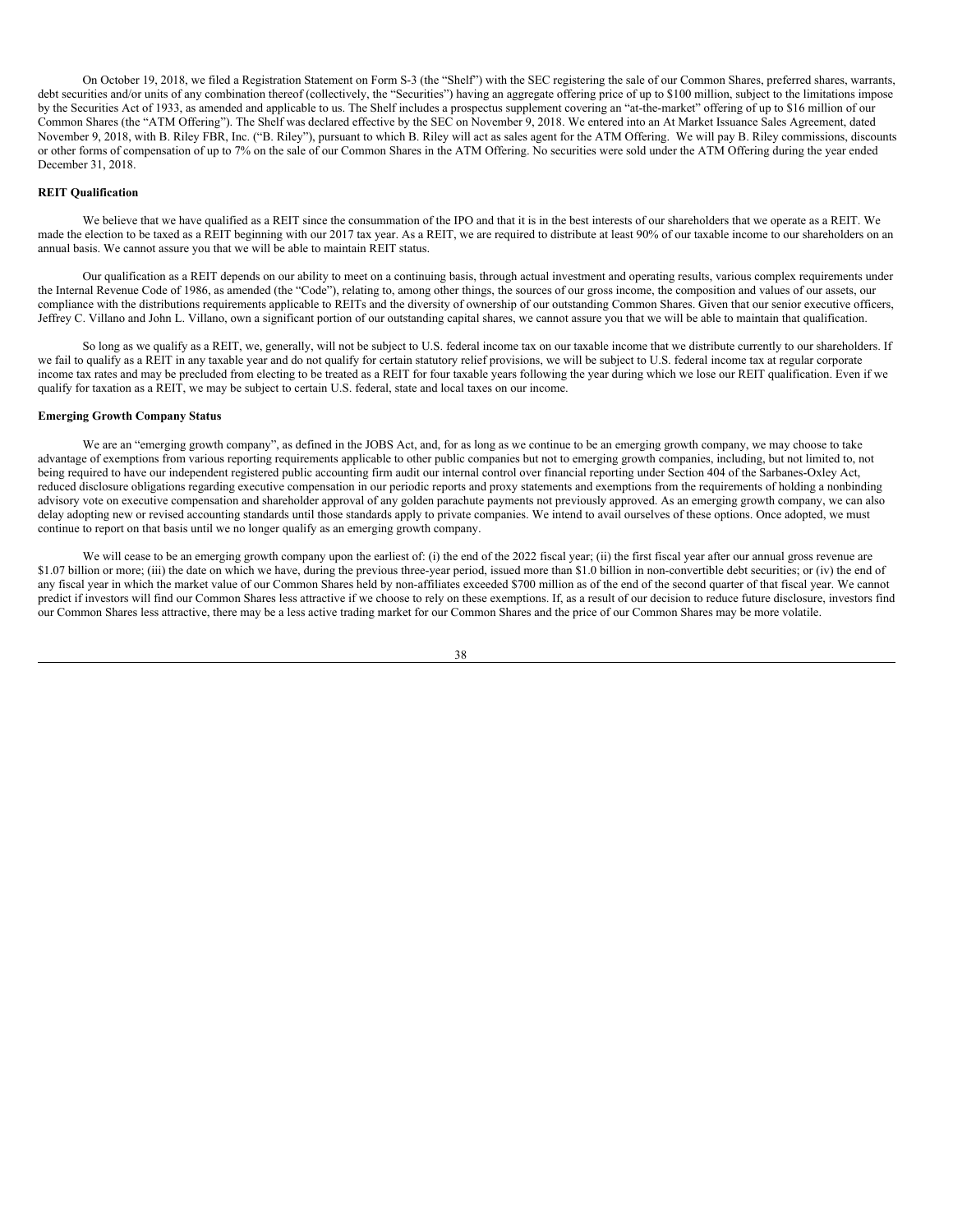#### **Critical Accounting Policies and Use of Estimates**

The preparation of financial statements in conformity with U.S. GAAP in the United States of America requires management to make estimates and assumptions that affect the reported amounts of assets and liabilities and disclosure of contingent assets and liabilities at the date of the financial statements and the reported amounts of revenues and expenses during the reporting period. We base our use of estimates on (a) a preset number of assumptions that consider past experience, (b) future projections and (c) general financial market conditions. Actual amounts could differ from those estimates.

Interest income from commercial loans is recognized, as earned, over the loan period and origination fee revenue on commercial loans is amortized over the term of the respective note.

As an "emerging growth company," we intend to avail ourselves of the reduced disclosure requirements and extended transition periods for adopting new or revised accounting standards that would otherwise apply to us as a public reporting company. Once adopted, we must continue to report on that basis until we no longer qualify as an emerging growth company. As a result, our financial statements may not be comparable to those of other public reporting companies that either are not emerging growth companies or that are emerging growth companies but have opted not to avail themselves of these provisions of the JOBS Act and investors may deem our securities a less attractive investment relative to those other companies, which could adversely affect our stock price.

#### **Results of operations**

We were formed in January 2016 and, prior to the IPO, had not engaged in any business activity. The results of operations discussed below for the year ended *December 31, 2017, include those of SCP for the portion of the period prior to the IPO.*

### *Years ended December 31, 2018 and 2017*

### *Total revenue*

Total revenue for the year ended December 31, 2018 was approximately \$11.7 million compared to approximately \$7.0 million for the year ended December 31, 2017, an increase of approximately \$4.7 million, or 67.4%. The increase in revenue represented an increase in lending operations. For 2018, approximately \$9.0 million of revenue represented interest income, approximately \$1.4 represented origination fees and approximately \$189,000 represented late and other fees. In comparison, in 2017 approximately \$5.4 million of revenue represented interest income from loans, approximately \$802,000 represented origination fees and approximately \$137,000 represented late and other fees. Other income also increased significantly from approximately \$410,000 in 2017 to approximately \$837,000 in 2018. Components of other income include income from advances to borrowers of approximately \$251,000, lender fees, not including origination fees, of approximately \$193,000, loan modification fees of approximately \$176,000, extension fees of approximately \$69,000 and in-house legal fees of approximately \$76,000.

#### *Operating costs and expenses*

Total operating costs and expenses for the year ended December 31, 2018 were approximately \$3.9 million compared to approximately \$2.1 million for 2017, an increase of approximately \$1.8 million, or 84.5%. The increase in operating costs and expenses is due to an increase in our lending operations and our financing activities during the year. Interest expense and amortization of deferred financing costs in 2018 was approximately \$1.7 million compared to approximately \$664,000 in 2017, an increase of approximately \$1.0 million, or 151%, reflecting the increase in the amount outstanding under the Webster Facility as well as increased borrowing costs. Similarly, as a result of our various financing activities in 2018, we experienced significant increases in professional fees, approximately \$417,000 in 2018 compared to approximately \$300,000 in 2017. Compensation costs increased from approximately \$698,000 in 2017 to approximately \$1.25 million in 2018 to support our lending platform, and finally general and administrative expenses increased from approximately \$222,000 in 2017 to approximately \$437,000 in 2018.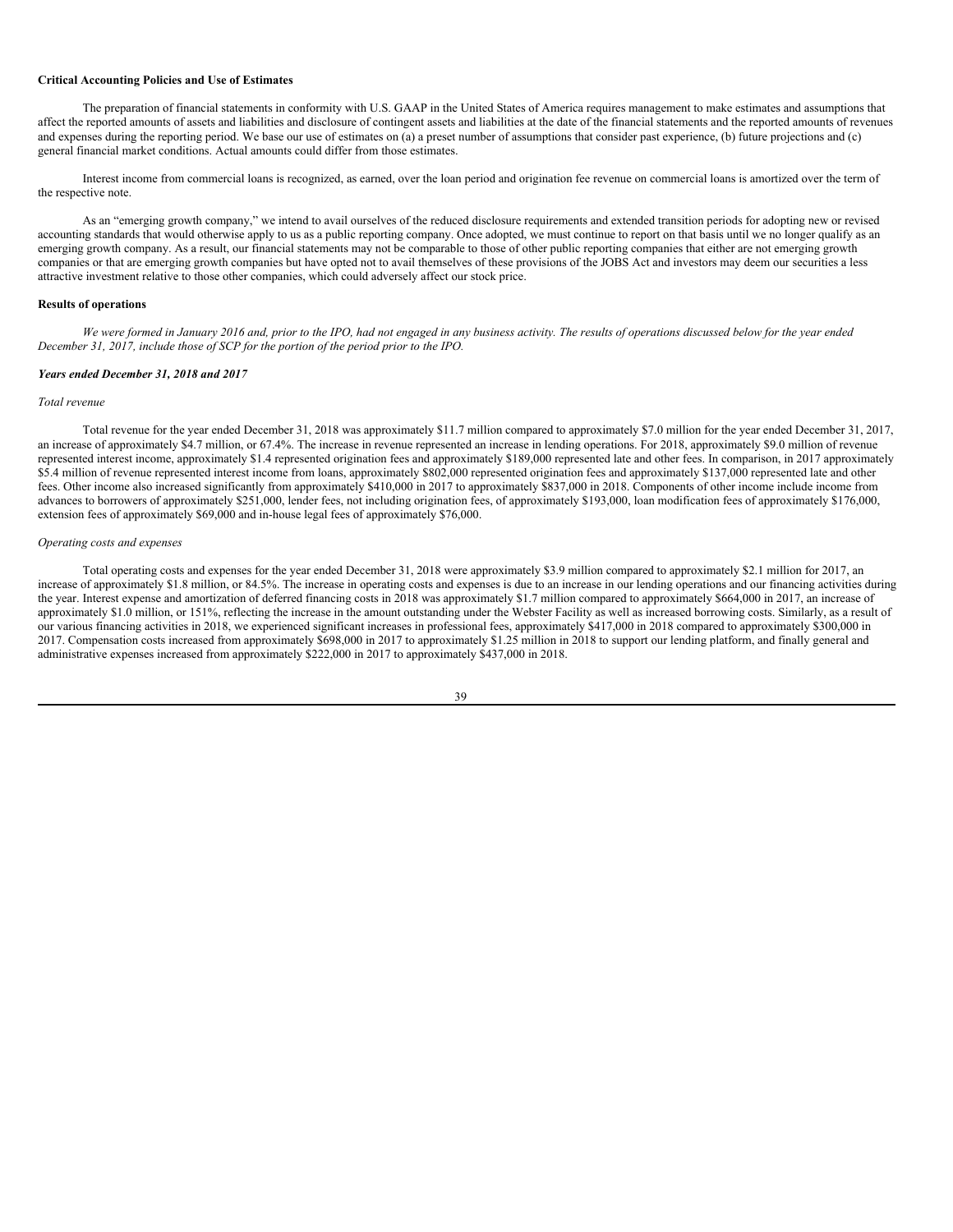#### *Net income*

Net income for 2018 was approximately \$7.8 million compared to approximately \$4.9 million for 2017 due to the increase in our lending activities, partially offset by the increase in operating costs and expenses.

### **Liquidity and Capital Resources**

Total assets at December 31, 2018 were approximately \$86.0 million compared to approximately \$67.5 million at December 31, 2017, an increase of approximately \$18.5 million, or 27.4%. The increase was due primarily to the growth in our mortgage loan portfolio, approximately \$78.9 million compared to approximately \$63.3 million, an increase in interest and fees receivable, approximately \$1.4 million compared to approximately \$645,000, an increase in property and equipment, approximately \$1.2 million compared to approximately \$502,000, an increase in real estate owned, approximately \$2.9 million compared to approximately \$1.2 million and an increase in deferred financing costs, approximately \$554,000 compared to \$96,000. The increases in interest and fees receivable and due from borrowers is due, in part, to the overall increase in our loan portfolio, the accrual of interest and fees on loans in foreclosure where we believe the interest is collectible and the collateral is adequate to protect our interests and what we believe is a general slowing in economic activity, particularly in the real estate market. At this time, we believe this is only a temporary phenomenon. However, we plan to monitor it closely. The increase in deferred financing costs is due to the closing of the Webster Facility.

Total liabilities at December 31, 2018 were approximately \$33.2 million compared to approximately \$12.9 million at December 31, 2017, an increase of approximately \$20.3 million, or approximately 157%. Approximately \$17.4 million of this increase, or approximately 85.7%, was attributable to the increase in our total indebtedness. Most of which is reflected in our mortgage loan portfolio. Other factors contributing to the increase in liabilities were an increase in the amount due to shareholder, approximately \$1.2 million compared to approximately \$723,000 due to note purchaser, and dividend payable, approximately \$2.6 million compared to \$0. The increase in the amount due to shareholder reflects money received from a shareholder for the purchase of a note receivable that was not reassigned at December 31, 2018 and the increase in dividend payable reflects the dividend declared in December 2018 to shareholders of record on December 31, 2018, which was paid on January 10, 2019. We note that the outstanding balance on the Webster Facility at March 28, 2019 was approximately \$30.4 million and the maximum amount available to us at that date was approximately \$4.6 million.

Finally, total shareholders' equity at December 31, 2018 was approximately \$52.8 million compared to approximately \$54.6 million at December 31, 2017, a decrease of approximately \$1.8 million, of which approximately \$1.6 million was reflected as a decrease in retained earnings and approximately \$100,000, was reflected as a decrease in paid-in capital.

Net cash provided by operating activities for the year ended December 31, 2018 was approximately \$6.2 million compared to approximately \$4.8 million for the year ended December 31, 2017. This increase, approximately \$1.4 million, is due principally to the increases in net income of approximately \$2.9 million, amortization of deferred financing costs of \$78,000, due to member of approximately \$656,000, escrow deposits of approximately \$210,000, accrued interest of approximately \$120,000, and a decrease in other receivables of approximately \$286,000, offset by increases in the gain from sale of real estate of approximately \$75,000, interest and fees receivable of approximately \$828,000, the amount due from borrower of approximately \$243,000 and decreases in deferred revenue of approximately \$868,000, due to note purchaser of approximately \$723,000 and accrued expenses of approximately \$269,000.

Net cash used for investing activities for 2018 year was approximately \$16.8 million compared to approximately \$28.9 million for 2017. Net cash used for investing activities in 2018 was primarily due to steady lending activity during the year. Proceeds from the sale of real estate owned in 2018 was approximately \$1.85 million compared to approximately \$530,000 in 2017. The 2018 year also included approximately \$542,000 of cash used to acquire and improve properties that we acquired in connection with nonperforming loans compared to approximately \$532,000 in 2017. Finally, in 2018, principal disbursements for mortgages receivable were approximately \$42.1 million and principal collections were approximately \$24.6 million. In 2017, the corresponding amounts were approximately \$53.5 million and approximately \$24.0 million, respectively.

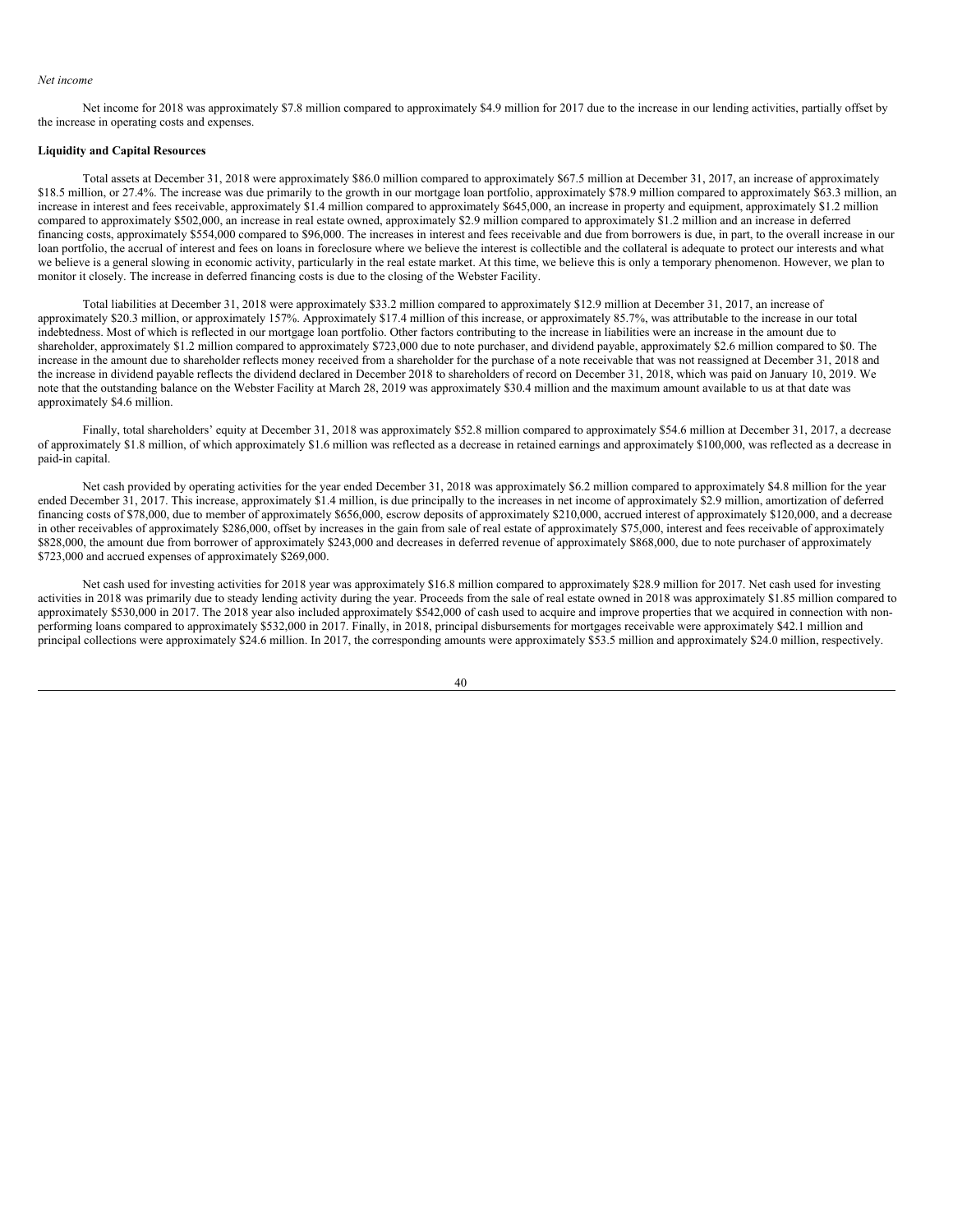Net cash provided by financing activities for 2018 year was approximately \$9.8 million compared to approximately \$23.5 million for 2017. Net cash provided by financing activities for the 2018 period consists primarily of combined net proceeds from the Bankwell Credit Line and Webster Facility of approximately \$77.6 million offset by repayments under the Bankwell Credit Line and Webster Facility of approximately \$60.2 million, dividends paid of approximately \$6.8 million, cost related to the Shelf of approximately \$160,000 and financing costs incurred of approximately \$595,000, while net cash provided by financing activities in the 2017 period consists primarily of approximately \$44.2 million of proceeds from the Bankwell Credit Facility, approximately \$30.3 million of net proceeds from the IPO and approximately  $$650,000$  of member contributions offset by repayments under the Bankwell Credit Line of approximately \$42.5 million, dividends paid of approximately \$3.3 million, costs related to the IPO of approximately \$3.3 million, distributions to members of approximately \$2.5 million and approximately \$87,000 of financing costs.

We project anticipated cash requirements for our operating needs as well as cash flows generated from operating activities available to meet these needs. Our shortterm cash requirements primarily include funding of loans and payments for usual and customary operating and administrative expenses, such as employee compensation, rent, sales, marketing expenses and dividends. Based on this analysis, we believe that our current cash balances, the amount available to us under the Webster Facility and our anticipated cash flows from operations will be sufficient to fund the operations for the next 12 months.

Our long-term cash needs will include principal payments on outstanding indebtedness and funding of new mortgage loans. Funding for long-term cash needs will come from our cash on hand, operating cash flows, and unused capacity of our revolving credit facility or any replacement thereof.

From and after the effective date of our REIT election, we intend to pay regular quarterly distributions to holders of our Common Shares in an amount not less than 90% of our REIT taxable income (determined before the deduction for dividends paid and excluding any net capital gains).

#### **Subsequent Events**

On January 10, 2019, the Company paid a dividend of \$0.17 per share, or \$2,624,566 in the aggregate, to its shareholders of record as of December 31, 2018.

On January 15, 2019, we sold a property classified as real estate held for sale at December 31, 2018 receiving \$135,000 in net proceeds. We recognized an impairment loss of \$16,822 as of December 31, 2018.

In February 2019, a property classified as real estate held for rental was sold resulting in a gain of \$7,149; we purchased a property held for rental for \$90,000; and we entered in to an agreement with a former borrower to pay the sum of \$155,000 relating to the sale of four properties we foreclosed on. This borrower paid \$25,000 in January 2019 pursuant to the agreement.

In first quarter of 2019, we sold an aggregate of 511,635 Common Shares in the ATM Offering and realized approximately \$2.2 million in net proceeds.

# *Of -Balance Sheet Arrangements*

We are not a party to any off-balance sheet transactions, arrangements or other relationships with unconsolidated entities or other persons that are likely to affect liquidity or the availability of our requirements for capital resources.

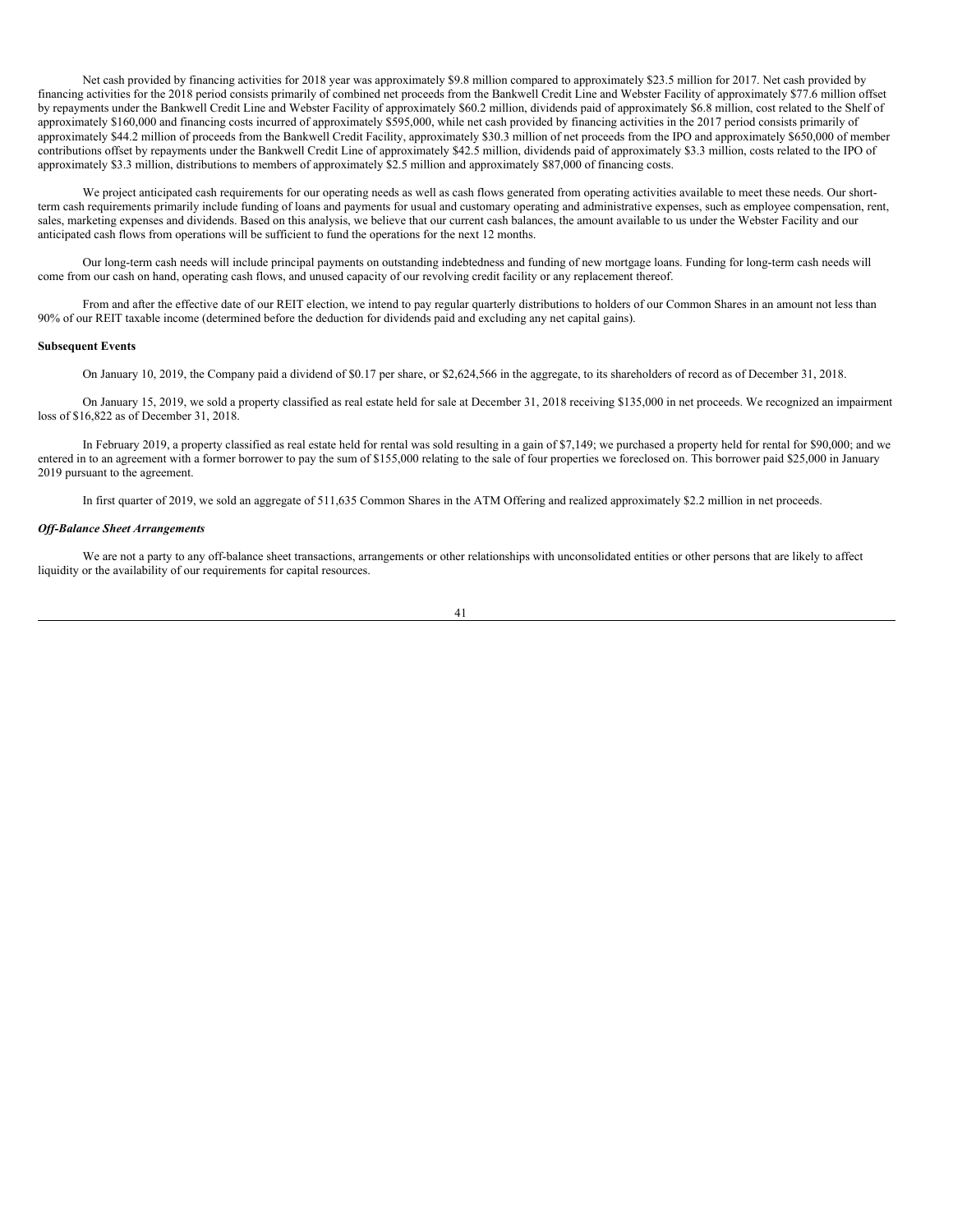### *Contractual Obligations*

As of December 31, 2018, our contractual obligations include unfunded amounts of any outstanding construction loans and unfunded commitments for loans as well as contractual obligations consisting of operating leases for equipment and software licenses.

|                                                     |           | Less than | $-1$  | $3 - 5$                  | More than |
|-----------------------------------------------------|-----------|-----------|-------|--------------------------|-----------|
|                                                     | Total     | vear      | vears | vears                    | 5 vears   |
| Operating lease obligations                         | 2.673     | 2,673     |       | $\overline{\phantom{a}}$ |           |
| Unfunded portions of outstanding construction loans | 5.963.355 | 5.963.355 |       |                          |           |
| Unfunded loan commitments                           |           |           |       |                          |           |
| Total contractual obligations                       | 5.966.028 | 5.966.028 |       | $\overline{\phantom{a}}$ |           |

Immediately prior to the IPO, SCP owed \$910,211 to JJV of which \$64,794 represented borrower charges advanced by JJV and \$845,417 represented expenses paid by JJV for and on behalf of SCP for professional and other costs associated with the IPO, services rendered to SCP in connection with originating, underwriting, closing and servicing loans on our behalf and other miscellaneous items. The entire amount due to JJV was paid by SCP from its cash on hand on February 9, 2017. Since the IPO, JJV is no longer entitled to any management or other fees for services rendered to SCP or to us unless specifically authorized by our Board, which majority must also include a majority of the ''independent'' directors.

### **Recent Accounting Pronouncements**

See "Note 2 — Significant Accounting Policies" to the financial statements for explanation of recent accounting pronouncements impacting us.

### **Item 7A. Quantitative and Qualitative Disclosures about Market Risk**

We are a "smaller reporting company" as defined by Regulation S-K and, as such, are not required to provide the information required by this item.

# **Item 8. Financial Statements and Supplementary Data**

The financial statements required by this Item are set forth beginning on page F-1.

# **Item 9. Change in and Disagreements with Accountants on Accounting and Financial Disclosure**

None.

# **Item 9A. Controls and Procedures**

# **Evaluation of Disclosure Controls and Procedures**

Our management, with the participation of our co-chief executive officer and chief financial officer, evaluated the effectiveness of our disclosure controls and procedures (as defined in Rule 13a-15(e) and 15d-15(e) under the Exchange Act) as of December 31, 2018 (the "Evaluation Date"). Based upon that evaluation, the co-chief executive officer and the chief financial officer concluded that, as of the Evaluation Date, our disclosure controls and procedures are effective to ensure that information required to be disclosed by us in the reports that we file or submit under the Exchange Act (i) are recorded, processed, summarized and reported, within the time periods specified in the SEC's rules and forms and (ii) are accumulated and communicated to our management, including our co-chief executive and chief financial officer, as appropriate to allow timely decisions regarding required disclosure.

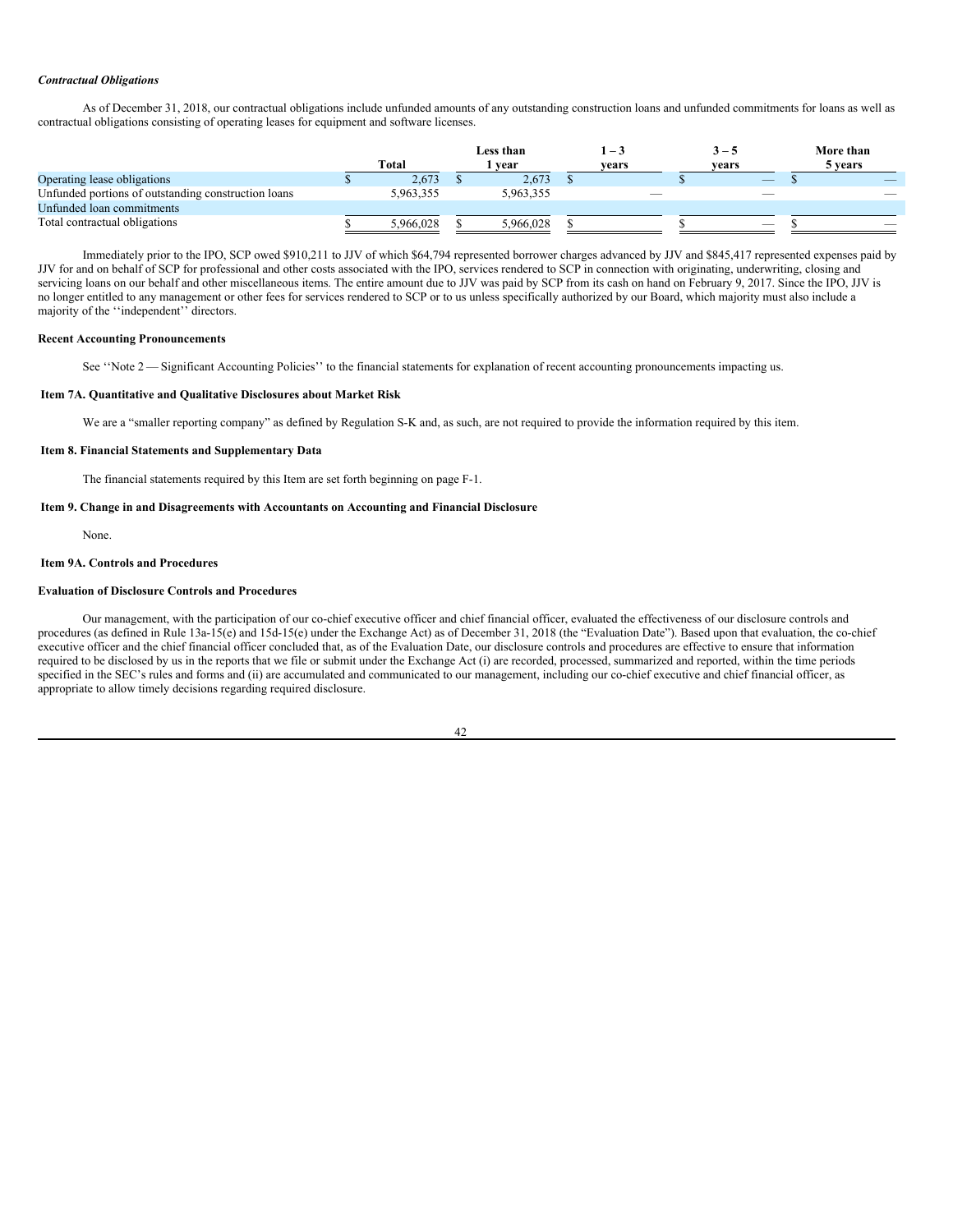### **Management's Annual Report on Internal Control Over Financial Reporting**

Management is responsible for establishing and maintaining adequate internal control over financial reporting and for the assessment of the effectiveness of internal control over financial reporting. As defined by the SEC, internal control over financial reporting is defined in Rule 13a-15(f) or 15d-15(f) promulgated under the Exchange Act as a process designed by, or under the supervision of our principal executive and principal financial officers and effected by the Board, management and other personnel, to provide reasonable assurance regarding the reliability of financial reporting and the preparation of financial statements for external purposes in accordance with generally accepted accounting principles. Our internal control over financial reporting is supported by written policies and procedures that: (1) pertain to the maintenance of records that, in reasonable detail, accurately and fairly reflect the transactions and dispositions of our assets; (2) provide reasonable assurance that transactions are recorded as necessary to permit preparation of financial statements in accordance with generally accepted accounting principles and that our receipts and expenditures are being made only in accordance with authorizations of our management and directors; and (3) provide reasonable assurance regarding prevention or timely detection of unauthorized acquisition, use or disposition of our assets that could have a material effect on the financial statements.

Our internal control system was designed to provide reasonable assurances to our management and the Board regarding the preparation and fair presentation of published financial statements. All internal control systems, no matter how well designed, have inherent limitations which may not prevent or detect misstatements. Therefore, even those systems determined to be effective can provide only reasonable assurance with respect to financial statement preparation and presentation. Projections of any evaluation of effectiveness to future periods are subject to the risk that controls may become inadequate because of changes in conditions, or that the degree of compliance with the policies or procedures may deteriorate.

Management conducted an evaluation of the effectiveness of our internal control over financial reporting as of December 31, 2018. In making this assessment, management used the framework set forth in the report entitled *Internal Control—Integrated Framework* issued by the Committee of Sponsoring Organizations of the Treadway Commission, or COSO in 2013 (the "2013 Framework"). The 2013 Framework summarizes each of the components of a company's internal control system, including (i) the control environment, (ii) risk assessment, (iii) control activities, (iv) information and communication, and  $(v)$  monitoring. Based on this evaluation, management concluded that our internal control over financial reporting was effective as of December 31, 2018.

This Report does not include an attestation report of the company's independent registered public accounting firm regarding internal control over financial reporting. Management's report was not subject to attestation by the Company's independent registered public accounting firm pursuant to rules of the Securities and Exchange Commission that permit the Company to provide only management's report in this Report.

# **Changes in Internal Control Over Financial Reporting**

There was no change in our internal control over financial reporting (as defined in Rules 13a-15(f) or 15d-15(f) under the Exchange Act) identified in connection with the evaluation required by Rules 13a-15(d) or 15d-15(d) that occurred during the fiscal quarter ended December 31, 2018 that has materially affected, or is reasonably likely to materially affect, our internal control over financial reporting.

## **Item 9B. Other Information**

None.

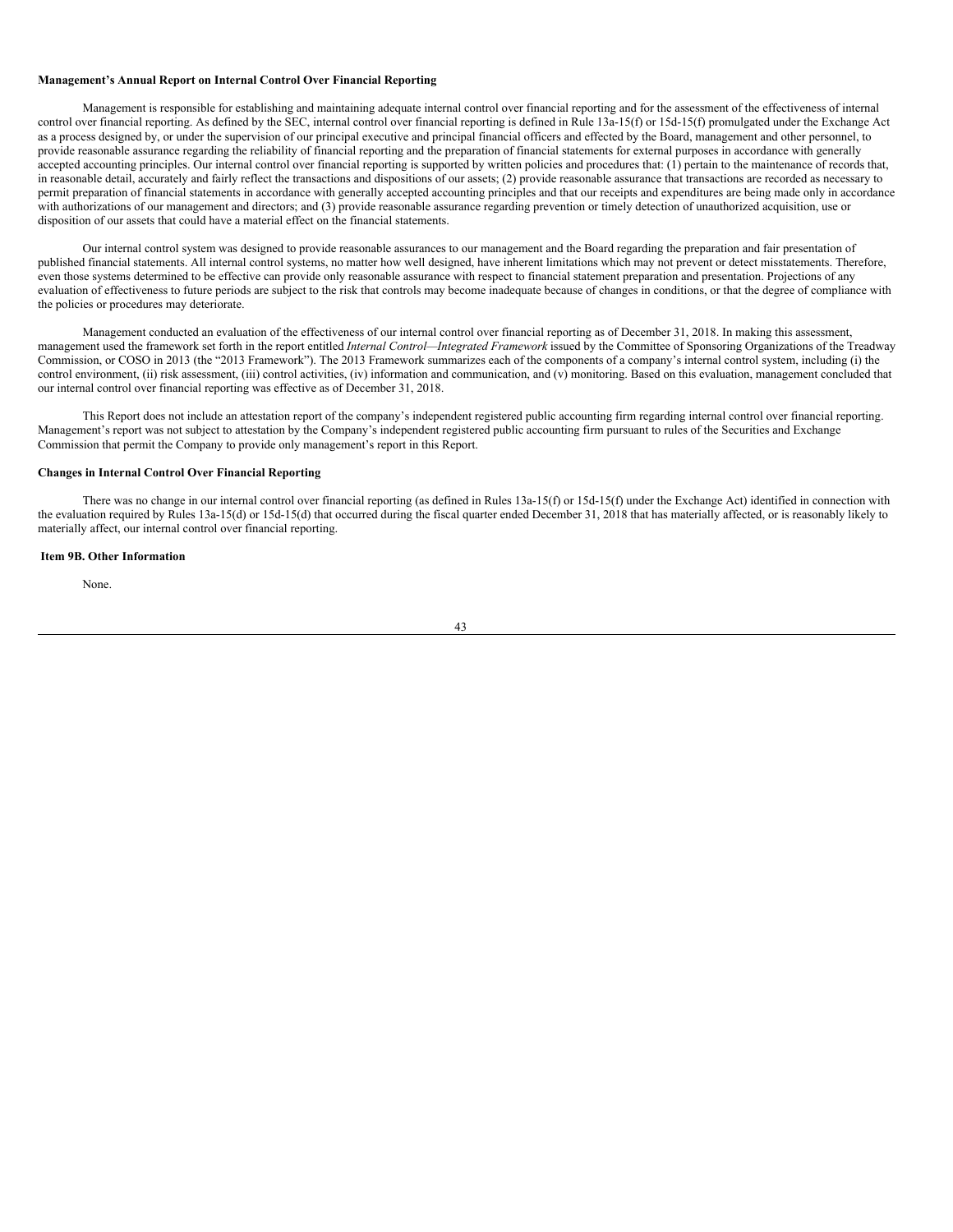# **PART III**

### **Item 10. Directors, Executive Officers and Corporate Governance.**

Our directors are elected annually by our shareholders and serve for one-year terms until his/her successor is elected and qualified or until such director's earlier death, resignation or removal. The executive officers and key personnel are appointed by and serve at the pleasure of the Board.

Our executive officers and directors, and their respective ages as of March 28, 2019, are as follows:

| Name                        | Age | <b>Position</b>                                                                          |
|-----------------------------|-----|------------------------------------------------------------------------------------------|
|                             |     |                                                                                          |
| John L. Villano             | 58  | Chairman of the Board, Co-Chief Executive Officer, Chief Financial Officer and Secretary |
| Jeffrey C. Villano          | 53  | President, Co-Chief Executive Officer, Treasurer and Director                            |
| Leslie Bernhard $(1, 2)$    | 75  | Director                                                                                 |
| Arthur L. Goldberg $(1, 3)$ | 80  | Director                                                                                 |
| Brian A. Prinz $(1, 4)$     | 66  | Director                                                                                 |

(1) Member of the Audit, Compensation and Nominating and Corporate Governance Committees.

(2) Chair of the Compensation Committee.

(3) Chair of the Audit Committee.

(4) Chair of the Nominating and Corporate Governance Committee.

Set forth below is a brief description of the background and business experience of our executive officers and directors:

**John L. Villano**, is our Chairman, Co-Chief Executive Officer, Chief Financial Officer and Secretary. He is also a founder of SCP and a founder, member and manager of JJV, the manager of SCP since their inception in December 2010. Mr. Villano is a certified public accountant and has also been engaged in the private practice of accounting and auditing for almost 30 years. He became a full-time employee and a director as of February 8, 2017. His responsibilities include overseeing all aspects of our business operations, including loan origination and servicing, investor relations, brand development and business development. He is also responsible for all our accounting and financial matters. Mr. Villano is the brother of our other co-chief executive officer, Jeffrey C. Villano. Mr. Villano holds a bachelor's degree in Accounting from the University of Rhode Island in 1982. We believe that Mr. Villano's experience in managing our business for the last six years and his professional background as a certified public accountant make him an important part of our management team and make him a worthy candidate to serve on our Board.

**Jeffrey C. Villano**, is our Co-Chief Executive Officer, President and Treasurer. He is also a founder of SCP and a founder, member and manager of JJV, the manager of SCP since their inception in December 2010. He became a full-time employee and director as of February 8, 2017. His responsibilities include overseeing all aspects of our business operations, including loan origination and servicing, investor relations, brand development and business development. Mr. Villano is the brother of our other co-chief executive officer, John L. Villano. Mr. Villano received an associate degree from Eastern Connecticut State University in 1985. We believe that Mr. Villano's knowledge of the Connecticut real estate market and his experience in underwriting, structuring and managing real estate loans in general and his experience managing our business over the last six years make him well-qualified to serve as a member of our Board.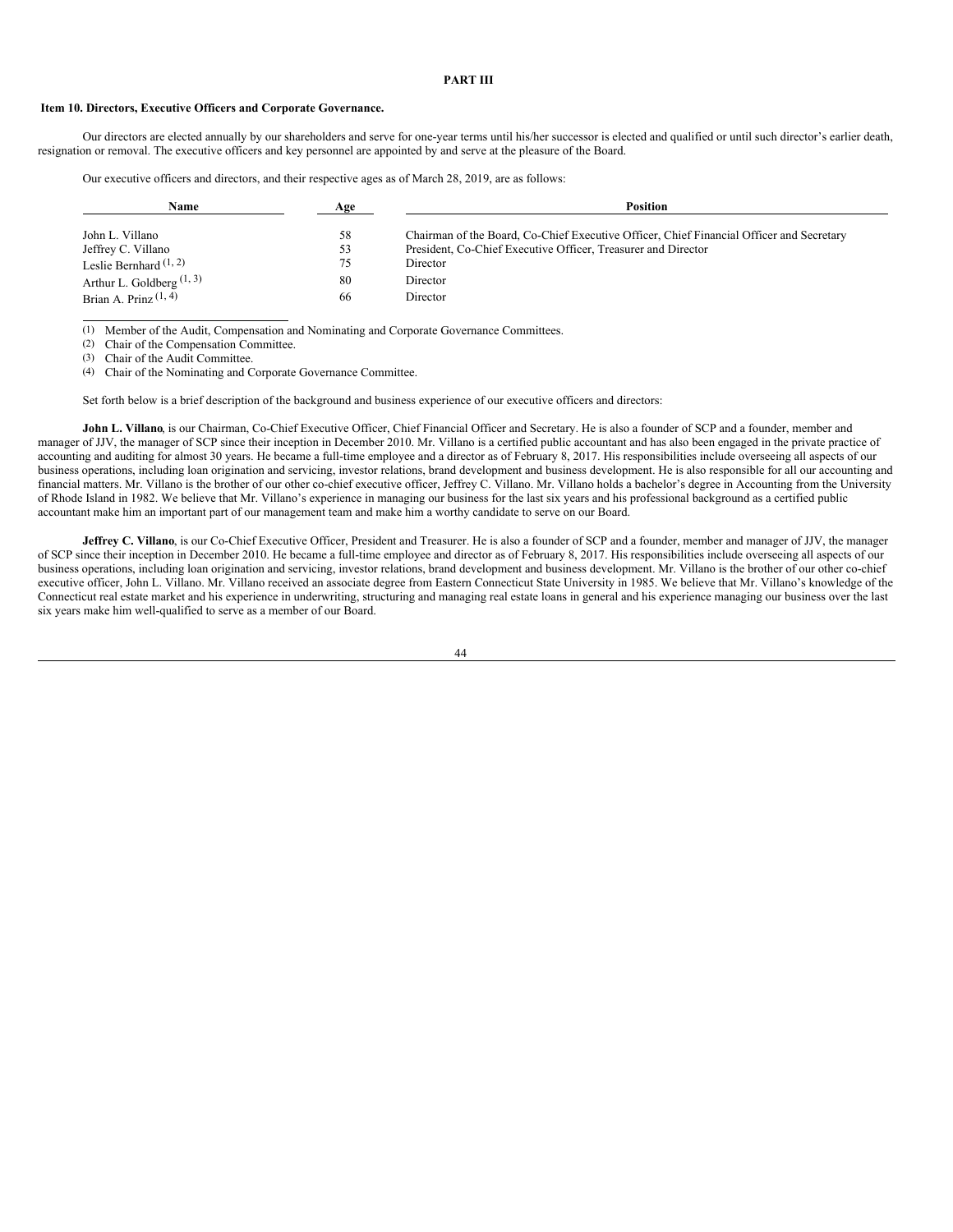**Leslie Bernhard** became a member of our Board as of February 9, 2017. She has served as the non-executive chairman of the board of Milestone Scientific Inc. (NYSE American: MLSS), a developer and manufacturer of medical and dental devices, since October 2009, and an independent director of Milestone since May 2003. She was appointed as Interim Chief Executive Officer of Milestone on October 5, 2017. From 2007 through September 2018, Ms. Bernhard has also served as an independent director of Universal Power Group, Inc., a global supplier of power solutions ("UPG"),and since September 2018, she has been serving as a consultant to UPG. In 1986 she cofounded AdStar, Inc., an electronic ad intake service to the newspaper industry, and served as its president, chief executive officer and executive director until 2012. Ms. Bernhard holds a BS Degree in Education from St. John's University. We believe that Ms. Bernhard's experience as an entrepreneur and her service as a director of other public corporations will enable her to make an important contribution to our Board.

**Arthur L. Goldberg** became a member of our Board as of February 9, 2017. He has been a private accounting and business consultant since April 2012. From March 2011 through June 2015 he served as a director of Sport Haley Holdings, Inc., a manufacturer and distributor of sportswear and furniture. From January 2008 through March 2013, he served as a member of the board of directors of SED International Holdings, Inc. (OTC: SEDN), a distributor of consumer electronics. From January 2008 through March 2012, he served as the chief financial officer of Clear Skies Solar, Inc., an installer of solar panels. Mr. Goldberg has held senior executive positions, including chief financial officer and chief operating officer, and served as a director of several public companies. From January 2008 through June 2008, he served as the chief financial officer of Milestone Scientific, Inc. (NYSE American: MLSS), a medical device company. From June 1999 through April 2005, Mr. Goldberg was a partner with Tatum CFO Partners, LLP which provided interim CFO staffing services for public and private companies. Mr. Goldberg is an attorney and a certified public accountant and holds a B.B.A. degree from the City College of New York, an M.B.A. from the University of Chicago and J.D. and LL.M. degrees from the New York University School of Law. Mr. Goldberg was selected as a director because of his experience as the senior executive, operations and financial officer of several public companies and because of his background in law and accounting. We believe that his background and experience will provide our Board with a perspective on corporate finance matters. Given his financial experience, the Board of directors has also determined that Mr. Goldberg qualifies as the Audit Committee financial expert, pursuant to Item 407(d)(5) of Regulation S-K promulgated by the SEC.

**Brian A. Prinz** became a member of our Board as of February 9, 2017. Since 1976, Mr. Prinz has been employed by Current, Inc., a leading manufacturer of laminated products including sheeting, tubes, rods, spacers and standoffs, as well as electrical grade laminates, a variety of carbon fiber products and other industrial products, which are used in various industries including construction, recreation, energy exploration and defense. He began his career at Current initially as a foreman, then as a production manager, then as vice president of sales and, since 2011, as President and Chief Financial Officer. Mr. Prinz graduated from Bryant College with a B.A. in 1976. We believe that his background and experience make him well qualified to serve as a member of our Board.

### **Director Independence and Committees of the Board**

The members of our Board are John L. Villano, Jeffrey C. Villano, Leslie Bernhard, Arthur Goldberg and Brian Prinz. The Board has determined, in accordance with the NYSE American LLC Company Guide, that: (i) Ms. Bernhard and Messrs. Goldberg and Prinz are independent and represent a majority of its members; (ii) Ms. Bernhard and Messrs. Goldberg and Prinz, as the members of the Audit Committee, the Nominating and Corporate Governance and Compensation Committee, are independent for such purposes. In determining director independence, our Board applies the independence standards set by NYSE American. In applying these standards, our Board considers all transactions with the independent directors and the impact of such transactions, if any, on any of the independent directors' ability to continue to serve on our Board.

We have three standing committees: an Audit Committee, a Compensation Committee and a Nominating and Corporate Governance Committee. Each committee is made up entirely of independent directors as defined under the NYSE American LLC Company Guide. Mr. Goldberg is the chairman of the Audit Committee and qualifies as the "audit committee financial expert"; Ms. Bernhard is the chairman of the Compensation Committee; and Mr. Prinz is the chairman of the Nominating and Corporate Governance Committee.

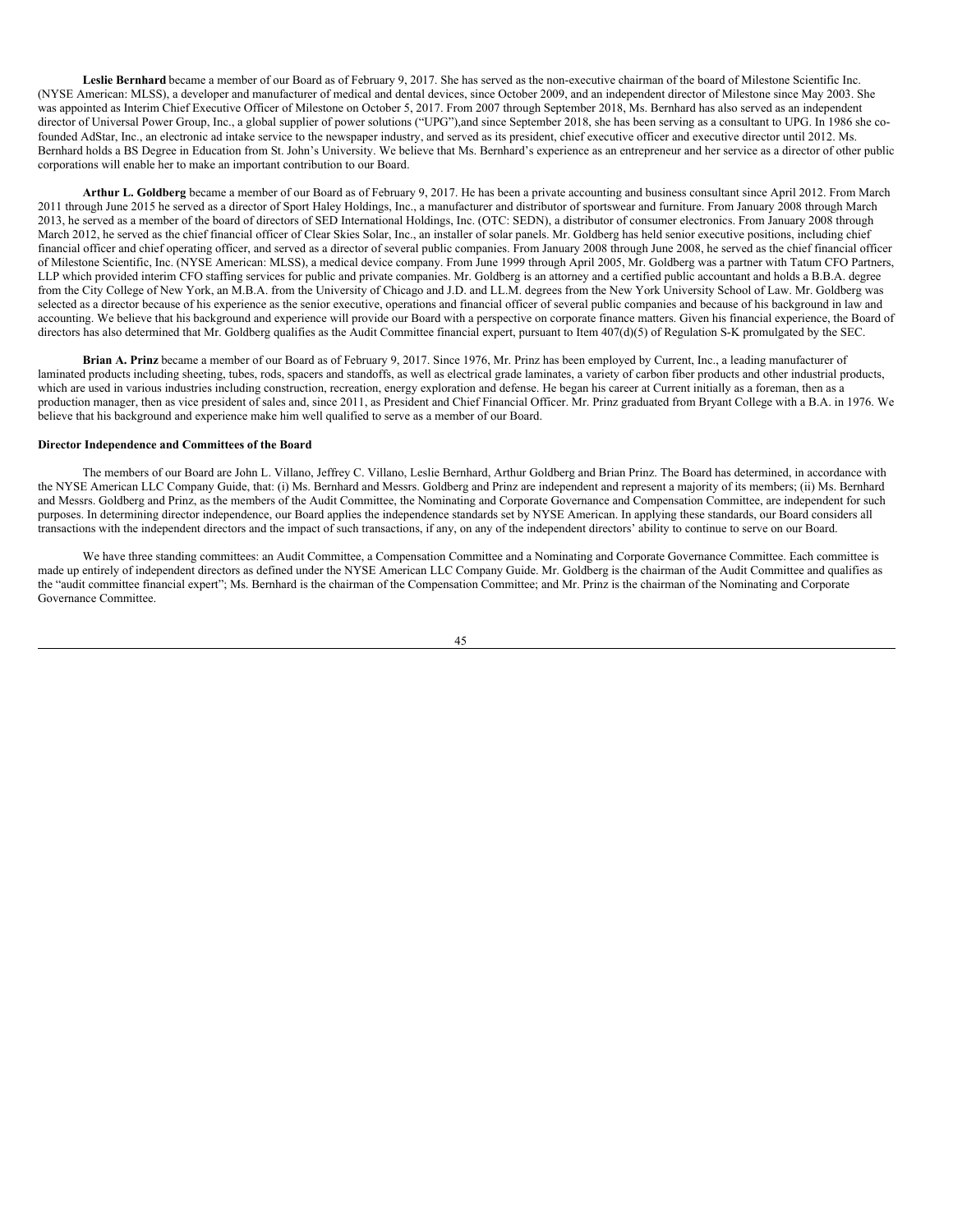*Audit Committee.* The Audit Committee oversees our accounting and financial reporting processes, internal systems of accounting and financial controls, relationships with auditors and audits of financial statements. Specifically, the Audit Committee's responsibilities include the following:

- selecting, hiring and terminating our independent auditors;
- evaluating the qualifications, independence and performance of our independent auditors;
- approving the audit and non-audit services to be performed by the independent auditors;
- reviewing the design, implementation and adequacy and effectiveness of our internal controls and critical policies;
- overseeing and monitoring the integrity of our financial statements and our compliance with legal and regulatory requirements as they relate to our financial statements and other accounting matters;
- with management and our independent auditors, reviewing any earnings announcements and other public announcements regarding our results of operations; and
- preparing the report that the SEC requires in our annual proxy statement.

*Compensation Committee.* The Compensation Committee assists the Board in determining the compensation of our officers and directors. The Compensation Committee is comprised entirely of directors who satisfy the standards of independence applicable to compensation committee members established under 162(m) of the Internal Revenue Code and Section 16(b) of the Exchange Act. Specific responsibilities include the following:

- approving the compensation and benefits of our executive officers;
- reviewing the performance objectives and actual performance of our officers; and
- administering our stock option and other equity and incentive compensation plans.

*Nominating and Corporate Governance Committee.* The corporate governance and nominating committee assists the Board by identifying and recommending individuals qualified to become members of the Board. Specific responsibilities include the following:

- evaluating the composition, size and governance of our Board and its committees and making recommendations regarding future planning and the appointment of directors to our committees;
- establishing a policy for considering shareholder nominees to our Board;
- reviewing our corporate governance principles and making recommendations to the Board regarding possible changes; and
- reviewing and monitoring compliance with our Code of Ethics and insider trading policy.

### **Section 16(a) Beneficial Ownership Reporting Compliance**

Section 16(a) of the Exchange Act requires the Company's officers and directors, and persons who own more than 10% of a registered class of our equity securities to file reports of ownership and changes in ownership with the SEC. Officers, directors and greater than ten percent (10%) shareholders are required by SEC regulations to furnish us with copies of all Section 16(a) forms they file.

To the best of our knowledge, based solely on review of the copies of such forms furnished to us, or written representations that no other forms were required, we believe that all Section 16(a) filing requirements applicable to its officers, directors and greater than 10% shareholders were complied with during the year ended December 31, 2018.

# **Code of Ethics**

We have adopted a code of ethics that applies to our directors, principal executive officer, principal financial officer and other persons performing similar functions. The Code of Ethics is posted on our web site at *www.sachemcapitalcorp.com*. We will also provide a copy of the Code of Ethics to any person without charge, upon written request addressed to John L. Villano at our principal executive office, located at 698 Main Street, Branford, CT 06405.

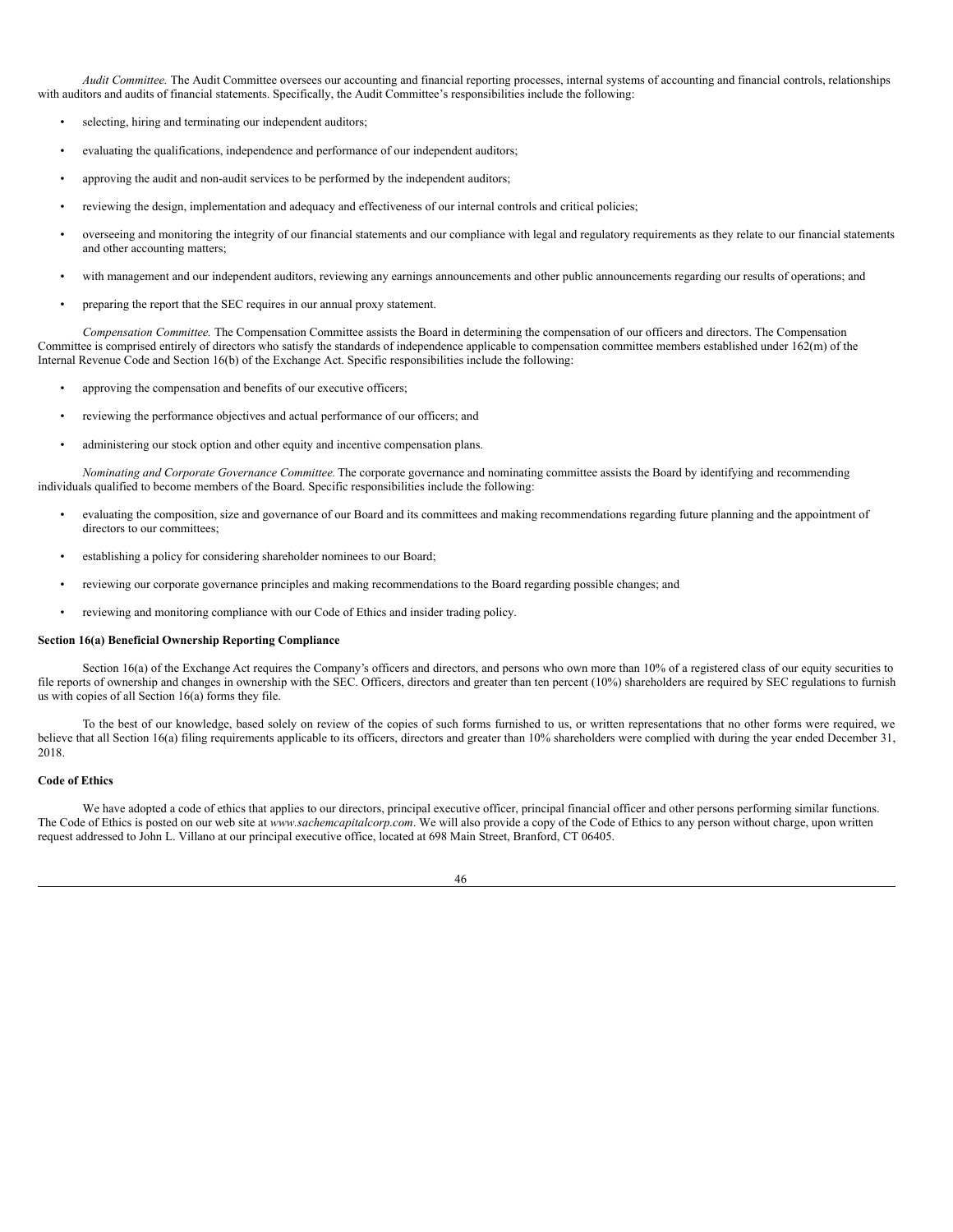### **Item 11. Executive Compensation.**

The following Summary Compensation Table sets forth all compensation earned by or paid to, in all capacities, during the years ended December 31, 2018 and 2017 to our Co-Chief Executive Officers (the ''Named Executives''):

# **Summary Compensation Table**

| <b>Name and Principal Position</b>                                                                             | Year            | Salary             | <b>Bonus</b> |                                          | Total              |
|----------------------------------------------------------------------------------------------------------------|-----------------|--------------------|--------------|------------------------------------------|--------------------|
|                                                                                                                |                 | (\$)               | <b>(\$)</b>  |                                          | <b>(\$)</b>        |
| John L. Villano<br>Chairman of the Board, Co-Chief Executive<br>Officer, Chief Financial Officer and Secretary | 2018<br>$2017*$ | 310,500<br>230,000 |              | $- S$<br><sup>\$</sup><br>$\blacksquare$ | 310,500<br>230,000 |
| Jeffrey C. Villano<br>President, Co-Chief Executive Officer, Treasurer<br>and Director                         | 2018<br>$2017*$ | 310,500<br>230,000 |              | -S<br>$\sim$<br>$\overline{\phantom{a}}$ | 310,500<br>230,000 |

\* Subsequent to the Exchange, beginning on February 9, 2017. Prior to the Exchange on February 8, 2017, we had no employees. Rather, JJV, in its capacity as the manager of SCP, provided management and administrative services to SCP for which it received management and loan origination fees. Since consummation of the Exchange, JJV has no longer been entitled to any management fees or any origination fees.

## **Employment Agreements**

We have entered into employment agreements with each of John L. Villano and Jeffrey C. Villano which were effective as of February 9, 2017. The material terms of the employment agreements are as follows:

- John L. Villano will serve as our co-chief executive officer, chief financial officer and secretary and Jeffrey C. Villano will serve as our co-chief executive officer, president and treasurer.
- The term of employment is five years, which commenced on February 9, 2017, unless terminated earlier pursuant to the terms of the agreement. The termination date will be extended one year on each anniversary date of the agreement unless either party to the agreement provides written notice at least 180 days before the next anniversary date that it is electing not to renew the agreement, in which case the agreement will terminate at the end of the fourth year from the next anniversary date.
- Base compensation of \$360,000 per annum, which amount may be increased in the discretion of the compensation committee of the Board in its sole and absolute discretion. Effective as of April 1, 2018, the Compensation Committee approved an increase to each of John L. Villano's and Jeffrey C. Villano's base compensation to \$360,000 per annum.
- Incentive compensation in such amount as shall be determined by the compensation committee of the Board in its sole and absolute discretion, based on our achievement of the financial performance goals set by the Board.
- Incentive compensation for certain capital transactions in such amount as shall be determined by the compensation committee of the Board in its sole and absolute discretion.

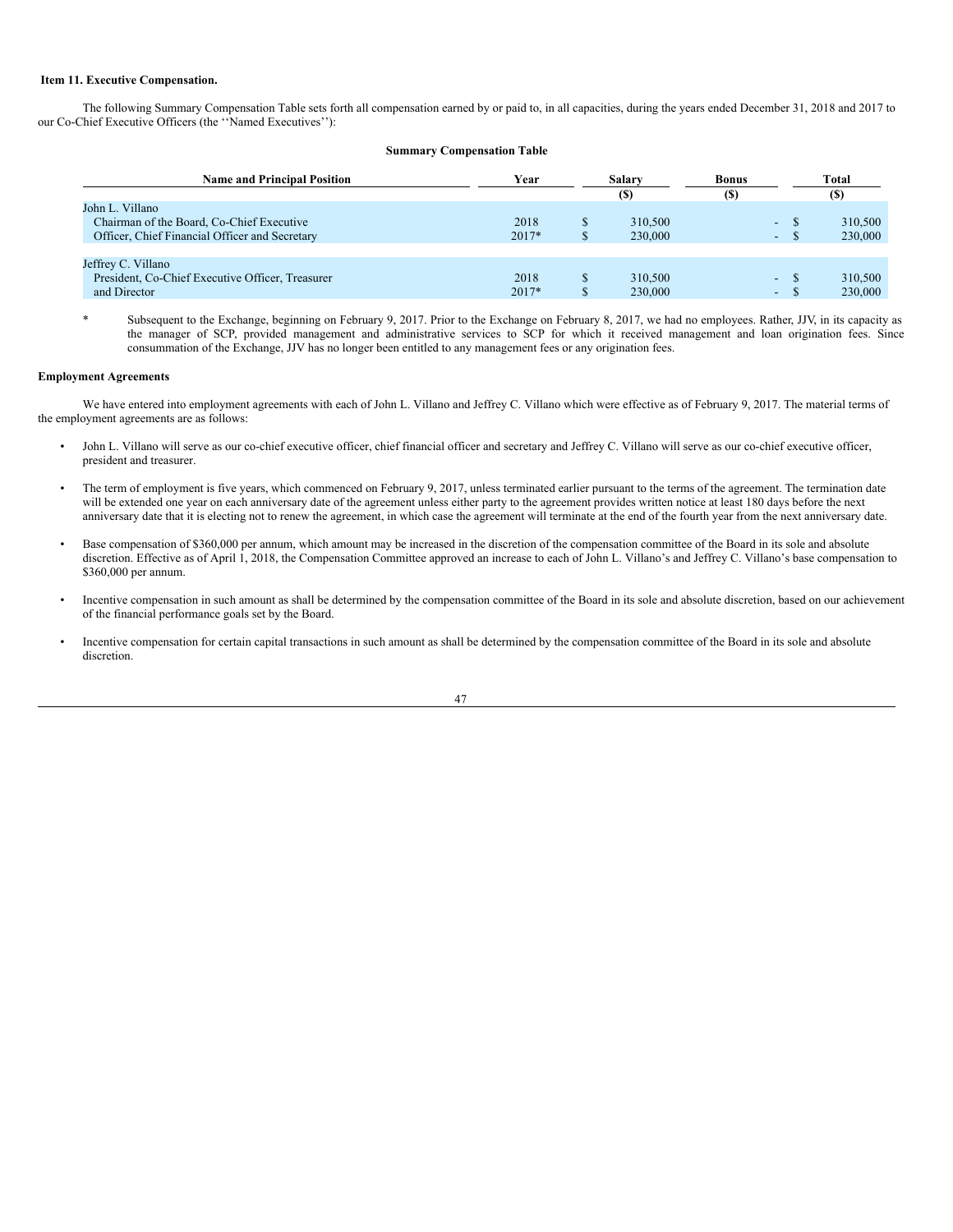- The right to participate in all retirement, pension, deferred compensation, insurance and other benefit plans adopted and maintained by us for the benefit of employees and be entitled to additional compensation in an amount equal to the cost of any such benefit plan or program if he chooses not to participate.
- Indemnification to the full extent permitted by law against and for any claims, liabilities, losses, expenses and costs incurred that relate to any acts or omission taken in his capacity as an officer or director.
- We have the right to terminate the employment agreement at any time with or without cause and for death or disability (as defined in the employment agreement). See below for the payments due upon a termination.
- Two-year non-competition provision if we terminate the employment agreement for cause.
- In the event any payment to the employee is subject to an excise tax under the Internal Revenue Code, we will pay the employee an additional amount equal to the amount of the excise tax and any other taxes (whether in the nature of excise taxes or income taxes) due with respect to such payment.

### **Termination and Change of Control Arrangement**

Each employment agreement provides that we may terminate the executive's employment at any time with or without cause. It also provides that employment will terminate upon the death or disability of the executive. If we terminate the executive's employment for cause, we will only be liable for his base salary and benefits through the date of termination. In addition, the executive will not forfeit any rights to payments, options or benefits that have vested or have been earned or to which he is entitled as of the date of termination. If we terminate the executive's employment without cause or the agreement terminates because of the death or disability of the executive or the executive terminates for Good Reason (as defined in the employment agreement), the executive is also entitled to receive (i) a lump sum payment equal to 48 times his monthly salary on the date of termination; (ii) any deferred compensation or accrued vacation pay; (iii) continuation for a 12-month period after termination of health and welfare and long-term disability benefits; and (iv) a pro rata share of any incentive compensation and any other compensation or benefits to which he would have been entitled had he not been wrongfully terminated.

Good Reason includes a "change in control" with respect to us. A "change in control" means (1) if we merge into another corporation and, as a result of such merger, our shareholders immediately prior to such merger own less than 50% of the surviving corporation; (2) we sell, lease or otherwise dispose of all or substantially all of our assets; (3) the acquisition of beneficial ownership, directly or indirectly, of our Common Shares or any other securities having voting rights that we may issue in the future, rights to acquire our voting securities (including, without limitation, securities that are convertible into voting securities and rights, options warrants and other agreements or arrangements to acquire such voting securities) by any person, corporation or other entity or group thereof acting jointly, in such amount or amounts as would permit such person, corporation or other entity or group thereof acting jointly to elect a majority of the members of our Board, as then constituted; or (4) the acquisition of beneficial ownership, directly or indirectly, of voting securities and rights to acquire voting securities having voting power equal to 40% percent or more of the combined voting power of our then outstanding voting securities by any person, corporation or other entity or group thereof acting jointly unless such acquisition is expressly approved by resolution of our Board passed upon affirmative vote of not less than a majority of the Board and adopted at a meeting of the Board held not later than the date of the next regularly scheduled or special meeting held following the date we obtain actual knowledge of such acquisition (which approval may be limited in purpose and effect solely to affecting the rights of the executive under his employment agreement). Notwithstanding the preceding sentence, any transaction that involves a mere change in identity form or place of organization within the meaning of Section 368(a)(1)(F) of the Internal Revenue Code, or a transaction of similar effect, will not constitute a "change in control."

### **Outstanding Equity Awards at December 31, 2018**

None.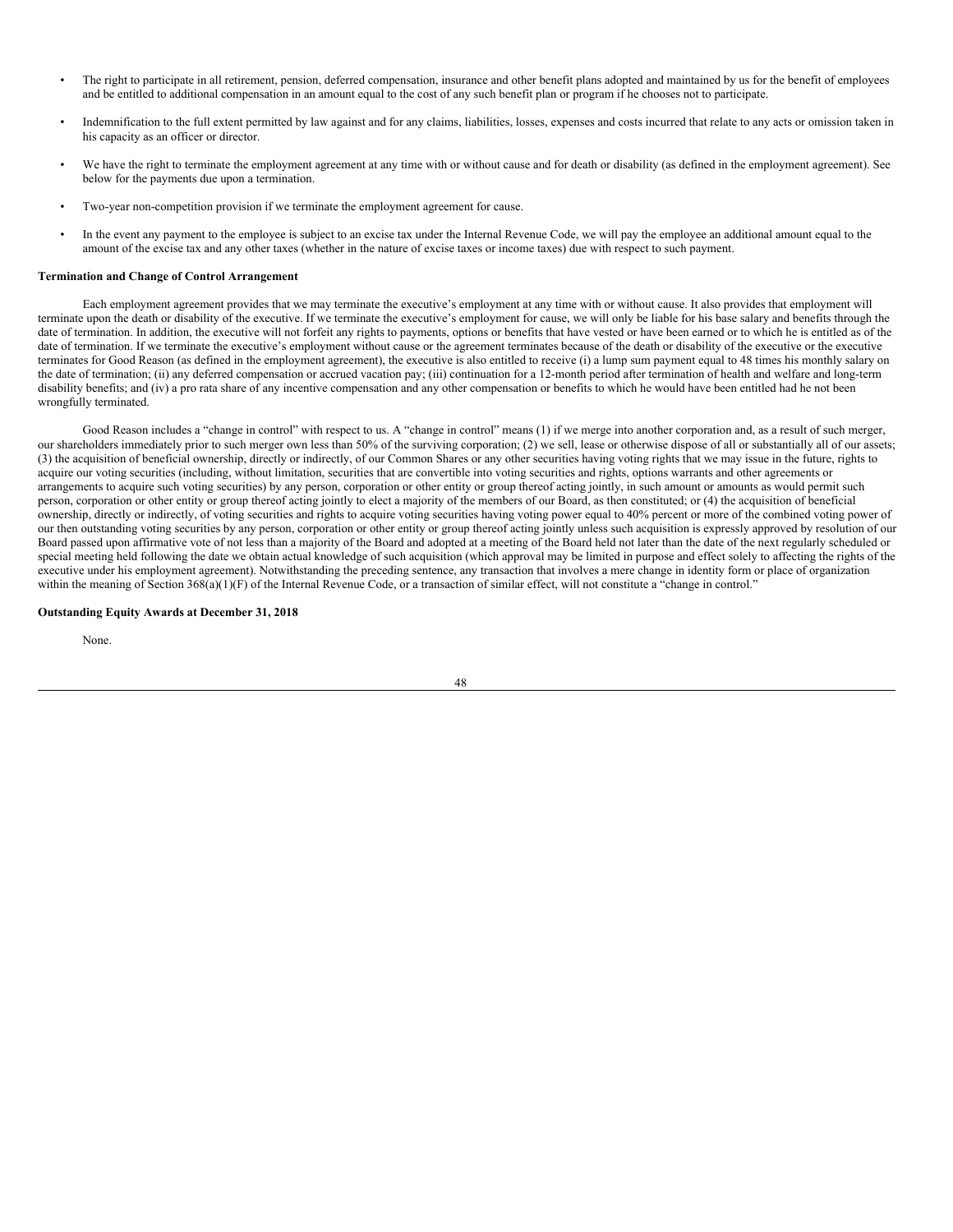#### **Compensation of Directors**

Our non-employee director compensation plan, as amended and effective on July 1, 2018 (the "Director Plan"), provides as follows:

- each non-employee director will receive cash compensation at a rate of \$15,000 per year, which amount shall be paid in equal quarterly installments of \$3,750 on the first day of each calendar quarter (*i.e.* January 1, April 1, July 1, and October 1);
- the chairman of the Audit Committee will receive additional cash compensation of \$5,000 per year, payable in equal quarterly installments of \$1,250 no later than the third (3rd) business day of each calendar quarter;
- the chairman of the Compensation Committee will receive additional cash compensation of \$2,500 per year, payable in equal quarterly installments of \$625 no later than the third (3rd) business day of each calendar quarter; and
- each non-employee director will receive a grant of \$2,500 of our Common Shares on the date he or she is re-elected to serve on our Board.

John L. Villano and Jeffrey C. Villano, who are executive officers as well as directors, do not receive compensation in connection with their positions as members of our Board.

The following table provides compensation information for the year ended December 31, 2018 for each of the Independent Directors.

|                    | Name | <b>Fees Earned or Paid</b><br>in $Cash(\$)(1)$ |        | <b>Stock Awards(\$)</b> |        | Total (\$) |        |
|--------------------|------|------------------------------------------------|--------|-------------------------|--------|------------|--------|
| Leslie Bernhard    |      |                                                | 15,625 |                         | 12.530 |            | 28,155 |
| Arthur L. Goldberg |      |                                                | 18,125 |                         | 12,530 |            | 30,655 |
| Brian A. Prinz     |      |                                                | 14,375 |                         | 12,530 |            | 26,905 |

(1) During the first and second quarters of the year ended December 31, 2018, the non-employee directors were paid cash compensation of \$3,125 per quarter.

(2) During the year ended December 31, 2018, under the Director Plan, Ms. Bernhard was awarded an aggregate of 7,628 Common Shares; Mr. Goldberg was awarded an aggregate of 7,628 Common Shares; and Mr. Prinz was awarded an aggregate of 7,628 Common Shares. The dollar amounts reflected in the table are the aggregate grant date fair value for the Common Shares awarded computed in accordance with FASB ASC Topic 718.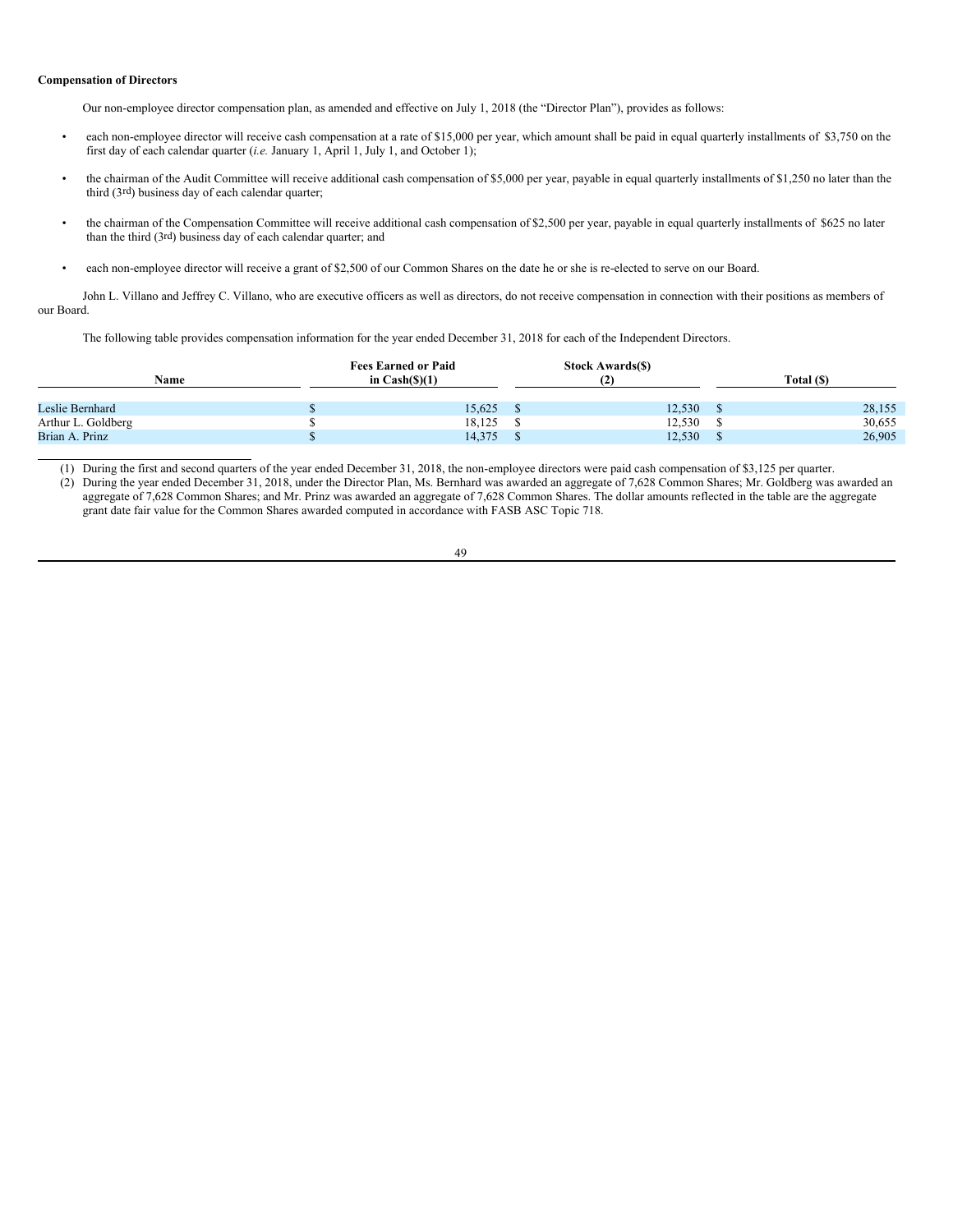### **Item 12. Security Ownership of Certain Beneficial Owners and Management and Related Shareholder Matters**

The following table, together with the accompanying footnotes, sets forth information, as of March 28, 2019, regarding stock ownership of all persons known by us to own beneficially more than 5% of our outstanding Common Shares, Named Executives, all directors, and all directors and officers of Sachem Capital as a group:

|                                                   | <b>Number of Common</b><br><b>Shares Beneficially</b> | Percentage of |
|---------------------------------------------------|-------------------------------------------------------|---------------|
| Name of Beneficial Owner <sup>(1)</sup>           | Owned $(2)$                                           | Class $(3)$   |
| <b>Executive Officers and Directors</b>           |                                                       |               |
| John L. Villano <sup><math>(4)</math></sup>       | 1,247,396                                             | 7.82%         |
| Jeffrey C. Villano <sup>(5)</sup>                 | 1,753,722                                             | 10.99%        |
| Leslie Bernhard                                   | 7,628                                                 |               |
| Arthur L. Goldberg                                | 12.628                                                |               |
| Brian A. Prinz                                    | 316,424                                               | 1.98%         |
| All officers and directors as a group (5 persons) | 3,337,798                                             | 20.93%        |

\*Less than 1%.

(1) Unless otherwise provided, the address of each of the individuals above is c/o Sachem Capital Corp., 698 Main Street, Branford, CT 06405.

- (2) A person is deemed to be a beneficial owner of securities that can be acquired by such person within 60 days upon the exercise of options and warrants or conversion of convertible securities. Each beneficial owner's percentage ownership is determined by assuming that options, warrants and convertible securities that are held by such person (but not held by any other person) and that are exercisable or convertible within 60 days have been exercised or converted. Except as otherwise indicated, and subject to applicable community property and similar laws, each of the persons named has sole voting and investment power with respect to the shares shown as beneficially owned.
- (3) All percentages are determined based on 15,950,256 Common Shares outstanding as of the March 28, 2019.
- (4) Includes 6,827 Common Shares owned by Mr. Villano's wife. Mr. Villano disclaims beneficial ownership of the 6,827 Common Shares owned by his wife for the purposes of section 13(d) or 13(g) of the Exchange Act.
- (5) Includes 394,718 and 183,532 Common Shares owned by Ultimate Brands Inc. and Union News of New Haven, Inc., respectively, each a corporation of which he is the founder and chief executive officer and over which he has full voting and dispositive control, and 3,251 Common Shares owned by his daughter. Mr. Villano disclaims beneficial ownership of the 3,251 Common Shares owned by his daughter for the purposes of section 13(d) or 13(g) of the Exchange Act.

#### **Equity Compensation Plan Information**

On October 27, 2016, we adopted the 2016 Equity Compensation Plan (the "Plan), the purpose of which is to align the interests of our officers, other employees, advisors and consultants or any subsidiary, if any, with those of our shareholders and to afford an incentive to such officers, employees, consultants and advisors to continue as such, to increase their efforts on our behalf and to promote the success of our business. The basis of participation in the Plan is upon discretionary grants of awards by the Board. The Plan is administered by the Compensation Committee. The maximum number of Common Shares reserved for the grant of awards under the Plan is 1,500,000, subject to adjustment as provided in Section 5 of the Plan. Approximately fourteen individuals are eligible to participate in the Plan including, our two executive officers, nine other employees and three independent directors.

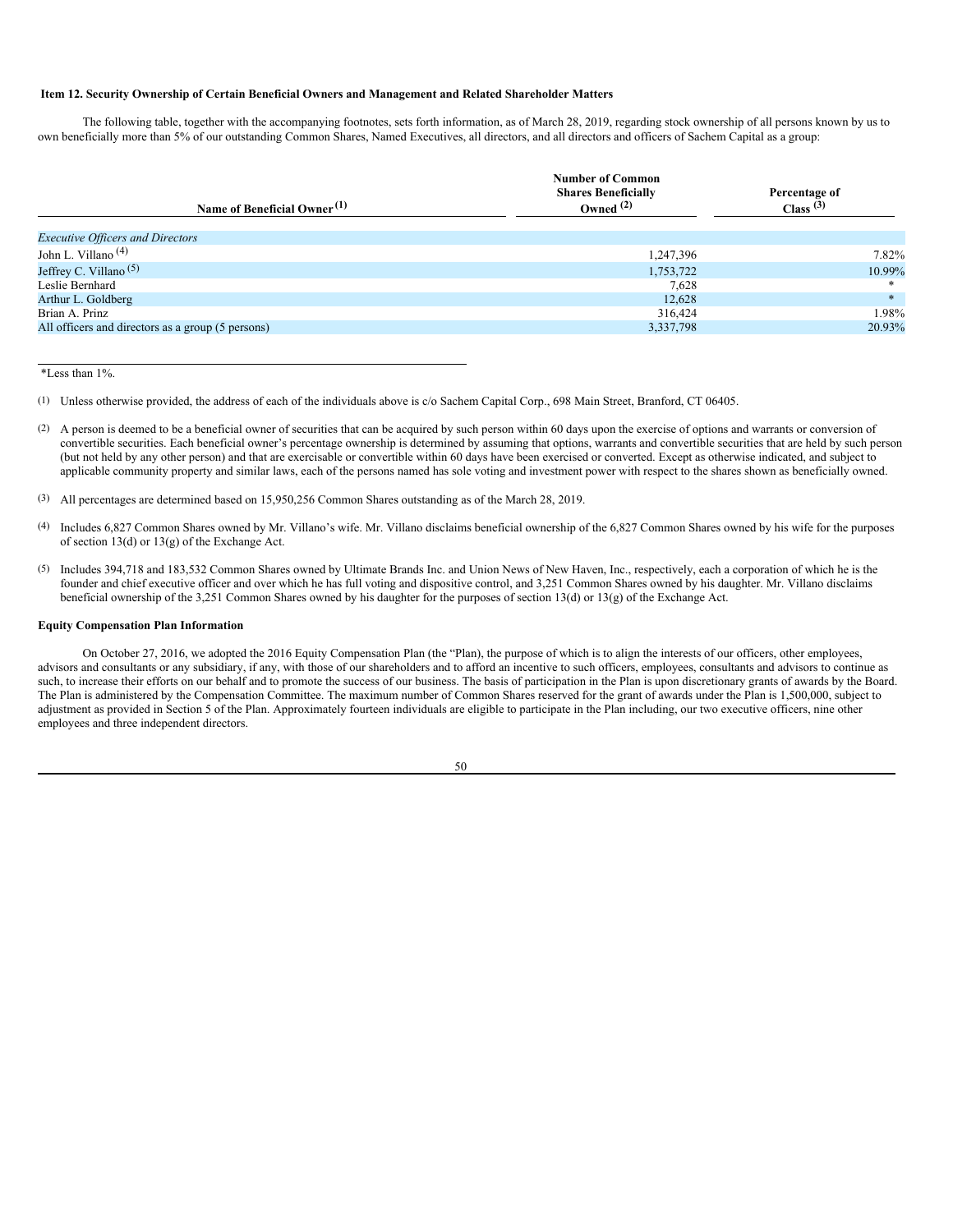|                                       |                                                                                                                |                                                                                         | <b>Number of securities</b><br>remaining available for                                                    |
|---------------------------------------|----------------------------------------------------------------------------------------------------------------|-----------------------------------------------------------------------------------------|-----------------------------------------------------------------------------------------------------------|
| Plan category                         | <b>Number of securities</b><br>to be issued upon<br>exercise of<br>outstanding options,<br>warrants and rights | Weighted-average<br>exercise price of<br>outstanding<br>options, warrants<br>and rights | future issuance under<br>equity compensation<br>plans (excluding<br>securities reflected in<br>column (a) |
|                                       | (a)                                                                                                            | (b)                                                                                     | (c)                                                                                                       |
| Equity compensation plans approved by |                                                                                                                |                                                                                         |                                                                                                           |
| security holders                      | $\Omega$                                                                                                       | Not applicable                                                                          | 1,477,116                                                                                                 |
| Total                                 |                                                                                                                | Not applicable                                                                          | 1,477,116                                                                                                 |

During the fiscal year ended December 31, 2018, we granted an aggregate of 22,884 restricted Common Shares under the Plan.

#### *Types and Terms of Awards*

Awards under the Plan may take the form of stock options (either incentive stock options or non-qualified stock options) or restricted shares. Subject to restrictions that are set forth in the Plan, the Compensation Committee will have complete and absolute authority to set the terms, conditions and provisions of each award, including the size of the award, the exercise or base price, the vesting and exercisability schedule (including provisions regarding acceleration of vesting and exercisability) and termination and forfeiture provisions.

The Compensation Committee is subject to the following specific restrictions regarding the types and terms of awards:

- The exercise price for a stock option may not be less than 100% of the fair market value of the stock on the date of grant.
- No award may be granted after the expiration of the Plan (more than ten years after the Plan adoption date).

No stock option can be "repriced" without the consent of the shareholders and of the option holder if the effect would be to reduce the exercise price per share.

### *Amendment and Termination of the Plan*

The Plan expires on the tenth anniversary of the date of its adoption by the Board. Prior to the expiration date, the Board may at any time, and from time to time, suspend or terminate the Plan in whole or in part or amend it from time to time; *provided, however,* that unless otherwise determined by the Board, an amendment that requires shareholder approval in order for the Plan to continue to comply with Section  $162(m)$  or any other law, regulation or stock exchange requirement shall not be effective unless approved by the requisite vote of shareholders. Notwithstanding the foregoing, no amendment to or termination of the Plan shall affect adversely any of the rights of any grantee under any outstanding award granted under the Plan without such grantee's consent.

### *Exercise Price of an Option Granted Under the Plan*

The exercise price of an option granted under the Plan may be no less than the fair market value of a common share on the date of grant, unless, with respect to nonqualified stock options that are not intended as incentive stock options within the meaning of Section 422 of the Internal Revenue Code from time to time, otherwise determined by the Compensation Committee. However, incentive stock options granted to a ten percent shareholder must be priced at no less than 110% of the fair market value of our Common Shares on the date of grant and their term may not exceed five years. All options granted under the Plan are for a term of no longer than ten years unless otherwise determined by the Compensation Committee. The Compensation Committee also determines the exercise schedule of each option grant.

| ۰.<br>i |  |
|---------|--|
|         |  |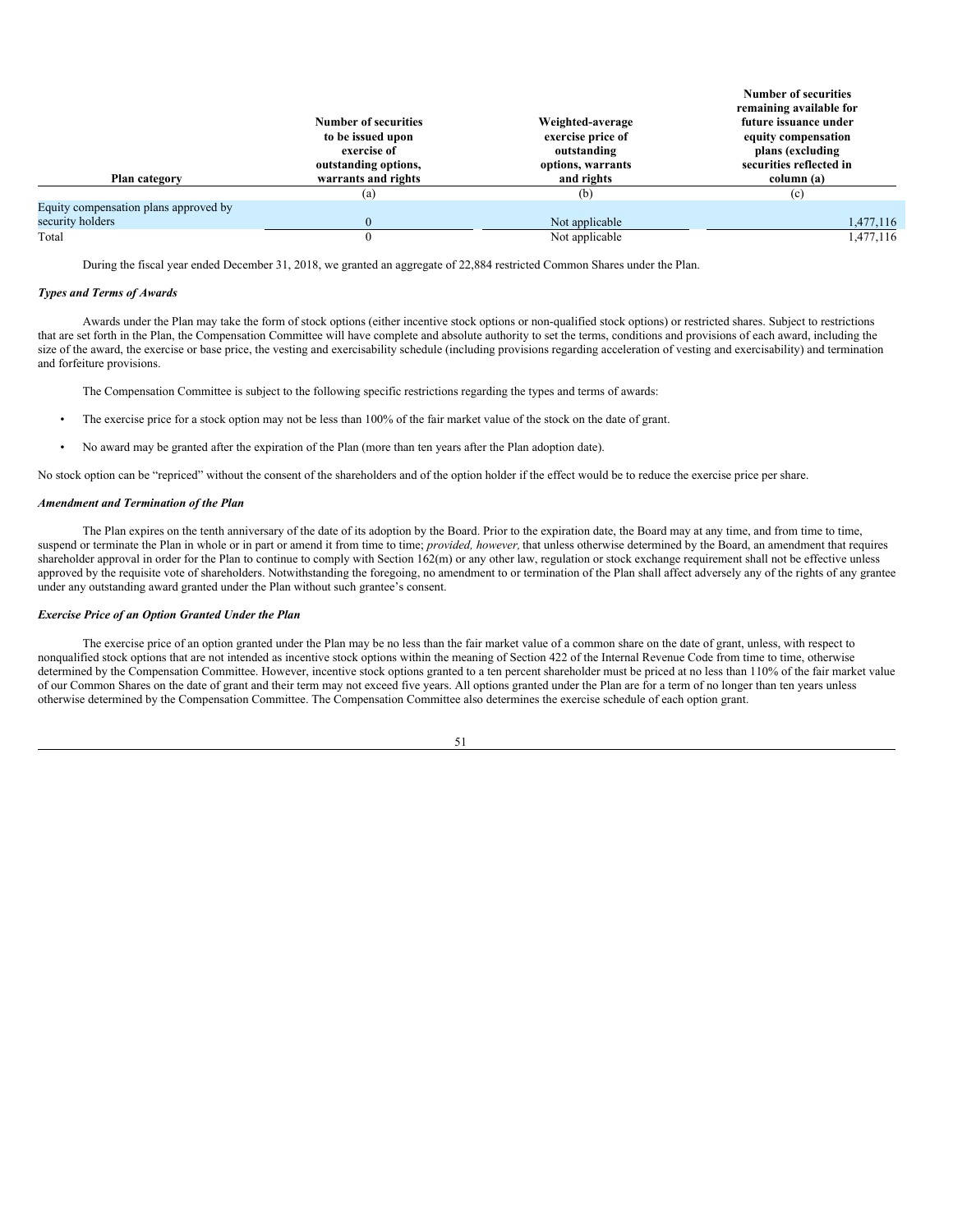### *Federal Income Tax Consequences*

The following is a summary of the effect of federal income taxation upon the recipients and us with respect to the shares under the Plan and does not purport to be complete.

**Non-qualified Stock Options.**The grant of non-qualified stock options will have no immediate tax consequences to us or the grantee. The exercise of a non-qualified stock option will require a grantee to include in his gross income the amount by which the fair market value of the acquired shares on the exercise date (or the date on which any substantial risk of forfeiture lapses) exceeds the option price. Upon a subsequent sale or taxable exchange of the shares acquired upon exercise of a non-qualified stock option, a grantee will recognize long or short-term capital gain or loss equal to the difference between the amount realized on the sale and the tax basis of such shares. We will be entitled (provided applicable withholding requirements are met) to a deduction for Federal income tax purposes at the same time and in the same amount as the grantee is in receipt of income in connection with the exercise of a non-qualified stock option.

**Incentive Stock Options.** The grant of an incentive stock option will have no immediate tax consequences to us or our employee. If the employee exercises an incentive stock option and does not dispose of the acquired shares within two years after the grant of the incentive stock option nor within one year after the date of the transfer of such shares to him (a "disqualifying disposition"), he will realize no compensation income and any gain or loss that he realizes on a subsequent disposition of such shares will be treated as a long-term capital gain or loss. For purposes of calculating the employee's alternative minimum taxable income, however, the option will be taxed as if it were a nonqualified stock option.

**Restricted Shares.** Generally, unless the participant elects, pursuant to Section 83(b) of the Internal Revenue Code to recognize income in the taxable year in which restricted shares have been awarded, the participant is required to recognize income for federal income tax purposes in the first taxable year during which the participant's rights over the restricted shares are transferable or are not subject to a substantial risk of forfeiture, whichever occurs earlier. At such time, we will be entitled (provided applicable withholding requirements are met) to a deduction for Federal income tax purposes except to the extent that such participant's total compensation for the taxable year exceeds \$1.0 million, in which case such deduction may be limited by Section  $162(m)$  of the Internal Revenue Code unless any such grant of restricted shares is made pursuant to a performance-based benchmark established by the Compensation Committee.

#### As of December 31, 2018, there were no options granted under the Plan.

We have agreed to limit the maximum number of Common Shares that can be issued in 2018 under the Plan, and for any individual awards to new employees, to 100,000 Common Shares in the aggregate.

#### **Item 13. Certain Relationships and Related Transactions and Director Independence.**

Prior to February 8, 2017, our business was conducted by SCP. JJV was the managing member of SCP and John L. Villano and Jeffrey C. Villano were the managing members of JJV. Thus, in effect, they were the managers of SCP. They have also been our senior executive officers and directors since our formation in January 2016. Following consummation of the Exchange on February 8, 2017, JJV was no longer entitled to receive any management fees from SCP and John L. Villano and Jeffrey C. Villano became our full-time employees. In addition, following the consummation of the IPO, each continued to own more than 10% of our issued and outstanding Common Shares.

Prior to the Exchange, SCP had no employees. Rather, JJV, in its capacity as the manager of SCP, provided management and administrative services to SCP for which it received management fees. In addition, JJV also paid certain expenses on behalf of SCP for which it was entitled to reimbursement. For the years ended December 31, 2018 and 2017, the amounts paid or accrued to JJV in its capacity as the manager of SCP were approximately \$0 and \$36,000, respectively. On February 9, 2017, SCP paid approximately \$900,000 to JJV in full satisfaction of all amounts due and owing to JJV through the date of the Exchange. These amounts do not include loan origination fees that SCP paid to JJV. Origination fees paid to JJV for the years ended December 31, 2018 and 2017 were \$0 approximately \$53,000 (which was paid prior to the IPO), respectively. Following consummation of the Exchange, JJV was no longer entitled to any management fees or any origination fees.

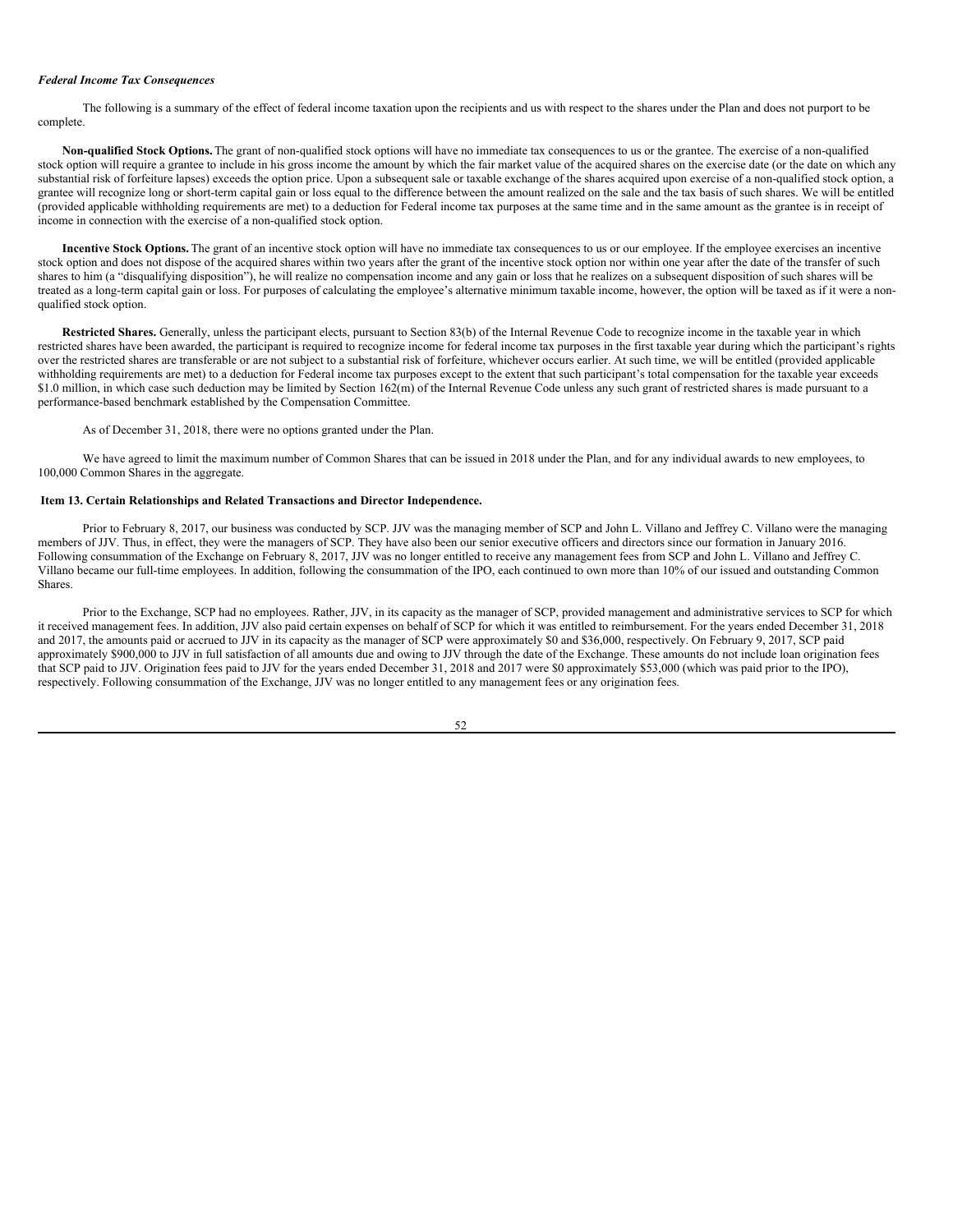In March 2019 we relocated our principal offices to 698 Main Street, Branford, Connecticut upon the completion of renovations. Prior to March 2019, our principal offices were located at 23 Laurel Street, Branford, Connecticut, a property owned by Union News of New Haven, Inc. Jeffrey C. Villano is the chief executive officer of Union News and owns 20% of its outstanding stock. The other 80% is owned by his and John L. Villano's mother, Shirley Villano. The rent payable to Union News was \$1,500 per month.

Our loan portfolio includes two loans made to JJV. The principal balance of the loans to JJV at December 31, 2018 and December 31, 2017 were approximately \$879,000 and \$970,000, respectively. Interest paid to us by JJV for years ended December 31, 2018 and December 31, 2017 was approximately \$148,000 and \$134,000, respectively. These loans were made in connection with JJV's purchase of real property from third parties who, for various reasons, did not meet our loan criteria. We believe that the terms of these loans are no less beneficial to us than they would have been if we made the loans to unrelated third parties and are all properly documented.

We have adopted a policy that prohibits any transaction between us and a related party unless the terms of that transaction are no less favorable to us than if we had entered into the same transaction with an unrelated party and the transaction is approved by our Audit Committee or other independent committee of our Board, in the case where it is inappropriate for our Audit Committee to review such a transaction due to a conflict of interest.

### **Item 14. Principal Accounting Fees and Services**

The aggregate fees billed by Hoberman & Lesser, LLP, our principal accounting firm, for the fiscal years ended December 31, 2018 and 2017, are set forth below**.**

|                    | 2018                     | 2017    |
|--------------------|--------------------------|---------|
| Audit fees*        | 111,800                  | 230,700 |
| Audit related fees | $\overline{\phantom{0}}$ |         |
| Tax fees           | $\overline{\phantom{0}}$ |         |
| All other fees     |                          |         |
| Total fees         | 111,800                  | 230,700 |
|                    |                          |         |

In 2017, the audit fees include fees for professional services rendered for (i) the review of Sachem Capital Corp.'s quarterly financial statements, (ii) in connection with our IPO in February 2017 and our second public offering in November 2017, and (iii) other services that are normally provided in connection with statutory and regulatory filings.

In 2018, the audit fees include fees for professional services rendered for (i) the review of Sachem Capital Corp.'s quarterly financial statements, (ii) in connection with our shelf registration statement (File No. 333-227906) on Form S-3 under the Securities Act of 1933, as amended, which was declared effective by the U.S. Securities and Exchange Commission on November 9, 2018, and (iii) other services that are normally provided in connection with statutory and regulatory filings.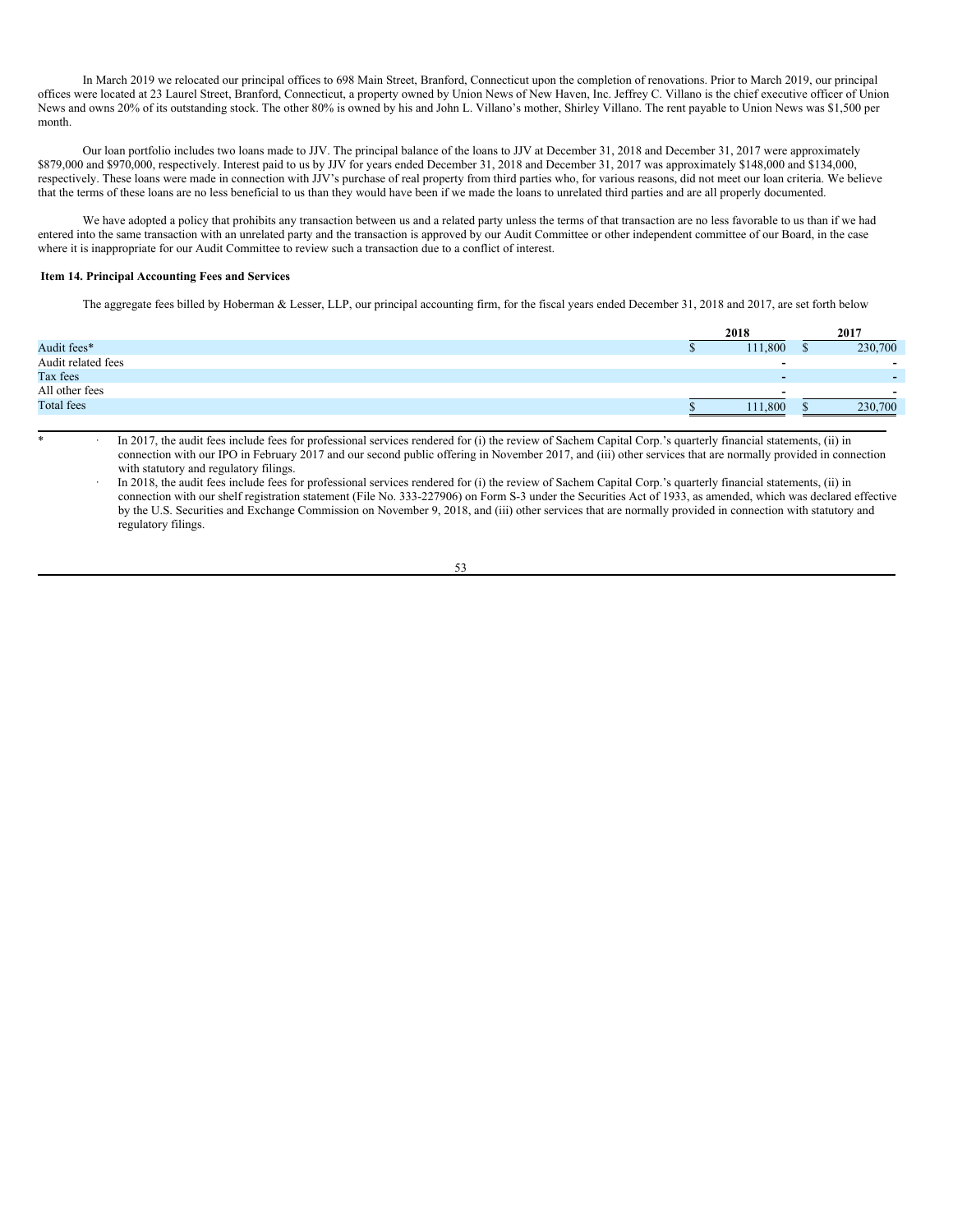# **Audit Committee Pre-Approval Policies and Procedures**

The Audit Committee charter provides that the Audit Committee will pre-approve audit services and non-audit services to be provided by the independent auditors before the accountant is engaged to render these services. The Audit Committee may consult with management in the decision-making process but may not delegate this authority to management. The Audit Committee may delegate its authority to preapprove services to one or more committee members, provided that the designees present the pre-approvals to the full committee at the next committee meeting. All audit and non-audit services performed by the independent accountants must be pre-approved by the Audit Committee to assure that such services do not impair the auditors' independence from us.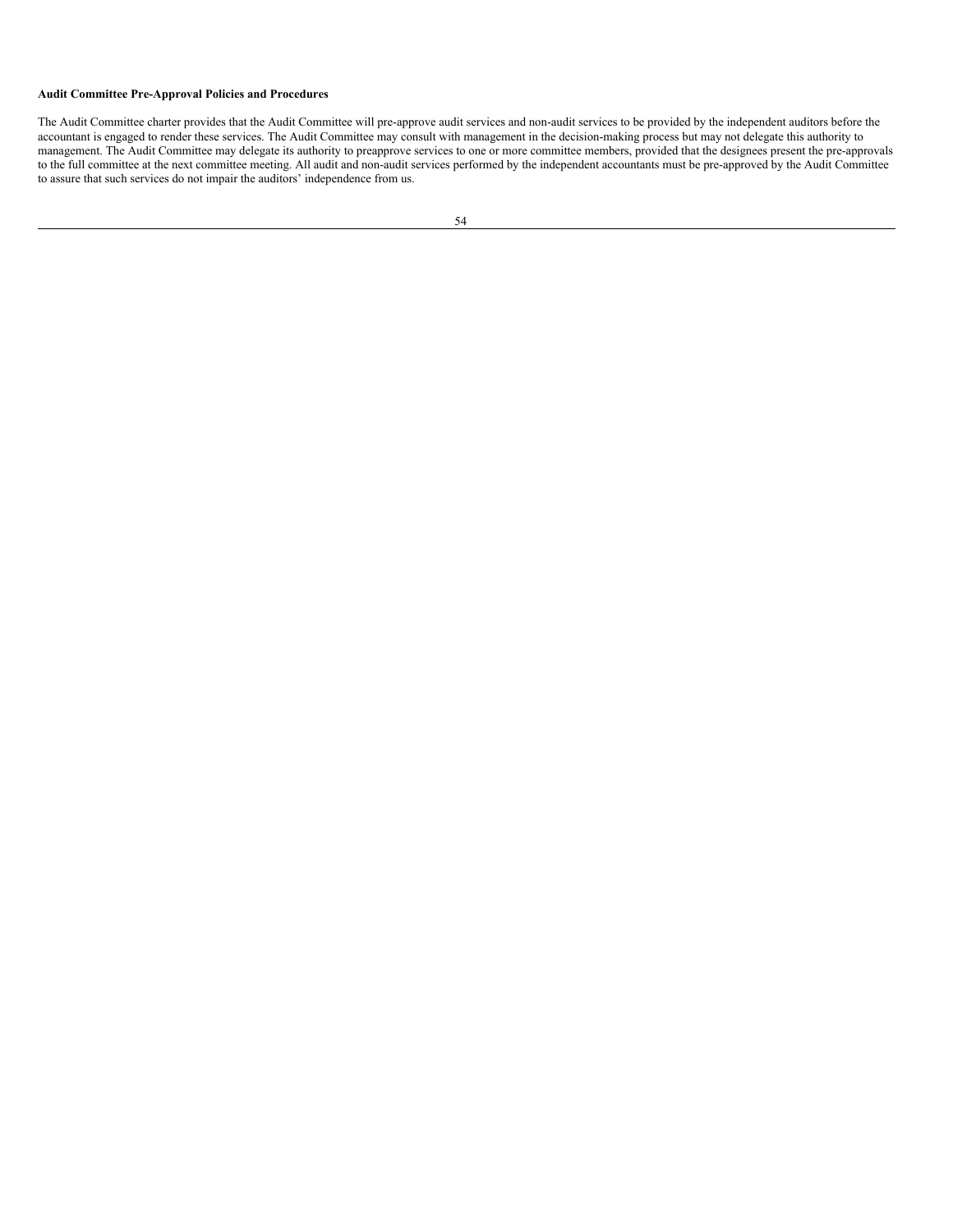# **PART IV**

# **Item 15. Exhibits and Financial Statement Schedules**

- (a) 1. Financial Statements**-** See Index to Financial Statements on page F-1.
	- 2. Financial Statement Schedules **–** See (c) below.
	- 3. Exhibits **–** See (b) below.
- (b) Certain of the following exhibits were filed as Exhibits to the registration statement on Form S-11, Registration No. 333-214323 and amendments thereto (the "Registration Statement") filed by us under the Securities Act and are hereby incorporated by reference.

| <b>Exhibit</b><br>No.                                                          | <b>Description</b>                                                                                                                                 |
|--------------------------------------------------------------------------------|----------------------------------------------------------------------------------------------------------------------------------------------------|
|                                                                                | Form of Amended and Restated Exchange Agreement (1)                                                                                                |
|                                                                                | Certificate of Incorporation (1)                                                                                                                   |
|                                                                                | Certificate of Amendment to Certificate of Incorporation (1)                                                                                       |
|                                                                                | Bylaws, as amended (2)                                                                                                                             |
|                                                                                | Form of Representative's Warrants (1)                                                                                                              |
|                                                                                | Form of Representatives' Warrants issued on October 27, 2017 in connection with the follow-on underwritten public offering (4)                     |
|                                                                                | Employment Agreement by and between John L. Villano and Sachem Capital Corp. (1)                                                                   |
| $\frac{2.1}{3.1}$ $\frac{3.1}{3.2}$ $\frac{4.1}{10.1**}$ $\frac{10.2**}{10.3}$ | Employment Agreement by and between Jeffrey C. Villano and Sachem Capital Corp. (1)                                                                |
|                                                                                | Sachem Capital Corp. 2016 Equity Compensation Plan (1)                                                                                             |
| 10.4.1                                                                         | Amended and Restated Revolving Note, dated March 15, 2016, in the principal amount of \$15,000,000.00 (1)                                          |
| 10.4.2                                                                         | Form of Second Amended and Restated Commercial Revolving Loan and Security Agreement, February 8, 2017, among Bankwell Bank, as Lender, and        |
|                                                                                | Sachem Capital Partners, LLC, as Existing Borrower, and Sachem Capital Corp., as Borrower (1)                                                      |
|                                                                                | Guaranty Agreement, dated December 18, 2014 (1)                                                                                                    |
| $\frac{10.4.3}{10.4.4}$                                                        | Form of Second Reaffirmation of Guaranty Agreement, dated February 8, 2017 (1)                                                                     |
| 10.4.5                                                                         | Amended and Restated Revolving Note, dated June 30, 2017, in the principal amount of \$20,000,000.00 (3)                                           |
| 10.4.6                                                                         | Modification of Second Amended and Restated Commercial Revolving Loan and Security Agreement, dated as of June 30, 2017, among Bankwell Bank (as   |
|                                                                                | lender), Sachem Capital Corp. (as borrower), and John L. Villano, Jeffrey C. Villano and JJV, LLC, (as guarantors) (3)                             |
| <u>10.4.7</u>                                                                  | Third Reaffirmation of Guaranty Agreement, dated June 30, 2017 (3)                                                                                 |
| 10.5                                                                           | Credit and Security Agreement, dated as of May 11, 2018, by and among Sachem Capital Corp. (as borrower) and Webster Business Credit Corporation   |
|                                                                                | ("WBCC"), Bankwell Bank ("Bankwell") and Berkshire Bank ("Berkshire") (collectively, the lenders) for a \$35 million revolving credit facility (5) |
| 10.5.1                                                                         | Final Form of Revolving Credit Note issued to each of WBCC, Bankwell and Berkshire, dated May 11, 2018, in the principal amounts of \$13,750,000.  |
|                                                                                | \$13,750,000 and \$7,500,000, respectively (5)                                                                                                     |
| 10.6                                                                           | Final Form of the Restrictive Stock Grant Agreement dated July 17, 2018 under the Sachem Capital Corp. 2016 Equity Compensation Plan between the   |
|                                                                                | Company and each of Leslie Bernhard, Arthur Goldberg and Brian Prinz (6)                                                                           |
| $\frac{14.1}{21.1}$                                                            | Code of Ethics (2)                                                                                                                                 |
|                                                                                | List of Subsidiaries (7)                                                                                                                           |
| 23.1                                                                           | Consent of Hoberman, & Lesser, LLP, dated March 29, 2019*                                                                                          |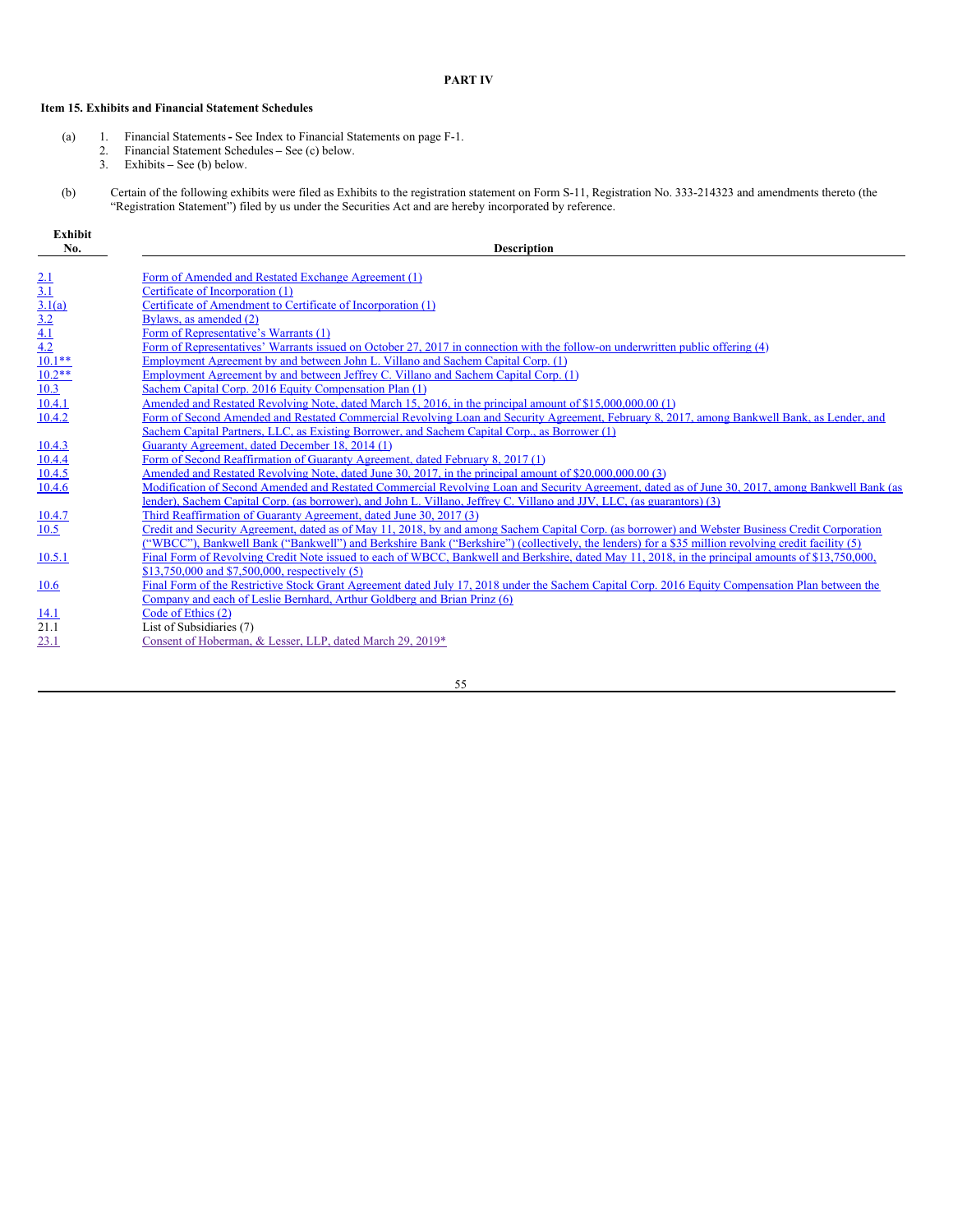| Exhibit |                                                                                                                                                      |
|---------|------------------------------------------------------------------------------------------------------------------------------------------------------|
| No.     | <b>Description</b>                                                                                                                                   |
| 31.1    | Chief Executive Officer Certification as required under section 302 of the Sarbanes Oxley Act *                                                      |
| 31.2    | Chief Financial Officer Certification as required under section 302 of the Sarbanes Oxley Act *                                                      |
| 32.1    | Chief Executive Officer Certification pursuant to 18 U.S.C. section 1350 as adopted pursuant to section 906 of the Sarbanes Oxley Act <sup>***</sup> |
| 32.2    | Chief Financial Officer Certification pursuant to 18 U.S.C. section 1350 as adopted pursuant to section 906 of the Sarbanes Oxley Act <sup>***</sup> |
| 101.INS | XBRL Instance Document *                                                                                                                             |
| 101.SCH | XBRL Taxonomy Extension Schema Document *                                                                                                            |
| 101.CAL | XBRL Taxonomy Extension Calculation Linkbase Document *                                                                                              |
| 101.DEF | XBRL Taxonomy Extension Definition Linkbase Document *                                                                                               |
| 101.LAB | XBRL Taxonomy Extension Label Linkbase Document*                                                                                                     |
|         |                                                                                                                                                      |

101.PRE XBRL Taxonomy Extension Presentation Linkbase Document \*

\* Filed herewith.

\*\* Compensation plan or arrangement for current or former executive officers and directors.

\*\*\* Furnished, not filed, in accordance with item 601(32)(ii) of Regulation S-K.

(1) Previously filed as an exhibit to the Registration Statement on Form S-11, as amended, (SEC File No.: 333-214323) and incorporated herein by reference.

(2) Previously filed as an exhibit to the Annual Report on Form 10-K for the year ended December 31, 2016 and incorporated herein by reference.

(3) Previously filed as an exhibit to the Current Report on Form 8-K on July 6, 2017 and incorporated herein by reference.

(4) Previously filed on October 20, 2017, as Exhibit A to Exhibit 1.1 of the Registration Statement on Form S-11, as amended, (SEC File No.: 333-218954) and incorporated herein by reference.

(5) Previously filed as an exhibit to the Quarterly Report on Form 10-Q for the period ended March 31, 2018 and incorporated herein by reference.

(6) Previously filed as an exhibit to the Quarterly Report on Form 10-Q for the period ended June 30, 2018 and incorporated herein by reference.

(7) None.

(c) No financial statement schedules are included because the information is either provided in the financial statements or is not required under the related instructions or is inapplicable and such schedules therefore have been omitted.

# **ITEM 16. FORM 10-K SUMMARY**

None.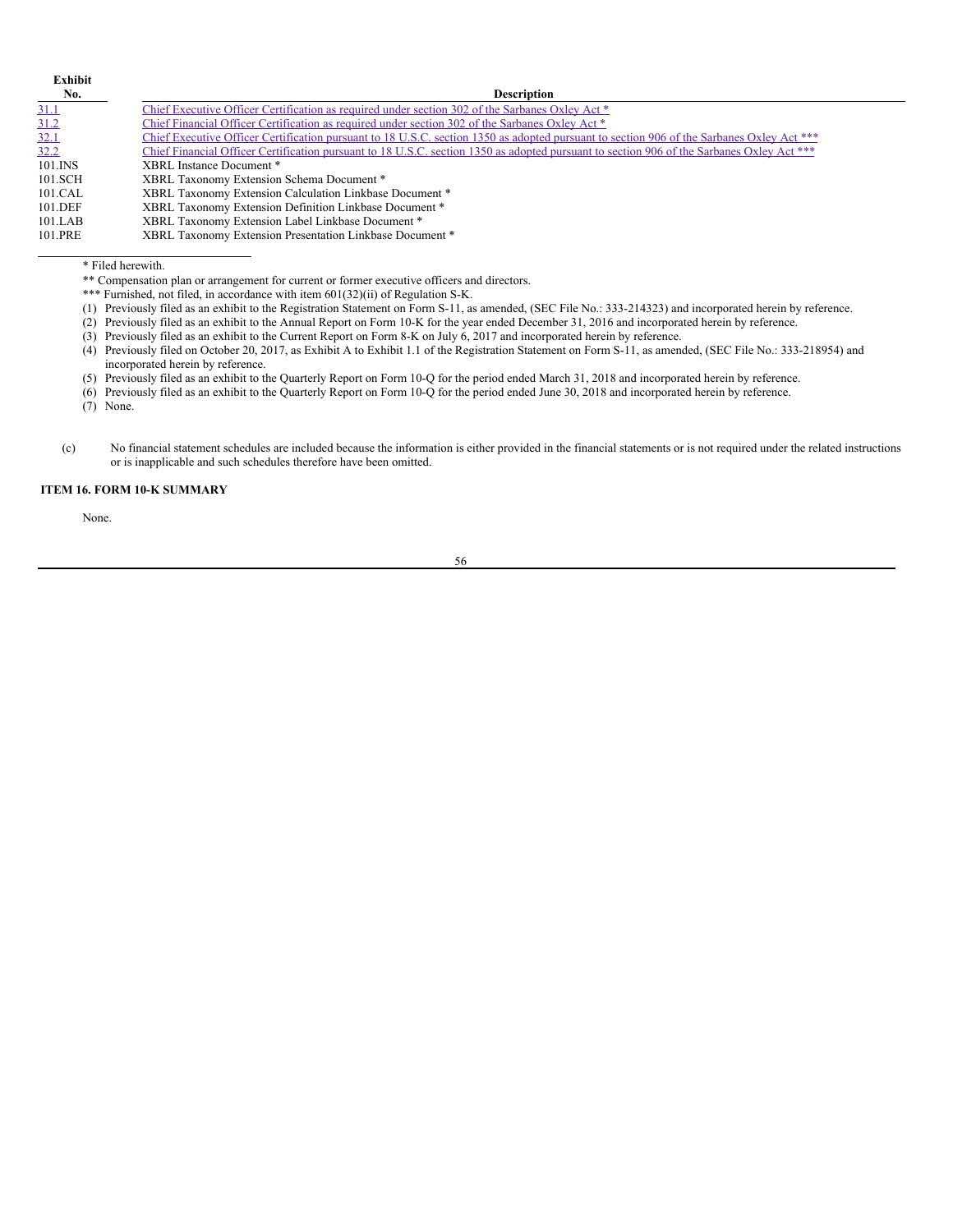# **SIGNATURES**

Pursuant to the requirements of Section 13 or 15(d) of the Securities Exchange Act of 1934, the Registrant has duly caused this Report to be signed on its behalf by the undersigned, thereunto duly authorized.

SACHEM CAPITAL CORP.

By: /s/ Jeffrey C. Villano

Jeffrey C. Villano Co-Chief Executive Officer (Principal Executive Officer)

Date: March 29, 2019

In accordance with the Exchange Act, this report has been signed below by the following persons on behalf of the Registrant and in the capacities indicated on March 29, 2019:

| Signature                                    | <b>Title</b>                                                                                                   |  |
|----------------------------------------------|----------------------------------------------------------------------------------------------------------------|--|
| /s/ John L. Villano<br>John L. Villano, CPA  | Chairman, Co-Chief Executive Officer,<br>Chief Financial Officer and Director<br>(Principal Financial Officer) |  |
| /s/ Jeffrey C. Villano<br>Jeffrey C. Villano | Co-Chief Executive Officer,<br>President and Director<br>(Principal Executive Officer)                         |  |
| /s/ Leslie Bernhard<br>Leslie Bernhard       | Director                                                                                                       |  |
| /s/ Arthur L. Goldberg<br>Arthur L. Goldberg | Director                                                                                                       |  |
| /s/ Brian A. Prinz<br>Brian A. Prinz         | Director                                                                                                       |  |
|                                              | 57                                                                                                             |  |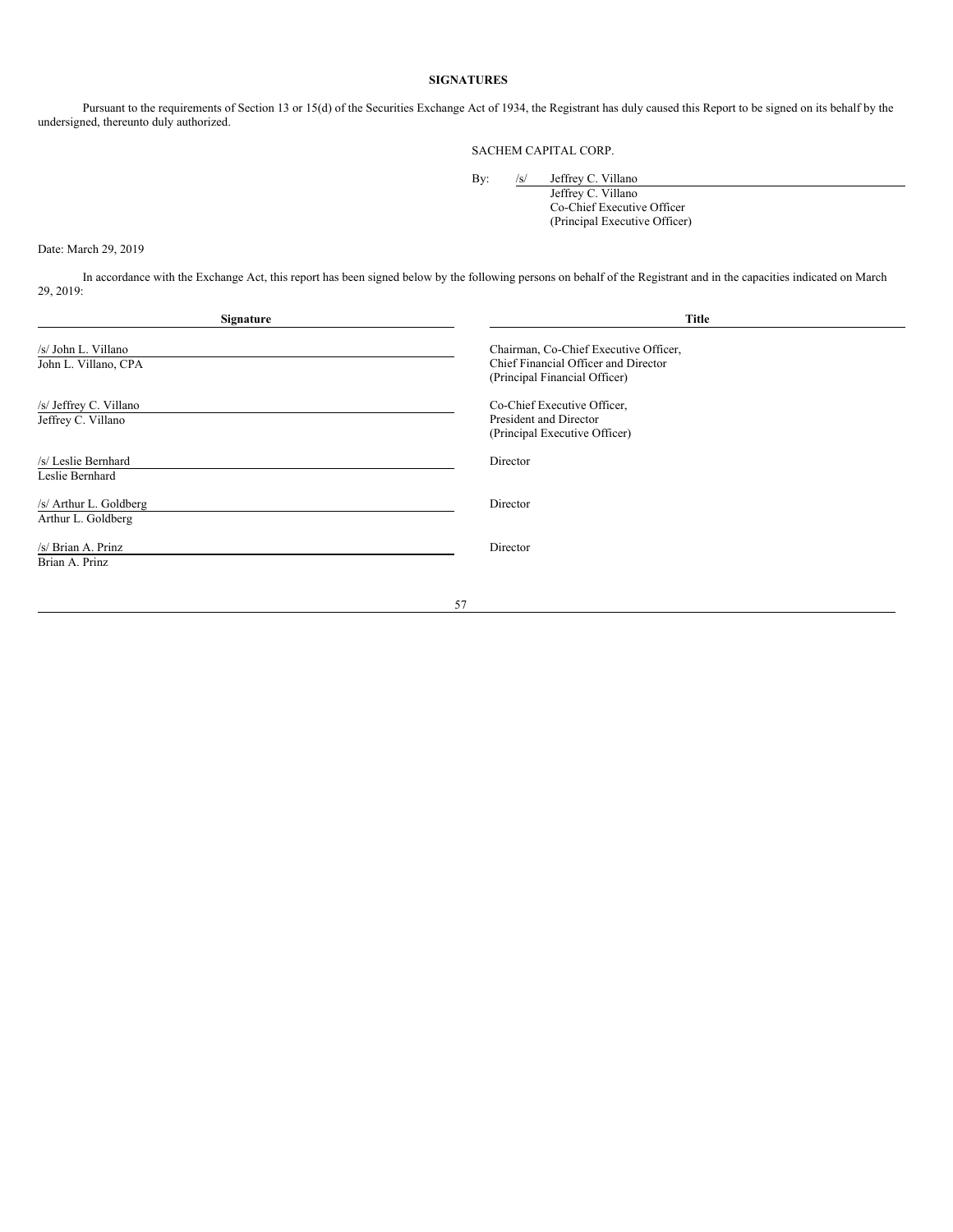# **INDEX TO FINANCIAL STATEMENTS**

# **For the Years ended December 31, 2018 and 2017**

| Reports of Independent Registered Public Accounting Firms | $F-2$        |
|-----------------------------------------------------------|--------------|
| <b>Financial Statements:</b>                              |              |
|                                                           |              |
| <b>Balance Sheets</b>                                     | $F-3$        |
| <b>Statements of Operations</b>                           | $F-4$        |
|                                                           |              |
| Statements of Changes in Shareholders'/Members' Equity    | $F-5$        |
| <b>Statements of Cash Flows</b>                           | $F-6$        |
| <b>Notes to Financial Statements</b>                      | $F-8 - F-19$ |
|                                                           |              |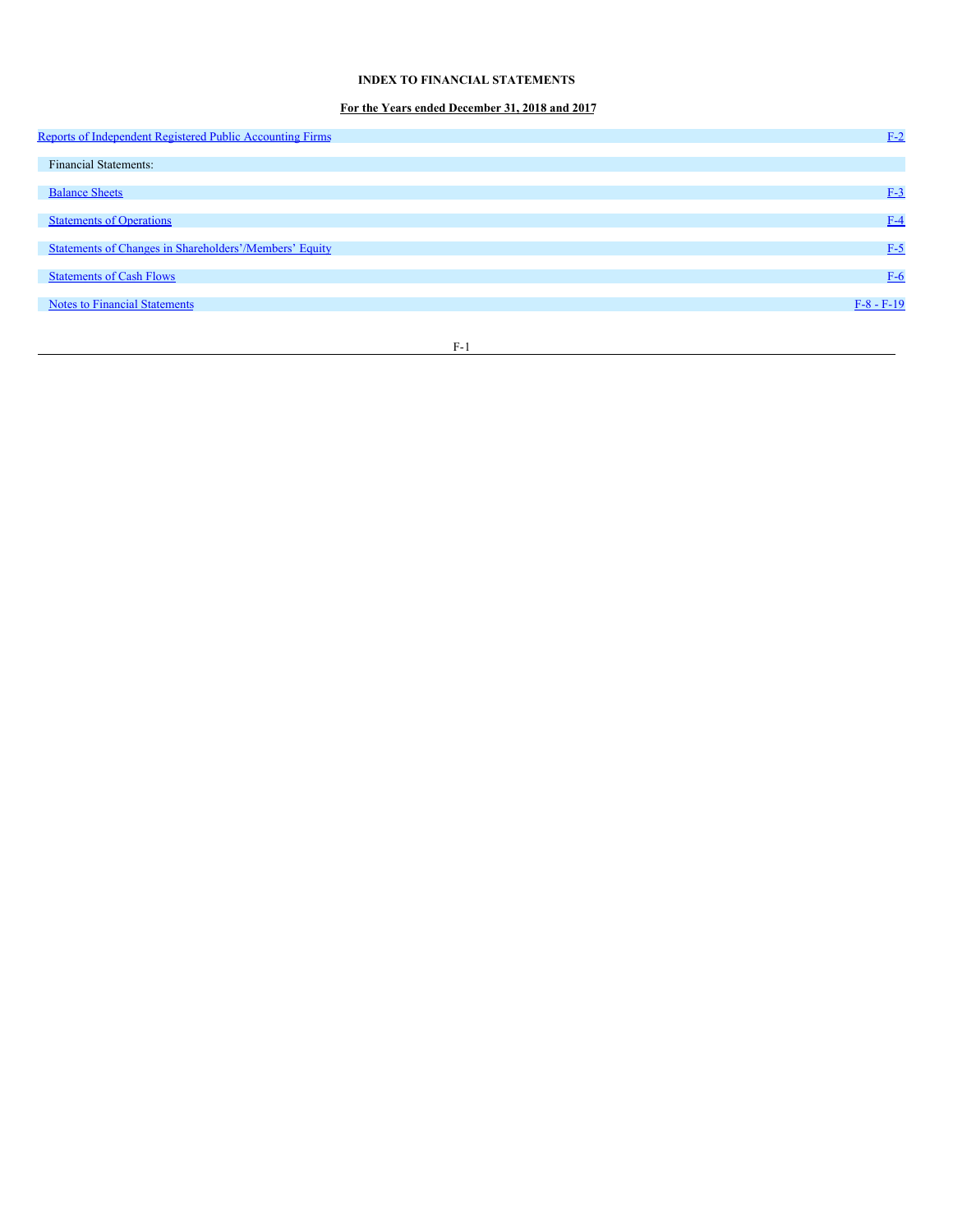### <span id="page-61-0"></span>REPORT OF INDEPENDENT REGISTERED PUBLIC ACCOUNTING FIRM

To the Board of Directors and Shareholders Sachem Capital Corp.

### **Opinion on the Financial Statements**

We have audited the accompanying balance sheets of Sachem Capital Corp. (the "Company") as of December 31, 2018 and 2017, and the related statements of operations, changes in shareholders'/members' equity, and cash flows for each of the years in the two-year period ended December 31, 2018, and the related notes (collectively referred to as the financial statements). In our opinion, the financial statements present fairly, in all material respects, the financial position of the Company as of December 31, 2018 and 2017, and the results of its operations and its cash flows for each of the years in the two-year period ended December 31, 2018, in conformity with accounting principles generally accepted in the United States of America.

### **Basis of Opinion**

These financial statements are the responsibility of the Company's management. Our responsibility is to express an opinion on the Company's financial statements based on our audits. We are a public accounting firm registered with the Public Company Accounting Oversight Board (United States) (PCAOB) and are required to be independent with respect to the Company in accordance with the U.S. federal securities laws and the applicable rules and regulations of the Securities and Exchange Commission and the PCAOB.

We conducted our audits in accordance with the standards of the PCAOB. Those standards require that we plan and perform the audit to obtain reasonable assurance about whether the financial statements are free of material misstatement, whether due to error or fraud. The Company is not required to have, nor were we engaged to perform, an audit of its internal control over financial reporting. As part of our audits, we are required to obtain an understanding of internal control over financial reporting, but not for the purpose of expressing an opinion on the effectiveness of the Company's internal control over financial reporting. Accordingly, we express no such opinion.

Our audits included performing procedures to assess the risks of material misstatement of the financial statements, whether due to error or fraud, and performing procedures that respond to those risks. Such procedures included examining, on a test basis, evidence regarding the amounts and disclosures in the financial statements. Our audits also included evaluating the accounting principles used and significant estimates made by management, as well as evaluating the overall presentation of the financial statements. We believe that our audits provide a reasonable basis for our opinion.

> /s/ Hoberman & Lesser, LLP Hoberman & Lesser, CPA's, LLP

We have served as the Company's auditors since 2015.

New York, New York March 29, 2019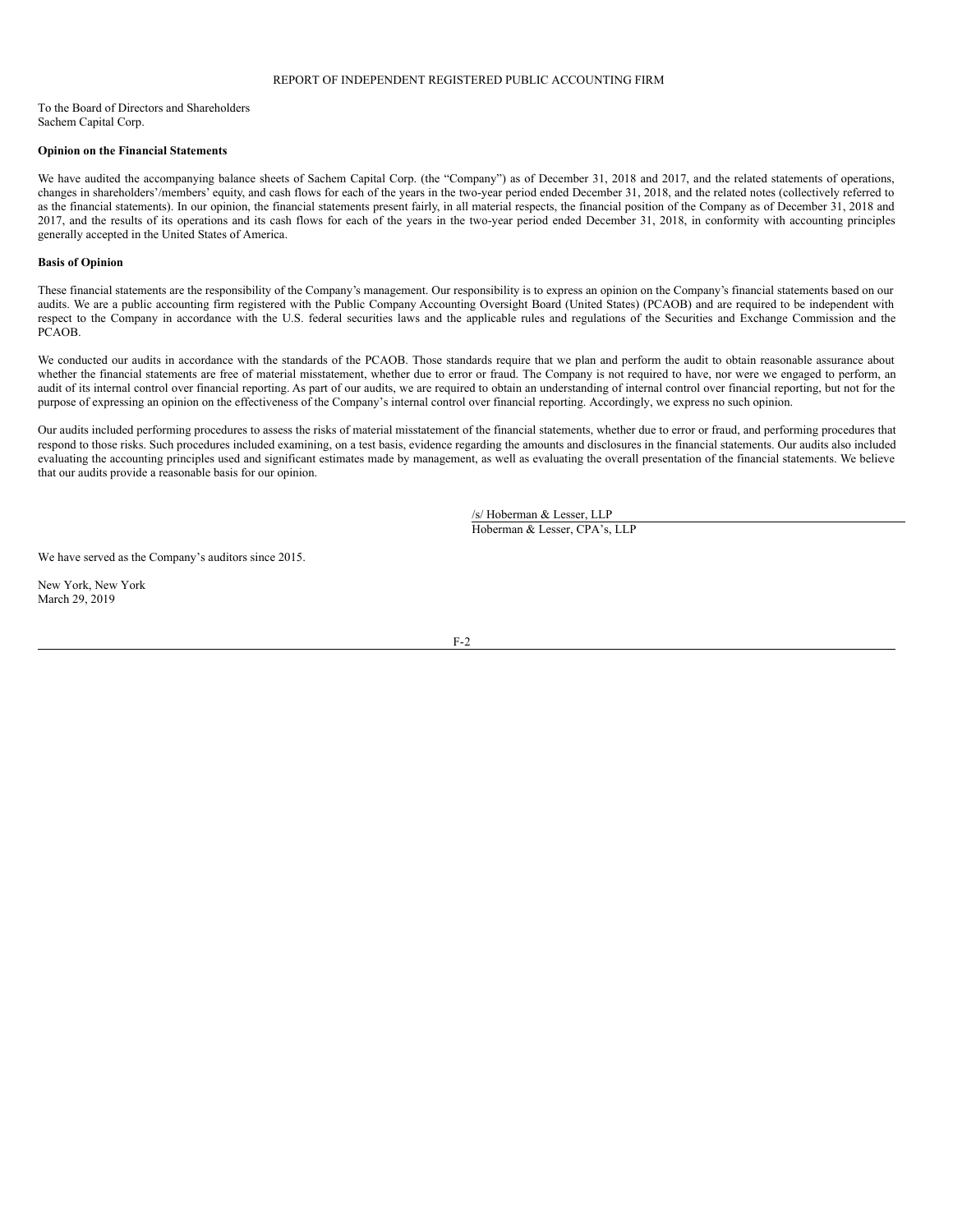# <span id="page-62-0"></span>**SACHEM CAPITAL CORP. BALANCE SHEETS**

|                                                                                       |             | December 31, |              |            |
|---------------------------------------------------------------------------------------|-------------|--------------|--------------|------------|
|                                                                                       |             | 2018         |              | 2017       |
| Assets                                                                                |             |              |              |            |
| Assets:                                                                               |             |              |              |            |
| Cash                                                                                  | $\mathbf S$ | 99.310       | $\mathbf S$  | 954.223    |
| Cash - restricted                                                                     |             | 59.549       |              | $\Omega$   |
| <b>Escrow</b> deposits                                                                |             | 12,817       |              | 111,189    |
| Mortgages receivable                                                                  |             | 78,011,653   |              | 62,166,937 |
| Mortgages receivable, affiliate                                                       |             | 879,457      |              | 1,104,022  |
| Interest and fees receivable                                                          |             | 1,397,038    |              | 645,493    |
| Other receivables                                                                     |             | 155,000      |              | 234,570    |
| Due from borrowers                                                                    |             | 695,218      |              | 451,795    |
| Prepaid expenses                                                                      |             | 14,866       |              | 4,520      |
| Property and equipment, net                                                           |             | 1,180,107    |              | 501,819    |
| Deposits on property and equipment                                                    |             | 12,000       |              | $\sim$     |
| Real estate owned                                                                     |             | 2,943,438    |              | 1,224,409  |
| Deferred financing costs                                                              |             | 553,597      |              | 95,560     |
|                                                                                       |             |              |              |            |
| <b>Total</b> assets                                                                   | \$          | 86,014,050   | \$           | 67,494,537 |
|                                                                                       |             |              |              |            |
| <b>Liabilities and Shareholders' Equity</b>                                           |             |              |              |            |
| Liabilities:                                                                          |             |              |              |            |
| Line of credit                                                                        | \$          | 27,219,123   | S            | 9,841,613  |
| Mortgage payable                                                                      |             | 290.984      |              | 301,101    |
| Accounts payable and accrued expenses                                                 |             | 316,413      |              | 390,758    |
| Security deposits held                                                                |             | 7,800        |              | 2,550      |
| Advances from borrowers                                                               |             | 317,324      |              | 519,764    |
| Due to shareholder                                                                    |             | 1,200,000    |              |            |
| Due to note purchaser                                                                 |             |              |              | 723,478    |
| Deferred revenue                                                                      |             | 1,058,406    |              | 1,108,400  |
| Dividend payable                                                                      |             | 2,624,566    |              |            |
| Accrued interest                                                                      |             | 176,619      |              | 40,592     |
| <b>Total liabilities</b>                                                              |             | 33,211,235   |              | 12,928,256 |
|                                                                                       |             |              |              |            |
| Commitments and Contingencies                                                         |             |              |              |            |
|                                                                                       |             |              |              |            |
| Shareholders' equity:                                                                 |             |              |              |            |
| Preferred shares - \$.001 par value; 5,000,000 shares authorized; no shares<br>issued |             |              |              |            |
| Common stock - \$.01 par value; 50,000,000 shares authorized; 15,438,621              |             |              |              |            |
| and 15,415,737 issued and outstanding                                                 |             | 15,439       |              | 15,416     |
| Paid-in capital                                                                       |             | 53,192,859   |              | 53,315,772 |
| (Accumulated deficit) retained earnings                                               |             | (405, 483)   |              | 1,235,093  |
| Total shareholders' equity                                                            |             | 52,802,815   |              | 54,566,281 |
| Total liabilities and shareholders' equity                                            | \$          | 86,014,050   | $\mathbb{S}$ | 67,494,537 |
|                                                                                       |             |              |              |            |

The accompanying notes are an integral part of these financial statements.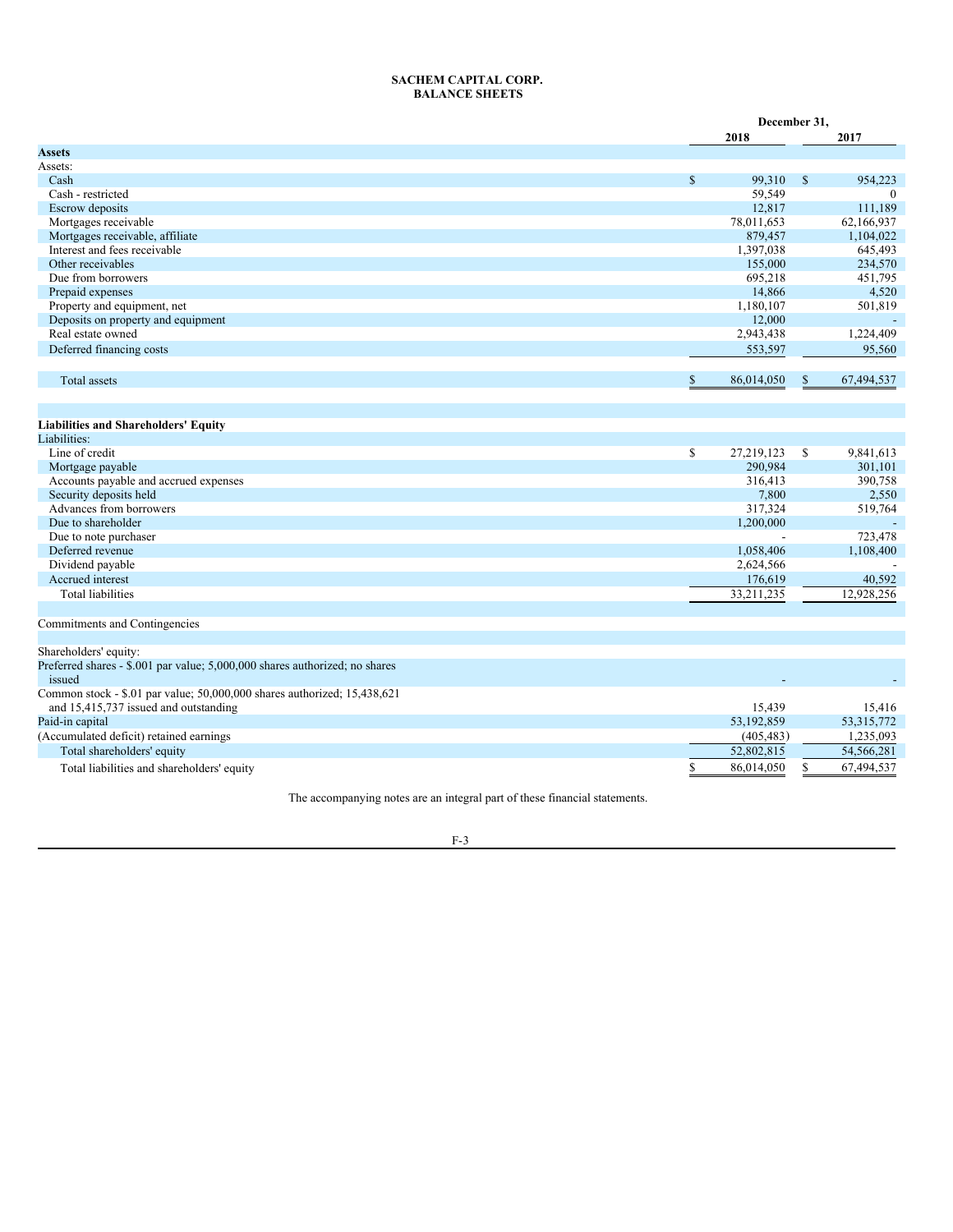# <span id="page-63-0"></span>**SACHEM CAPITAL CORP. STATEMENTS OF OPERATIONS**

|                                                            |                 | <b>Years Ended</b><br>December 31. |
|------------------------------------------------------------|-----------------|------------------------------------|
|                                                            | 2018            | 2017                               |
| <b>Revenue:</b>                                            |                 |                                    |
| Interest income from loans                                 | \$<br>8,960,883 | $\mathbb{S}$<br>5,434,502          |
| Origination fees, net                                      | 1,411,100       | 802,264                            |
| Late and other fees                                        | 189,078         | 136,834                            |
| Processing fees                                            | 138,317         | 124,240                            |
| Rental income, net                                         | 101,789         | 88,364                             |
| Other income                                               | 837,339         | 410,494                            |
| Net gain on sale of real estate                            | 74,864          | 179                                |
| Total revenue                                              | 11,713,370      | 6,996,877                          |
| Operating costs and expenses:                              |                 |                                    |
| Interest and amortization of deferred financing costs      | 1,665,891       | 664,134                            |
| Compensation to manager                                    |                 | 35,847                             |
| Professional fees                                          | 417,312         | 299,935                            |
| Compensation, fees and taxes                               | 1,248,107       | 698,227                            |
| Exchange fees                                              | 33,535          | 32,083                             |
| Other expenses and taxes                                   | 20,707          | 155,345                            |
| Excise tax                                                 | 19,000          |                                    |
| Depreciation                                               | 32,529          | 28,358                             |
| General and administrative expenses                        | 437,011         | 222,100                            |
| Impairment loss                                            | 67,493          |                                    |
| Total operating costs and expenses                         | 3,941,585       | 2,136,029                          |
| Net income                                                 | \$<br>7,771,785 | 4,860,848<br>\$                    |
|                                                            |                 |                                    |
| Basic and diluted net income per common share outstanding: |                 |                                    |
| <b>Basic</b>                                               | \$<br>0.50      | $0.38*$<br>$\frac{1}{2}$           |
| Diluted                                                    | 0.50<br>\$      | $0.38*$<br>$\mathbb{S}$            |
|                                                            |                 |                                    |
| Weighted average number of common shares outstanding:      |                 |                                    |
| <b>Basic</b>                                               | 15,425,772      | 11,956,246                         |
| Diluted                                                    | 15,425,772      |                                    |
|                                                            |                 |                                    |

\* Basic and diluted net income per common share outstanding and weighted average number of shares outstanding are calculated for the period beginning February 9, 2017 (the effective date of the Company's initial public offering) through December 31, 2017.

The accompanying notes are an integral part of these financial statements.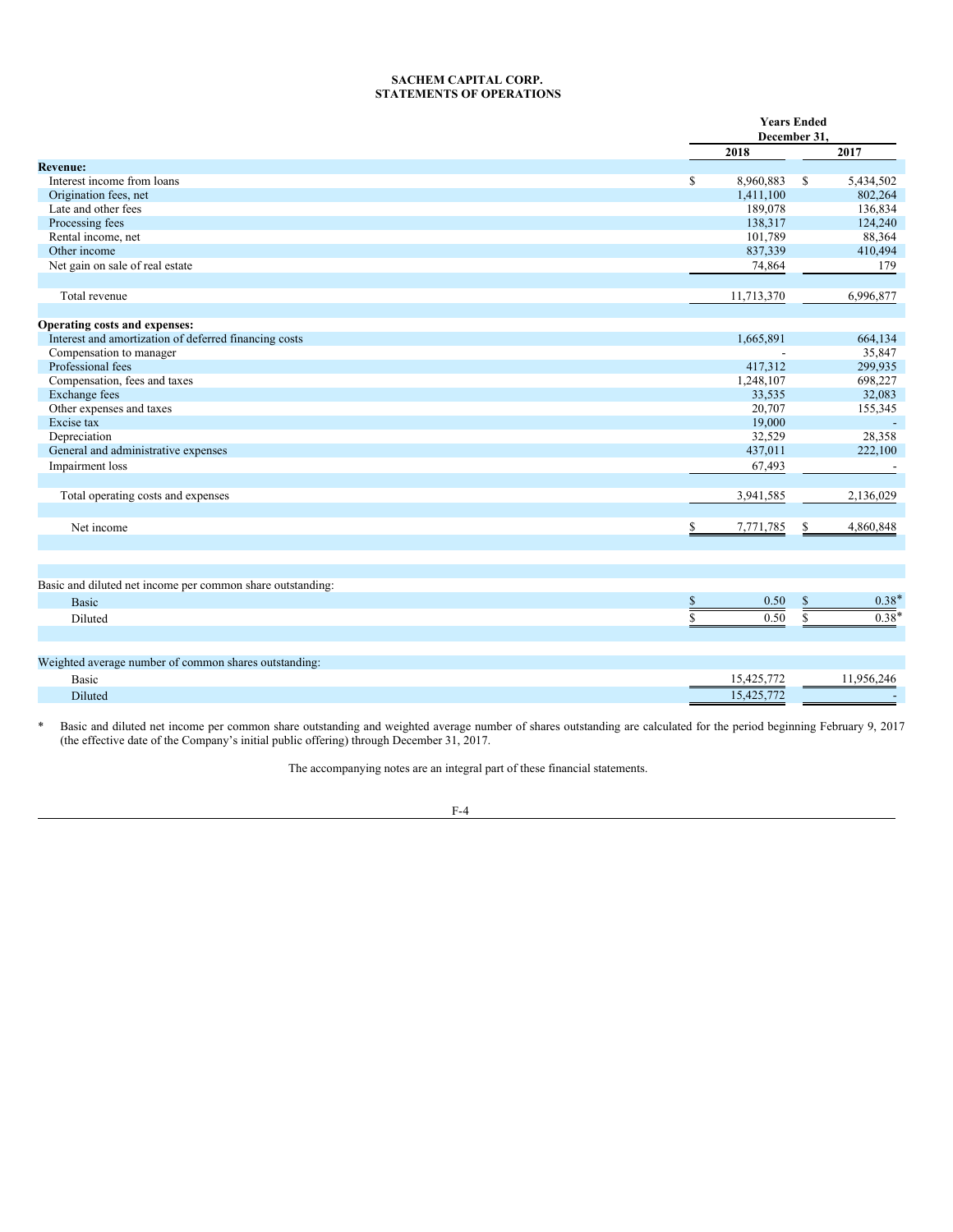### <span id="page-64-0"></span>**SACHEM CAPITAL CORP. STATEMENT OF CHANGES IN SHAREHOLDERS'/MEMBERS' EQUITY FOR THE YEARS ENDED DECEMBER 31, 2018 and 2017**

|                                                                   | Common<br><b>Shares</b> |              | Amount | <b>Additional</b><br>Paid in<br>Capital |              | (Accumulated Deficit)<br><b>Retained</b><br><b>Earnings</b> |              | Predecessor's<br>Members'<br><b>Equity</b> |
|-------------------------------------------------------------------|-------------------------|--------------|--------|-----------------------------------------|--------------|-------------------------------------------------------------|--------------|--------------------------------------------|
| Beginning balance, January 1, 2017                                | 2,220,000               | $\mathbb{S}$ | 2,220  | \$<br>(2,220)                           | $\mathbb{S}$ | $\omega_{\rm{max}}$                                         | $\mathbb{S}$ | 28,485,615                                 |
| Member contributions                                              |                         |              |        |                                         |              |                                                             |              | 653,646                                    |
| Member distributions                                              |                         |              |        |                                         |              |                                                             |              | (2,460,125)                                |
| Net income for the period January 1, 2017 - February 8,<br>2017   |                         |              |        |                                         |              |                                                             |              | 286,100                                    |
| Conversion of members' equity into common stock                   | 6,283,237               |              | 6,283  | 26,958,953                              |              |                                                             |              | (26,965,236)                               |
| Initial public offering                                           | 2,600,000               |              | 2,600  | 11,023,400                              |              |                                                             |              |                                            |
| Public offering                                                   | 4,312,500               |              | 4,313  | 15,335,639                              |              |                                                             |              |                                            |
| Dividends paid                                                    |                         |              |        |                                         | $\mathbb{S}$ | (3,339,655)                                                 |              |                                            |
| Net income for the period February 9, 2017 - December 31,<br>2017 |                         |              |        |                                         |              | 4,574,748                                                   |              |                                            |
| Balance December 31, 2017                                         | 15,415,737              |              | 15,416 | 53, 315, 772                            |              | 1,235,093                                                   |              |                                            |
| Offering costs-ATM                                                |                         |              |        | (160, 479)                              |              |                                                             |              |                                            |
| Stock based compensation                                          | 22,884                  |              | 23     | 37,566                                  |              |                                                             |              |                                            |
| Dividends paid                                                    |                         |              |        |                                         |              | (6,787,795)                                                 |              |                                            |
| Dividends declared and payable                                    |                         |              |        |                                         |              | (2,624,566)                                                 |              |                                            |
| Net income for the year ended December 31, 2018                   | 15,438,621              | S            | 15,439 | \$<br>53,192,859                        | \$           | 7,771,785<br>(405, 483)                                     | S            |                                            |

The accompanying notes are an integral part of these financial statements.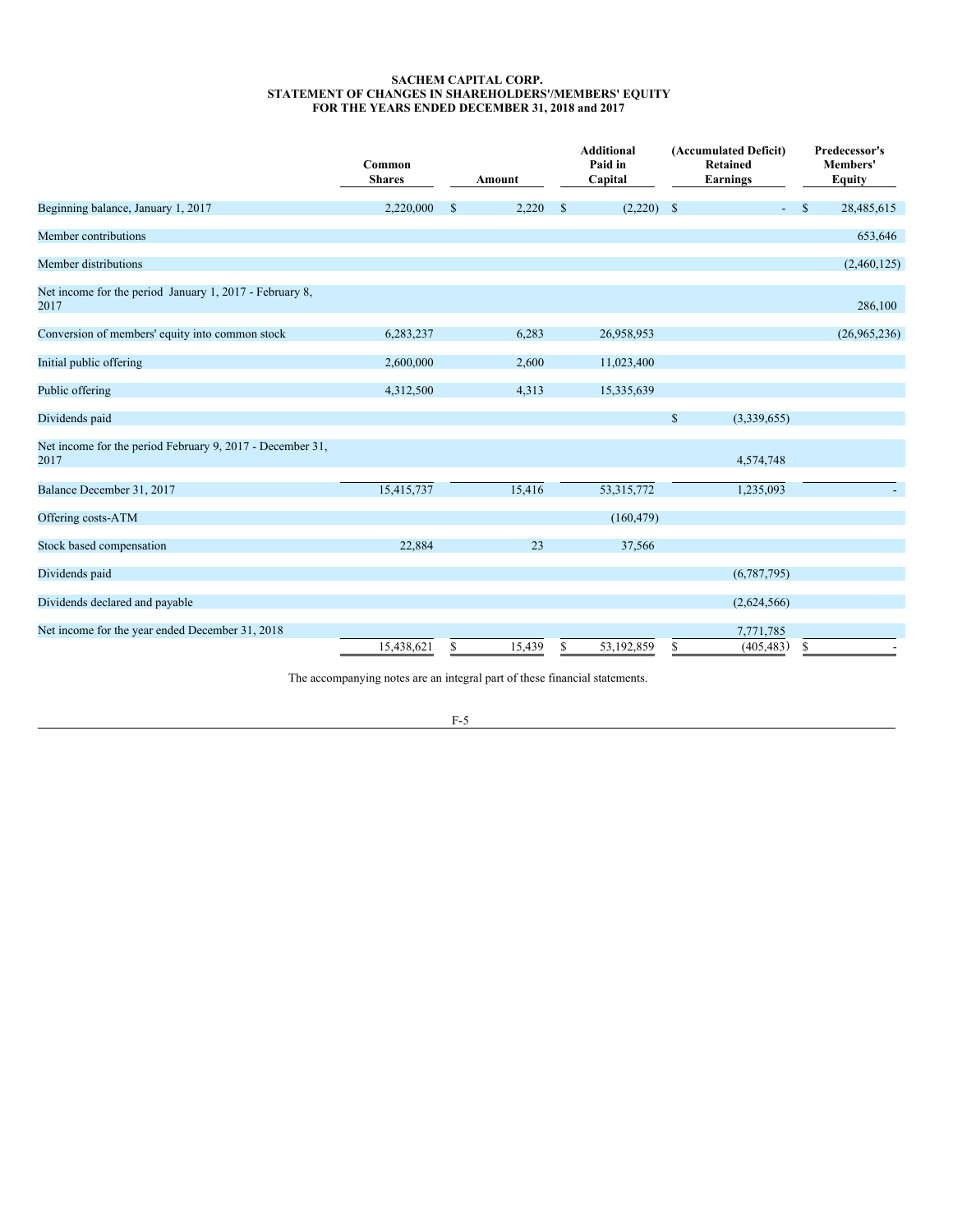### <span id="page-65-0"></span>**SACHEM CAPITAL CORP. STATEMENTS OF CASH FLOW**

|                                                       |                 | <b>Years Ended</b><br>December 31, |  |  |  |
|-------------------------------------------------------|-----------------|------------------------------------|--|--|--|
|                                                       | 2018            | 2017                               |  |  |  |
| <b>CASH FLOWS FROM OPERATING ACTIVITIES</b>           |                 |                                    |  |  |  |
| Net income                                            | \$<br>7,771,785 | 4,860,848<br>\$                    |  |  |  |
| Adjustments to reconcile net income to net            |                 |                                    |  |  |  |
| cash provided by operating activities:                |                 |                                    |  |  |  |
| Amortization of deferred financing costs              | 137.241         | 59,118                             |  |  |  |
| Depreciation expense                                  | 32,529          | 28,358                             |  |  |  |
| Stock based compensation                              | 37,589          |                                    |  |  |  |
| Impairment loss                                       | 67,493          |                                    |  |  |  |
| Gain on sale of real estate                           | (74, 864)       | (179)                              |  |  |  |
| Changes in operating assets and liabilities:          |                 |                                    |  |  |  |
| (Increase) decrease in:                               |                 |                                    |  |  |  |
| Escrow deposits                                       | 98,372          | (111, 189)                         |  |  |  |
| Interest and fees receivable                          | (994,900)       | (166, 565)                         |  |  |  |
| Other receivables                                     | 234,570         | (51, 728)                          |  |  |  |
| Due from borrowers                                    | (243, 423)      |                                    |  |  |  |
| Prepaid insurance                                     | (10, 346)       | (4,520)                            |  |  |  |
| Deposits                                              | (12,000)        |                                    |  |  |  |
| (Decrease) increase in:                               |                 |                                    |  |  |  |
| Due to note purchaser                                 | (723, 478)      |                                    |  |  |  |
| Due to member                                         |                 | (656, 296)                         |  |  |  |
| Accrued interest                                      | 136,027         | 16,242                             |  |  |  |
| Accrued expenses                                      | (74, 345)       | 194,674                            |  |  |  |
| Deferred revenue                                      | (49,994)        | 817,944                            |  |  |  |
| Advances from borrowers                               | (116,207)       | (141, 995)                         |  |  |  |
| Total adjustments                                     | (1,555,736)     | (16, 136)                          |  |  |  |
| NET CASH PROVIDED BY OPERATING ACTIVITIES             | 6,216,049       | 4,844,712                          |  |  |  |
|                                                       |                 |                                    |  |  |  |
| <b>CASH FLOWS FROM INVESTING ACTIVITIES</b>           |                 |                                    |  |  |  |
| Proceeds from sale of real estate owned               | 1,848,558       | 530,181                            |  |  |  |
| Acquisitions of and improvements to real estate owned | (541, 525)      | (531,961)                          |  |  |  |
| Purchase of land and building                         | (699, 228)      | (39, 923)                          |  |  |  |
| Purchase of property and equipment                    | (11, 587)       | (92, 806)                          |  |  |  |
| Security deposits                                     | 5,250           | 1,750                              |  |  |  |
| Principal disbursements for mortgages receivable      | (42,078,191)    | (53, 468, 949)                     |  |  |  |
| Principal collections on mortgages receivable         | 24,641,469      | 23,948,601                         |  |  |  |
| Repurchase of notes sold                              |                 | (2,000,000)                        |  |  |  |
| Proceeds from notes sold                              |                 | 2,723,478                          |  |  |  |
| NET CASH USED FOR INVESTING ACTIVITIES                | (16, 835, 254)  | (28,929,629)                       |  |  |  |
|                                                       |                 |                                    |  |  |  |
| <b>CASH FLOWS FROM FINANCING ACTIVITIES</b>           |                 |                                    |  |  |  |
| Proceeds from line of credit                          | 77,564,529      | 44, 177, 225                       |  |  |  |
| Repayment of line of credit                           | (60, 187, 019)  | (42, 449, 555)                     |  |  |  |
| Principal payments on mortgage payable                | (10, 117)       | (8,899)                            |  |  |  |
| Dividends                                             | (6,787,795)     | (3,339,655)                        |  |  |  |
| Proceeds from IPO                                     |                 | 30,250,000                         |  |  |  |
| Pre-offering costs incurred                           |                 | (3,258,158)                        |  |  |  |
| Costs in connection with ATM                          | (160, 479)      |                                    |  |  |  |
| Financing costs incurred                              | (595, 278)      | (87,202)                           |  |  |  |
| Member contributions                                  |                 | 653,646                            |  |  |  |
| Member distributions                                  |                 |                                    |  |  |  |
|                                                       |                 | (2,460,125)                        |  |  |  |
| NET CASH PROVIDED BY FINANCING ACTIVITIES             | 9,823,841       | 23,477,277                         |  |  |  |
|                                                       |                 |                                    |  |  |  |
| NET DECREASE IN CASH AND RESTRICTED CASH              | (795, 364)      | (607, 640)                         |  |  |  |
| CASH AND RESTRICTED CASH- BEGINNING OF YEAR           | 954,223         | 1,561,863                          |  |  |  |
| CASH AND RESTRICTED CASH - END OF YEAR                | \$<br>158,859   | 954,223                            |  |  |  |
|                                                       |                 |                                    |  |  |  |

The accompanying notes are an integral part of these financial statements.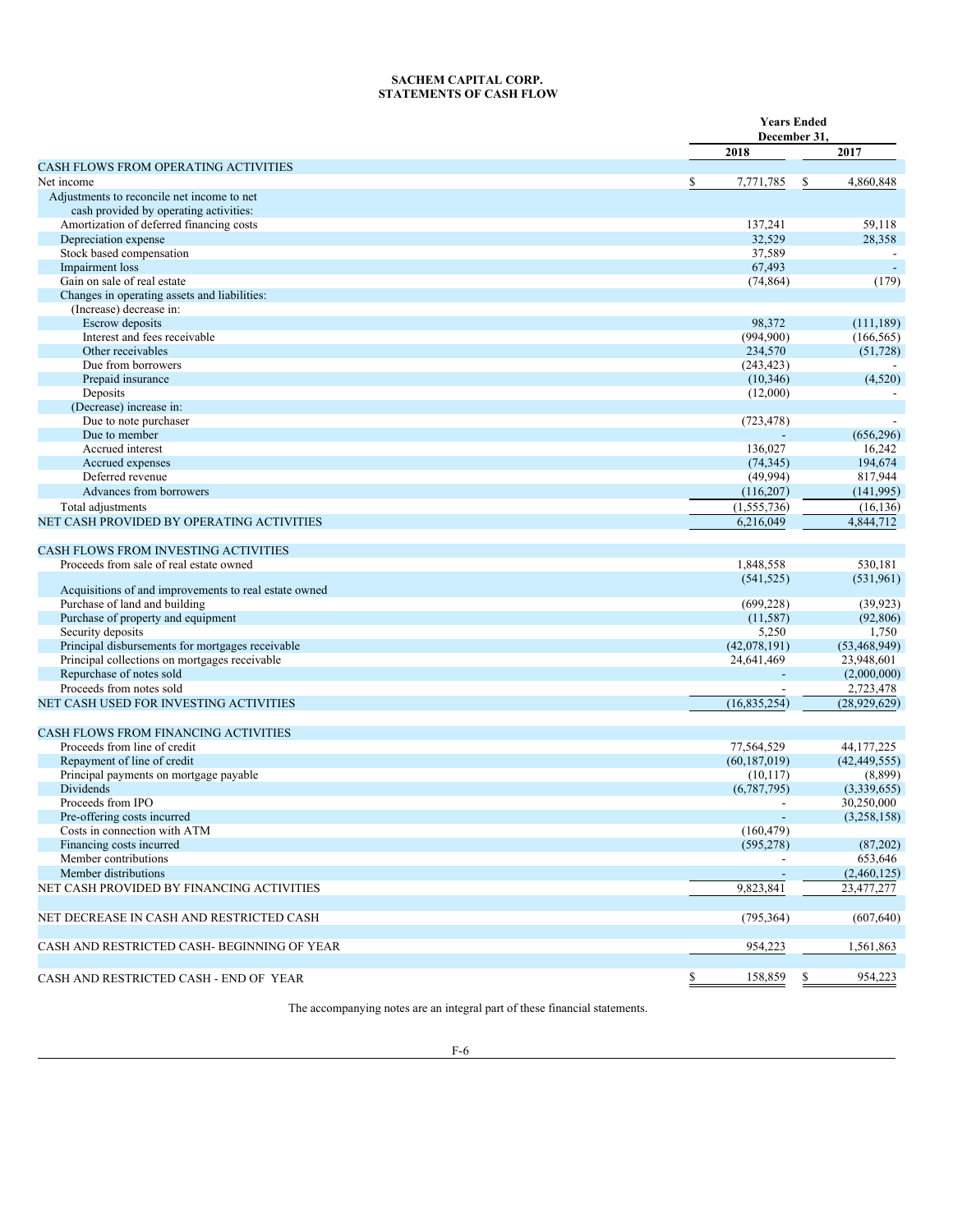# **SACHEM CAPITAL CORP. STATEMENTS OF CASH FLOW (Continued)**

|                                                    | <b>Years Ended</b><br>December 31, |   |         |  |
|----------------------------------------------------|------------------------------------|---|---------|--|
|                                                    | 2018                               |   | 2017    |  |
| SUPPLEMENTAL DISCLOSURES OF CASH FLOWS INFORMATION |                                    |   |         |  |
| Taxes paid                                         | 53,191                             | S |         |  |
| Interest paid                                      | 1,370,714                          |   | 587,442 |  |
|                                                    |                                    |   |         |  |
| SUPPLEMENTAL INFORMATION-NON-CASH                  |                                    |   |         |  |
| Dividends declared and payable                     | 2,624,566                          |   |         |  |

# SUPPLEMENTAL DISCLOSURES OF NONCASH INVESTING AND FINANCING ACTIVITIES

On February 8, 2017, Sachem Capital Partners, LLC transferred all its assets and liabilities to the Company in exchange for 6,283,237 shares of the company's Common stock.

Prior year's pre-offering costs in the amount of \$625,890 were charged to paid-in-capital during the year ended December 31, 2017.

During the year ended December 31, 2018, the Company issued notes payable in the amount of \$169,338 for the acquisition of mortgages receivable.

On April 24, 2018, the Company purchased a mortgage receivable from a third party at a discount in the amount of \$21,433.

Real estate acquired in connection with the foreclosure of certain mortgages, inclusive of interest and other fees receivable, during the year ended December 31, 2018 amounted to \$3,173,963.

Assignment of mortgage receivable to shareholder in the amount of \$1,200,000, during the year ended December 31, 2018.

Other receivable in the amount of \$155,000 obtained in connection with the sale of real estate during the year ended December 31, 2018.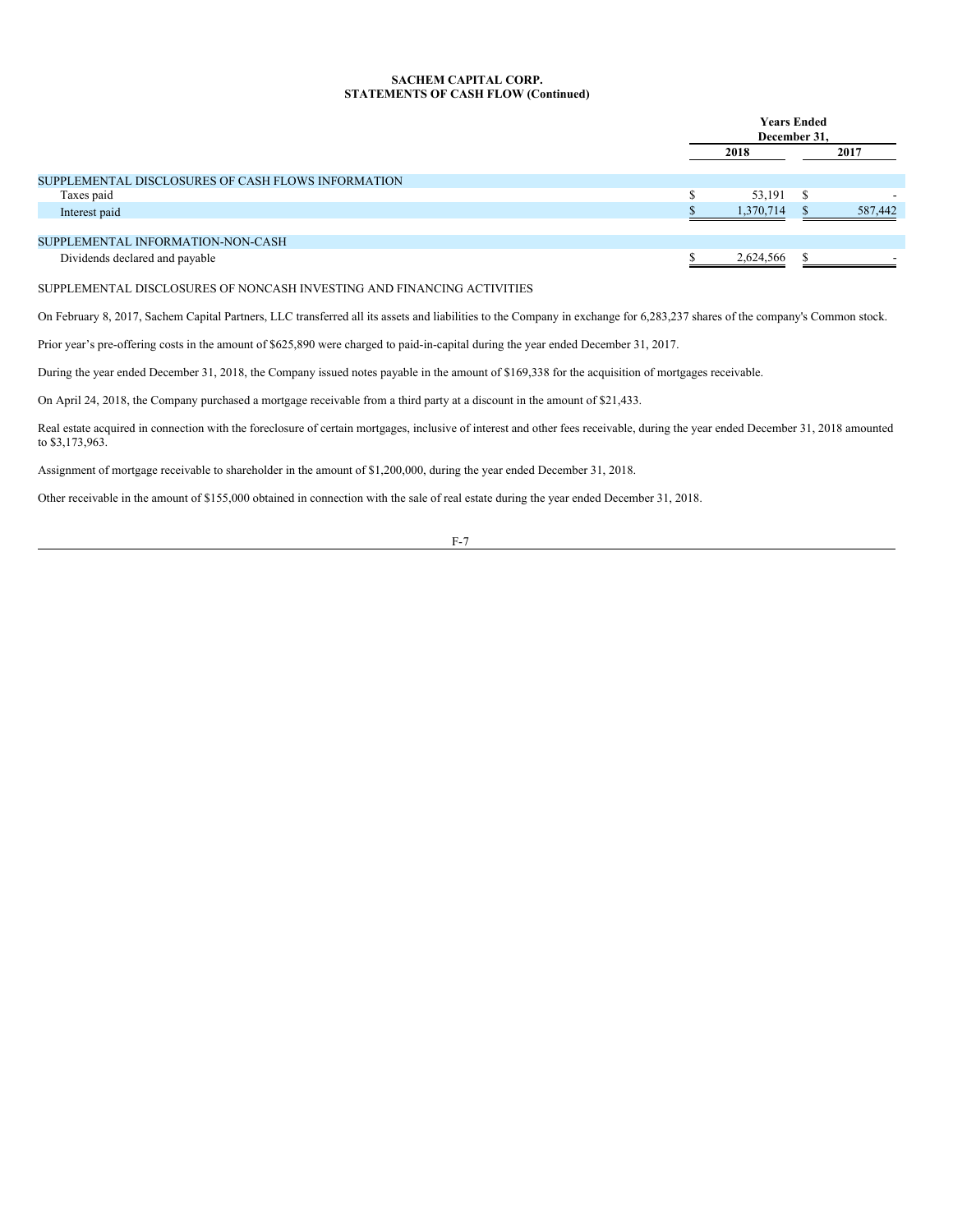# <span id="page-67-0"></span>**1. The Company**

Sachem Capital Corp. (the "Company") was formed under the name HML Capital Corp in January 2016 under the State of New York Business Corporation Law. On February 8, 2017, the Company completed an exchange transaction (the "Exchange") with Sachem Capital Partners, LLC ("SCP"), a Connecticut limited liability company located in Branford, Connecticut, which commenced operations on December 8, 2010. In the Exchange, SCP transferred all its assets to the Company in exchange for 6,283,237 of the Company's common shares and the assumption by the Company of all of SCP's liabilities. Prior to the consummation of the Exchange, the Company was not engaged in any business or investment activities and had only nominal assets and no liabilities. Also, prior to the Exchange, SCP was managed by JJV, LLC (the "Manager"), a Connecticut limited liability, jointly owned by Jeffrey C. Villano and John L. Villano, the founders of SCP and, currently, the co-chief executive officers of the Company.

On February 9, 2017, the Company's registration statement on Form S-11 was declared effective by the U.S. Securities and Exchange Commission (the "SEC"). Pursuant to such registration statement, the Company issued and sold 2,600,000 common shares at a price of \$5.00 per share, or \$13 million of gross proceeds (the "IPO"). The net proceeds to the Company, after payment of underwriting discounts and commissions and transaction fees, were approximately \$11.1 million. The IPO was consummated on February 15, 2017.

Following the consummation of the IPO, the Company believes it meets all of the qualifications to be taxed as a Real Estate Investment Trust ("REIT") for federal income tax purposes. Since then, the Company has been conducting its operations as if it is a REIT and made the election to be taxed as a REIT when it filed its 2017 Federal corporate income tax return. (See Note 2 — Significant Accounting Policies — *Income Taxes*.)

In addition, on October 27, 2017, the Company issued and sold 3,750,000 common shares in an underwritten follow-on public offering at an offering price of \$4.00 per share. On November 3, 2017, the Company issued and sold an additional 562,500 of its common shares upon the exercise of the underwriter's over-allotment option. The aggregate gross proceeds from this offering were \$17.25 million and the net proceeds, after deducting underwriting discounts and commissions and other offering expenses, were approximately \$15.3 million.

The Company specializes in originating, underwriting, funding, servicing and managing a portfolio of first mortgage loans. The Company offers short term *i*(*.e.*, one to three years), secured, non-banking loans (sometimes referred to as "hard money" loans) to real estate owners and investors to fund their acquisition, renovation, development, rehabilitation or improvement of properties located primarily in Connecticut. The properties securing the Company's loans are generally classified as residential or commercial real estate and, typically, are held for resale or investment. Each loan is secured by a first mortgage lien on real estate and may also be secured with additional collateral, such as other real estate owned by the borrower or its principals or a pledge of the ownership interests in the borrower by the principals thereof, as well as personal guarantees by the principals of the borrower. The Company does not lend to owner occupants. The Company's primary underwriting criteria is a conservative loan to value ratio. In addition, the Company may make opportunistic real estate purchases apart from its lending activities.

Except as otherwise noted, the accompanying statements of operations and cash flows for the year ended December 31, 2017 includes the operations of SCP from January 1 through February 8, 2017, the date the Exchange was consummated.

### **2. Significant Accounting Policies**

### *Use of Estimates*

The preparation of financial statements in conformity with generally accepted accounting principles in the United States of America requires management to make estimates and assumptions that affect the reported amounts of assets and liabilities and disclosure of contingent assets and liabilities at the date of the financial statements and the reported amounts of revenues and expenses during the reporting period. Management will base the use of estimates on (a) various assumptions that consider its past experience, (b) the Company's projections regarding future operations and (c) general financial market and local and general economic conditions. Actual amounts could differ from those estimates.

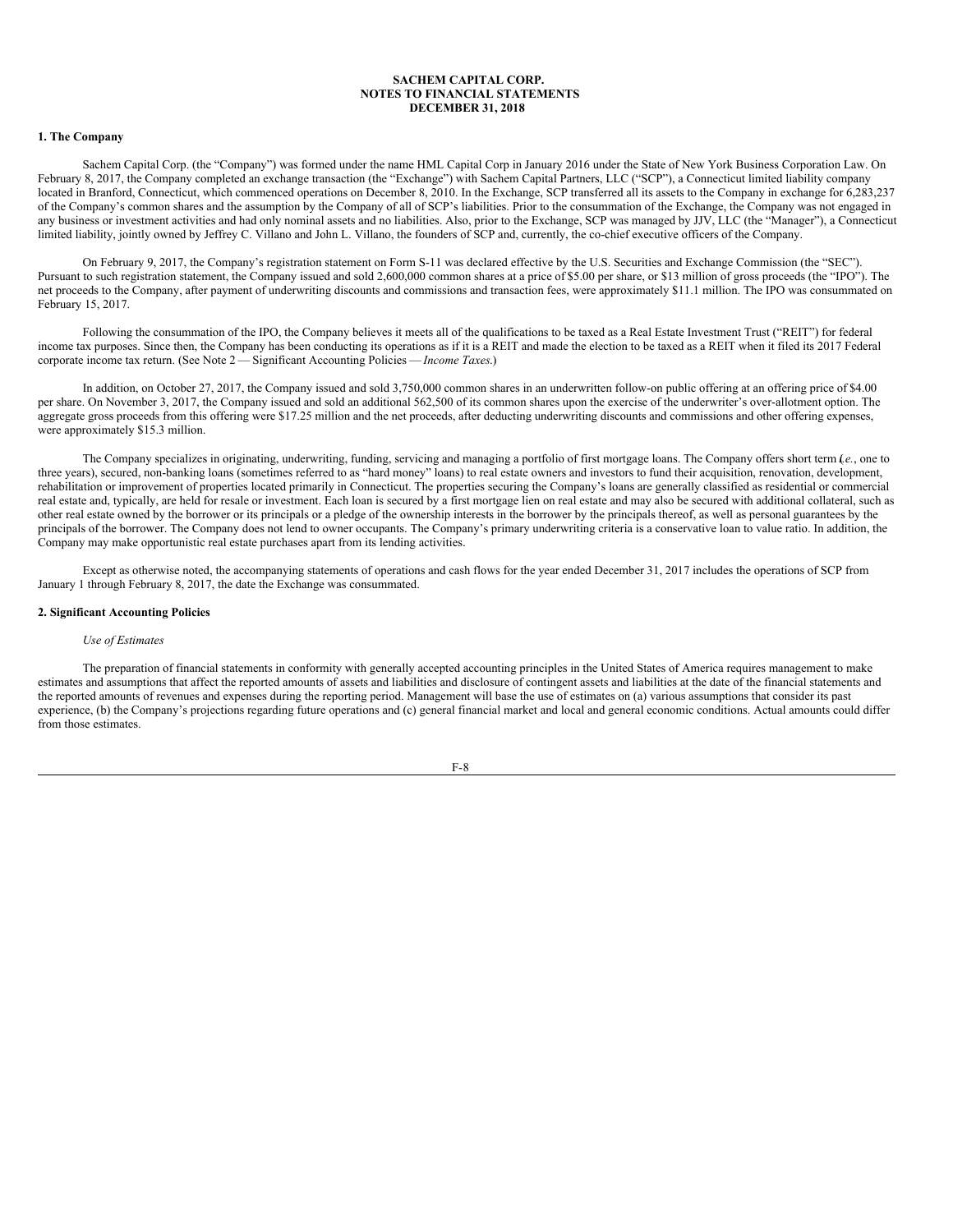### *Concentrations of Credit Risk*

Financial instruments that potentially subject the Company to concentrations of credit risk consist primarily of cash and mortgage loans. The Company maintains its cash with one financial institution. Accounts at the financial institution are insured by the Federal Deposit Insurance Corporation up to \$250,000.

Credit risks associated with the Company's mortgage loan portfolio and related interest receivable are described in Note 4 -- Mortgages Receivable.

#### *Income Taxes*

The Company believes it qualifies as a REIT for federal income tax purposes and operates accordingly. It made the election to be taxed as a REIT on its 2017 Federal income tax return. The Company's qualification as a REIT depends on its ability to meet on a continuing basis, through actual investment and operating results, various complex requirements under the Internal Revenue Code of 1986, as amended, relating to, among other things, the sources of its income, the composition and values of its assets, its compliance with the distributions requirements applicable to REITs and the diversity of ownership of its outstanding capital stock. So long as it qualifies as a REIT, the Company, generally, will not be subject to U.S. federal income tax on its taxable income distributed to its shareholders. However, if it fails to qualify as a REIT in any taxable year and does not qualify for certain statutory relief provisions, it will be subject to U.S. federal income tax at regular corporate rates and may also be subject to various penalties and may be precluded from re-electing REIT status for the four taxable years following the year during in which it lost its REIT qualification.

The Company has adopted the provisions of FASB ASC Topic 740-10 "Accounting for Uncertainty in Income Taxes." The standard prescribes a recognition threshold and measurement attribute for financial statement recognition and measurement of a tax position taken or expected to be taken in a tax return and disclosure required. Under this standard, an entity may only recognize or continue to recognize tax positions that meet a "more likely than not" threshold. The Company recognizes interest and penalties, if any, related to unrecognized tax benefits in interest expense. The Company has determined that there are no uncertain tax positions requiring accrual or disclosure in the accompanying financial statements as of December 31, 2018 and 2017.

### *Property and Equipment*

Property and equipment principally consists of land and building acquired in December 2016, to house the Company's office facilities is stated at cost. The building will be depreciated using the straight-line method over its estimated useful life of 40 years. Expenditures for repairs and maintenance are charged to expense as incurred.

## *Impairment of long-lived assets*

The Company continually monitors events or changes in circumstances that could indicate carrying amounts of long-lived assets may not be recoverable. When such events or changes in circumstances occur, the Company assesses the recoverability of long-lived assets by determining whether the carrying value of such assets will be recovered through undiscounted expected future cash flows. If the total of the undiscounted cash flows is less than the carrying amount of these assets, the Company recognizes an impairment loss based on the excess of the carrying amount over the fair market value of the assets.

#### *Revenue Recognition*

Interest income from the Company's loan portfolio is earned, over the loan period and is calculated using the simple interest method on principal amounts outstanding. Generally, the Company's loans provide for interest to be paid monthly in arrears.

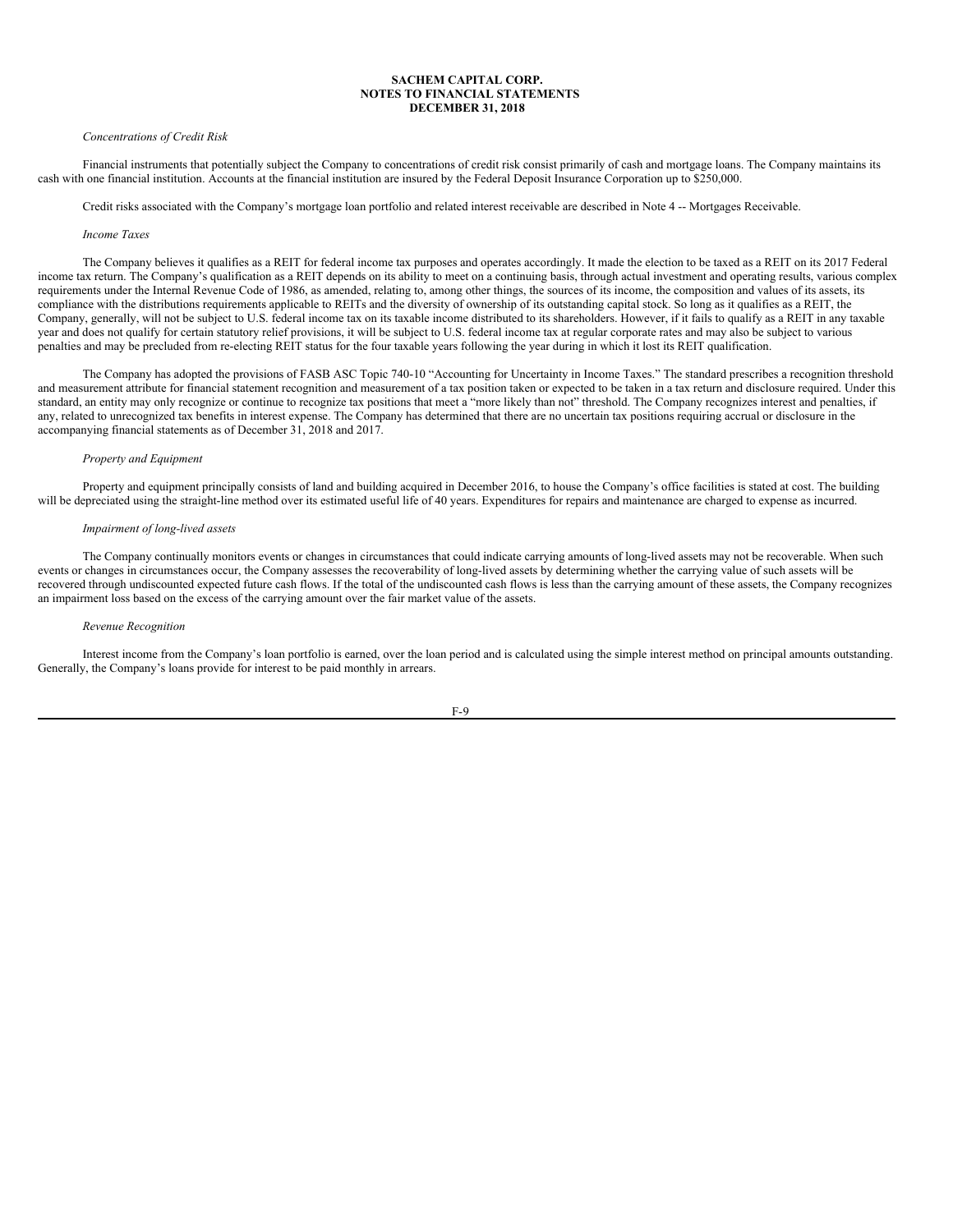Origination fee revenue is recognized ratably over the contractual life of the loan in accordance with ASC 310.

### *Deferred Financing Costs*

Costs incurred in connection with the Company's line of credit, as discussed in Note 8 – Line of Credit and Mortgage Payable, are amortized over the term of the line of credit, using the straight-line method.

## *Fair Value of Financial Instruments*

For the line of credit, mortgage payable and interest-bearing mortgages receivable held by the Company, the carrying amount approximates fair value due to the relative short-term nature of such instruments.

# *Subsequent Events*

Management has evaluated subsequent events through March 29, 2019, the date on which the financial statements were available to be issued. Based on the evaluation, no adjustments were required in the accompanying financial statements.

### *Earnings Per Share*

Basic and diluted earnings per share are calculated in accordance with ASC 260 -- "Earnings Per Share." Under ASC 260, basic earnings per share is computed by dividing income available to common shareholders by the weighted-average number of common shares outstanding for the period. The computation of diluted earnings per share is similar to basic earnings per share, except that the denominator is increased to include the potential dilution from the exercise of stock options and warrants for common shares using the treasury stock method. The numerator in calculating both basic and diluted earnings per common share for each period is the reported net income.

Prior to the Exchange, the Company's business was conducted by SCP, a limited liability company. Accordingly, earnings per share for the year ended December 31, 2017, do not include the net income per share for the period prior to the Exchange.

### *Recent Accounting Pronouncements*

In May 2014, the FASB issued ASU 2014-09, Revenue from Contracts with Customers ("ASU 2014-09"), which is effective for fiscal years, and interim periods within those years, beginning on or after December 15, 2017. This ASU outlines a new, single comprehensive model for entities to use in accounting for revenue arising from contracts with customers and supersedes most current revenue recognition guidance, including industry specific guidance. Several ASUs expanding and clarifying the initial guidance issued in ASU 2014-09 have been released since May 2014. Exclusions from the scope of this guidance include revenues resulting from loans, investment securities (available-for-sale and trading), investments in unconsolidated entities and leases. The Company adopted the ASU effective January 1, 2018. The Company evaluated the applicability of this guidance, and concluded that the adoption does not have an effect on its financial statements.

In May 2017, the Financial Accounting Standards Board (the "FASB") issued ASU 2017-09, "Compensation — Stock Compensation (Topic 718): Scope of Modification Accounting." The ASU provides guidance on the types of changes to the terms or conditions of share-based payment awards to which an entity would be required to apply modification accounting under ASC 718. Under the new guidance, modification accounting is required only if the fair value, the vesting conditions, or the classification of the award changes as a result of the change in terms or conditions. For all entities, the standard is effective for financial statements issued for fiscal years beginning after December 15, 2017, and interim periods within those fiscal years. Early adoption is permitted, including adoption in any interim period. The adoption of this guidance did not have a material impact on the Company's financial statements.

In August 2017, the FASB issued ASU 2017-12, "Derivatives and Hedging (Topic 815): Targeted Improvements to Accounting for Hedging Activities." The ASU expands the activities that qualify for hedge accounting and simplifies the rules for reporting hedging transactions. For public companies that file with the Securities Exchange Commission ("SEC"), the standard is effective for financial statements issued for fiscal years beginning after December 15, 2018, and interim periods within those fiscal years. Early adoption is permitted. The adoption of this guidance is not expected to have a material impact on the Company's financial statements.

In November 2017, the FASB issued ASU 2017-14, "Income Statement — Reporting Comprehensive Income (Topic 220), Revenue Recognition (Topic 605), and Revenue from Contracts with Customers (Topic 606)." The ASU adds, amends, and supersedes certain paragraphs of the ASC pursuant to Staff Accounting Bulletin No. 116 and SEC Release 33-10403, which amends the ASC to align SEC guidance with the new guidance in ASC Topic 606. Adoption of ASU 2017-14 should be concurrent with an entity's adoption of the guidance contained in ASU 2014-09, "Revenue from Contracts with Customers (Topic 606)." The adoption of this guidance did not have a material impact on the Company's financial statements.

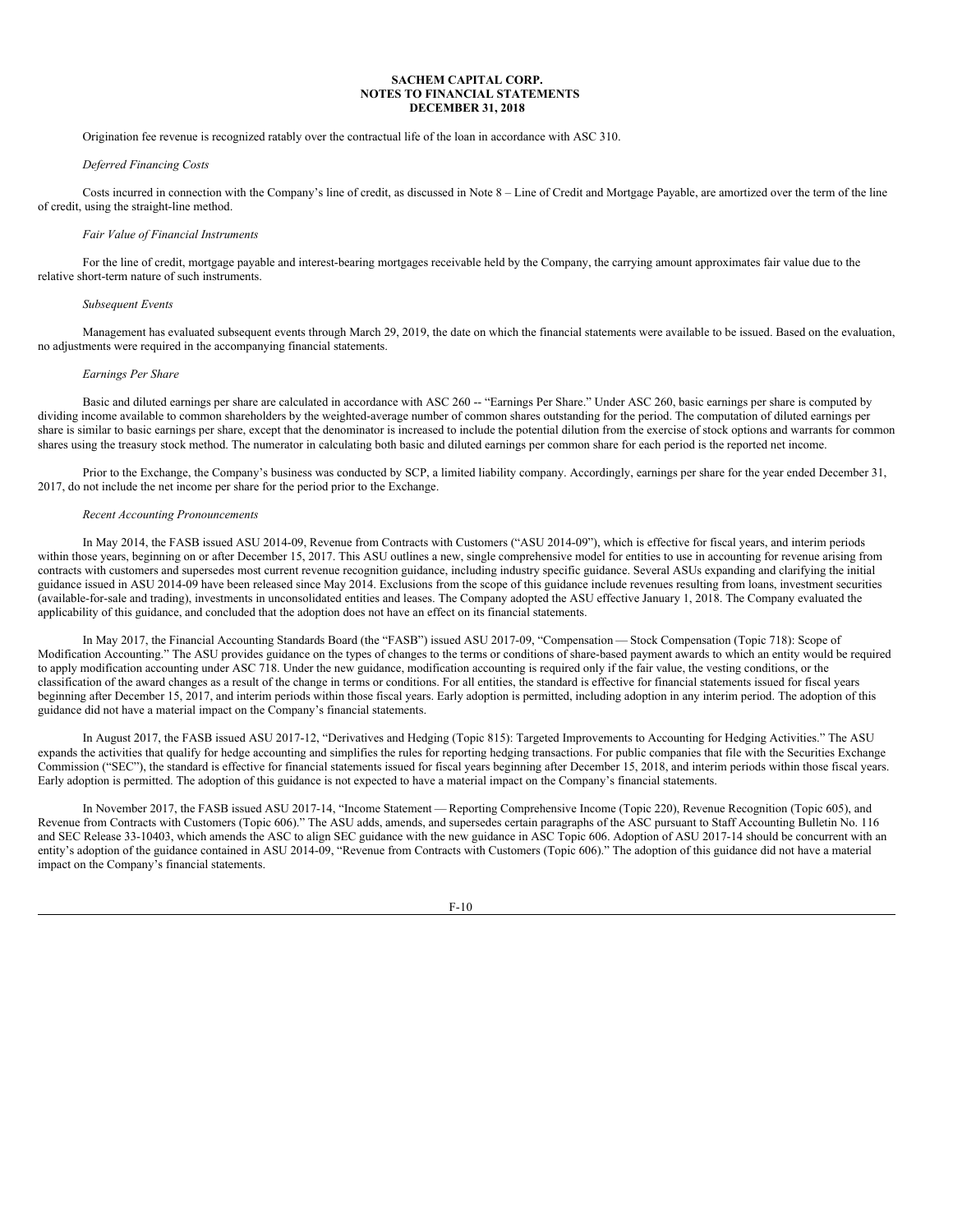In February 2018, the FASB issued ASU 2018-02, "Income Statement — Reporting Comprehensive Income (Topic 220): Reclassification of Certain Tax Effects from Accumulated Other Comprehensive Income." The ASU amends ASC 220, "Income Statement — Reporting Comprehensive Income," to allow a reclassification from accumulated other comprehensive income to retained earnings for stranded tax effects resulting from the Tax Cuts and Jobs Act. In addition, under the ASU, an entity will be required to provide certain disclosures regarding stranded tax effects. For all entities, the ASU is effective for financial statements issued for fiscal years beginning after December 15, 2018, and interim periods within those fiscal years. Early adoption is permitted. The adoption of this guidance is not expected to have a material impact on the Company's financial statements.

In June 2018, the FASB issued ASU 2018-07, "Compensation—Stock Compensation (Topic 718): Improvements to Nonemployee Share-Based Payment Accounting." This ASU supersedes ASC 505-50, "Equity Based Payment to Non-Employees," ("ASC 505-50") and expands the scope of ASC 718, "Compensation – Stock Compensation," to include all share-based payment arrangements related to the acquisition of goods and services from both nonemployees and employees. For public companies that file with the SEC, the standard is effective for financial statements issued for fiscal years beginning after December 15, 2018, and interim periods within those fiscal years. Early adoption is permitted, but no earlier than an entity's adoption date of ASC 606, "Revenue from Contracts with Customers." The adoption of this guidance is not expected to have a material impact on the Company's consolidated financial statements.

In August 2018, the FASB issued ASU 2018-13, "Fair Value Measurement (Topic 820): Disclosure Framework—Changes to the Disclosure Requirements for Fair Value Measurement." This ASU eliminates, adds and modifies certain disclosure requirements for fair value measurements as part of its disclosure framework project. The standard is effective for all entities for financial statements issued for fiscal years beginning after December 15, 2019, and interim periods within those fiscal years. Early adoption is permitted. The adoption of this guidance is not expected to have a material impact on the Company's consolidated financial statements.

Management does not believe that any other recently issued, but not yet effective, accounting standards if currently adopted would have a material effect on the Company's financial statements.

## **3. Cash-Restricted**

Restricted cash mainly represents collections received, pending check clearance, from the Company's commercial loans and is primarily dedicated to the reduction of the Company's credit line established pursuant to the Amended Credit Agreement (the "Webster Facility").

### **4. Mortgages Receivable**

The Company offers secured, non-banking loans to real estate owners and investors (also known as "hard money" loans) to fund their acquisition, renovation, development, rehabilitation or improvement of properties located primarily in Connecticut. The loans are secured by first mortgage liens on one or more properties owned by the borrower or related parties. In addition, each loan is personally guaranteed by the borrower or its principals, which guarantees may be collaterally secured as well. The loans are generally for a term of one to three years. The loans are initially recorded and carried thereafter, in the financial statements, at cost. Most of the loans provide for monthly payments of interest only (in arrears) during the term of the loan and a "balloon" payment of the principal on the maturity date.

For the years ended December 31, 2018 and 2017, the aggregate amounts of loans funded by the Company were \$42,078,191 and \$53,468,949, respectively, offset by principal repayments of \$24,641,469 and \$23,948,601, respectively.

As of December 31, 2018, the Company's mortgage loan portfolio included closed loans ranging in size from \$8,113 to \$2,038,586 with stated interest rates ranging from 5.0% to 12.5% and a default interest rate for non-payment of 18%.

At December 31, 2018 and 2017, no single borrower had loans outstanding representing more than 10% of the total balance of the loans outstanding.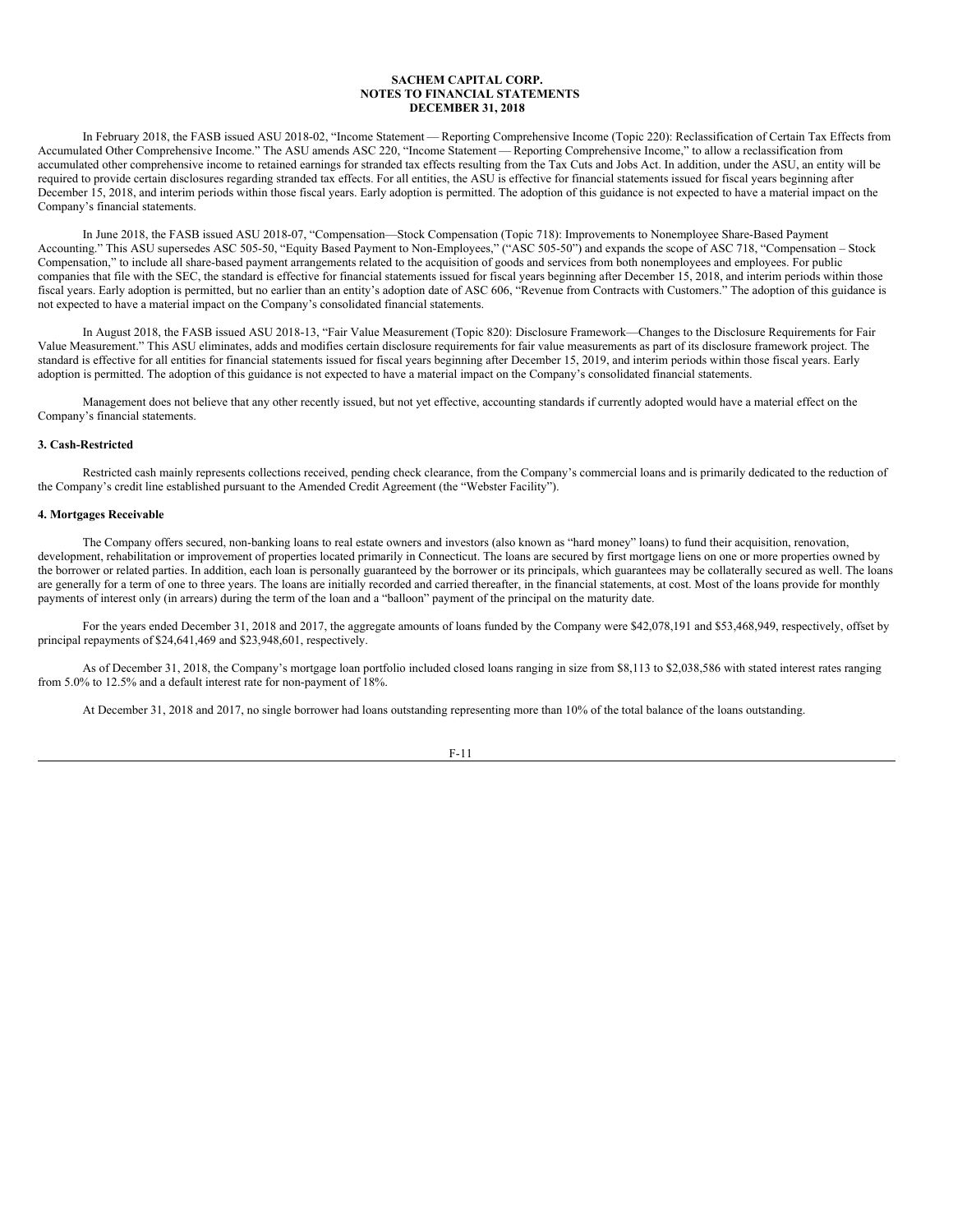The Company generally grants loans for a term of one to three years. The Company will agree to extend the term of a loan if, at the time of the extension, the loan and the borrower meets all of the Company's underwriting requirements. The Company treats a loan extension as a new loan.

*Credit Risk*

Credit risk profile based on loan activity as of December 31, 2018 and 2017:

|                             |                    |            |           |                  | ı otal      |
|-----------------------------|--------------------|------------|-----------|------------------|-------------|
|                             |                    |            |           |                  | Outstanding |
| <b>Mortgages Receivable</b> | <b>Residential</b> | ∑ommercial | .and      | <b>Mixed Use</b> | Mortgages   |
| December 31, 2017           | 43.855.827         | 12.480.612 | 6.676.060 | 258,460          | 63,270,959  |
| December 31, 2018           | 52,980,472         | 19.250.618 | 5.638.113 | 1.021.907        | 78,891,110  |

**Total**

As of December 31, 2018, the following is the maturities of mortgages receivable for the years ending December 31:

| 2019  | 55,993,536 |
|-------|------------|
| 2020  | 12.952.075 |
| 2021  | 9.149.824  |
| 2022  | 795.675    |
| Total | 78,891,110 |

At December 31, 2018, of the 403 mortgage loans in the Company's portfolio, 13 were treated by the Company as "non-performing," typically because the borrower is more than 90 days in arrears on its interest payment obligations or because the borrower has failed to make timely payments of real estate taxes or insurance premiums. The aggregate outstanding principal balance of these non-performing loans and the accrued but unpaid interest as of December 31, 2018 was approximately \$5.1 million. The nonperforming loans have all been referred to counsel to commence foreclosure proceedings or to negotiate settlement terms. In the case of each non-performing loan, the Company believes the value of the collateral exceeds the outstanding balance on the loan.

At December 31, 2017, of the 337 mortgage loans in the Company's portfolio, 12 were treated by the Company as non-performing. The aggregate outstanding principal balance of these non-performing loans and the accrued but unpaid interest as of December 31, 2017 was approximately \$2.2 million. By the end of 2018, the Company sold five properties, two were refinanced by third party lenders at no loss to the Company and two are still in foreclosure. The Company recorded a net aggregate gain on the sale of those five properties of approximately \$19,000. Of the three remaining properties all three are held for sale.

# **5. Real Estate Owned**

Property purchased for rental or acquired through foreclosure are included on the balance sheet as real estate owned.

As of December 31, 2018 and 2017, real estate owned totaled \$2,943,438 and \$1,224,409, respectively, with no valuation allowance. As of December 31, 2018, real estate owned included \$887,918 of real estate held for rental and \$2,055,520 of real estate held for sale. As of December 31, 2017, real estate owned included \$1,224,409 of real estate held for rental and \$-0- of real estate held for sale. There was no valuation allowance on real estate owned at December 31, 2018 or 2017.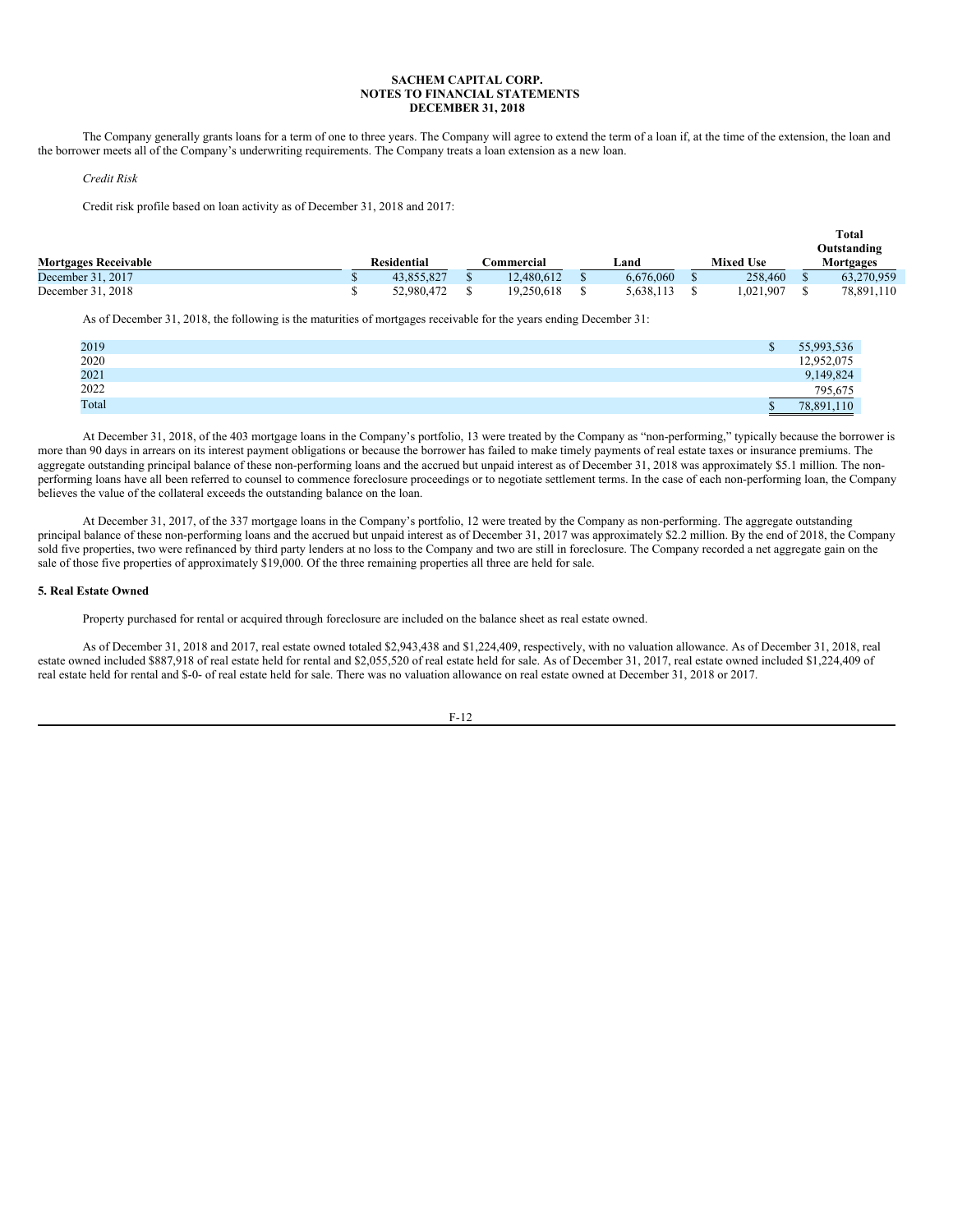# *Properties Held for Sale*

During the year ended December 31, 2018, the Company sold nine properties held for sale and recognized an aggregate gain of \$74,864.

#### *Properties Held for Rental*

As of December 31, 2018, six properties were held for rental, of which five are single family residences and the other one is a multi-family dwelling. Two properties are leased on a month-month basis and the other four are subject to leases that expire at various times from October 2019 through May 2020. Three of the properties are subject to an option to purchase in favor of the current lessee.

Rental payments due from real estate held for rental are as follows:

| Year ending December 31, 2019 | 60,400 |
|-------------------------------|--------|
| Year ending December 31, 2020 | 19.025 |
| Year ending December 31, 2021 | 13.200 |
| Total                         | 92.625 |

# **6. Profit Sharing Plan**

On April 16, 2018, the Company's Board of Directors approved the adoption of the Sachem Capital Corp. 401(k) Profit Sharing Plan (the "401(k) Plan"). All employees, who meet the participation criteria, are eligible to participate in the  $401(k)$  Plan. Under the terms of the  $401(k)$  Plan, the Company is obligated to contribute 3% of a participant's compensation to the 401(k) Plan on behalf of an employee-participant. For the year ended December 31, 2018, the 401(k) Plan expense was \$16,792.

# **7. Escrow Deposits**

Some of the mortgage loans made by the Company have future funding requirements, in which only a portion of the principal amount of the loan is funded at the closing of the loan. In such cases, the Company deposits the full amount of the loan with the closing attorney prior to the closing. Following the closing, the closing attorney will return the undisbursed funds to the Company.

$$
F-13
$$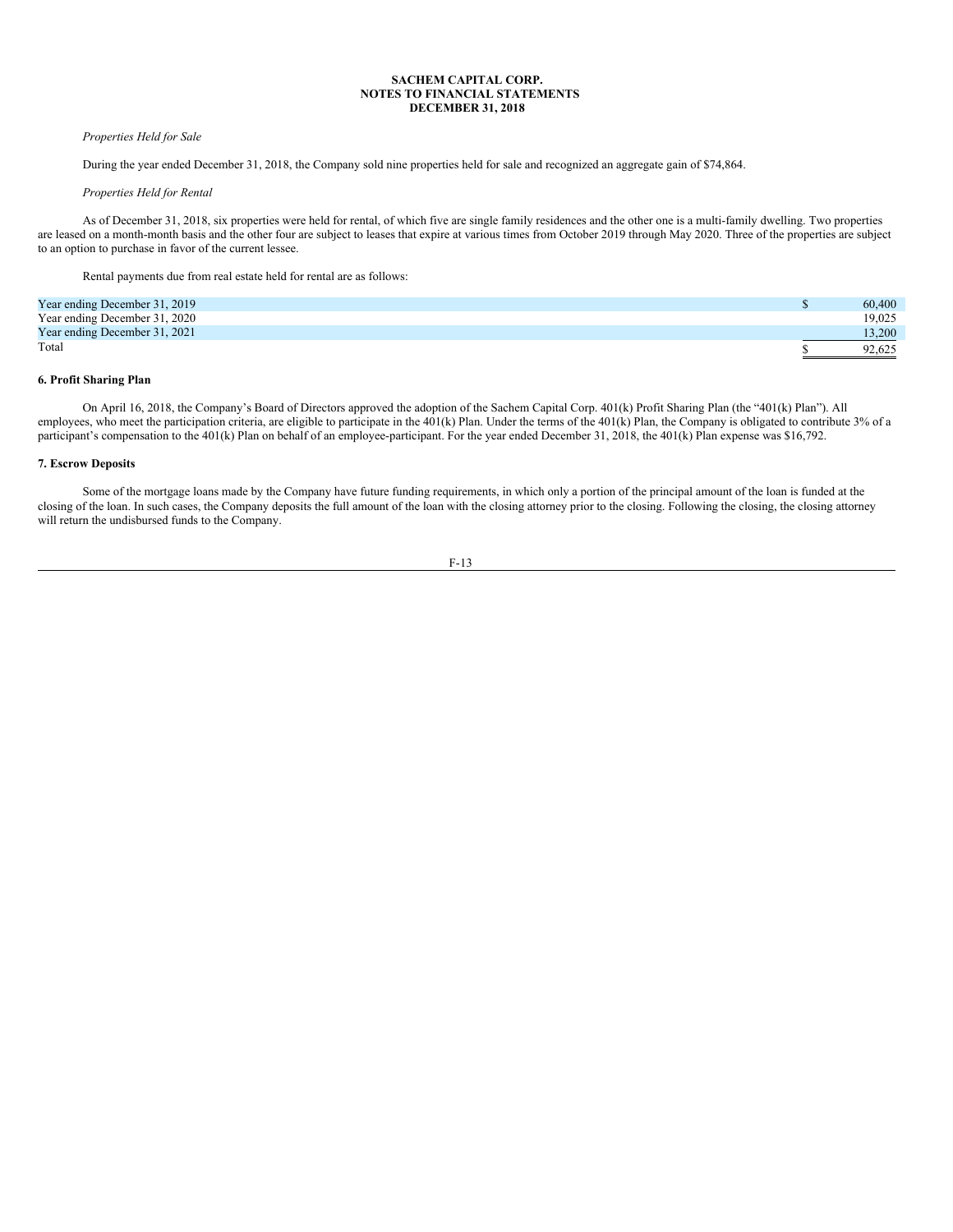## **8. Line of Credit and Mortgage Payable**

## *Line of Credit*

On December 18, 2014, the Company entered into a two-year revolving Line of Credit Agreement with Bankwell Bank ("Bankwell"), pursuant to which Bankwell agreed to advance up to \$5 million (the "Bankwell Credit Line") against assignments of mortgages and other collateral. On December 30, 2015, the Bankwell Credit Line was amended to increase available borrowings to \$7,000,000 and on March 15, 2016, the Credit Line was amended again to increase available borrowings to \$15,000,000. The interest rate on the amount actually outstanding was calculated at a variable rate equal to the prime rate plus 3%, but in no event less than 6.25%, per annum. On June 30, 2017, the Bankwell Credit Line was again amended. The amendments included the following: (i) an increase in the amount available to \$20,000,000, (ii) interest would be calculated at the greater of (x) 5.5% and (y) the three-month LIBOR Rate plus 4.50%; (iii) the maturity date of the Credit Line was extended to June 30, 2019. As of December 31, 2017, the interest rate on the Bankwell Credit Line was 6.19%.

The Bankwell Credit Line was secured by substantially all Company assets. In addition, JJV and each of the Company's co-chief executive officers, jointly and severally, guaranteed the Company's obligations under the Bankwell Credit Line up to a maximum of \$1,000,000 each.

The amortization of all financing costs for the years ended December 31, 2018 and 2017 were \$137,241 and \$59,118, respectively.

At December 31, 2017, the outstanding amount under the Bankwell Credit Line was \$9,841,613 and at May 11, 2018 it was \$18,512,470, immediately prior to payoff.

Effective May 11, 2018 (the "Closing Date"), the Company entered into a Credit and Security Agreement with Webster Business Credit Corporation ("WBCC"), Bankwell Bank and Berkshire Bank (collectively, the "Lenders") regarding a new \$35 million revolving credit facility (the "Webster Facility") to replace the Bankwell Credit Line. The Webster Facility is secured by a first priority lien on all the Company's assets, including its mortgage loan portfolio. Interest on the outstanding balance accrues at a rate equal to the 30-day LIBOR rate plus 4.00% per annum. All amounts outstanding under the Webster Facility, including principal, accrued interest and other fees and charges, are due and payable May 11, 2022. Pursuant to the terms of the Webster Facility, the maximum amount the Company may borrow is 75% of the aggregate principal amount of its "Eligible Mortgage Loans," as defined. As of the Closing Date, the aggregate principal amount of the Company's Eligible Mortgage Loans was approximately \$43.2 million. The Credit and Security Agreement between the Company and the Lenders contains provisions regarding defaults and events of default, representations and warranties and affirmative, negative and financial covenants that are typical of transactions of this sort.

At the closing with respect to the Webster Facility, the Company made an initial draw-down of \$20.2 million, of which \$18.6 million was used to repay the balance due to Bankwell, \$1.4 million was used for working capital and the balance was used to pay transaction costs and other fees and expenses relating to obtaining and closing the Webster Facility. No fee was paid with respect to the termination of the Bankwell Credit Line. At the time of the closing of the Webster Facility, the interest rate on the Bankwell Credit Line was 6.79% and the interest rate on the Webster Facility was 6.09%.

At December 31, 2018, the Company was not in compliance with the "tangible net worth" covenant required pursuant to the Credit and Security Agreement, and on March 29, 2019 the Lenders waived compliance with that covenant.

At December 31, 2018, the outstanding amount under the Webster Facility was approximately \$27.2 million and interest on the outstanding balance was accruing at the rate of 6.50%.

# *Mortgage Payable*

In February 2017, the Company obtained a mortgage loan from Bankwell Bank, secured by property owned by the Company located at 698 Main Street in Branford, Connecticut (the "Bankwell Mortgage Loan"). Commencing March 2019, this property serves as the Company's principal place of business. The original principal amount of the Bankwell Mortgage Loan is \$310,000 and bears interest at the rate of 4.52%. Interest and principal are payable in monthly installments of \$1,975. The entire outstanding principal balance of the Bankwell Mortgage Loan and all accrued and unpaid interest thereon is due and payable in January 2022. At December 31, 2018, the outstanding principal balance on the Bankwell Mortgage Loan was \$290,984.

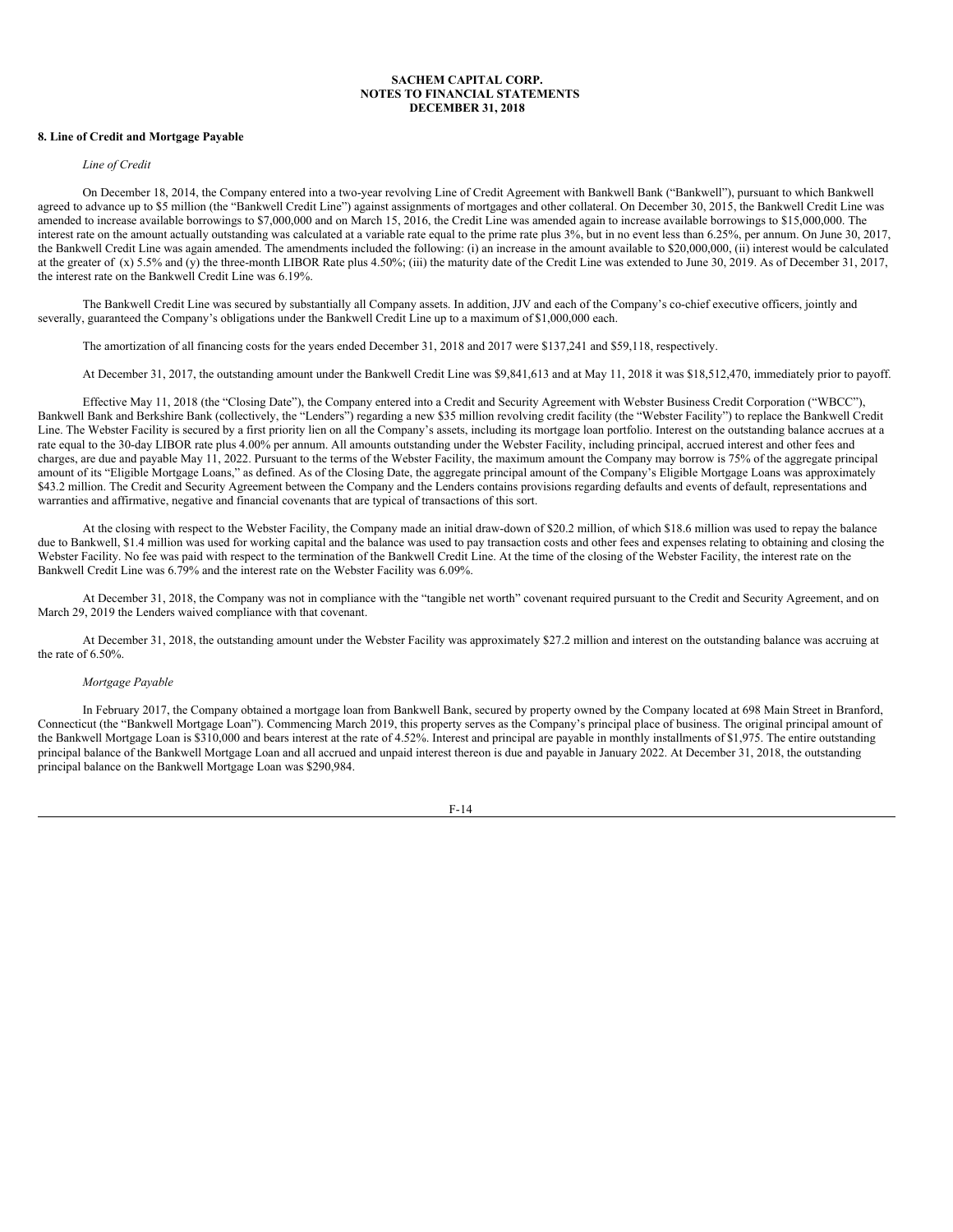Principal payments on the Bankwell Mortgage Loan are due as follows:

| Year ending December 31, 2019 | 10.645  |
|-------------------------------|---------|
| Year ending December 31, 2020 | 11.136  |
| Year ending December 31, 2021 | 11.650  |
| Year ending December 31, 2022 | 257,553 |
| Total                         | 290.984 |

# **9. Other Income**

Other income of the Company includes the following:

|                                         |  | <b>Year Ended</b><br>December 31. |  |         |
|-----------------------------------------|--|-----------------------------------|--|---------|
|                                         |  |                                   |  |         |
|                                         |  | 2018                              |  | 2017    |
| Income from borrower charges            |  | 250,561                           |  | 174,707 |
| Lender, modification and extension fees |  | 437,839                           |  | 153,544 |
| In-house legal fees                     |  | 76,302                            |  | 61,400  |
| Other income                            |  | 72,637                            |  | 20,843  |
| Total                                   |  | 837.339                           |  | 410,494 |

# **10. Members' Equity**

On the date of the Exchange, members' equity in SCP was approximately \$28.5 million. In the Exchange all such members' equity was converted into common shares of the Company.

# **11. Commitments and Contingencies**

# *Origination Fees*

Loan origination fees consist of points, generally 2% – 5% of the original loan principal amount. Pursuant to SCP's operating agreement, JJV, as the manager of SCP, was entitled to 75% of loan origination fees. For the year ended December 31, 2017, loan origination fees paid to JJV were \$52,902. These payments are amortized over the life of the loan for financial statement purposes and recognized as a reduction of origination fee income. After the Exchange, the Manager was no longer entitled to origination fee payments.

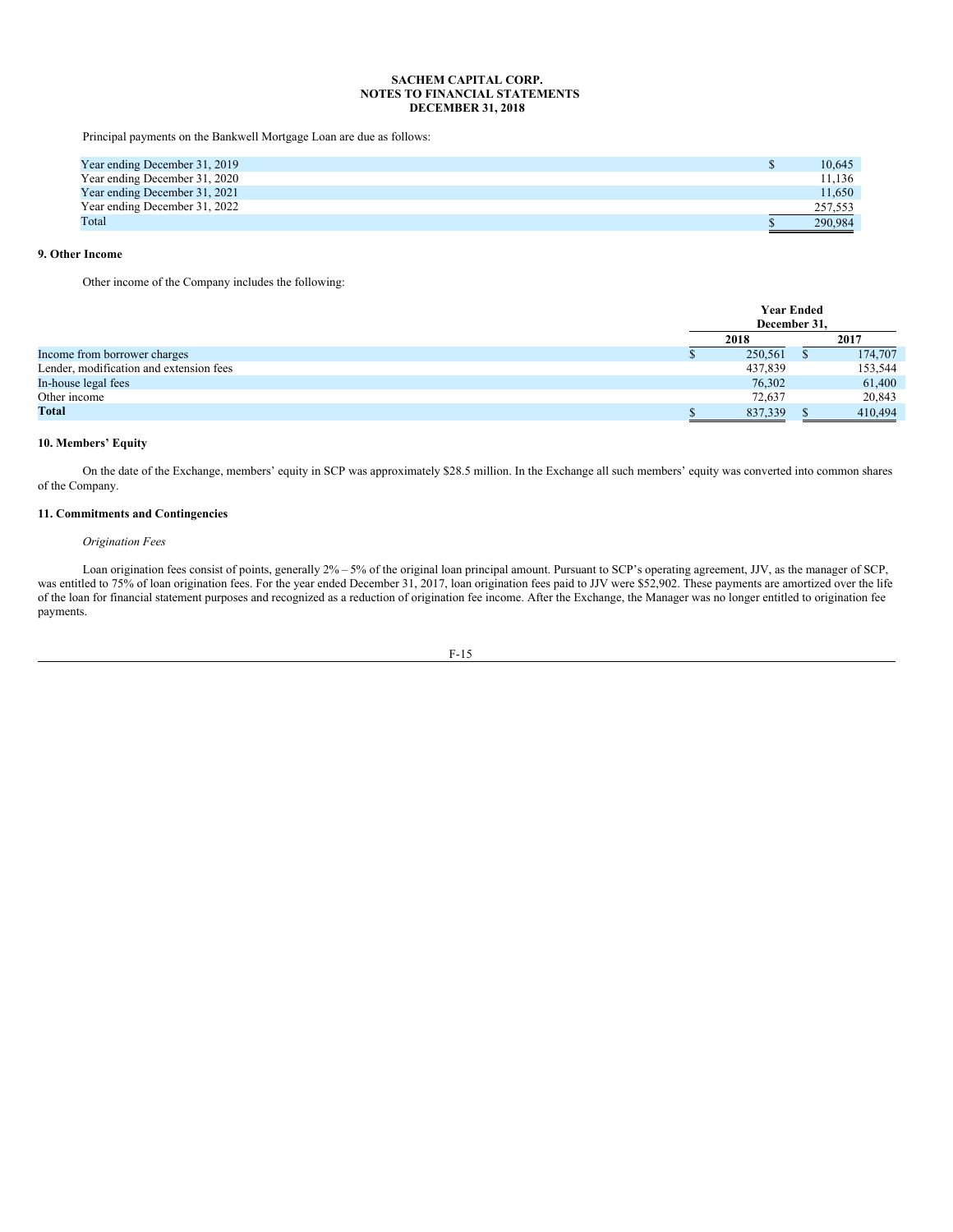Original maturities of deferred revenue are as follows as of:

| December 31, |          |
|--------------|----------|
| 2019         | 763,808  |
| 2020         | 237,218  |
| 2021         | 57,380   |
| Total        | .058.406 |

In instances in which mortgages are repaid before their maturity date, the balance of any unamortized deferred revenue is generally recognized in full at the time of repayment. If the borrower is entitled to a partial refund of the origination fee collected in connection with a prepaid loan, the Company credits the refundable portion against the balance due on the loan. For the years ended December 31, 2018 and 2017, approximately \$76,200 and \$74,000 of origination fees were refunded in connection with prepaid loans.

### *Loan Servicing Fees*

Prior to the Exchange, JJV was responsible for servicing SCP's mortgage loan portfolio and for administration of the affairs of SCP for which it received compensation. At JJV's discretion, the loan servicing fee ranges from one-twelfth (1⁄12th) of one-half percent (0.5%) to one percent (1.0%) of the loan portfolio, payable monthly and calculated based on total loans as of the first of each month. The percentage charged by JJV was 1.0% for the year ended December 31, 2017 prior to the Exchange. For the year ended December 31, 2017 loan servicing fees paid to JJV were \$32,778.

#### *Other Manager Compensation*

JJV was also entitled to fees for other services performed such as inspection fees. For the year ended December 31, 2017, fees paid to JJV for such services were \$3,069.

# *Employment Agreements*

In February 2017, the Company entered into identical employment agreements with John and Jeffrey Villano, executive officers of the Company, pursuant to which: (i) the employment term is five years commencing February 9, 2017, with extensions for successive one-year periods unless either party provides written notice at least 180 days prior to the next anniversary date of its intention to not renew the agreement; (ii) effective as of April 2018, each receives an annual base salary is \$360,000, increased from \$260,000; (iii) each is entitled to incentive compensation in such amount as determined by the Compensation Committee of the Company's Board of Directors; (iv) each is entitled to participate in the Company's employee benefit plans; (v) each is entitled to full indemnification permitted by law; (v) each is subject to a two-year non-competition period following the termination of employment without cause; and (vi) each is entitled to payments upon termination of employment or a change in control.

#### *Unfunded Commitments*

At December 31, 2018, the Company had future funding obligations totaling \$5,963,355, which can be drawn by the borrowers when the conditions relating thereto have been satisfied. (See Note  $6$  – Escrow Deposits.)

*Other*

In the normal course of its business, the Company is named as a party-defendant because it is a mortgagee having interests in real properties that are being foreclosed upon, primarily resulting from unpaid property taxes. The Company actively monitors these actions and in all cases, there remains sufficient value in the subject property to assure that no loan impairment exists. At December 31, 2018, there were nine of such properties, representing approximately \$1.4 million of mortgages receivable.

#### **12. Related Party Transactions**

Until March 11, 2019, the Company leased office space, on a month-to-month basis, in a building owned by Union News of New Haven, Inc., an entity that is controlled and 20%-owned by Jeffrey Villano, one of the Company's co-chief executive officers. Rent and other facility related charges paid by the Company to Union News for each of the years ended December 31, 2018 and 2017 was \$18,000. On March 11, 2019, the Company relocated its operations to a new location, which is owned by the Company.

Prior to the Exchange, SCP reimbursed JJV for rent and other expenses paid by JJV on behalf of SCP. For the period beginning January 1, 2017 and ending February 8, 2017 such amount totaled \$35,847. In addition to rent, these amounts include other payments made by JJV on SCP's behalf including insurance premiums and real estate taxes in instances where SCP was been notified that the borrower is in default, costs of any actions (*i.e.,* foreclosures) commenced by SCP to enforce its rights or collect amounts due from borrowers who were in default of their obligations to SCP as well as other costs that JJV deemed appropriate to protect SCP's interests. During 2017, JJV paid salaries and payroll taxes on behalf of the Company totaling \$12,223.

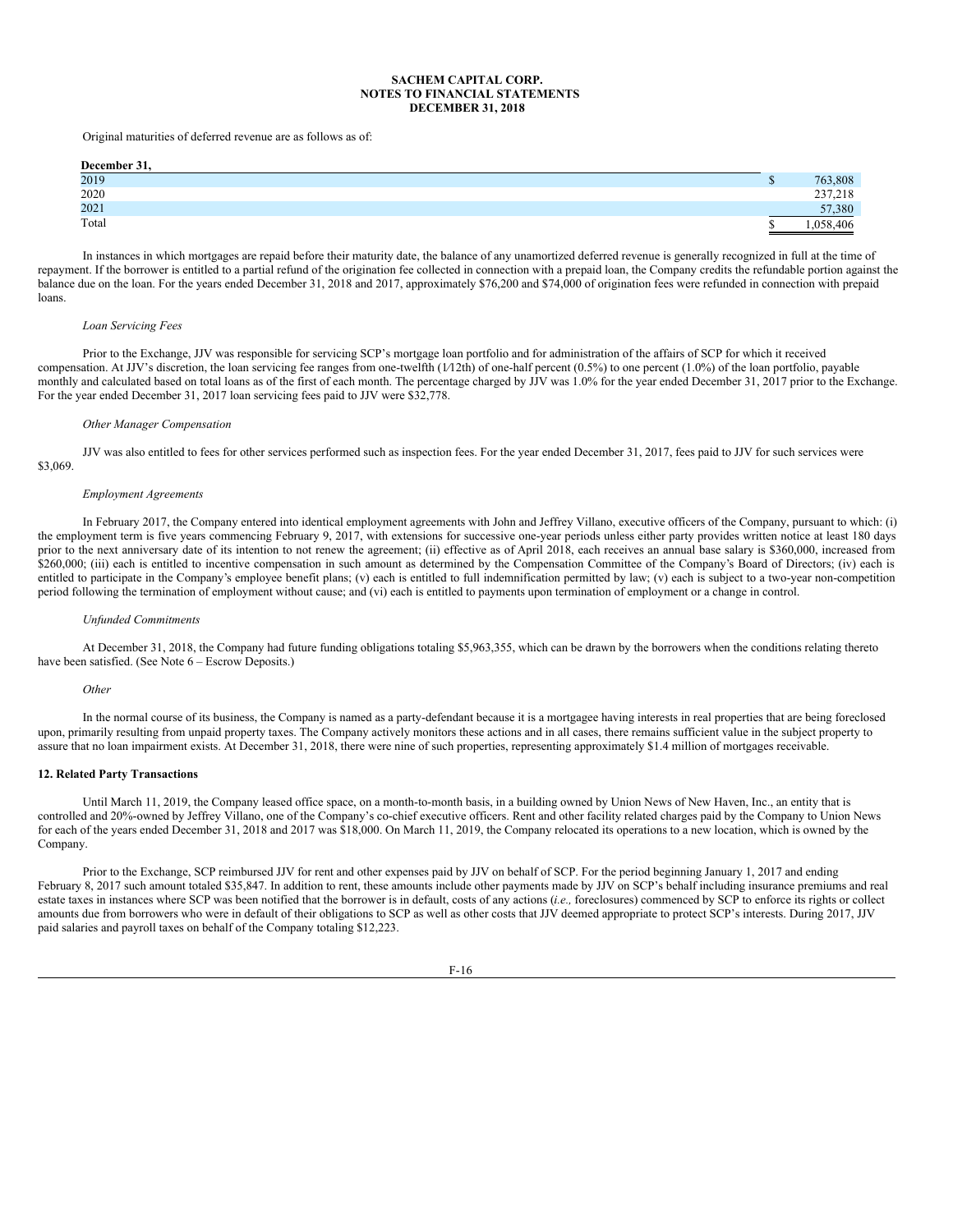During the period beginning January 1, 2017 and ending February 8, 2017, SCP paid JJV \$52,902, representing the origination fees on loans funded by SCP in those years. (See Note 9 – Commitments and Contingencies.)

From time to time, JJV would acquire certain troubled assets from third parties who are not existing SCP borrowers. In such instances, JJV would borrow money from SCP to finance these acquisitions. As part of the Exchange, the Company acquired the notes evidencing these loans from SCP. The principal balance of the loans to JJV at December 31, 2018 and 2017 was \$879,457 and \$1,104,022, respectively. The real estate purchased is held by JJV in trust for the Company. The Company accounts for these arrangements as separate loans to JJV. The income earned on these loans is equivalent to the income earned on similar loans in the portfolio. All underwriting guidelines are adhered to. The terms of the mortgage allow JJV to sell the properties in case of default with proceeds in excess of loan principal and accrued expense being returned to JJV. Neither SCP nor the Company made any loans to JJV in 2018 or 2017. During the years ended December 31, 2018 and 2017, JJV paid \$148,171 and \$134,452, respectively, in interest to the Company (or to SCP prior to the Exchange).

In the ordinary course of business, the Company may originate, fund, manage and service loans to shareholders (members in the case of loans funded prior to the Exchange). The underwriting process on these loans adheres to prevailing Company policy. The terms of such loans, including the interest rate, income, origination fees and other closing costs are the same as those applicable to loans made to unrelated third parties in the portfolio. As of December 31, 2018 and 2017, loans to former partners and now shareholders totaled \$4,412,742 and \$3,588,669, respectively. Interest income earned on these loans totaled \$375,552 and \$303,232 for the years ended December 31, 2018 and 2017, respectively.

During the year ended December 31, 2018, the Company originated then sold two notes to a shareholder in the aggregate amount of \$1,717,000. One note in the amount of \$1,200,000 was modified as to its term and has not been re-assigned back to the note holder. This amount is reflected as due to shareholder at December 31, 2018.

During the year ended December 31, 2017, the Company originated then sold notes to a shareholder in the amount of \$2,750,000. Notes totaling \$2,000,000 were repurchased by the Company and are classified as mortgages receivable at December 31, 2017. Prior to December 31, 2017, \$723,478 was paid to the Company for the benefit of the noteholder. This amount is reflected in the balance sheet as Due to shareholder at December 31, 2017, and was paid to the noteholder in January 2018.

At December 31, 2018 and 2017, the total amount owed by JJV to the Company was \$22,794 and \$22,977, respectively and is reflected as other receivables on the Company's balance sheet.

On February 9, 2017, the Company purchased computer hardware, software and furniture and fixtures totaling \$92,806 from JJV.

During the years ended December 31, 2018 and 2017, the wife of one of the Company's executive officers was paid \$80,532 and \$75,000, respectively, for accounting and financial reporting services provided to the Company.

# **13. Concentration of Credit Risk**

The Company makes loans that are secured by first mortgage liens on real property located primarily (approximately 90%) in Connecticut. This concentration of credit risk may be affected by changes in economic or other conditions of the geographic area.

# **14. Public Offerings Underwriter Warrants**

In 2017 the Company consummated two public offerings – the IPO in February and a follow-on offering in October-November. (See Note 1 --- The Company.) In connection with the IPO, the Company issued to the underwriters warrants to purchase an aggregate of 130,000 common shares at an exercise price of \$6.25 per common share. These warrants are exercisable at any time, and from time to time, in whole or in part, commencing on February 9, 2018 and expire on February 9, 2022. The fair value of these warrants, using the Black-Scholes option pricing model, on the date of issuance was \$114,926. At December 31, 2018, all these warrants were outstanding.

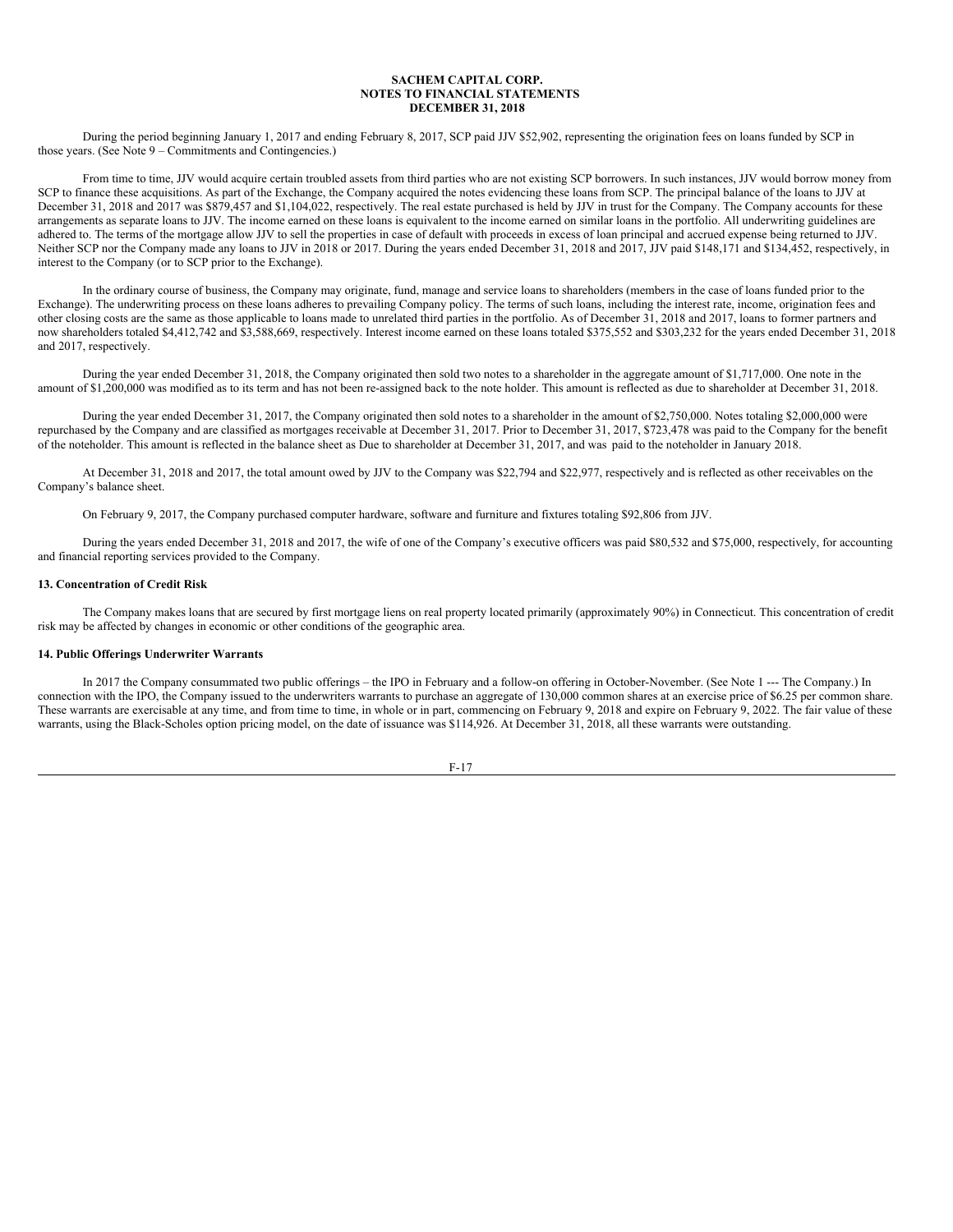In connection with the follow-on, the Company issued to the underwriters warrants to purchase an aggregate of 187,500 common shares at an exercise price of \$5.00 per share. These warrants are exercisable at any time, and from time to time, in whole or in part, commencing on October 24, 2018 and expire on October 24, 2022. The fair value of these warrants, using the Black-Scholes option pricing model, on the date of issuance was \$131,728. At December 31, 2018, all these warrants were outstanding.

#### **15. Stock-Based Compensation**

On October 27, 2016, the Company adopted the 2016 Equity Compensation Plan (the "Plan), the purpose of which is to align the interests of the Company's officers, other employees, advisors and consultants or any subsidiary, if any, with those of the Company's shareholders and to afford an incentive to such officers, employees, consultants and advisors to continue as such, to increase their efforts on the Company's behalf and to promote the success of the Company's business. The basis of participation in the Plan is upon discretionary grants of awards by the Company's Board of Directors. The Plan is administered by the Compensation Committee. The maximum number of Common Shares reserved for the grant of awards under the Plan is 1,500,000, subject to adjustment as provided in Section 5 of the Plan. The number of securities remaining available for future issuance the Plan is 1,477,116.

During the fiscal year ended December 31, 2018, the Company granted an aggregate of 22,884 restricted Common Shares under the Plan. Stock based compensation for the year ended December 31, 2018 was \$37,589.

#### **16. At-the Market Offering**

On November 9, 2018, the Company entered into an At the Market Issuance Sales Agreement (the "Sales Agreement") with B. Riley FBR, Inc., (the "Sales Agent") to sell common shares, par value \$0.001 per share, of the Company (the "ATM Shares"), having an aggregate offering price of up to \$16 million, from time to time, through an "at-the-market" equity offering program (the "ATM Offering"). The sales of the ATM shares may be made in negotiated transactions or other transactions that are deemed to be "at-the-market offerings" as defined in Rule 415 under the Securities Act of 1933. The Company has no obligation to sell any of the ATM shares under the Sales Agreement, and may at any time suspend sales of the ATM shares.

The Company has agreed to pay the Sales Agent commissions for their services in acting as agent in the sale of ATM shares, and the Company has agreed to pay \$35,000 to the Sales Agents for their out-of-pocket legal fees incurred in connection with the ATM Offering. The Sales Agent is entitled to compensation at a commission rate up to 7% of the gross proceeds from the sale of ATM shares pursuant to the Sales Agreement. The Sales Agreement contains representations and warranties and covenants that are customary for transactions of this type. In addition, the Company has agreed to indemnify the Sales Agent against certain liabilities on customary terms, subject to limitations on such arrangements imposed by applicable law and regulation.

No shares were sold under the Sales Agreement during the year ended December 31, 2018.

### **17. Subsequent Events**

On January 10, 2019, the Company paid a dividend of \$0.17 per share, or \$2,624,566 in the aggregate, to its shareholders of record as of December 31, 2018.

$$
F-18
$$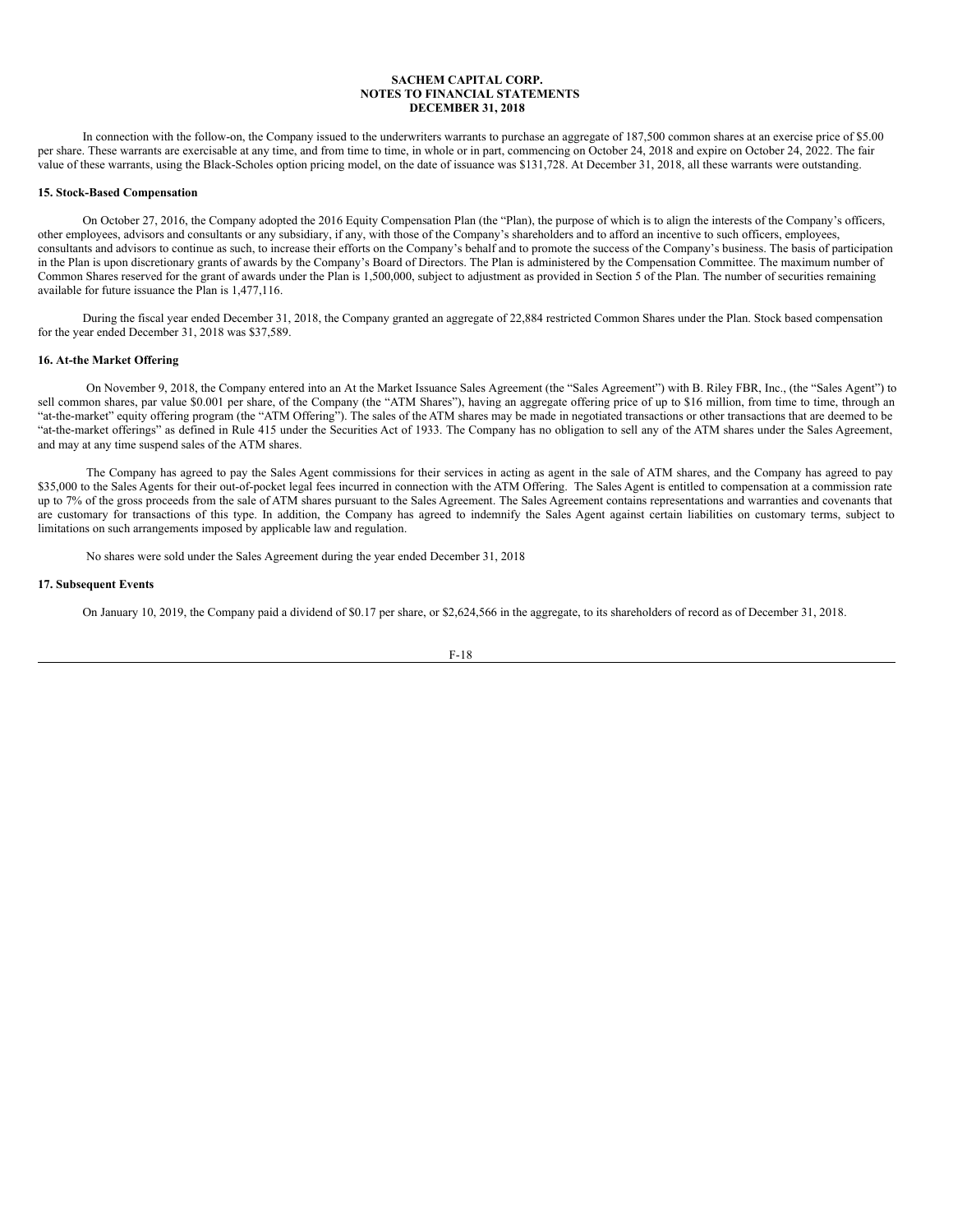On January 15, 2019, the Company sold a property classified as real estate held for sale at December 31, 2018 receiving \$135,000 in net proceeds. The Company recognized an impairment loss of \$16,822 as of December 31, 2018.

In February 2019, a property classified as real estate held for rental was sold resulting in a gain of \$7,149.

In February 2019, the Company purchased a property held for rental for \$90,000.

In February 2019, the Company entered in to an agreement with a former borrower to pay the sum of \$155,000 relating to the sale of four properties foreclosed by the Company. The borrower paid \$25,000 in January 2019 pursuant to the agreement.

In February and March of 2019, the Company sold 511,635 common shares in the ATM Program, realizing approximately \$2.2 million in net proceeds.

F-19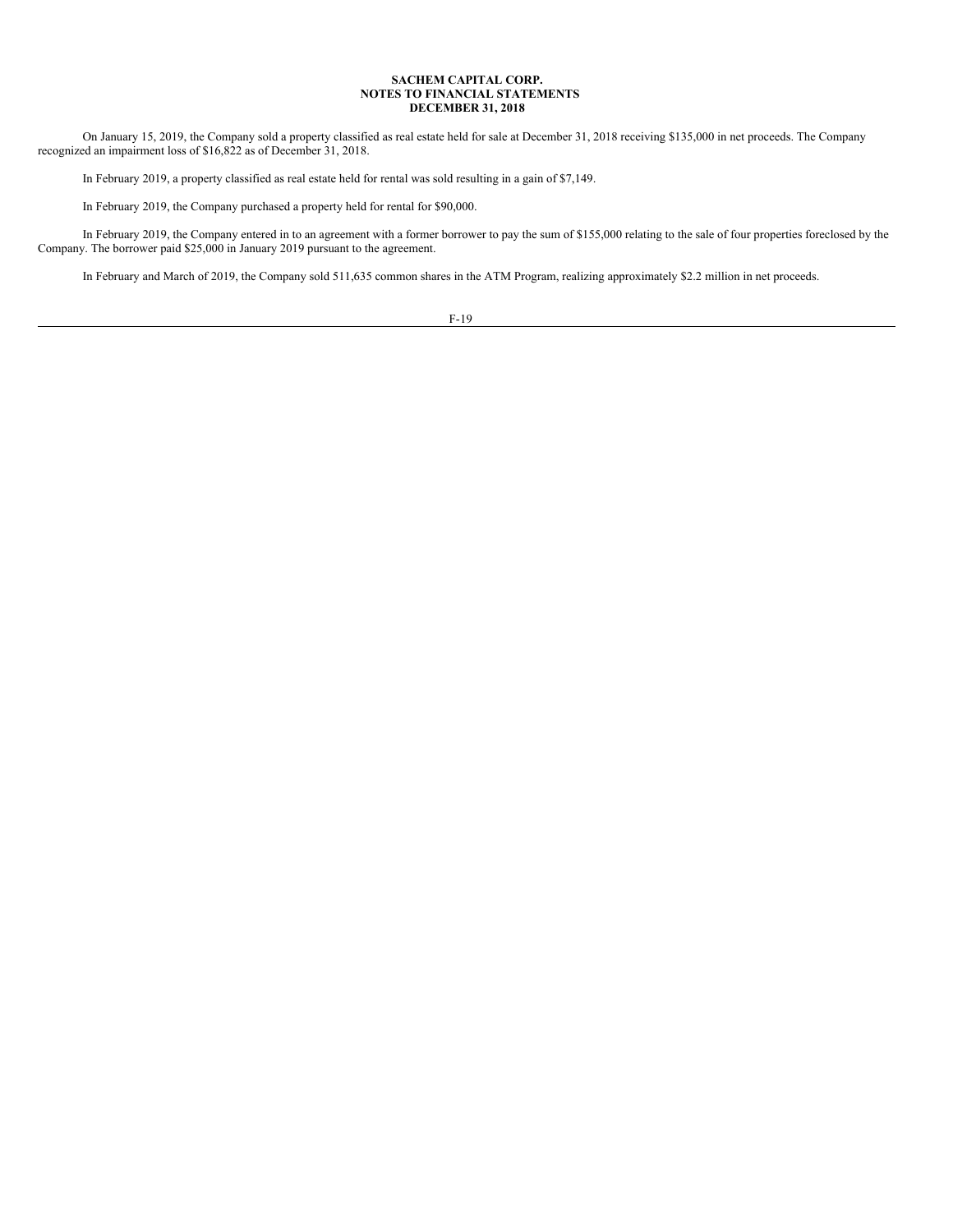To the Board of Directors and Shareholders Sachem Capital Corp.

We hereby consent to the incorporation by reference in the Registration Statements of Sachem Capital Corp. (the "Company") on Form S-8 (#333-226197) and on Form S-3 (#333-227906) of our report dated March 29, 2019, on the balance sheets of the Company as of December 31, 2018 and 2017, and the related statements of operations, changes in shareholders' / members' equity and cash flows for the years then ended, as appearing in the annual report on Form 10-K of the Company for the year ended December 31, 2018.

/s/ Hoberman & Lesser, LLP Hoberman & Lesser, CPAs, LLP New York, New York

March 29, 2019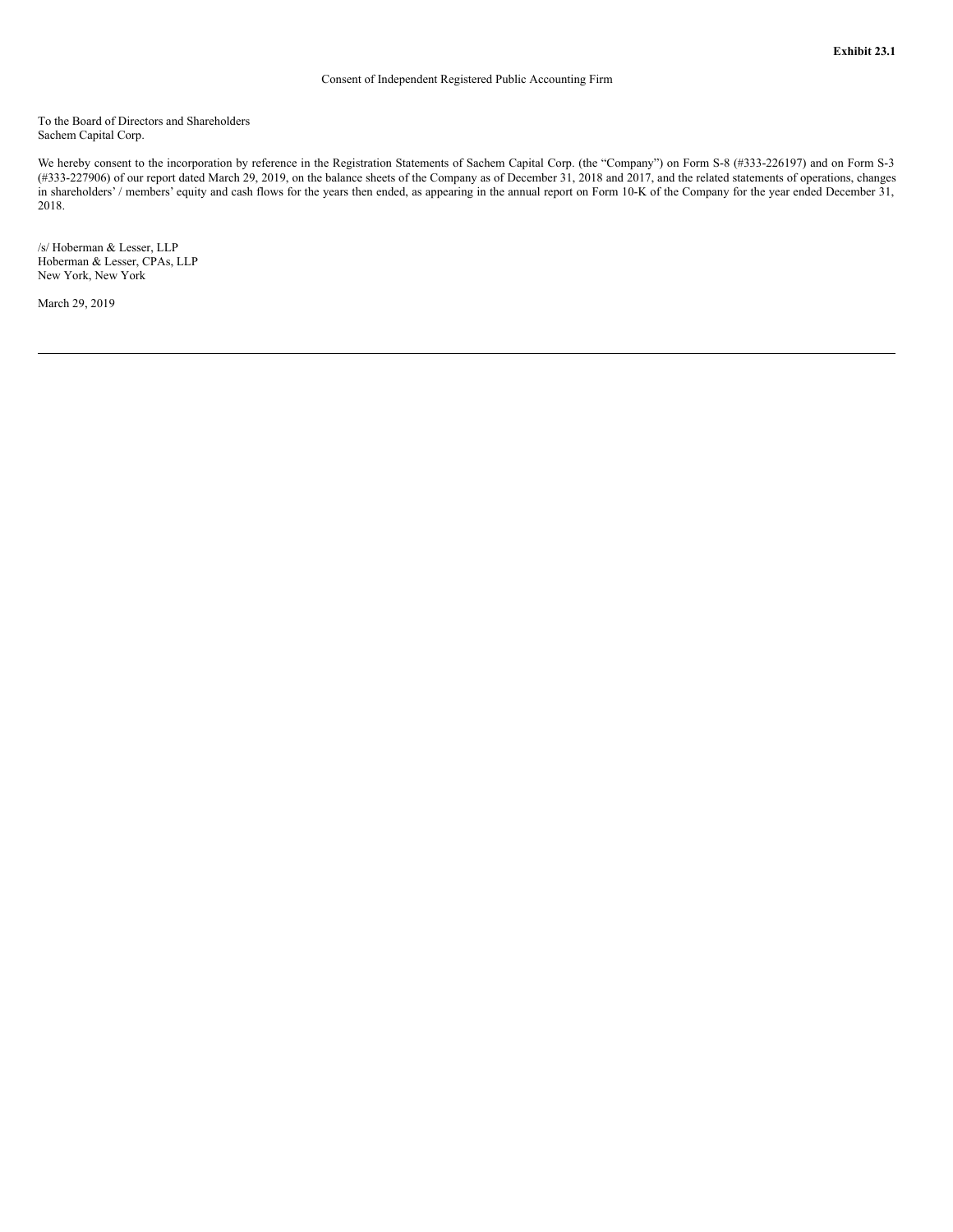## **Rule 13a-14(a)/15d-14(a) Certification**

#### I, Jeffrey C. Villano, certify that:

1. I have reviewed this annual report on Form 10-K of Sachem Capital Corp.;

2. Based on my knowledge, this report does not contain any untrue statement of a material fact or omit to state a material fact necessary to make the statements made, in light of the circumstances under which such statements were made, not misleading with respect to the period covered by this report;

3. Based on my knowledge, the financial statements, and other financial information included in this report, fairly present in all material respects the financial condition, results of operations and cash flows of the registrant as of, and for, the periods presented in this report;

4. The registrant's other certifying officer(s) and I are responsible for establishing and maintaining disclosure controls and procedures (as defined in Exchange Act Rules 13a-15(e) and 15d-15(e)) and internal control over financial reporting (as defined in Exchange Act Rules 13a-15(f) and 15d-15(f)) for the registrant and have:

(a) Designed such disclosure controls and procedures, or caused such disclosure controls and procedures to be designed under our supervision, to ensure that material information relating to the registrant including its consolidated subsidiaries, is made known to us by others within those entities, particularly during the period in which this report is being prepared;

(b) Designed such internal control over financial reporting, or caused such internal control over financial reporting to be designed under our supervision, to provide reasonable assurance regarding the reliability of financial reporting and the preparation of financial statements for external purposes in accordance with generally accepted accounting principles;

(c) Evaluated the effectiveness of the registrant's disclosure controls and procedures and presented in this report our conclusions about the effectiveness of the disclosure controls and procedures, as of the end of the period covered by this report, based on such evaluation; and

(d) Disclosed in this report any change in the registrant's internal control over financial reporting that occurred during the registrant's most recent fiscal quarter (the registrant's fourth fiscal quarter in the case of an annual report) that has materially affected, or is reasonably likely to materially affect, the registrant's internal control over financial reporting; and

5. The registrant's other certifying officer(s) and I have disclosed, based on the most recent evaluation of internal control over financial reporting, to the registrant's auditors and the audit committee of the registrant's board of directors (or persons performing the equivalent functions):

(a) All significant deficiencies and material weaknesses in the design or operation of internal control over financial reporting which are reasonably likely to adversely affect the registrant's ability to record, process, summarize and report financial information; and

(b) Any fraud, whether or not material, that involves management or other employees who have a significant role in the registrant's internal control over financial reporting.

Date: March 29, 2019

/s/ Jeffrey C. Villano Jeffrey C. Villano Co-Chief Executive Officer and President (Principal Executive Officer)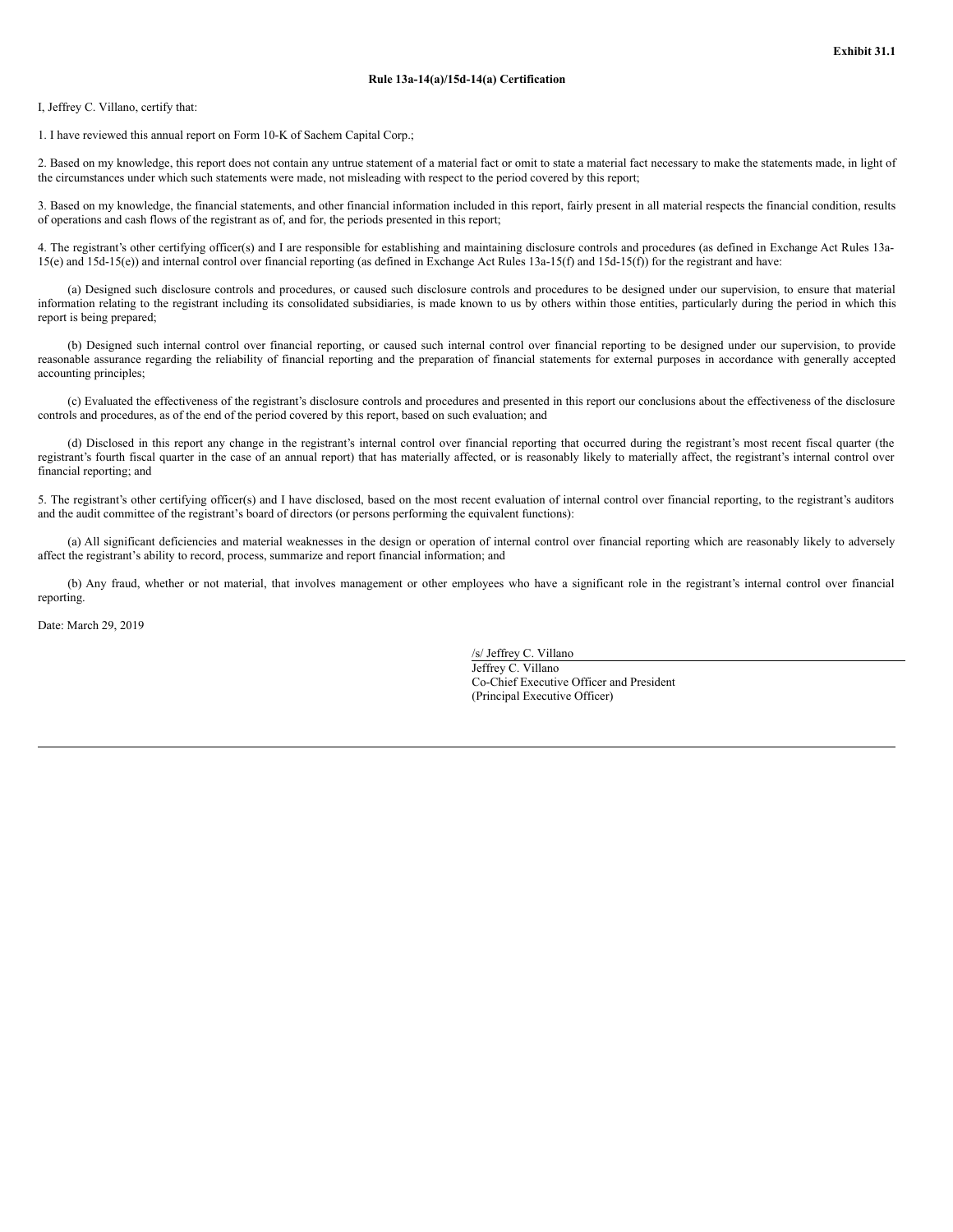### **Rule 13a-14(a)/15d-14(a) Certification**

#### I, John L. Villano, certify that:

1. I have reviewed this annual report on Form 10-K of Sachem Capital Corp.;

2. Based on my knowledge, this report does not contain any untrue statement of a material fact or omit to state a material fact necessary to make the statements made, in light of the circumstances under which such statements were made, not misleading with respect to the period covered by this report;

3. Based on my knowledge, the financial statements, and other financial information included in this report, fairly present in all material respects the financial condition, results of operations and cash flows of the registrant as of, and for, the periods presented in this report;

4. The registrant's other certifying officer(s) and I are responsible for establishing and maintaining disclosure controls and procedures (as defined in Exchange Act Rules 13a-15(e) and 15d-15(e)) and internal control over financial reporting (as defined in Exchange Act Rules 13a-15(f) and 15d-15(f)) for the registrant and have:

(a) Designed such disclosure controls and procedures, or caused such disclosure controls and procedures to be designed under our supervision, to ensure that material information relating to the registrant including its consolidated subsidiaries, is made known to us by others within those entities, particularly during the period in which this report is being prepared;

(b) Designed such internal control over financial reporting, or caused such internal control over financial reporting to be designed under our supervision, to provide reasonable assurance regarding the reliability of financial reporting and the preparation of financial statements for external purposes in accordance with generally accepted accounting principles;

(c) Evaluated the effectiveness of the registrant's disclosure controls and procedures and presented in this report our conclusions about the effectiveness of the disclosure controls and procedures, as of the end of the period covered by this report based on such evaluation; and

(d) Disclosed in this report any change in the registrant's internal control over financial reporting that occurred during the registrant's most recent fiscal quarter (the registrant's fourth fiscal quarter in the case of an annual report) that has materially affected, or is reasonably likely to materially affect, the registrant's internal control over financial reporting; and

5. The registrant's other certifying officer(s) and I have disclosed, based on the most recent evaluation of internal control over financial reporting, to the registrant's auditors and the audit committee of the registrant's board of directors (or persons performing the equivalent functions):

(a) All significant deficiencies and material weaknesses in the design or operation of internal control over financial reporting which are reasonably likely to adversely affect the registrant's ability to record, process, summarize and report financial information; and

(b) Any fraud, whether or not material, that involves management or other employees who have a significant role in the registrant's internal control over financial reporting.

Date: March 29, 2019

/s/ John L. Villano John L. Villano, CPA Co-Chief Executive Officer and Chief Financial Officer (Principal Accounting Officer)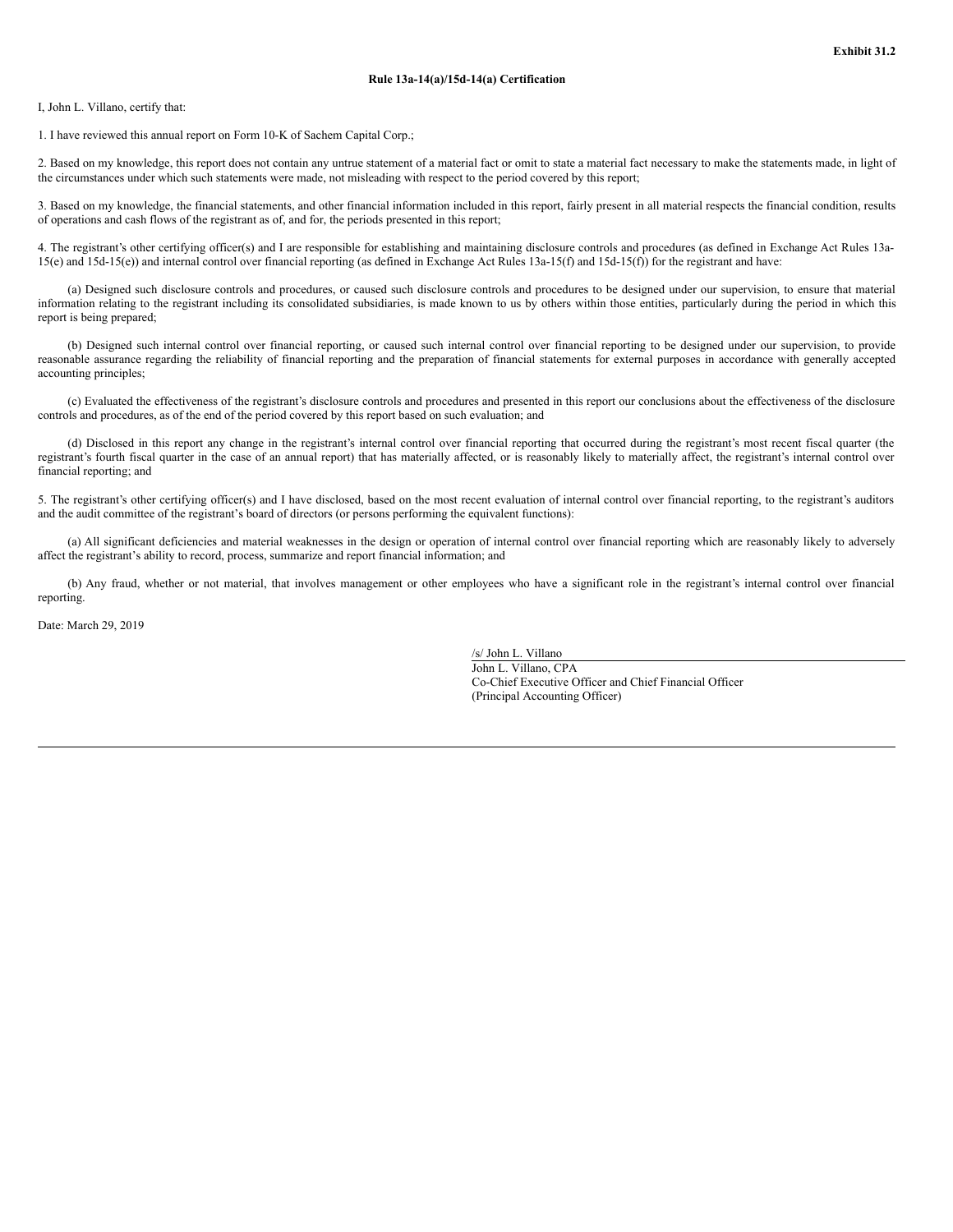# CERTIFICATION PURSUANT TO 18 U.S.C. SECTION 1350, AS ADOPTED PURSUANT TO SECTION 906 OF THE SARBANES-OXLEY ACT OF 2002

In connection with the annual report of Sachem Capital Corp. (the "Company") on Form 10-K for the period ending December 31, 2018 as filed with the Securities and Exchange Commission on the date hereof (the "Report"), I, Jeffrey C. Villano, Co-Chief Executive Officer and President of the Company, certify, pursuant to 18 U.S.C. ss. 1350, as adopted pursuant to ss. 906 of the Sarbanes-Oxley Act of 2002, that:

(1) The Report fully complies with the requirements of section 13(a) or 15(d) of the Securities Exchange Act of 1934, as amended; and

(2) The information contained in the Report fairly presents, in all material respects, the financial condition and result of operations of the Company

Dated: March 29, 2019

/s/ Jeffrey C. Villano Jeffrey C. Villano Co-Chief Executive Office and President (Principal Executive Officer)

A signed original of this certification has been provided to the Company and will be retained by the Company and furnished to the Securities and Exchange Commission or its staff upon request.